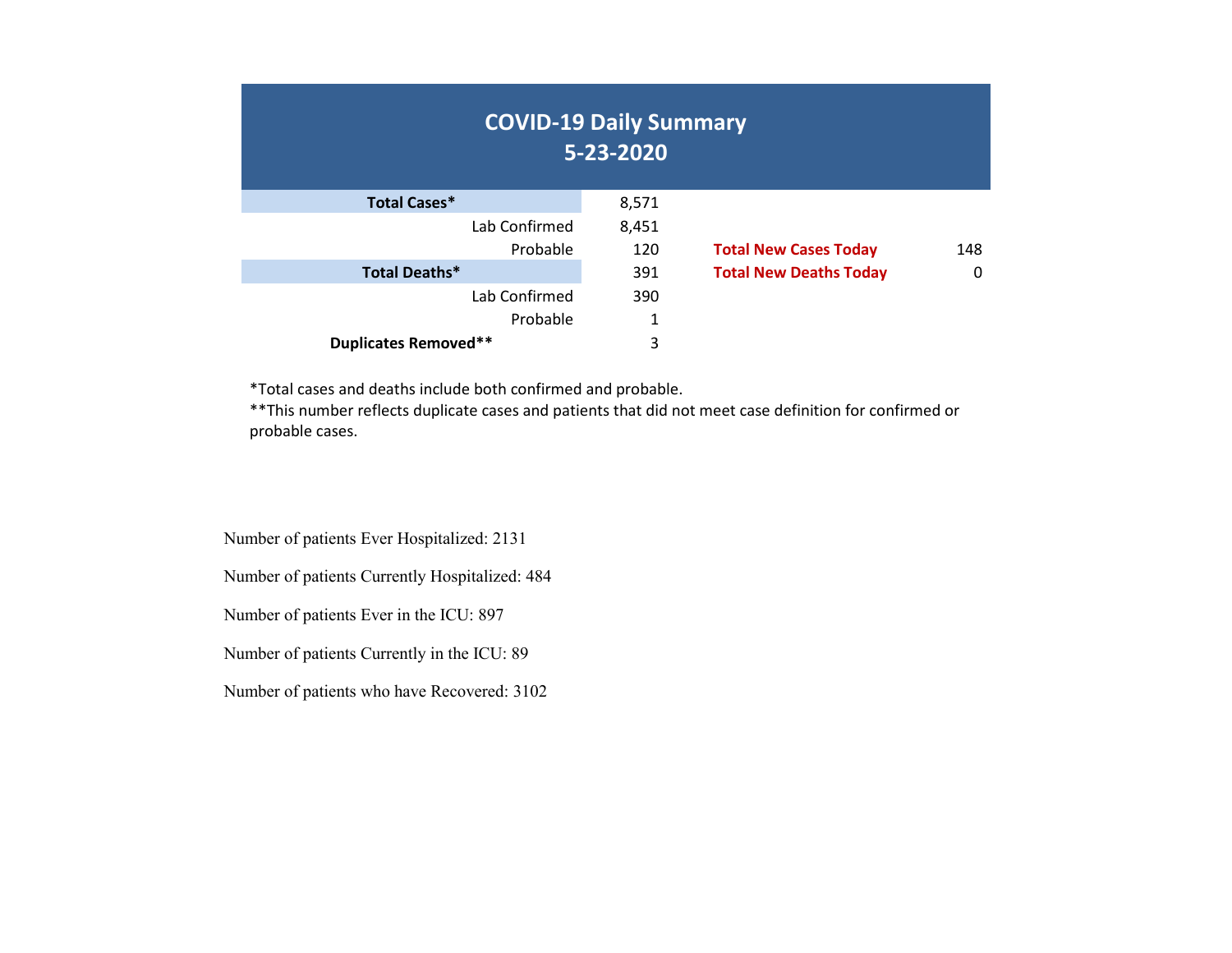#### **COVID -19 Cases in Kentucky**

| 51 | M                         | Daviess    | 21   | $\boldsymbol{\mathrm{F}}$ | Kenton    | 67 | M                         | Jefferson        | 73             | M              | Harrison   | 19 | M                         | Fayette    |
|----|---------------------------|------------|------|---------------------------|-----------|----|---------------------------|------------------|----------------|----------------|------------|----|---------------------------|------------|
| 28 | M                         | Calloway   | 77   | M                         | Madison   | 68 | $\boldsymbol{\mathrm{F}}$ | Jefferson        | 75             | ${\bf F}$      | Fayette    | 31 |                           | Boone      |
| 27 | ${\bf F}$                 | Harrison   | 79   | $\mathbf{F}$              | Jefferson | 71 | $\boldsymbol{\mathrm{F}}$ | Jefferson        | 43             | $\mathbf F$    | Fayette    | 76 | $\mathbf F$               | Kenton     |
| 67 | ${\bf F}$                 | Harrison   | 46   | M                         | Fayette   | 54 | M                         | Jefferson        | 24             | $\overline{F}$ | Fayette    | 71 | $\mathbf F$               | Fayette    |
| 61 | $\mathbf F$               | Oldham     | 48   | $\boldsymbol{\mathrm{F}}$ | Jefferson | 49 | $\mathbf F$               | Jefferson        | 32             | M              | Fayette    | 33 | M                         | Fayette    |
| 68 | M                         | Harrison   | 34   | $\overline{F}$            | Jefferson | 74 | F                         | Jefferson        | 22             | M              | Fayette    | 54 | $\mathbf{F}$              | Jefferson  |
| 26 | ${\bf F}$                 | Fayette    | 33   | $\boldsymbol{\mathrm{F}}$ | Christian | 32 | M                         | Kenton           | 74             | ${\bf F}$      | Fayette    | 19 | ${\bf F}$                 | Fayette    |
| 60 | M                         | Harrison   | 45   | $\mathbf F$               | Jefferson |    | $\boldsymbol{\mathrm{F}}$ | Unconfirmed      | 34             | $\overline{F}$ | Fayette    | 20 | $\overline{F}$            | McCreary   |
| 54 | ${\bf F}$                 | Harrison   | 36   | M                         | Spencer   | 66 | M                         | Jefferson        | 54             | M              | Jefferson  |    | M                         | Jefferson  |
| 51 | M                         | Harrison   | 54   | M                         | Menifee   | 75 | M                         | Jefferson        | 27             | $\mathbf F$    | Clark      | 53 | M                         | Laurel     |
| 66 | M                         | Bourbon    | 50   | ${\bf F}$                 | Daviess   | 34 | M                         | Jefferson        | 68             | M              | Muhlenberg | 49 | M                         | Daviess    |
| 47 | M                         | Fayette    | 64   | ${\bf F}$                 | Jefferson | 70 | M                         | Jefferson        | 14             | ${\bf F}$      | Muhlenberg | 22 | $\boldsymbol{\mathrm{F}}$ | Fayette    |
| 76 | ${\bf F}$                 | Madison    | 46   | $\boldsymbol{\mathrm{F}}$ | Jefferson | 34 | M                         | Fayette          | 73             | ${\bf F}$      | McCracken  | 79 | M                         | Simpson    |
| 67 | ${\bf F}$                 | Clark      | 17   | ${\bf F}$                 | Jefferson | 42 | F                         | Christian        | 49             | M              | Pulaski    | 33 | ${\bf F}$                 | Fayette    |
| 51 | M                         | Montgomery | 33   | $\overline{F}$            | Kenton    | 30 | ${\bf F}$                 | Kenton           | 81             | M              | McCracken  | 32 | M                         | Kenton     |
| 69 | M                         | Jefferson  | 51   | M                         | Fayette   | 21 | $\mathbf F$               | Hardin           | 70             | ${\bf F}$      | Kenton     | 62 | M                         | Kenton     |
| 69 | M                         | Lyon       | 45   | $\boldsymbol{\mathrm{F}}$ | Fayette   | 54 | M                         | Daviess          | 46             | M              | Christian  | 46 | ${\bf F}$                 | Grayson    |
| 88 | ${\bf F}$                 | Bourbon    | 48   | $\mathbf F$               | Pulaski   | 82 | F                         | Fayette          | 49             | M              | Jefferson  | 36 | M                         | Muhlenberg |
| 70 | ${\bf F}$                 | Clark      | 31   | M                         | Fayette   | 63 | $\mathbf F$               | Jefferson        | 18             | ${\bf F}$      | Martin     | 16 | M                         | Muhlenberg |
| 46 | ${\bf F}$                 | Franklin   | 59   | M                         | Daviess   | 55 | $\boldsymbol{\mathrm{F}}$ | Jefferson        | 24             | M              | Jessamine  | 37 | $\boldsymbol{\mathrm{F}}$ | Muhlenberg |
| 50 | M                         | Harrison   | 48   | $\boldsymbol{\mathrm{F}}$ | Daviess   | 70 | M                         | Harrison         | 36             | ${\bf F}$      | Jefferson  | 25 | $\mathbf F$               | Daviess    |
| 73 | M                         | Warren     | 23   | $\boldsymbol{\mathrm{F}}$ | Daviess   | 50 | ${\bf F}$                 | Fayette          | 35             | M              | Jefferson  | 50 | M                         | Muhlenberg |
| 55 | M                         | Warren     | 48   | M                         | Daviess   | 63 | ${\bf F}$                 | Fayette          | 23             | $\mathbf F$    | Jessamine  | 22 | M                         | Muhlenberg |
| 73 | M                         | Warren     | 61   | M                         | Henderson | 27 | M                         | Jefferson        | 19             | M              | Franklin   | 58 | ${\bf F}$                 | Daviess    |
| 80 | ${\bf F}$                 | Warren     | 58   | ${\bf F}$                 | Daviess   | 64 | $\boldsymbol{\mathrm{F}}$ | Jefferson        | 64             | ${\bf F}$      | Pulaski    | 21 | M                         | Daviess    |
| 96 | M                         | Kenton     | 67   | M                         | Fayette   | 49 | M                         | <b>Breathitt</b> | 65             | ${\bf F}$      | Jefferson  | 19 | ${\bf F}$                 | Grayson    |
| 74 | M                         | Jefferson  | 55   | $\boldsymbol{\mathrm{F}}$ | Fayette   | 25 | M                         | Daviess          | 46             | $\mathbf F$    | Menifee    | 42 | M                         | Warren     |
| 54 | M                         | Jefferson  | 25   | M                         | Jessamine | 20 | ${\bf F}$                 | Daviess          | 39             | M              | Jefferson  | 30 | M                         | Warren     |
| 66 | ${\bf F}$                 | Kenton     | 53   | M                         | Nelson    | 26 | $\boldsymbol{\mathrm{F}}$ | Warren           | 26             | $\mathbf F$    | Jessamine  | 42 | $\mathbf{F}$              | Oldham     |
| 59 | ${\bf F}$                 | Pulaski    | 0.67 | M                         | Jefferson | 59 | ${\bf F}$                 | Logan            | 52             | $\rm F$        | Warren     | 29 | $\mathbf M$               | Wayne      |
| 31 | ${\bf F}$                 | Fayette    | 73   | ${\bf F}$                 | Jefferson | 24 | $\boldsymbol{\mathrm{F}}$ | Allen            |                | M              | Jefferson  | 65 | M                         | Wayne      |
| 56 | M                         | Montgomery | 64   | M                         | Jefferson | 90 | F                         | Simpson          | $\overline{2}$ | ${\bf F}$      | Shelby     | 73 | ${\bf F}$                 | Madison    |
| 40 | $\boldsymbol{\mathrm{F}}$ | Fayette    | 60   | M                         | Jefferson | 50 | ${\bf F}$                 | Daviess          | 55             | M              | Daviess    | 25 | ${\bf F}$                 | Warren     |
| 63 | ${\bf F}$                 | Henderson  | 80   | ${\bf F}$                 | Jefferson | 59 | M                         | Jefferson        | 89             | M              | Simpson    | 61 | M                         | Wayne      |
| 68 | ${\bf F}$                 | Harrison   | 6    | ${\bf F}$                 | Hardin    | 24 | M                         | Jefferson        | 49             | ${\bf F}$      | Daviess    | 40 | $\boldsymbol{\mathrm{F}}$ | Simpson    |
| 43 | $\overline{F}$            | Fayette    | 60   | M                         | Anderson  | 69 | F                         | Scott            | 52             | M              | Daviess    | 29 | $\mathbf{F}$              | Fayette    |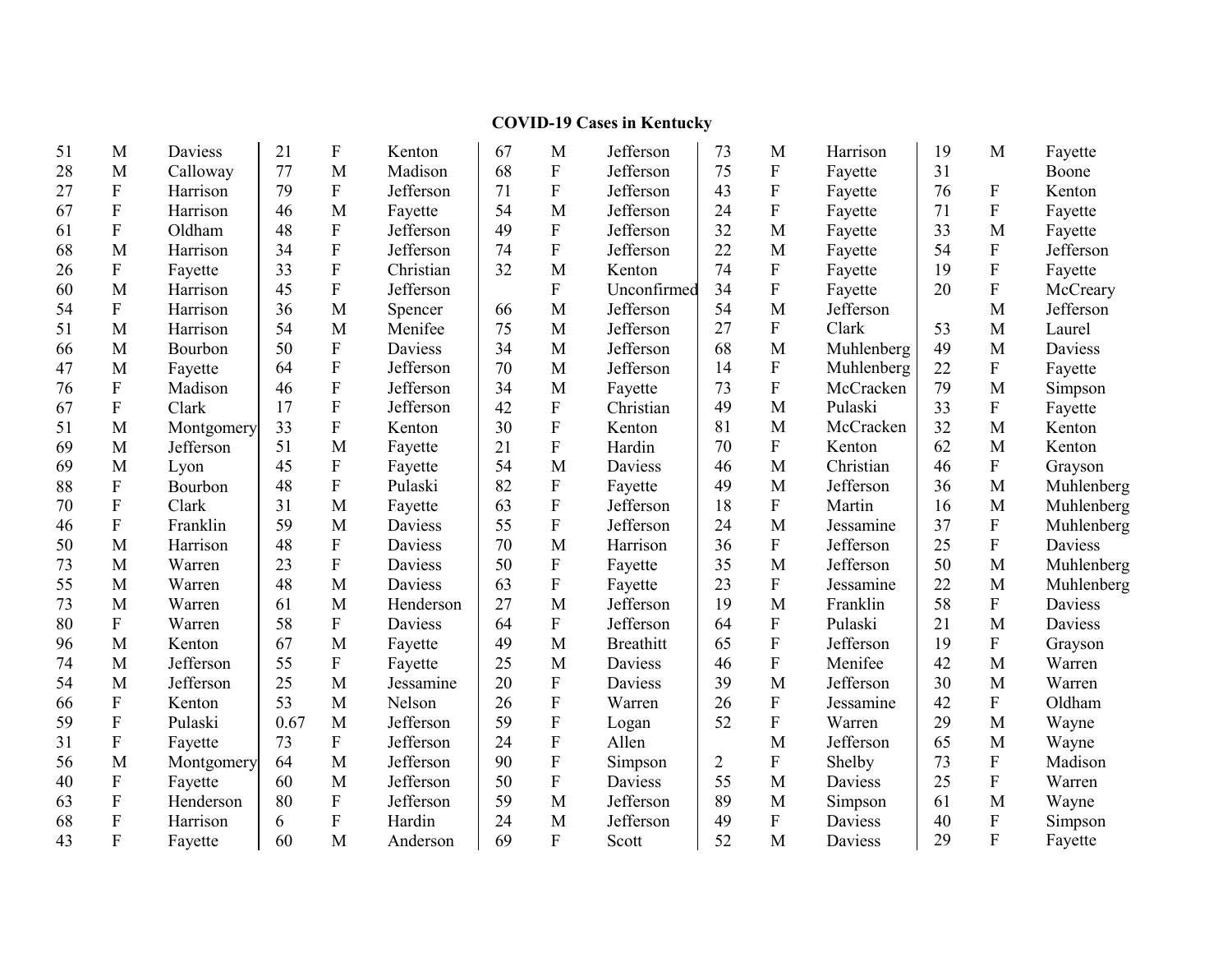| 22 | $\boldsymbol{\mathrm{F}}$ | Scott     | 56     | $\boldsymbol{\mathrm{F}}$ | Jefferson      | 36 | $\boldsymbol{\mathrm{F}}$ | Jefferson      | 52 | $\mathbf F$ | Spencer   | 66           | M                         | Fayette        |
|----|---------------------------|-----------|--------|---------------------------|----------------|----|---------------------------|----------------|----|-------------|-----------|--------------|---------------------------|----------------|
| 58 | M                         | Madison   | 44     | ${\bf F}$                 | Jefferson      | 60 | ${\bf F}$                 | Unconfirmed    | 35 | M           | Campbell  | 27           | ${\bf F}$                 | Hopkins        |
| 74 | ${\bf F}$                 | Daviess   | 22     | ${\bf F}$                 | Jefferson      | 28 | $\boldsymbol{\mathrm{F}}$ | Pulaski        | 56 | M           | Carroll   | 48           | M                         | Madison        |
| 57 | ${\bf F}$                 | Jefferson | 69     | M                         | Jefferson      | 24 | ${\bf F}$                 | Warren         | 29 | ${\bf F}$   | Fayette   | 88           | ${\bf F}$                 | Fayette        |
| 78 | M                         | Calloway  | 30     | M                         | Mason          | 85 | ${\bf F}$                 | Jefferson      | 73 | M           | Kenton    | 27           | ${\bf F}$                 | Boyle          |
| 67 | $\mathbf F$               | Daviess   | 70     | ${\bf F}$                 | Jefferson      | 33 | $\mathbf F$               | Jessamine      | 50 | M           | Boone     | 36           | M                         | Mercer         |
| 46 | ${\bf F}$                 | Daviess   | 30     | $\rm F$                   | Jefferson      | 80 | M                         | Campbell       | 21 | $\rm F$     | Nicholas  | 28           | M                         | Fayette        |
| 62 | ${\bf F}$                 | Christian | 53     | M                         | Jefferson      | 58 | M                         | Boone          | 48 | M           | Daviess   | 59           | ${\bf F}$                 | Fayette        |
| 24 | $\mathbf F$               | Christian | 77     | M                         | Hopkins        | 31 | ${\bf F}$                 | Scott          | 61 | ${\bf F}$   | Hopkins   | 22           | $\overline{F}$            | Jefferson      |
| 86 | M                         | Christian | 27     | ${\bf F}$                 | <b>Bullitt</b> | 69 | ${\bf F}$                 | Woodford       | 61 | M           | Jefferson | 51           | $\mathbf F$               | Fayette        |
| 51 | M                         | Jefferson | 21     | $\overline{F}$            | Jefferson      | 73 | M                         | Jessamine      | 68 | ${\bf F}$   | Jefferson | 54           | $\boldsymbol{\mathrm{F}}$ | Fayette        |
| 20 | ${\bf F}$                 | Jefferson | 66     | M                         | Jefferson      | 21 | ${\bf F}$                 | Logan          | 43 | M           | Jefferson | 47           | M                         | Simpson        |
| 28 | $\mathbf F$               | Scott     | 34     | ${\bf F}$                 | Warren         | 56 | ${\bf F}$                 | Hardin         | 64 | ${\bf F}$   | Fayette   | 69           | M                         | Warren         |
| 43 | ${\bf F}$                 | Madison   | 51     | ${\bf F}$                 | Boone          | 33 | M                         | Fayette        | 63 | ${\bf F}$   | Jefferson | 32           | ${\bf F}$                 | <b>Bracken</b> |
| 14 | M                         | Madison   |        | M                         | Campbell       | 43 | M                         | Scott          | 40 | M           | Scott     | 63           | $\overline{F}$            | <b>Butler</b>  |
| 45 | ${\bf F}$                 | Boone     | 43     | M                         | Kenton         | 42 | ${\bf F}$                 | Daviess        | 51 | M           | Grant     | 32           | ${\bf F}$                 | Fayette        |
| 64 | M                         | Fayette   | 78     | ${\bf F}$                 | Jefferson      | 47 | M                         | Pulaski        | 58 | M           | Hopkins   | 62           | ${\bf F}$                 | Fayette        |
| 39 | $\mathbf M$               | Hopkins   | 60     | $\overline{F}$            | Jefferson      | 22 | ${\bf F}$                 | Kenton         | 72 | M           | Clark     | $\mathbf{1}$ | M                         | Fayette        |
| 60 | M                         | Clark     | 19     | ${\bf F}$                 | Oldham         | 60 | F                         | Jefferson      | 73 | ${\bf F}$   | Kenton    | 57           | M                         | Shelby         |
| 49 | M                         | Clark     | 22     | $\overline{F}$            | Fayette        | 50 | $\overline{F}$            | Hardin         | 60 | M           | Jefferson | 50           | ${\bf F}$                 | Jefferson      |
| 53 | M                         | Jessamine | 45     | M                         | Jefferson      | 41 | $\overline{F}$            | Woodford       | 60 | ${\bf F}$   | Jefferson | 55           | M                         | Washington     |
| 42 | ${\bf F}$                 | Pulaski   | 87     | M                         | Jefferson      | 73 | ${\bf F}$                 | Jefferson      | 84 | ${\bf F}$   | Jefferson | 76           | M                         | Breckinridge   |
| 77 | M                         | Webster   | $\tau$ | M                         | Hardin         | 36 | M                         | Jefferson      | 54 | ${\bf F}$   | Clark     | 57           | ${\bf F}$                 | McCracken      |
| 56 | M                         | Union     | 47     | ${\bf F}$                 | Pulaski        | 70 | M                         | Jefferson      | 61 | ${\bf F}$   | Hopkins   | 47           | $\mathbf F$               | Fayette        |
| 77 | M                         | Fayette   | 44     | ${\bf F}$                 | Jefferson      | 65 | M                         | Jefferson      | 40 | ${\bf F}$   | Hopkins   | 36           | F                         | Fayette        |
| 55 | M                         | Fayette   | 17     | ${\bf F}$                 | Fayette        | 54 | M                         | Jefferson      | 26 | M           | Hopkins   | 46           | ${\bf F}$                 | Fayette        |
| 58 | F                         | Fayette   | 78     | ${\bf F}$                 | Jefferson      | 32 | ${\bf F}$                 | Jefferson      | 23 | $\mathbf F$ | Hopkins   | 42           | M                         | Jefferson      |
| 69 | M                         | Fayette   | 72     | ${\bf F}$                 | Jefferson      | 69 | M                         | Jefferson      | 60 | $\rm F$     | Hopkins   | 20           | M                         | Fayette        |
| 62 | $\boldsymbol{\mathrm{F}}$ | Fayette   | 60     | M                         | Fayette        | 43 | F                         | Jefferson      | 39 | M           | Hopkins   | 54           | $\mathbf F$               | Fayette        |
| 45 | ${\bf F}$                 | Fayette   | 31     | ${\bf F}$                 | <b>Bullitt</b> | 77 | M                         | Simpson        | 30 | M           | Lawrence  | 80           | ${\bf F}$                 | Jefferson      |
| 43 | ${\bf F}$                 | Fayette   | 28     | M                         | <b>Bullitt</b> | 58 | M                         | Breckinridge   | 65 | ${\bf F}$   | Scott     | 51           | M                         | Jefferson      |
| 60 | M                         | Jessamine | 72     | M                         | LaRue          | 38 | ${\bf F}$                 | Fayette        | 51 | ${\bf F}$   | Fayette   | 37           | ${\bf F}$                 | Shelby         |
| 19 | M                         | Jessamine | 37     | M                         | Jefferson      | 41 | M                         | <b>Daviess</b> | 45 | $\rm F$     | Kenton    | 51           | M                         | Christian      |
| 28 | ${\bf F}$                 | Boone     | 69     | ${\bf F}$                 | Jefferson      | 62 | ${\bf F}$                 | Daviess        | 67 | M           | Jefferson | 52           | M                         | Jefferson      |
| 20 | M                         | Fayette   | 54     | ${\bf F}$                 | Jefferson      | 73 | M                         | Simpson        | 60 | $\rm F$     | Madison   | 19           | M                         | Jefferson      |
| 75 | ${\bf F}$                 | Jessamine | 56     | ${\bf F}$                 | Woodford       | 36 | ${\bf F}$                 | Daviess        | 73 | ${\bf F}$   | Jefferson | 76           | ${\bf F}$                 | Hopkins        |
| 57 | M                         | Jefferson | 21     | $\overline{F}$            | Grant          | 34 | M                         | Daviess        | 56 | F           | Fayette   | 79           | M                         | Hopkins        |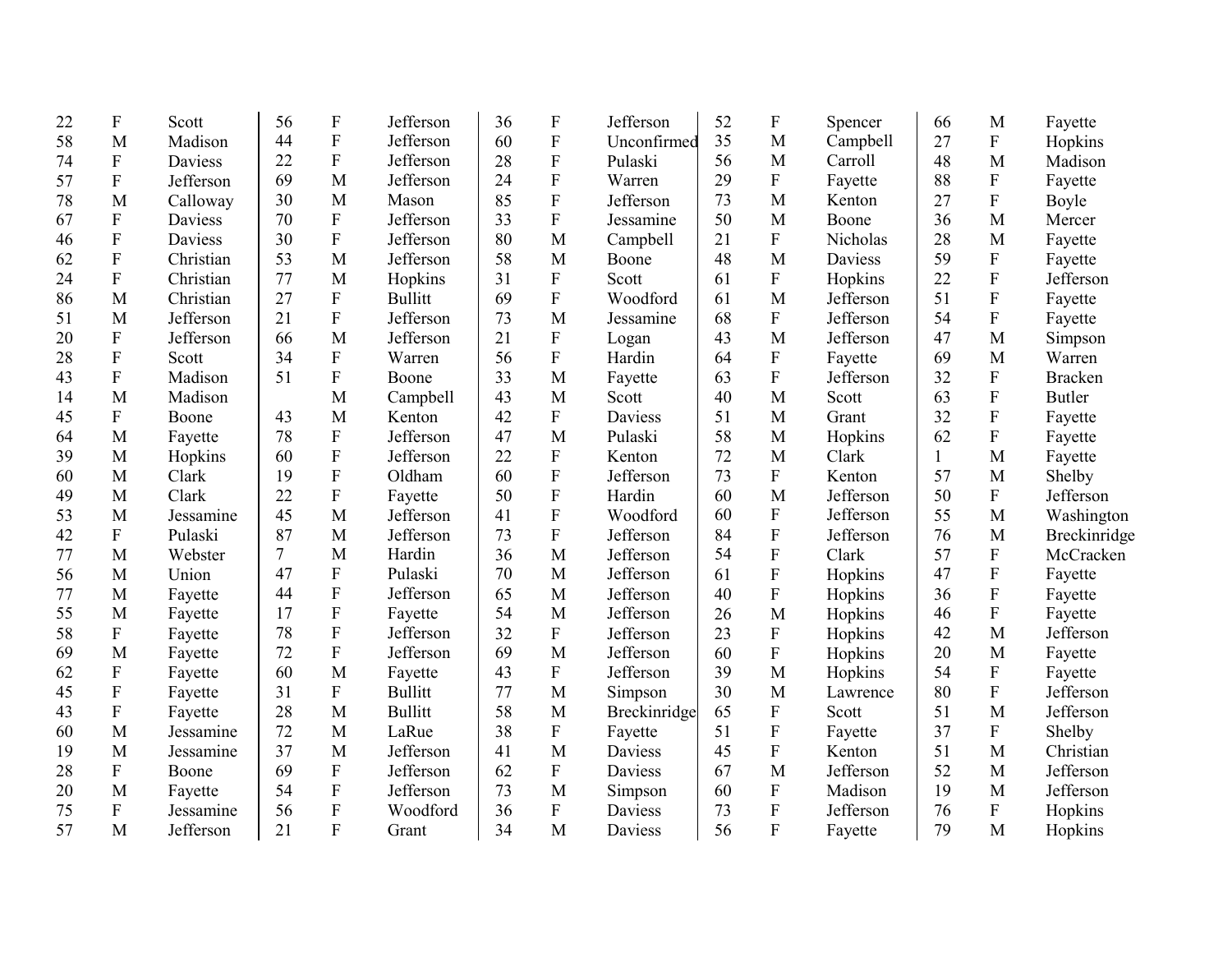| 70 | F                         | Campbell       | 41 | F                | Christian      | 32 | $\boldsymbol{\mathrm{F}}$ | Jefferson  | 20 | M                         | Jefferson      | 41 | $\boldsymbol{\mathrm{F}}$ | Jessamine |
|----|---------------------------|----------------|----|------------------|----------------|----|---------------------------|------------|----|---------------------------|----------------|----|---------------------------|-----------|
| 25 | M                         | Jefferson      | 51 |                  | Boone          | 78 | M                         | Jefferson  | 47 | M                         | Jefferson      | 51 | M                         | Jefferson |
| 79 | M                         | Hopkins        | 81 | $\boldsymbol{F}$ | Campbell       | 50 | M                         | Clark      | 54 | M                         | Jefferson      | 41 | ${\bf F}$                 | Jessamine |
| 63 | ${\bf F}$                 | Fayette        | 46 | ${\bf F}$        | Jefferson      | 64 | $\mathbf{F}$              | Union      | 24 | $\mathbf F$               | Jefferson      | 81 | $\overline{F}$            | Jefferson |
| 70 | ${\bf F}$                 | Hopkins        | 15 | $\overline{F}$   | Jessamine      | 56 | M                         | Jefferson  | 29 | $\boldsymbol{\mathrm{F}}$ | Jefferson      | 34 | M                         | Jefferson |
| 69 | ${\bf F}$                 | Nelson         | 31 | M                | Marshall       | 48 | $\Gamma$                  | Hardin     | 85 | ${\bf F}$                 | Jefferson      | 53 | ${\bf F}$                 | LaRue     |
| 56 | $\mathbf F$               | Taylor         | 46 | M                | <b>Bullitt</b> | 35 | M                         | Rockcastle | 61 | ${\bf F}$                 | Oldham         | 21 | $\overline{F}$            | Fayette   |
| 31 | M                         | Powell         | 74 | M                | Jefferson      | 70 | M                         | Kenton     | 53 | ${\bf F}$                 | <b>Daviess</b> | 35 | $\overline{F}$            | Shelby    |
| 39 | ${\bf F}$                 | Taylor         | 72 | $\mathbf{F}$     | Fayette        | 32 | $\overline{F}$            | Jefferson  | 26 | ${\bf F}$                 | Jefferson      | 37 | $\overline{F}$            | Fayette   |
| 36 | ${\bf F}$                 | Jefferson      | 52 | M                | Boone          | 59 | ${\bf F}$                 | Jefferson  | 61 | ${\bf F}$                 | Fayette        | 55 | $\overline{F}$            | Hancock   |
| 29 | M                         | Lewis          | 76 | M                | Campbell       | 81 | M                         | Jefferson  | 87 | ${\bf F}$                 | Jefferson      | 67 | ${\bf F}$                 | Bourbon   |
| 33 | M                         | Jefferson      | 19 | $\mathbf{F}$     | Bourbon        | 89 |                           | Campbell   | 31 | ${\bf F}$                 | Jefferson      | 60 | $\overline{F}$            | Jefferson |
| 71 | ${\bf F}$                 | Jefferson      | 58 | ${\bf F}$        | Woodford       | 62 | M                         | Jefferson  | 23 | $\mathbf F$               | Jefferson      | 63 | ${\bf F}$                 | Daviess   |
| 28 | $\mathbf F$               | Kenton         | 47 | $\overline{F}$   | Fayette        | 82 | ${\bf F}$                 | Henry      | 63 | M                         | <b>Daviess</b> | 19 | $\overline{F}$            | Jessamine |
| 62 | M                         | Hopkins        | 25 | M                | Fayette        | 36 | ${\bf F}$                 | Jefferson  | 58 | M                         | Jefferson      | 33 | ${\bf F}$                 | Fayette   |
| 37 | M                         | Fayette        | 69 | M                | Fayette        | 49 | $\overline{F}$            | Edmonson   | 54 | $\mathbf F$               | Jefferson      | 55 | $\overline{F}$            | Fayette   |
| 34 | M                         | Fayette        | 30 | M                | Fayette        | 36 | ${\bf F}$                 | Edmonson   | 88 | ${\bf F}$                 | Jefferson      | 65 | ${\bf F}$                 | Fayette   |
| 33 | ${\bf F}$                 | Scott          | 73 | ${\bf F}$        | Fayette        | 62 | M                         | Scott      | 70 | $\boldsymbol{\mathrm{F}}$ | Jefferson      | 51 | $\overline{F}$            | Fayette   |
| 71 | $\boldsymbol{F}$          | Fayette        | 80 | M                | Marion         | 40 | M                         | Jefferson  | 52 | $\overline{F}$            | Jefferson      | 21 | $\mathbf F$               | Fayette   |
| 40 | ${\bf F}$                 | Fayette        | 53 | ${\bf F}$        | Jefferson      | 38 | M                         | Hopkins    | 23 | ${\bf F}$                 | Oldham         | 64 | M                         | Jefferson |
| 84 | M                         | Jefferson      | 51 | M                | Jefferson      | 54 | M                         | Montgomery | 22 | $\overline{F}$            | Jefferson      | 55 | M                         | Jefferson |
| 25 | M                         | Fayette        | 24 | M                | Jefferson      | 33 | M                         | Carroll    | 47 | M                         | Jefferson      | 59 | ${\bf F}$                 | Fayette   |
| 53 | $\boldsymbol{\mathrm{F}}$ | Fayette        | 43 | M                | Jefferson      | 46 | M                         | Hopkins    | 59 | M                         | Jefferson      | 70 | M                         | Jefferson |
| 45 | M                         | Fayette        | 52 | M                | Jefferson      | 72 | M                         | Graves     | 48 | F                         | Fayette        | 37 | ${\bf F}$                 | Jefferson |
| 36 | $\boldsymbol{\mathrm{F}}$ | Fayette        | 71 | M                | Jefferson      | 50 | $\mathbf F$               | Madison    | 39 | ${\bf F}$                 | Jefferson      | 53 | ${\bf F}$                 | Fayette   |
| 20 | $\boldsymbol{\mathrm{F}}$ | Fayette        | 52 | ${\bf F}$        | Jefferson      | 60 | M                         | Hopkins    | 56 | ${\bf F}$                 | Hopkins        | 22 | $\overline{F}$            | Fayette   |
| 88 | $\boldsymbol{\mathrm{F}}$ | Fayette        | 82 | M                | Jefferson      | 68 | M                         | Kenton     | 63 | F                         | Fayette        | 83 | ${\bf F}$                 | Jefferson |
| 74 | ${\bf F}$                 | Fayette        | 52 | $\overline{F}$   | Jefferson      | 61 | M                         | Laurel     | 28 | $\overline{F}$            | Jefferson      | 66 | M                         | Fayette   |
| 52 | M                         | Boyd           | 28 | ${\bf F}$        | Jefferson      | 33 | M                         | Anderson   | 90 | F                         | Jefferson      | 30 | M                         | Fayette   |
| 19 | ${\bf F}$                 | Boyd           | 69 | M                | Jefferson      | 20 | $\mathbf{F}$              | McCracken  | 24 | ${\bf F}$                 | Shelby         | 68 | M                         | Fayette   |
| 49 | $\boldsymbol{\mathrm{F}}$ | Boyd           | 77 | ${\bf F}$        | Jefferson      | 61 | M                         | Jefferson  | 33 | M                         | Fayette        | 36 | M                         | Fayette   |
| 71 | ${\bf F}$                 | Calloway       | 29 | ${\bf F}$        | Jefferson      | 28 | M                         | Christian  | 36 | M                         | Jefferson      | 58 | ${\bf F}$                 | Fayette   |
| 45 | M                         | McCracken      | 74 | $\overline{F}$   | Jefferson      | 21 | $\overline{F}$            | Woodford   | 49 | M                         | Jefferson      | 52 | M                         | Jefferson |
| 24 | $\boldsymbol{\mathrm{F}}$ | Fayette        | 66 | M                | Jefferson      | 56 | $\overline{F}$            | McCracken  | 14 | ${\bf F}$                 | Jefferson      | 67 | ${\bf F}$                 | Jefferson |
| 27 | ${\bf F}$                 | <b>Bullitt</b> | 89 | ${\bf F}$        | Jefferson      | 39 | $\overline{F}$            | Jefferson  | 24 | F                         | Jefferson      | 53 | F                         | Jefferson |
| 28 | M                         | <b>Bullitt</b> | 55 | ${\bf F}$        | Jefferson      | 52 | $\mathbf F$               | Jefferson  | 52 | ${\bf F}$                 | Pulaski        | 58 | M                         | Boyle     |
| 40 | M                         | Warren         | 78 | $\overline{F}$   | Jefferson      | 36 | $\overline{F}$            | Jefferson  | 49 | $\overline{F}$            | Muhlenberg     | 28 | M                         | Jefferson |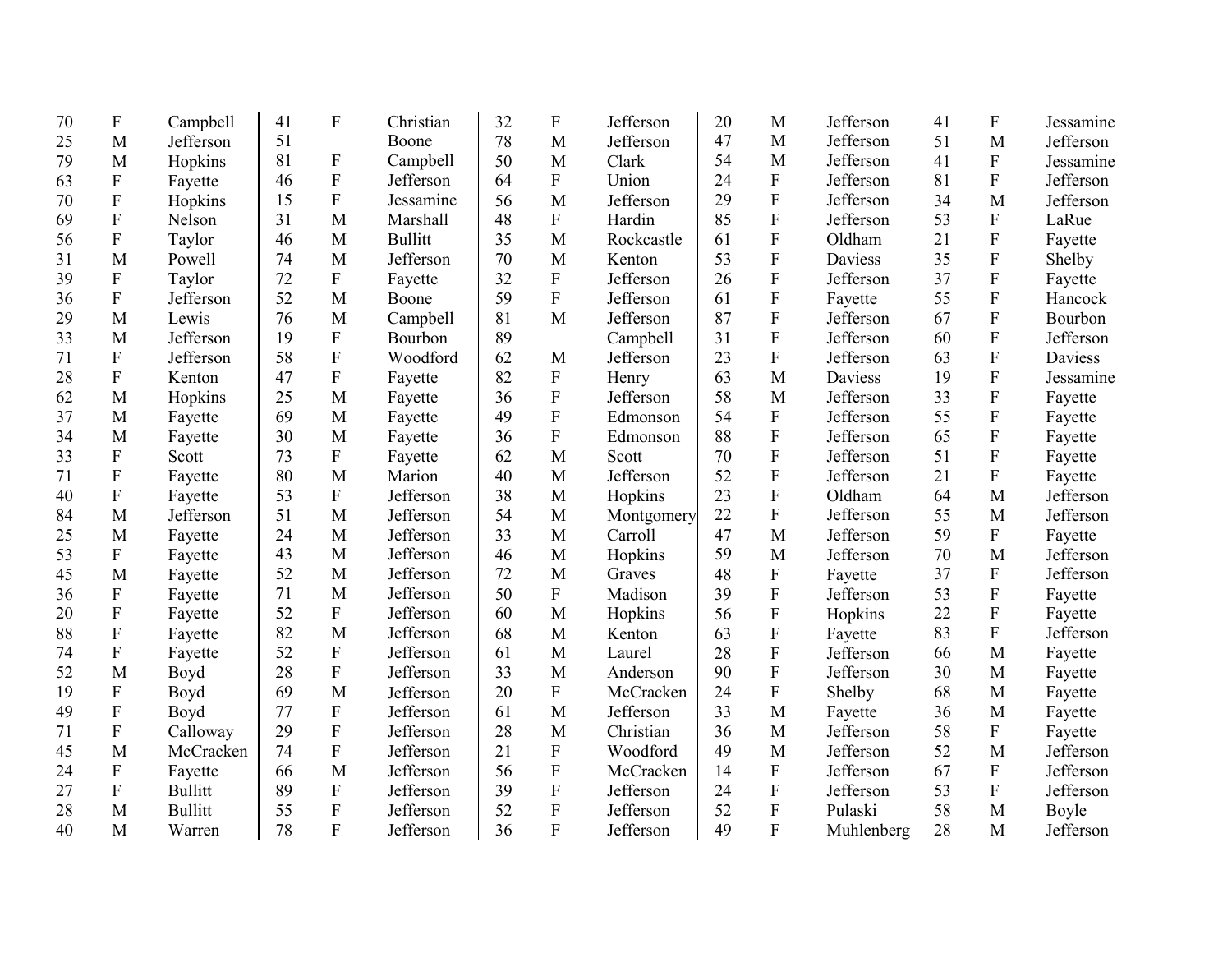| 80 | F                         | Jefferson   | 29 | F                         | Unconfirmed | 68 | ${\bf F}$        | Scott          | 55 | F                         | Jefferson  | 89 | F                         | Kenton         |
|----|---------------------------|-------------|----|---------------------------|-------------|----|------------------|----------------|----|---------------------------|------------|----|---------------------------|----------------|
| 35 | M                         | Marshall    | 60 | M                         | Unconfirmed | 66 | M                | Jefferson      | 52 | M                         | Jefferson  | 76 | M                         | Adair          |
| 36 | ${\bf F}$                 | Pulaski     | 27 | M                         | Jefferson   | 37 | M                | Fayette        | 58 | ${\bf F}$                 | Jefferson  | 67 | ${\bf F}$                 | Fayette        |
| 47 | ${\bf F}$                 | McCracken   | 22 | ${\bf F}$                 | Unconfirmed | 58 | $\mathbf{F}$     | Caldwell       | 42 | $\mathbf F$               | Nelson     | 63 | ${\bf F}$                 | Fayette        |
| 31 | ${\bf F}$                 | Kenton      | 22 | ${\bf F}$                 | Jefferson   | 76 | M                | Calloway       | 61 | M                         | Jefferson  | 19 | $\mathbf F$               | Fayette        |
| 19 | M                         | Campbell    | 63 | M                         | Unconfirmed | 31 | $\mathbf{F}$     | Mercer         | 63 | M                         | Jefferson  | 44 | M                         | Allen          |
| 72 | M                         | Boone       | 36 | M                         | Jefferson   | 57 | $\overline{F}$   | Jefferson      | 55 | M                         | Jefferson  | 47 | M                         | Anderson       |
| 26 | $\mathbf F$               | Kenton      | 38 | ${\bf F}$                 | Unconfirmed | 74 | M                | Daviess        | 50 | M                         | Jefferson  | 90 | $\boldsymbol{\mathrm{F}}$ | Adair          |
| 49 | M                         | McCracken   | 41 | $\mathbf{F}$              | Pulaski     | 59 | M                | Hopkins        | 68 | M                         | Jefferson  | 55 | M                         | Mason          |
| 56 | ${\bf F}$                 | Jefferson   | 44 | M                         | Oldham      | 56 | ${\bf F}$        | Boyle          | 71 | ${\bf F}$                 | Jefferson  | 19 | ${\bf F}$                 | Caldwell       |
| 60 | F                         | Hopkins     | 75 | M                         | Fayette     | 39 | $\overline{F}$   | Jefferson      | 59 | $\mathbf F$               | Crittenden | 89 | $\overline{F}$            | Kenton         |
| 69 | $\mathbf F$               | Kenton      | 24 | M                         | Unconfirmed | 34 | ${\bf F}$        | Jefferson      | 48 | ${\bf F}$                 | Fayette    | 89 | $\mathbf F$               | Kenton         |
| 41 | $\mathbf F$               | Fayette     | 37 | M                         | Unconfirmed | 60 | M                | Daviess        | 85 | M                         | Woodford   | 41 | M                         | Scott          |
| 45 | ${\bf F}$                 | Fayette     | 32 | ${\bf F}$                 | Unconfirmed | 61 | M                | Christian      | 4  | M                         | Edmonson   | 93 | ${\bf F}$                 | Kenton         |
| 28 | M                         | Hopkins     | 23 | $\overline{F}$            | Jefferson   | 75 | $\mathbf{F}$     | Meade          | 39 | $\mathbf F$               | Edmonson   | 70 | $\overline{F}$            | Graves         |
| 76 | ${\bf F}$                 | Hopkins     | 57 | M                         | Muhlenberg  | 67 | M                | Madison        | 20 | M                         | Warren     | 51 | $\boldsymbol{\mathrm{F}}$ | Boyle          |
| 45 | M                         | Scott       | 47 | $\boldsymbol{\mathrm{F}}$ | Jefferson   | 51 | M                | Harrison       | 57 | M                         | Bath       | 60 | M                         | Boyle          |
| 70 | $\boldsymbol{\mathrm{F}}$ | Christian   | 33 | M                         | Jefferson   | 61 | $\mathbf{F}$     | Fayette        | 90 | M                         | Campbell   | 48 | ${\bf F}$                 | Boyle          |
| 97 | ${\bf F}$                 | Lyon        | 61 | $\boldsymbol{\mathrm{F}}$ | Campbell    | 36 | M                | Jefferson      | 73 | ${\bf F}$                 | Clark      | 58 | $\mathbf F$               | Boyle          |
| 57 | M                         | Hopkins     | 30 | M                         | Christian   | 53 | M                | <b>Bullitt</b> | 49 | M                         | Kenton     |    | M                         | <b>Bullitt</b> |
| 47 | $\boldsymbol{\mathrm{F}}$ | Henry       | 36 | $\mathbf F$               | Unconfirmed | 41 | M                | McCracken      | 80 | $\boldsymbol{\mathrm{F}}$ | Hopkins    | 61 | ${\bf F}$                 | <b>Bullitt</b> |
| 66 | M                         | Christian   | 27 | ${\bf F}$                 | Unconfirmed | 58 | M                | Jefferson      | 40 | $\overline{F}$            | Christian  | 47 | F                         | Carter         |
| 63 | $\boldsymbol{\mathrm{F}}$ | Fayette     | 40 | M                         | Pulaski     | 77 | M                | Jefferson      | 50 | ${\bf F}$                 | Christian  | 62 | M                         | Campbell       |
| 78 | ${\bf F}$                 | Woodford    | 56 | $\boldsymbol{\mathrm{F}}$ | Fayette     | 77 | M                | Jefferson      | 77 | M                         | Kenton     | 86 | ${\bf F}$                 | Christian      |
| 66 | $\boldsymbol{\mathrm{F}}$ | Jefferson   | 45 | $\boldsymbol{\mathrm{F}}$ | Fayette     | 51 | M                | McCracken      | 92 | ${\bf F}$                 | Kenton     | 30 | ${\bf F}$                 | Edmonson       |
| 85 | M                         | Jefferson   | 59 | M                         | Fayette     | 71 | M                | Jefferson      | 88 | $\mathbf F$               | Jefferson  | 55 | $\mathbf F$               | Boyd           |
| 42 | M                         | Jefferson   | 28 | M                         | Pike        | 62 | $\boldsymbol{F}$ | Cumberland     | 65 | M                         | Fayette    | 59 | $\mathbf F$               | Boyd           |
| 35 | $\boldsymbol{\mathrm{F}}$ | Adair       | 48 | M                         | Warren      | 51 | M                | Montgomery     | 70 | M                         | Fayette    | 29 | M                         | Boyd           |
| 52 | $\boldsymbol{\mathrm{F}}$ | Logan       | 54 |                           | Boone       | 22 | $\overline{F}$   | Menifee        | 79 | $\boldsymbol{\mathrm{F}}$ | Christian  | 22 | $\overline{F}$            | Boyd           |
| 45 | $\boldsymbol{\mathrm{F}}$ | Kenton      | 51 | $\boldsymbol{\mathrm{F}}$ | Fayette     | 73 | $\mathbf{F}$     | Jefferson      | 43 | M                         | Perry      | 37 | $\mathbf F$               | Boyd           |
| 60 | ${\bf F}$                 | Webster     | 32 | M                         | Warren      | 28 | M                | Jefferson      | 75 | ${\bf F}$                 | Christian  | 70 | M                         | Greenup        |
| 47 | $\boldsymbol{\mathrm{F}}$ | Hopkins     | 61 | M                         | Campbell    | 55 | ${\bf F}$        | Jefferson      | 59 | M                         | Christian  | 29 | M                         | Boyd           |
| 56 | ${\bf F}$                 | Jefferson   | 33 | ${\bf F}$                 | Daviess     | 48 | M                | Jefferson      | 88 | ${\bf F}$                 | Kenton     | 86 | $\mathbf F$               | Madison        |
| 31 | ${\bf F}$                 | Unconfirmed | 48 | ${\bf F}$                 | Jefferson   | 46 | M                | Jefferson      | 68 | M                         | Boyd       | 60 | ${\bf F}$                 | Jefferson      |
| 21 | M                         | Jefferson   | 32 | M                         | Jefferson   | 57 | M                | Jefferson      | 62 | M                         | Pulaski    | 9  | $\mathbf F$               | Russell        |
| 27 | M                         | Jefferson   | 24 | M                         | Christian   | 50 | M                | Jefferson      | 38 | M                         | Pendleton  | 29 | ${\bf F}$                 | Johnson        |
| 24 | F                         | Jefferson   | 64 | $\mathbf{F}$              | Nelson      | 59 | M                | Jefferson      | 75 | M                         | Grant      | 88 | $\mathbf{F}$              | Kenton         |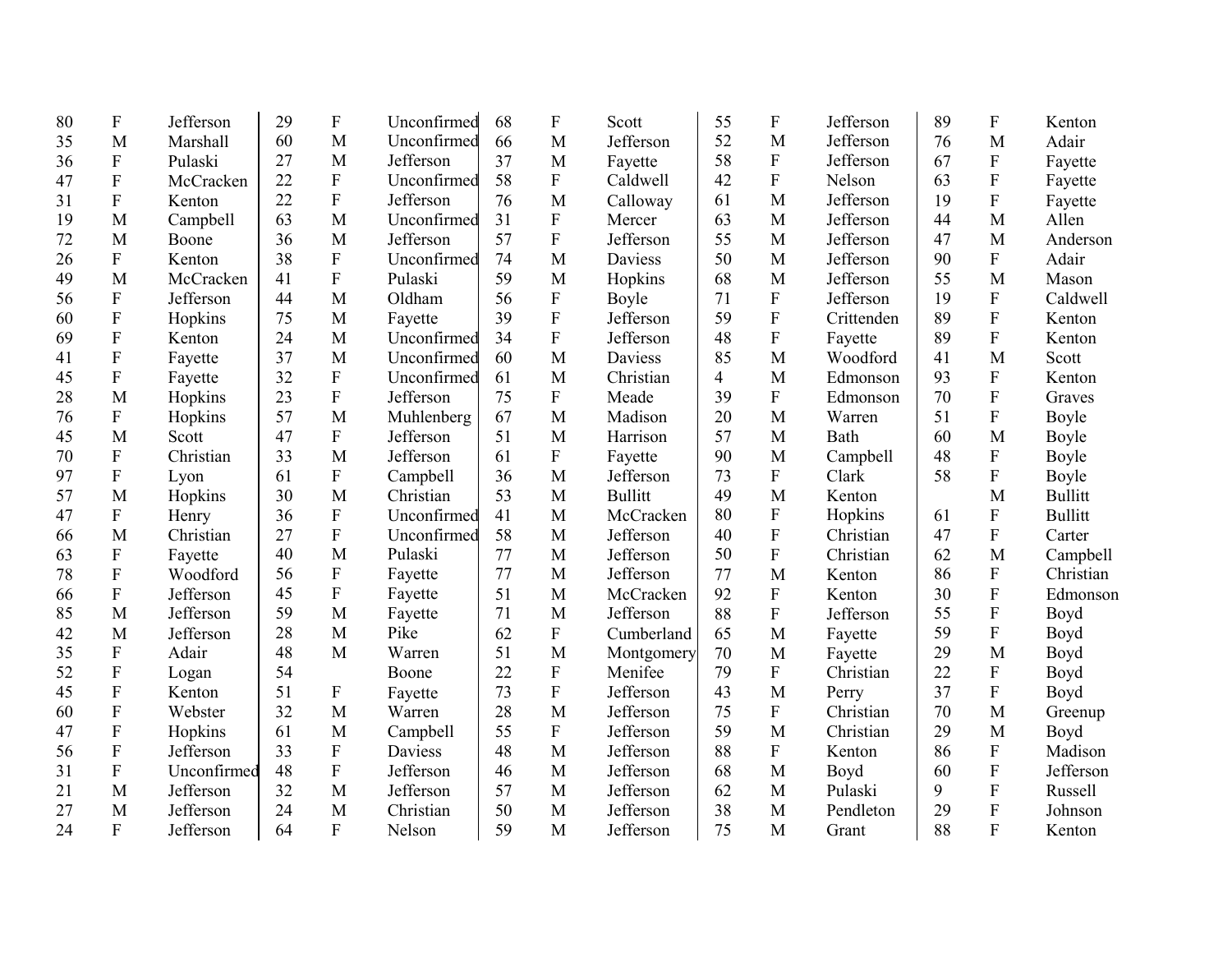| 60 | ${\bf F}$                 | Jefferson   | 70 | M                         | Jefferson      | 63           | $\mathbf{F}$              | Jefferson | 61 | $\boldsymbol{F}$ | Christian  | 47 | F                         | Boone          |
|----|---------------------------|-------------|----|---------------------------|----------------|--------------|---------------------------|-----------|----|------------------|------------|----|---------------------------|----------------|
| 39 | ${\bf F}$                 | Jefferson   | 64 | $\mathbf F$               | Jefferson      | $\mathbf{1}$ | $\mathbf F$               | Jefferson | 18 | M                | Christian  | 33 | $\mathbf F$               | Jefferson      |
| 47 | M                         | Jefferson   | 22 | M                         | Scott          | 65           | ${\bf F}$                 | Jefferson | 39 | M                | Franklin   | 40 | $\mathbf F$               | Daviess        |
| 56 | ${\bf F}$                 | Jefferson   | 55 | $\mathbf F$               | Oldham         | 60           | M                         | Jefferson | 61 | $\mathbf F$      | Christian  | 34 | M                         | <b>Daviess</b> |
| 43 | ${\bf F}$                 | Jefferson   | 32 | $\mathbf F$               | Fayette        | 63           | $\boldsymbol{\mathrm{F}}$ | Jefferson | 79 | M                | Perry      | 33 | $\mathbf F$               | McCracken      |
| 53 | M                         | Jefferson   | 23 | M                         | Montgomery     | 70           | $\overline{F}$            | Jefferson | 55 | M                | Warren     | 36 | $\overline{F}$            | Jefferson      |
| 93 | M                         | Jefferson   | 37 | M                         | Jessamine      | 84           | $\boldsymbol{\mathrm{F}}$ | Jefferson | 37 | $\overline{F}$   | Perry      | 34 | M                         | Jefferson      |
| 90 | ${\bf F}$                 | Jefferson   | 56 | $\overline{F}$            | Daviess        | 74           | M                         | Jefferson | 51 | $\overline{F}$   | Clinton    | 74 | $\mathbf{F}$              | McCracken      |
| 66 | ${\bf F}$                 | Jefferson   | 83 | M                         | Jefferson      | 57           | F                         | Shelby    | 74 | M                | Wayne      | 19 | M                         | Warren         |
| 86 | M                         | Jefferson   | 20 | $\overline{F}$            | Caldwell       | 41           | ${\bf F}$                 | Jefferson | 77 | $\overline{F}$   | Simpson    | 48 | $\mathbf{F}$              | Warren         |
| 67 | ${\bf F}$                 | Jefferson   | 47 | $\overline{F}$            | Marion         | 80           | ${\bf F}$                 | Shelby    | 38 | $\overline{F}$   | Simpson    | 47 | $\overline{F}$            | Warren         |
| 84 | M                         | Jefferson   | 37 | ${\bf F}$                 | Hardin         | 8            | ${\bf F}$                 | Jefferson | 48 | M                | Simpson    | 57 | M                         | Jessamine      |
| 63 | ${\bf F}$                 | Unconfirmed | 16 | $\overline{F}$            | Meade          | 50           | F                         | Jefferson | 69 | $\overline{F}$   | Simpson    | 50 | M                         | Pendleton      |
| 53 | ${\bf F}$                 | Jefferson   | 26 | ${\bf F}$                 | Washington     | 60           | M                         | Jefferson | 32 | $\overline{F}$   | Simpson    | 21 | M                         | Scott          |
| 46 | M                         | Jefferson   | 47 | $\overline{F}$            | Hardin         | 60           | $\mathbf{F}$              | Jefferson | 53 | $\overline{F}$   | Hopkins    | 60 | $\mathbf F$               | Scott          |
| 79 | M                         | Jefferson   | 72 | M                         | Marion         | 34           | M                         | Jefferson | 54 | $\overline{F}$   | Hopkins    | 59 | M                         | Marshall       |
| 71 | ${\bf F}$                 | Jefferson   | 36 | $\mathbf F$               | Lewis          | 20           | M                         | Jefferson | 48 | $\overline{F}$   | Hopkins    | 75 | M                         | McCracken      |
| 57 | M                         | Jefferson   | 21 | $\overline{F}$            | Henderson      | 52           | $\boldsymbol{F}$          | Jefferson | 53 | M                | Hopkins    | 41 | $\mathbf F$               | Jefferson      |
| 44 | ${\bf F}$                 | Jefferson   | 77 | $\mathbf F$               | Henderson      | 41           | M                         | Jefferson | 32 | $\mathbf F$      | Hopkins    | 61 | M                         | Boone          |
| 69 | $\mathbf{F}$              | Jefferson   | 76 | M                         | Lyon           | 42           | M                         | Jefferson | 75 | M                | Jefferson  | 82 | $\overline{F}$            | Marshall       |
| 48 | M                         | Jefferson   | 19 | $\boldsymbol{\mathrm{F}}$ | Fayette        | 75           | M                         | Jefferson | 40 | $\mathbf F$      | Fayette    | 50 | $\overline{F}$            | Oldham         |
| 69 | M                         | Jefferson   | 36 | F                         | <b>Daviess</b> | 50           | M                         | Jefferson | 74 | $\overline{F}$   | Hopkins    | 50 | F                         | Montgomery     |
| 48 | M                         | Jefferson   | 57 | $\mathbf F$               | Daviess        | 59           | ${\bf F}$                 | Jefferson | 22 | $\overline{F}$   | Christian  | 65 | M                         | Crittenden     |
| 61 | M                         | Jefferson   | 61 | M                         | Jefferson      | 72           | M                         | Jefferson | 71 | M                | Christian  | 49 | M                         | Kenton         |
| 63 | M                         | Jefferson   | 21 | M                         | Kenton         | 42           | M                         | Jefferson | 63 | ${\bf F}$        | Christian  | 86 | M                         | Christian      |
| 71 | ${\bf F}$                 | Jefferson   | 80 | $\boldsymbol{\mathrm{F}}$ | Jefferson      | 48           | $\mathbf{F}$              | Jefferson | 61 | M                | Christian  | 62 | M                         | Muhlenberg     |
| 30 | $\boldsymbol{\mathrm{F}}$ | Franklin    | 39 | ${\bf F}$                 | Woodford       | 43           | ${\bf F}$                 | Jefferson | 21 | ${\bf F}$        | Christian  | 43 | M                         | Muhlenberg     |
| 65 | M                         | Franklin    | 63 | M                         | Webster        | 67           | M                         | Jefferson | 45 | M                | Christian  | 51 | ${\bf F}$                 | Jefferson      |
| 27 | $\boldsymbol{\mathrm{F}}$ | Greenup     | 48 | M                         | Jefferson      | 62           | ${\bf F}$                 | Jefferson | 37 | $\overline{F}$   | Christian  | 63 | $\boldsymbol{\mathrm{F}}$ | Shelby         |
| 34 | M                         | Henderson   | 34 | $\boldsymbol{\mathrm{F}}$ | Jefferson      | 76           | ${\bf F}$                 | Jefferson | 85 | $\overline{F}$   | McLean     | 66 | M                         | Jefferson      |
| 30 | ${\bf F}$                 | Henderson   | 47 | M                         | Jefferson      | 64           | M                         | Jefferson | 53 | M                | Muhlenberg | 29 | M                         | Muhlenberg     |
| 48 | ${\bf F}$                 | Jefferson   | 66 | M                         | Jefferson      | 59           | M                         | Jefferson | 74 | M                | Fayette    | 54 | $\mathbf F$               | Christian      |
| 37 | ${\bf F}$                 | Jefferson   | 10 | ${\bf F}$                 | Jefferson      | 37           | $\rm F$                   | Jefferson | 50 | $\overline{F}$   | Rockcastle | 32 | F                         | Muhlenberg     |
| 37 | ${\bf F}$                 | Jefferson   | 21 | M                         | Jefferson      | 58           | ${\bf F}$                 | Hardin    | 76 | $\mathbf F$      | Leslie     | 54 | ${\bf F}$                 | Fayette        |
| 72 | ${\bf F}$                 | Jefferson   | 39 | M                         | Jefferson      | 55           | M                         | Jefferson | 59 | $\mathbf F$      | Pulaski    | 54 | F                         | Rockcastle     |
| 33 | M                         | Clark       | 39 | ${\bf F}$                 | Jefferson      | 32           | ${\bf F}$                 | Jefferson | 54 | M                | Harrison   | 54 | $\overline{F}$            | Oldham         |
| 32 | $\overline{F}$            | Jefferson   | 20 | M                         | <b>Bullitt</b> | 49           | M                         | Ohio      | 44 | M                | Jefferson  | 39 | M                         | Marshall       |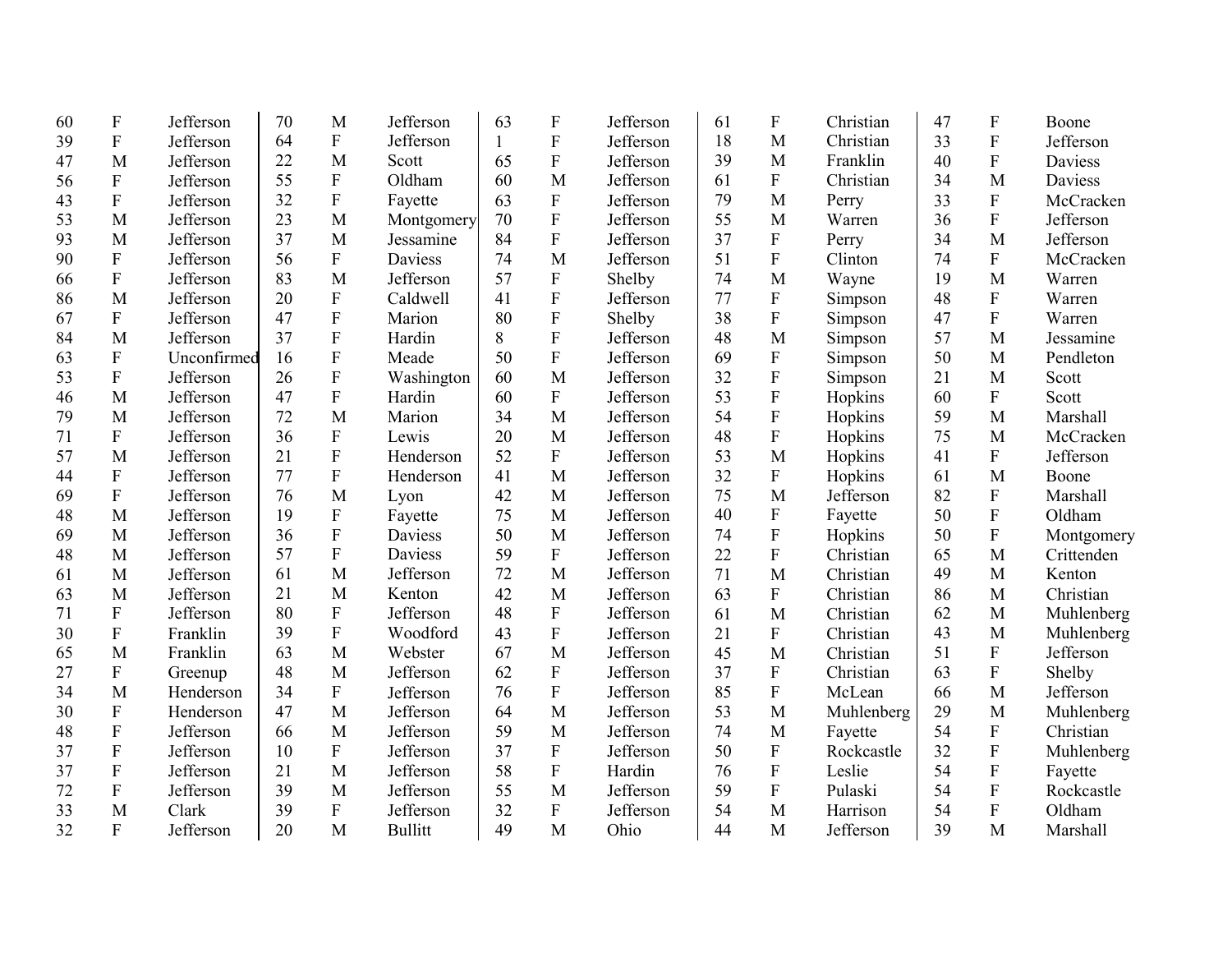| 73 | M                         | Rockcastle | 38 | M                         | Graves       | 68 | M                         | Jefferson      | 74 | M                         | <b>Bullitt</b> | 30 | M              | Carter        |
|----|---------------------------|------------|----|---------------------------|--------------|----|---------------------------|----------------|----|---------------------------|----------------|----|----------------|---------------|
| 30 | M                         | Madison    | 49 | M                         | Boyle        | 54 | ${\bf F}$                 | Jefferson      | 69 |                           | <b>Bullitt</b> | 41 | M              | McCreary      |
| 21 | $\boldsymbol{\mathrm{F}}$ | Christian  | 54 | ${\bf F}$                 | Boyle        | 73 | M                         | Jefferson      | 73 | $\boldsymbol{\mathrm{F}}$ | Jefferson      | 48 | ${\bf F}$      | Unconfirmed   |
| 53 | ${\bf F}$                 | Franklin   | 41 | ${\bf F}$                 | Breckinridge | 46 | ${\bf F}$                 | Jefferson      | 49 | M                         | Jefferson      | 69 | M              | Fayette       |
| 56 | ${\bf F}$                 | Hopkins    | 33 | $\overline{F}$            | Shelby       | 33 | ${\bf F}$                 | Spencer        | 59 | $\mathbf F$               | Jefferson      | 49 | M              | Letcher       |
| 49 | ${\bf F}$                 | Jefferson  | 33 | $\boldsymbol{\mathrm{F}}$ | Nelson       | 24 | $\mathbf F$               | Jefferson      | 72 | M                         | Jefferson      | 39 | M              | Jefferson     |
| 18 | M                         | Jefferson  | 47 | ${\bf F}$                 | Jefferson    | 41 | $\overline{F}$            | Shelby         | 60 | M                         | Caldwell       | 42 | M              | Christian     |
| 84 | $\boldsymbol{\mathrm{F}}$ | Jefferson  | 51 | ${\bf F}$                 | Jefferson    | 84 | ${\bf F}$                 | Jefferson      |    | ${\bf F}$                 | Calloway       | 18 | M              | Jefferson     |
| 37 | ${\bf F}$                 | Jefferson  | 28 | M                         | Jefferson    | 63 | M                         | Jefferson      | 61 | ${\bf F}$                 | Calloway       | 86 | M              | Lyon          |
| 76 | M                         | Hopkins    | 59 | $\mathbf{F}$              | Jefferson    | 50 | $\rm F$                   | Jefferson      | 76 | M                         | Daviess        | 66 | M              | Fayette       |
| 50 | M                         | Jefferson  | 72 | M                         | Jefferson    | 65 | M                         | Jefferson      | 53 | M                         | Daviess        | 22 | M              | Fayette       |
| 48 | $\boldsymbol{\mathrm{F}}$ | Jefferson  | 73 | M                         | Jefferson    | 72 | ${\bf F}$                 | Jefferson      | 19 | ${\bf F}$                 | Warren         | 33 | M              | Fayette       |
| 29 | $\boldsymbol{\mathrm{F}}$ | Jefferson  | 72 | ${\bf F}$                 | Jefferson    | 48 | M                         | Jefferson      | 62 | $\mathbf F$               | McLean         | 72 | ${\bf F}$      | Lyon          |
| 18 | ${\bf F}$                 | Jefferson  | 63 | M                         | Jefferson    | 63 | M                         | Jefferson      | 54 | M                         | Carter         | 83 | $\mathbf F$    | Adair         |
| 43 | F                         | Jefferson  | 28 | $\mathbf{F}$              | Jefferson    | 63 | $\boldsymbol{\mathrm{F}}$ | Hardin         | 56 | M                         | Muhlenberg     | 45 | $\overline{F}$ | Adair         |
| 25 | M                         | Jefferson  | 57 | M                         | Jefferson    | 73 | M                         | Jefferson      | 36 | M                         | Muhlenberg     | 33 | M              | McCreary      |
| 28 | M                         | Todd       | 48 | ${\bf F}$                 | Jefferson    | 38 | $\boldsymbol{\mathrm{F}}$ | Hardin         | 25 | M                         | Muhlenberg     | 49 | ${\bf F}$      | <b>Butler</b> |
| 50 | $\boldsymbol{\mathrm{F}}$ | Todd       | 52 | ${\bf F}$                 | Jefferson    | 66 | ${\bf F}$                 | Jefferson      | 32 | M                         | Muhlenberg     | 85 | ${\bf F}$      | Kenton        |
| 34 | $\boldsymbol{\mathrm{F}}$ | Barren     | 62 | M                         | Jefferson    | 90 | $\mathbf F$               | Jefferson      | 40 | M                         | Muhlenberg     | 30 | ${\bf F}$      | Hart          |
| 39 | M                         | Boone      | 46 | $\mathbf{F}$              | Jefferson    | 91 | $\overline{F}$            | Jefferson      | 78 | M                         | Jefferson      | 29 | M              | Muhlenberg    |
| 39 | M                         | Boone      | 32 | $\mathbf{F}$              | Jefferson    | 92 | M                         | Jefferson      | 44 | ${\bf F}$                 | Russell        | 79 | M              | Jackson       |
| 37 | M                         | Boone      | 61 | $\mathbf{F}$              | Jefferson    | 92 | ${\bf F}$                 | Jefferson      | 32 | M                         | Calloway       | 85 | $\mathbf F$    | Jackson       |
| 37 | F                         | Boone      | 37 | M                         | Jefferson    | 57 | M                         | Jefferson      | 51 | $\boldsymbol{\mathrm{F}}$ | Monroe         | 85 | M              | Jackson       |
|    | $\mathbf F$               | Boone      | 86 | M                         | Jefferson    | 20 | ${\bf F}$                 | <b>Bullitt</b> | 51 | ${\bf F}$                 | Monroe         | 78 | ${\bf F}$      | Daviess       |
| 59 | $\mathbf F$               | Boone      | 92 | $\mathbf{F}$              | Nelson       | 42 | $\mathbf F$               | Jefferson      | 50 | M                         | Daviess        | 32 | $\mathbf F$    | Jefferson     |
| 40 | M                         | Boone      | 42 | M                         | Jefferson    | 59 | ${\bf F}$                 | Jefferson      | 54 | M                         | Pulaski        | 65 | M              | Kenton        |
| 72 | M                         | Boone      | 39 | M                         | Jefferson    | 31 | $\mathbf F$               | Jefferson      | 61 | $\mathbf F$               | Ohio           | 66 | M              | Christian     |
| 30 | $\boldsymbol{\mathrm{F}}$ | Boyd       | 56 | M                         | Jefferson    | 32 | ${\bf F}$                 | Jefferson      | 38 | M                         | Marshall       | 28 | M              | Christian     |
| 49 | M                         | Boyd       | 32 | ${\bf F}$                 | Jefferson    | 55 | M                         | Jefferson      | 64 | M                         | Fayette        |    | M              | Jefferson     |
| 77 | M                         | Campbell   | 68 | M                         | Jefferson    | 59 | M                         | Jefferson      | 49 | M                         | Christian      | 56 | $\mathbf F$    | Jessamine     |
| 91 | $\boldsymbol{\mathrm{F}}$ | Kenton     | 62 | $\mathbf{F}$              | Jefferson    | 51 | ${\bf F}$                 | Jefferson      | 59 | ${\bf F}$                 | Harrison       |    | M              | Hopkins       |
| 91 | $\boldsymbol{\mathrm{F}}$ | Kenton     | 36 |                           | Jefferson    | 54 | M                         | Jefferson      | 57 | M                         | Fayette        | 55 | ${\bf F}$      | Christian     |
| 70 | M                         | Boyd       | 17 | ${\bf F}$                 | Jefferson    | 40 | M                         | Jefferson      | 32 | M                         | Hopkins        | 39 | ${\bf F}$      | Laurel        |
| 55 | M                         | Laurel     | 57 | ${\bf F}$                 | Jefferson    | 76 | M                         | Jefferson      | 96 | M                         | Boyd           |    | M              | Hopkins       |
| 60 | M                         | Jefferson  | 71 | ${\bf F}$                 | Jefferson    | 89 | ${\bf F}$                 | Jefferson      | 89 | M                         | Campbell       | 39 | M              | Christian     |
| 7  | $\boldsymbol{\mathrm{F}}$ | Green      | 72 | M                         | Jefferson    | 93 | ${\bf F}$                 | Jefferson      | 22 | ${\bf F}$                 | Kenton         |    | $\overline{F}$ | Mason         |
| 61 | $\mathbf{F}$              | Franklin   | 76 | M                         | Jefferson    | 88 | F                         | Jefferson      | 61 | M                         | Campbell       |    | F              | Scott         |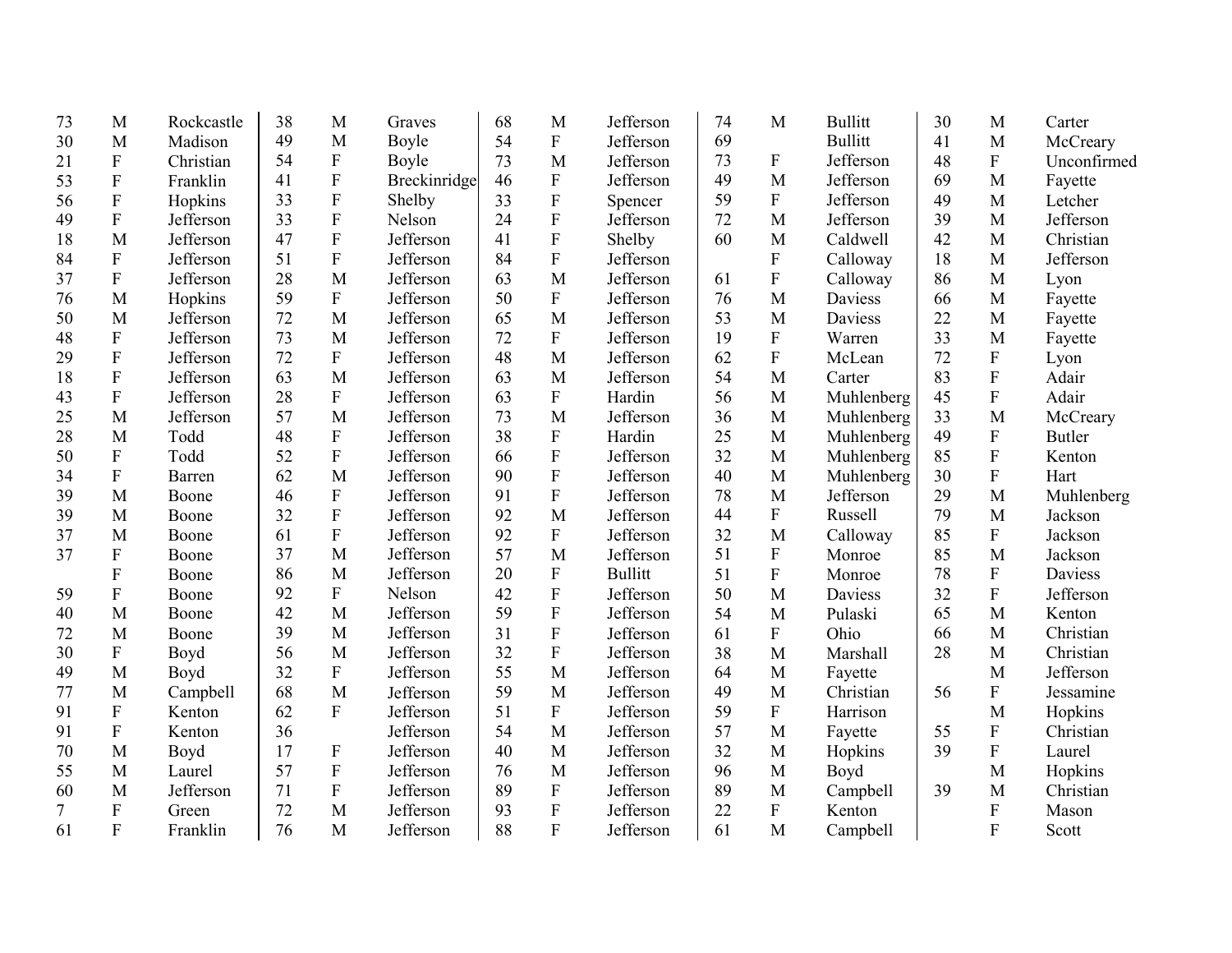| 55 | $\boldsymbol{\mathrm{F}}$ | McCracken      |              | M                         | Daviess    | 76 | M                         | Grant          | 79             | M                         | Hopkins    | 34             | $\mathbf F$    | Unconfirmed   |
|----|---------------------------|----------------|--------------|---------------------------|------------|----|---------------------------|----------------|----------------|---------------------------|------------|----------------|----------------|---------------|
|    | ${\bf F}$                 | Fayette        | 66           | ${\bf F}$                 | Jessamine  | 62 |                           | Kenton         | 71             | ${\bf F}$                 | Muhlenberg | 53             | ${\bf F}$      | Fayette       |
| 70 | M                         | Campbell       |              | M                         | Warren     |    |                           | Jefferson      | 47             | ${\bf F}$                 | Woodford   | 35             | ${\bf F}$      | Fayette       |
|    | $\mathbf F$               | Christian      | 31           | M                         | Taylor     | 65 | $\boldsymbol{\mathrm{F}}$ | Campbell       | 21             | M                         | Whitley    | 61             | ${\bf F}$      | Fayette       |
|    | M                         | Fayette        | 36           | F                         | Pulaski    | 70 | M                         | Kenton         |                | $\mathbf F$               | Campbell   | 64             | M              | Fayette       |
| 30 |                           | Kenton         | 65           |                           | Pulaski    | 46 | ${\bf F}$                 | Henry          | 39             | $\mathbf F$               | Henderson  | 57             | ${\bf F}$      | Fayette       |
|    | M                         | <b>Daviess</b> | 41           |                           | Pulaski    | 63 | $\rm F$                   | Nelson         | 48             | M                         | Hardin     | 44             | $\overline{F}$ | Jefferson     |
|    | M                         | Daviess        | 54           | M                         | Pulaski    | 53 | ${\bf F}$                 | Campbell       | 66             | ${\bf F}$                 | Harrison   | 52             | M              | Jefferson     |
|    | ${\bf F}$                 | Daviess        | 48           | M                         | Henderson  | 19 | M                         | Hardin         | 49             | $\rm F$                   | Fayette    | 34             | M              | Fayette       |
| 58 | M                         | Clark          | 35           |                           | Pulaski    | 60 | M                         | Jefferson      | 76             | ${\bf F}$                 | Kenton     | 62             | ${\bf F}$      | Unconfirmed   |
|    |                           | Kenton         | 48           | M                         | Union      | 47 | F                         | McCracken      | 48             | $\overline{F}$            | Russell    | 49             | $\mathbf F$    | Clark         |
| 34 | M                         | Shelby         | 31           | M                         | Pulaski    | 55 | M                         | Unconfirmed    | 56             | $\overline{F}$            | Muhlenberg | 73             | M              | Fayette       |
| 61 | ${\bf F}$                 | Madison        | 43           | ${\bf F}$                 | Fayette    | 67 | M                         | Jefferson      | 80             | $\boldsymbol{\mathrm{F}}$ | Daviess    | 63             | M              | Fayette       |
|    | $\overline{F}$            | Daviess        | 22           | $\overline{F}$            | Warren     | 62 | M                         | Kenton         | 81             | M                         | Daviess    | 23             | M              | Fayette       |
|    |                           | Daviess        |              |                           | Kenton     | 39 | M                         | Campbell       | 73             | M                         | Marion     | 49             | M              | Fayette       |
| 40 |                           | Pulaski        |              | $\boldsymbol{\mathrm{F}}$ | Crittenden | 65 | ${\bf F}$                 | Christian      | 18             | ${\bf F}$                 | Todd       | 26             | ${\bf F}$      | Spencer       |
| 43 | F                         | Russell        |              | $\boldsymbol{\mathrm{F}}$ | Hopkins    | 81 | $\boldsymbol{\mathrm{F}}$ | Muhlenberg     | 65             | ${\bf F}$                 | Campbell   | 64             | M              | Hardin        |
|    | M                         | Daviess        |              |                           | Hopkins    | 57 | M                         | Muhlenberg     | 64             | M                         | Kenton     | 58             | ${\bf F}$      | Kenton        |
| 40 | ${\bf F}$                 | Christian      |              | M                         | Kenton     | 50 | ${\bf F}$                 | Oldham         | 61             | M                         | Kenton     | 27             | $\mathbf F$    | McLean        |
| 37 |                           | Pulaski        |              | ${\bf F}$                 | Laurel     | 44 | ${\bf F}$                 | Christian      | 67             | M                         | Pulaski    | 58             | ${\bf F}$      | Muhlenberg    |
|    | M                         | Hopkins        |              |                           | Campbell   | 46 | ${\bf F}$                 | Kenton         | 72             | M                         | Hardin     | 44             | ${\bf F}$      | Muhlenberg    |
|    | M                         | Hopkins        |              |                           | Fayette    | 49 | ${\bf F}$                 | Boone          | 24             | ${\bf F}$                 | Pendleton  | 56             | ${\bf F}$      | Lyon          |
|    | M                         | McLean         |              | $\boldsymbol{\mathrm{F}}$ | Jefferson  | 50 | ${\bf F}$                 | Fayette        | 22             | ${\bf F}$                 | Fayette    | 34             | ${\bf F}$      | Shelby        |
|    | F                         | Jefferson      |              | $\boldsymbol{\mathrm{F}}$ | Jefferson  | 52 | ${\bf F}$                 | Fayette        | 21             | ${\bf F}$                 | Fayette    | 58             | M              | Shelby        |
| 62 | M                         | Christian      |              |                           | Jefferson  | 88 | F                         | Marshall       | $\overline{0}$ | M                         | Washington | 70             | ${\bf F}$      | Jessamine     |
| 60 | ${\bf F}$                 | Pulaski        |              | $\boldsymbol{\mathrm{F}}$ | Daviess    | 60 | M                         | <b>Daviess</b> | 49             | M                         | Hopkins    | 23             | M              | Fayette       |
|    | M                         | Hopkins        | 7            | M                         | Rockcastle | 51 | ${\bf F}$                 | Kenton         | 62             | M                         | Hopkins    | 5              | ${\bf F}$      | Todd          |
|    |                           | Jefferson      | 31           | $\boldsymbol{\mathrm{F}}$ | Logan      | 41 | F                         | Ohio           | 41             | ${\bf F}$                 | Hopkins    | 74             | M              | Hopkins       |
| 37 | $\boldsymbol{\mathrm{F}}$ | Campbell       | 73           | M                         | Fayette    | 36 | M                         | Boone          | 64             | M                         | Caldwell   | 68             | M              | Jefferson     |
|    | $\mathbf F$               | Franklin       | $\mathbf{1}$ | M                         | Campbell   | 68 | M                         | Campbell       | 64             | M                         | Pulaski    | 83             | $\mathbf F$    | <b>Butler</b> |
|    |                           | Fayette        | 38           | $\boldsymbol{\mathrm{F}}$ | Graves     | 58 | ${\bf F}$                 | Hancock        | 44             | M                         | Christian  | 22             | M              | <b>Butler</b> |
|    | M                         | Daviess        | 66           | ${\bf F}$                 | Campbell   | 58 | ${\bf F}$                 | Marshall       | 76             | M                         | Christian  | 62             | ${\bf F}$      | <b>Butler</b> |
|    |                           | Daviess        | 66           | M                         | Kenton     | 42 | ${\bf F}$                 | McCracken      | 19             | ${\bf F}$                 | Lyon       | 43             | M              | Fayette       |
|    | $\boldsymbol{\mathrm{F}}$ | Daviess        | 46           |                           | Kenton     | 84 | ${\bf F}$                 | Adair          | 37             | ${\bf F}$                 | Hopkins    | 44             | M              | Muhlenberg    |
|    |                           | Daviess        | 33           | $\boldsymbol{\mathrm{F}}$ | Campbell   | 70 | ${\bf F}$                 | <b>Ballard</b> | 23             | ${\bf F}$                 | McCracken  | 74             | M              | Hopkins       |
|    | F                         | Daviess        | 68           | ${\bf F}$                 | Campbell   | 67 | M                         | Hopkins        | 65             | M                         | Hopkins    | 83             | ${\bf F}$      | Kenton        |
|    | M                         | Daviess        | 56           | $\overline{F}$            | Campbell   | 49 | M                         | Hopkins        | 68             | M                         | Trimble    | $\overline{2}$ | M              | Hopkins       |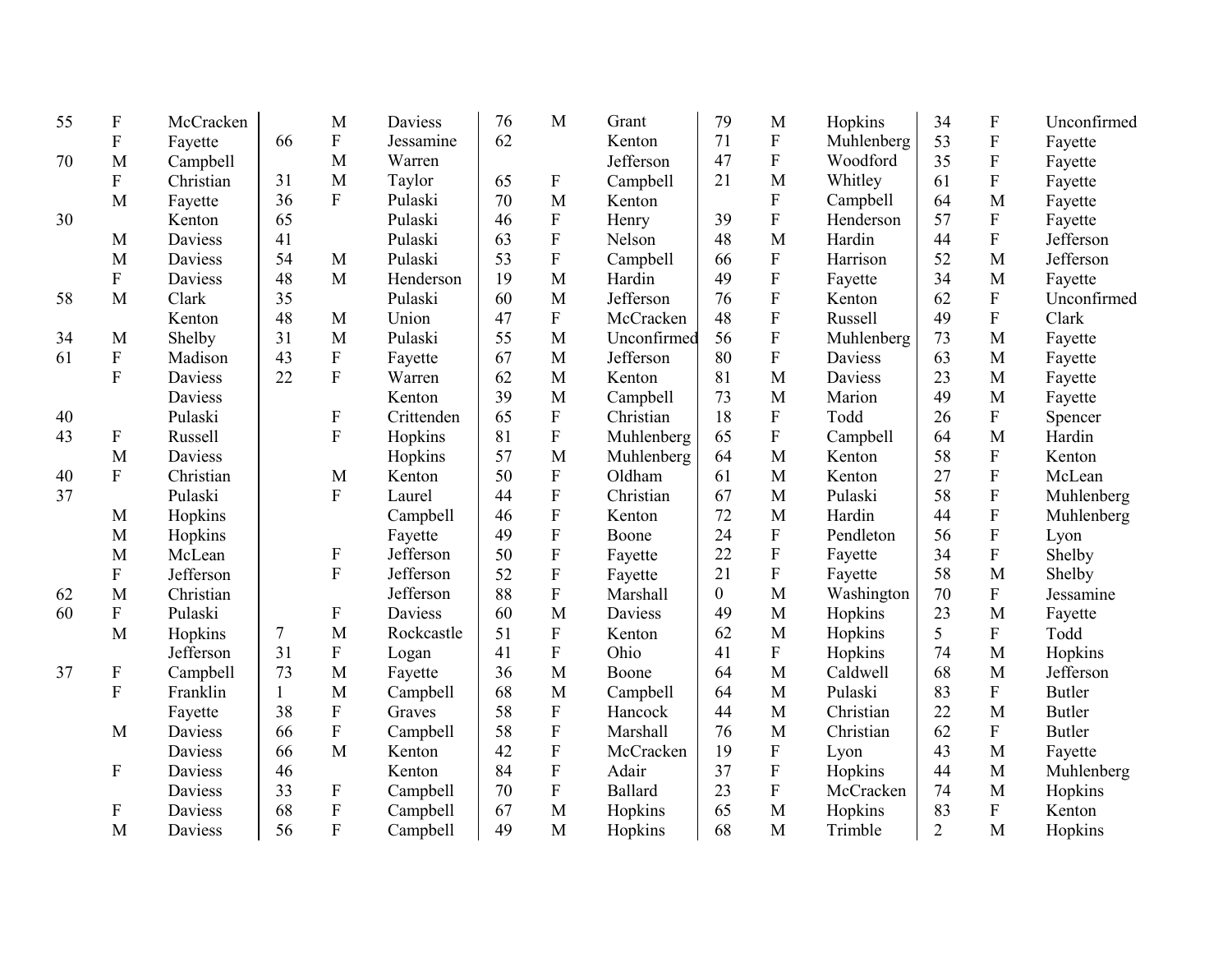| 72 | $\mathbf F$               | Hopkins   | 68 | M                         | Jefferson | 69 | M                | Jefferson      | 49 | $\mathbf F$             | Jefferson   | 35 | F                         | Jessamine      |
|----|---------------------------|-----------|----|---------------------------|-----------|----|------------------|----------------|----|-------------------------|-------------|----|---------------------------|----------------|
| 31 | $\boldsymbol{\mathrm{F}}$ | Hopkins   | 24 | ${\bf F}$                 | Jefferson | 68 | ${\bf F}$        | Jefferson      | 70 | ${\bf F}$               | Jefferson   | 38 | $\mathbf F$               | Jackson        |
| 59 | M                         | Henderson | 24 | ${\bf F}$                 | Jefferson | 48 | M                | Jefferson      | 70 | M                       | Jefferson   | 73 | ${\bf F}$                 | <b>Bullitt</b> |
| 60 | ${\bf F}$                 | Hopkins   | 56 | ${\bf F}$                 | Jefferson | 49 | $\mathbf{F}$     | Jefferson      | 69 | M                       | Jefferson   | 59 | $\mathbf F$               | Christian      |
| 61 | $\boldsymbol{\mathrm{F}}$ | Hopkins   | 88 | M                         | Jefferson | 55 | M                | Jefferson      | 68 | M                       | Jefferson   | 53 | $\overline{F}$            | Morgan         |
| 27 | ${\bf F}$                 | Jefferson | 66 | M                         | Jefferson | 63 | ${\bf F}$        | Jefferson      | 52 | $\mathbf F$             | Jefferson   | 29 | $\overline{F}$            | <b>Bullitt</b> |
| 51 | M                         | Jefferson | 31 | M                         | Jefferson | 47 | M                | Jefferson      | 62 | M                       | Campbell    | 34 | M                         | Shelby         |
| 62 | M                         | Jefferson | 53 | ${\bf F}$                 | Jefferson | 74 | M                | Jefferson      | 70 | $\mathbf F$             | Unconfirmed | 51 | $\mathbf F$               | Hopkins        |
| 60 | M                         | Jefferson | 65 | M                         | Jefferson | 82 | ${\bf F}$        | Hopkins        | 46 | $\overline{\mathrm{F}}$ | Marion      | 68 | M                         | Kenton         |
| 32 | M                         | Jefferson | 54 | M                         | Jefferson | 87 | ${\bf F}$        | Jefferson      | 55 | M                       | Muhlenberg  | 53 | M                         | Hopkins        |
| 21 | M                         | Jefferson | 63 | M                         | Jefferson | 30 | $\overline{F}$   | Hardin         | 29 | M                       | Ohio        |    | $\mathbf F$               | Hopkins        |
| 73 | M                         | Jefferson | 80 | $\overline{F}$            | Jefferson | 58 | M                | Todd           | 29 | M                       | Muhlenberg  | 77 | $\mathbf F$               | Campbell       |
| 49 | ${\bf F}$                 | Jefferson | 46 | M                         | Jefferson | 22 | M                | Marshall       | 85 | $\mathbf F$             | Jackson     |    | $\mathbf F$               | Christian      |
| 34 | M                         | Jefferson | 45 | M                         | Jefferson | 18 | M                | <b>Bracken</b> | 49 | M                       | Muhlenberg  | 75 | M                         | Kenton         |
| 25 | M                         | Knox      | 51 | ${\bf F}$                 | Jefferson | 66 | $\boldsymbol{F}$ | Jefferson      | 43 | M                       | Muhlenberg  | 40 | $\mathbf F$               | Kenton         |
| 71 | M                         | Fayette   | 43 | F                         | Jefferson | 60 | M                | Jefferson      | 86 | ${\bf F}$               | Grant       | 60 | M                         | Kenton         |
| 42 | ${\bf F}$                 | Fayette   | 50 | ${\bf F}$                 | Jefferson | 46 | $\boldsymbol{F}$ | Oldham         | 48 | ${\bf F}$               | Calloway    |    |                           | Christian      |
| 68 | M                         | Fayette   | 56 | M                         | Jefferson | 48 | M                | Jefferson      | 11 | $\mathbf F$             | Warren      | 38 | M                         | Trigg          |
| 27 | $\boldsymbol{\mathrm{F}}$ | Fayette   | 67 | ${\bf F}$                 | Jefferson | 26 | F                | Jefferson      | 32 | $\mathbf F$             | Boyd        | 20 |                           | Campbell       |
| 57 | $\boldsymbol{\mathrm{F}}$ | Fayette   | 63 | ${\bf F}$                 | Jefferson | 31 | F                | Jefferson      | 20 | M                       | Grayson     | 48 | F                         | Clark          |
| 21 | $\mathbf F$               | Fayette   | 40 | F                         | Jefferson | 20 | $\overline{F}$   | Jefferson      | 27 | $\mathbf F$             | Madison     | 49 | $\overline{\mathrm{F}}$   | Calloway       |
| 47 | $\boldsymbol{\mathrm{F}}$ | Fayette   | 61 | ${\bf F}$                 | Jefferson | 32 | $\mathbf{F}$     | Jefferson      |    | M                       | Calloway    | 69 | $\mathbf F$               | Henderson      |
| 31 | F                         | Fayette   | 44 | M                         | Jefferson | 21 | M                | Jefferson      | 72 | ${\bf F}$               | Simpson     | 25 | $\mathbf F$               | Boone          |
| 19 | $\mathbf F$               | Fayette   | 69 | M                         | Jefferson | 77 | ${\bf F}$        | Jefferson      | 26 | ${\bf F}$               | Daviess     | 87 | M                         | Lyon           |
| 50 | $\boldsymbol{\mathrm{F}}$ | Fayette   | 59 | M                         | Jefferson | 29 | $\mathbf{F}$     | Jefferson      | 19 | $\mathbf F$             | Daviess     |    | M                         | Jessamine      |
| 58 | F                         | Fayette   | 51 | M                         | Jefferson | 33 | M                | Jefferson      | 25 | M                       | Spencer     | 30 | M                         | Kenton         |
| 40 | M                         | Fayette   | 72 | M                         | Jefferson | 28 | ${\bf F}$        | Jefferson      | 53 | ${\bf F}$               | Hopkins     | 39 | $\boldsymbol{\mathrm{F}}$ | Boone          |
| 68 | $\boldsymbol{\mathrm{F}}$ | Fayette   | 46 | M                         | Jefferson | 69 | M                | Jefferson      | 49 | $\mathbf F$             | Woodford    | 50 | M                         | Kenton         |
| 74 | $\mathbf F$               | Fayette   | 19 | ${\bf F}$                 | Jefferson | 52 | ${\bf F}$        | Jefferson      | 68 | M                       | Marion      | 35 |                           | Mercer         |
| 24 | $\mathbf F$               | Fayette   | 37 | $\boldsymbol{\mathrm{F}}$ | Jefferson | 59 | M                | Jefferson      | 55 | ${\bf F}$               | Boyd        | 50 | $\boldsymbol{\mathrm{F}}$ | Hopkins        |
| 32 | M                         | Fayette   | 20 | ${\bf F}$                 | Jefferson | 84 | ${\bf F}$        | Jefferson      | 38 | M                       | Madison     | 60 | M                         | Kenton         |
| 58 | $\boldsymbol{\mathrm{F}}$ | Fayette   | 28 | $\mathbf F$               | Jefferson | 68 | $\mathbf F$      | Jefferson      | 33 | ${\bf F}$               | Scott       |    |                           | Hopkins        |
| 52 | $\mathbf F$               | Fayette   | 46 | M                         | Jefferson | 41 | F                | Jefferson      | 62 | $\mathbf F$             | Marion      |    |                           | Trigg          |
| 20 | M                         | Fayette   | 34 | ${\bf F}$                 | Jefferson | 31 | ${\bf F}$        | Jefferson      | 45 | M                       | Webster     |    | F                         | Lyon           |
| 44 | $\boldsymbol{\mathrm{F}}$ | Fayette   | 47 | M                         | Jefferson | 58 | M                | Jefferson      | 40 | ${\bf F}$               | Mercer      | 25 | $\mathbf F$               | Campbell       |
| 61 | $\mathbf F$               | Jefferson | 73 | ${\bf F}$                 | Jefferson | 60 | M                | Jefferson      | 55 | ${\bf F}$               | Christian   | 41 | ${\bf F}$                 | Boone          |
| 32 | M                         | Jefferson | 39 | $\overline{F}$            | Jefferson | 48 | $\overline{F}$   | Jefferson      | 53 | F                       | Hopkins     | 64 | F                         | Kenton         |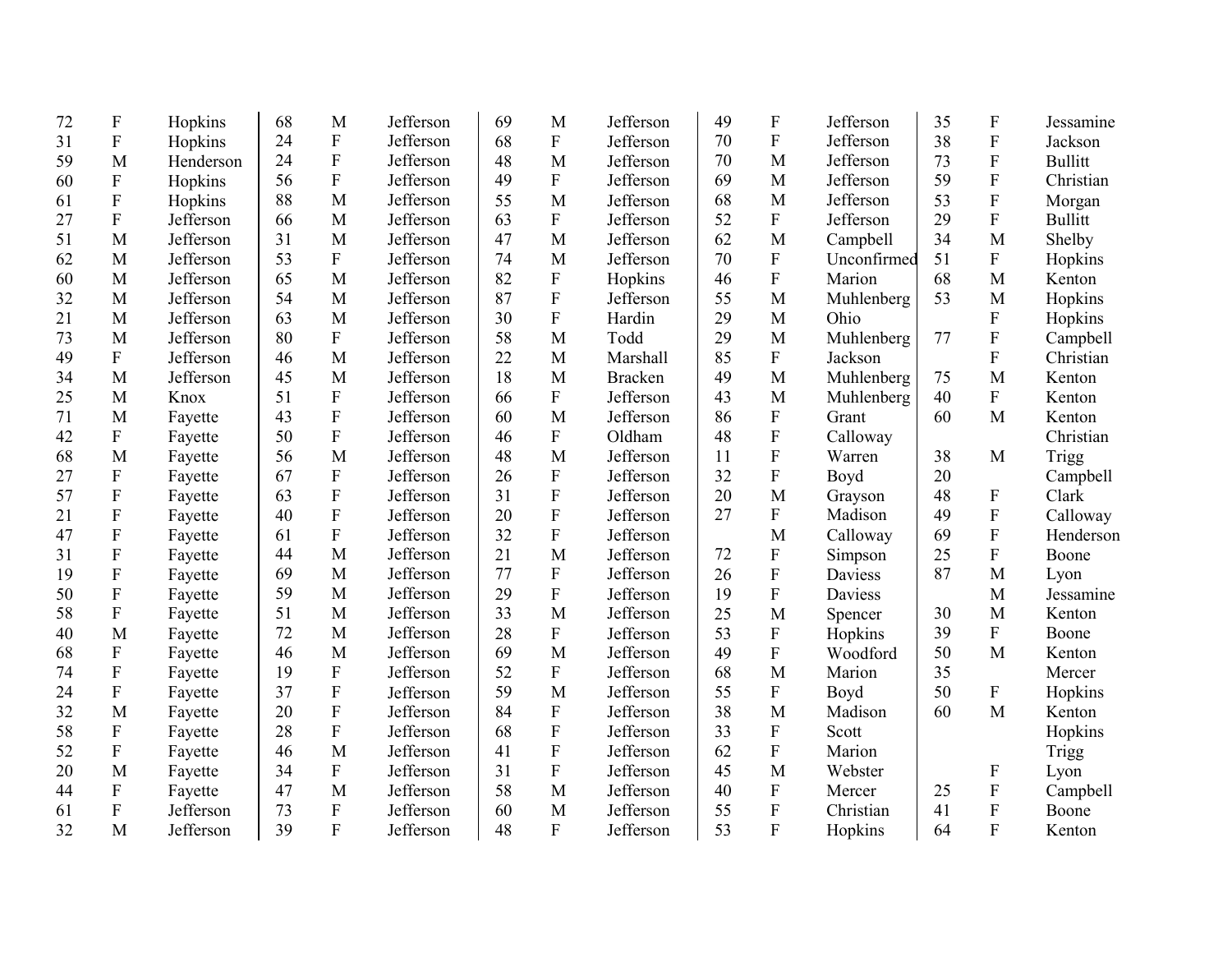| 42 | $\boldsymbol{\mathrm{F}}$ | Boyd           |    | $\boldsymbol{\mathrm{F}}$ | Webster        | 52 | ${\bf F}$      | Jackson       | 84             | ${\bf F}$                 | <b>Butler</b>  | 27 | ${\bf F}$                 | Warren         |
|----|---------------------------|----------------|----|---------------------------|----------------|----|----------------|---------------|----------------|---------------------------|----------------|----|---------------------------|----------------|
| 47 | $\boldsymbol{\mathrm{F}}$ | Kenton         |    | ${\bf F}$                 | Marion         | 46 | M              | Campbell      | 80             | M                         | Hopkins        |    | M                         | Scott          |
| 31 | ${\bf F}$                 | Kenton         | 66 | $\mathbf F$               | Woodford       | 13 | M              | Warren        | 54             | ${\bf F}$                 | Hopkins        | 54 | M                         | Fayette        |
| 58 | M                         | Marion         | 50 | M                         | Boone          | 52 | ${\bf F}$      | Daviess       | 103            | ${\bf F}$                 | Hopkins        | 25 | M                         | Warren         |
|    |                           | Kenton         | 86 | M                         | Hardin         | 55 | ${\bf F}$      | Oldham        | 53             | M                         | Warren         | 92 | M                         | Lyon           |
|    | M                         | Hopkins        | 36 |                           | Kenton         | 35 | ${\bf F}$      | Trigg         | 29             | ${\bf F}$                 | Warren         | 40 | ${\bf F}$                 | Boone          |
|    | M                         | Muhlenberg     | 38 | $\boldsymbol{\mathrm{F}}$ | Kenton         | 53 | M              | Mason         | 51             | M                         | Fayette        | 51 | ${\bf F}$                 | Fayette        |
|    |                           | Kenton         | 73 | M                         | Kenton         | 49 | M              | Mercer        | 68             | M                         | Whitley        | 31 | ${\bf F}$                 | Christian      |
|    |                           | Hopkins        | 24 | M                         | Hardin         | 62 | ${\bf F}$      | Graves        | 57             | M                         | Daviess        | 62 | ${\bf F}$                 | Unconfirmed    |
|    |                           | Trigg          |    | $\mathbf F$               | Campbell       | 43 | ${\bf F}$      | McCracken     | 52             | ${\bf F}$                 | Rockcastle     | 72 | ${\bf F}$                 | Simpson        |
|    | $\boldsymbol{F}$          | Kenton         | 26 | M                         | Jessamine      | 58 | ${\bf F}$      | Grant         | 58             | ${\bf F}$                 | Daviess        | 50 | ${\bf F}$                 | Fayette        |
|    |                           | Kenton         | 62 | M                         | Hardin         | 58 | M              | Boone         | 62             | M                         | Jefferson      | 73 | M                         | Warren         |
|    | M                         | Hopkins        | 19 | M                         | Warren         | 52 | ${\bf F}$      | Warren        | 87             | ${\bf F}$                 | Jefferson      | 33 | M                         | Jessamine      |
| 68 | $\boldsymbol{\mathrm{F}}$ | Hopkins        | 31 |                           | Kenton         | 63 | M              | Woodford      | 66             | ${\bf F}$                 | Fayette        | 89 | ${\bf F}$                 | Muhlenberg     |
| 79 | M                         | Daviess        | 77 | $\boldsymbol{\mathrm{F}}$ | Campbell       | 37 | ${\bf F}$      | Boone         | 56             | M                         | McCracken      | 90 | ${\bf F}$                 | <b>Bullitt</b> |
|    |                           | Hopkins        |    |                           | Laurel         | 50 | $\overline{F}$ | Christian     | 49             | $\mathbf{F}$              | Mercer         | 66 | M                         | Madison        |
|    |                           | Kenton         | 38 | $\boldsymbol{\mathrm{F}}$ | Daviess        | 24 |                | Christian     | 60             |                           | Jessamine      | 89 | M                         | <b>Butler</b>  |
|    | $\boldsymbol{\mathrm{F}}$ | Daviess        | 43 | $\boldsymbol{\mathrm{F}}$ | Boone          | 37 | M              | Daviess       | 78             | M                         | Boone          | 56 | ${\bf F}$                 | Jefferson      |
|    |                           | Daviess        | 43 | $\mathbf F$               | <b>Bullitt</b> | 54 | ${\bf F}$      | Hardin        | 78             | ${\bf F}$                 | Pike           | 81 | ${\bf F}$                 | Hopkins        |
|    |                           | Daviess        | 42 | M                         | Daviess        | 24 | ${\bf F}$      | Jefferson     | 45             | M                         | Mercer         | 33 | M                         | Nelson         |
|    |                           | Henderson      | 57 | $\boldsymbol{\mathrm{F}}$ | McLean         | 51 | M              | Jefferson     | 75             | M                         | Adair          | 49 | ${\bf F}$                 | Jefferson      |
|    | F                         | Daviess        | 46 | ${\bf F}$                 | Webster        | 43 | M              | Jefferson     | 79             | $\boldsymbol{\mathrm{F}}$ | Pulaski        | 78 | M                         | Jefferson      |
| 51 | M                         | Boone          |    |                           | Hopkins        | 41 | ${\bf F}$      | Pulaski       | 45             | ${\bf F}$                 | Muhlenberg     | 65 | ${\bf F}$                 | Oldham         |
| 57 | $\boldsymbol{\mathrm{F}}$ | Simpson        |    | M                         | Muhlenberg     | 29 | M              | Pulaski       | 84             | M                         | Shelby         | 52 | ${\bf F}$                 | Jefferson      |
| 45 | M                         | Edmonson       |    | M                         | Hopkins        | 42 | ${\bf F}$      | McCreary      | 16             | $\mathbf{F}$              | Nelson         | 61 | M                         | Laurel         |
| 39 | ${\bf F}$                 | Henderson      | 67 | M                         | <b>Bullitt</b> | 42 | ${\bf F}$      | McCreary      | 21             |                           | Henderson      | 37 | ${\bf F}$                 | Boone          |
| 65 | M                         | Henderson      | 60 | M                         | Warren         | 42 | M              | Cumberland    | 59             | M                         | Hopkins        | 38 | M                         | Kenton         |
| 56 | M                         | Warren         | 54 | ${\bf F}$                 | Grant          | 25 | M              | Clinton       | $\overline{7}$ | ${\bf F}$                 | Caldwell       | 50 | M                         | Campbell       |
| 47 | M                         | Grant          | 72 | ${\bf F}$                 | Boone          | 63 | F              | Russell       | 30             | M                         | Fayette        | 50 | $\boldsymbol{F}$          | Kenton         |
| 46 |                           | Clark          | 38 | M                         | Madison        | 83 | M              | Adair         | 49             | M                         | Boone          | 61 | M                         | Kenton         |
|    | F                         | Marshall       | 51 | M                         | Warren         | 57 | M              | Pulaski       | 24             | ${\bf F}$                 | <b>Bracken</b> | 32 | $\boldsymbol{\mathrm{F}}$ | Kenton         |
| 44 | M                         | <b>Bullitt</b> | 51 |                           | Montgomery     | 73 | ${\bf F}$      | Russell       | 50             | M                         | McCracken      | 27 | ${\bf F}$                 | Kenton         |
| 38 | $\boldsymbol{\mathrm{F}}$ | Boone          | 66 | M                         | Madison        | 78 | M              | Christian     | 42             | ${\bf F}$                 | Simpson        | 54 | ${\bf F}$                 | Campbell       |
| 70 | M                         | Henderson      | 67 |                           | Barren         | 28 | ${\bf F}$      | Daviess       | 63             | ${\bf F}$                 | Henderson      | 48 | M                         | Kenton         |
| 48 |                           | Warren         | 63 | M                         | Campbell       | 68 | M              | Jessamine     | 74             | ${\bf F}$                 | Kenton         | 81 | M                         | Jefferson      |
| 88 | $\boldsymbol{\mathrm{F}}$ | Campbell       | 20 | M                         | Nelson         | 73 | ${\bf F}$      | Christian     | 29             | M                         | Christian      | 62 | M                         | Henderson      |
|    | ${\bf F}$                 | Muhlenberg     |    |                           | Lyon           | 65 | ${\bf F}$      | <b>Butler</b> | 60             | M                         | Barren         | 40 | M                         | Boone          |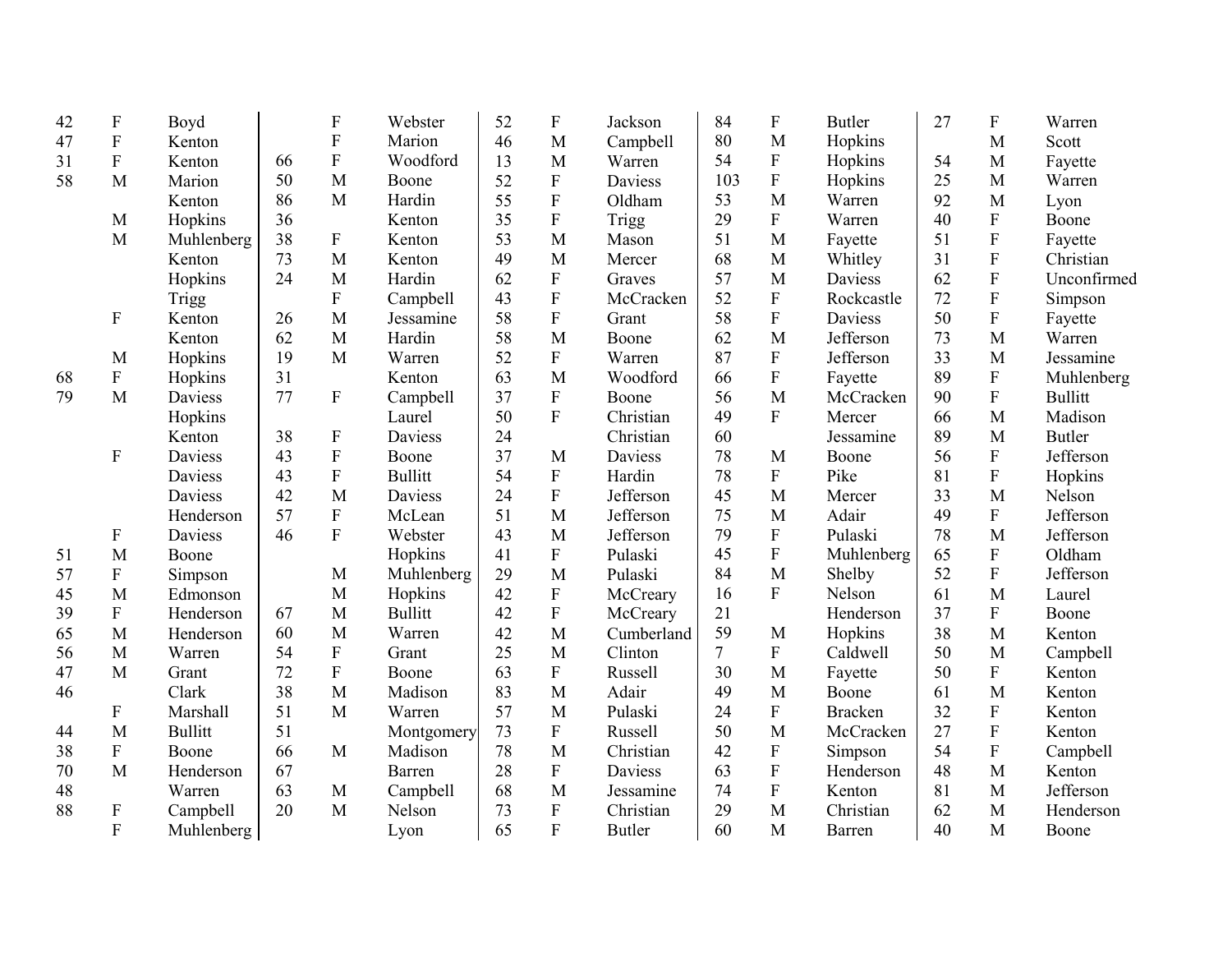| 19 | M                         | Clark          | 57 | M                         | Warren         | 56 | M                         | McCreary       | 86 | $\boldsymbol{\mathrm{F}}$ | Fayette    | 88 | ${\bf F}$                 | Adair          |
|----|---------------------------|----------------|----|---------------------------|----------------|----|---------------------------|----------------|----|---------------------------|------------|----|---------------------------|----------------|
| 53 | M                         | Greenup        | 84 | M                         | Boyd           | 47 | M                         | Rockcastle     |    | M                         | Madison    |    |                           | Rockcastle     |
| 36 | $\boldsymbol{\mathrm{F}}$ | Warren         | 88 | ${\bf F}$                 | Marion         | 49 | $\boldsymbol{\mathrm{F}}$ | Henderson      | 84 |                           | Adair      | 37 | $\mathbf F$               | Jefferson      |
| 34 | ${\bf F}$                 | Graves         | 19 | ${\bf F}$                 | Graves         | 58 | ${\bf F}$                 | Shelby         | 92 | ${\bf F}$                 | Adair      |    |                           | Jefferson      |
| 67 | $\boldsymbol{\mathrm{F}}$ | Greenup        | 43 | ${\bf F}$                 | Bath           | 36 | ${\bf F}$                 | Webster        | 58 | M                         | Adair      |    |                           | Jefferson      |
| 69 | ${\bf F}$                 | Gallatin       | 75 | M                         | <b>Bullitt</b> | 82 | M                         | Marshall       | 51 | ${\bf F}$                 | Jefferson  | 69 |                           | Adair          |
| 22 | M                         | <b>Daviess</b> | 31 | M                         | Nelson         | 47 | $\mathbf{F}$              | Henderson      | 43 | ${\bf F}$                 | Fayette    | 84 | $\mathbf F$               | Adair          |
| 30 | $\mathbf F$               | <b>Bullitt</b> | 27 | ${\bf F}$                 | Union          | 40 | ${\bf F}$                 | Mason          |    | M                         | Fayette    | 43 |                           | Adair          |
| 30 | ${\bf F}$                 | Christian      | 52 | $\mathbf{F}$              | <b>Bullitt</b> | 42 | ${\bf F}$                 | Shelby         |    |                           | Jefferson  | 50 | $\Gamma$                  | Adair          |
| 43 | M                         | Boyd           | 83 | M                         | Campbell       | 44 | ${\bf F}$                 | Warren         |    | M                         | Jefferson  |    |                           | Scott          |
| 38 | ${\bf F}$                 | Whitley        | 47 | M                         | Warren         | 28 | $\overline{F}$            | Christian      | 92 | ${\bf F}$                 | Adair      |    |                           | Scott          |
| 26 | $\boldsymbol{\mathrm{F}}$ | Boone          | 33 | M                         | McCreary       | 41 | M                         | Oldham         | 76 |                           | Adair      |    |                           | Fayette        |
| 35 | M                         | <b>Daviess</b> | 27 | M                         | Barren         | 39 | ${\bf F}$                 | Knott          | 45 | $\boldsymbol{\mathrm{F}}$ | Jefferson  | 47 |                           | Hardin         |
| 24 | $\boldsymbol{\mathrm{F}}$ | <b>Butler</b>  | 27 | M                         | Rowan          | 71 | ${\bf F}$                 | Oldham         | 49 | ${\bf F}$                 | Jefferson  | 57 |                           | <b>Ballard</b> |
|    | ${\bf F}$                 | Calloway       | 52 | ${\bf F}$                 | Whitley        | 26 | ${\bf F}$                 | Christian      |    |                           | Daviess    |    | $\boldsymbol{F}$          | Christian      |
| 69 | M                         | Pike           | 28 | ${\bf F}$                 | Boyd           | 24 | M                         | Christian      | 68 | F                         | Jefferson  |    | $\boldsymbol{F}$          | Christian      |
| 24 | M                         | Fayette        | 15 | $\mathbf{F}$              | Clark          | 59 | M                         | Warren         |    | M                         | Jefferson  |    | M                         | Christian      |
| 58 | $\boldsymbol{\mathrm{F}}$ | Grant          | 60 | ${\bf F}$                 | Shelby         | 51 | M                         | Warren         | 46 | ${\bf F}$                 | Daviess    | 24 | $\boldsymbol{\mathrm{F}}$ | Christian      |
| 59 | M                         | Calloway       | 24 | ${\bf F}$                 | Hardin         | 22 | M                         | <b>Bracken</b> | 80 | ${\bf F}$                 | Adair      | 46 | ${\bf F}$                 | Christian      |
| 63 | $\boldsymbol{\mathrm{F}}$ | Boyd           | 67 | ${\bf F}$                 | Ohio           | 76 | M                         | Warren         | 76 | $\rm F$                   | Adair      | 46 | $\overline{F}$            | Fayette        |
| 69 | M                         | Hardin         | 27 | $\boldsymbol{\mathrm{F}}$ | Campbell       | 62 | M                         | Caldwell       | 35 | M                         | Adair      | 58 | ${\bf F}$                 | Fayette        |
| 64 | M                         | Woodford       | 54 | $\overline{F}$            | <b>Bullitt</b> |    | $\mathbf{F}$              | <b>Butler</b>  |    | M                         | Fayette    | 63 | $\overline{F}$            | Fayette        |
| 37 | M                         | Warren         | 48 | ${\bf F}$                 | Spencer        | 32 | ${\bf F}$                 | Kenton         | 49 | M                         | Jefferson  | 64 | M                         | Jefferson      |
| 62 | M                         | Pike           | 71 | M                         | Daviess        | 28 | M                         | Muhlenberg     | 45 | $\mathbf{M}$              | Jefferson  | 60 | $\mathbf{F}$              | Jefferson      |
| 47 | F                         | <b>Bracken</b> | 64 | M                         | Graves         | 77 | M                         | Bath           | 50 | M                         | Adair      | 63 | F                         | Jefferson      |
| 32 | M                         | Kenton         | 41 | ${\bf F}$                 | Hardin         | 86 | F                         | Kenton         | 63 | M                         | Adair      | 59 | M                         | Jefferson      |
| 73 | $\boldsymbol{\mathrm{F}}$ | Greenup        | 84 | ${\bf F}$                 | Union          | 55 | M                         | Muhlenberg     | 77 | M                         | Adair      | 67 | $\boldsymbol{F}$          | Jefferson      |
| 82 | M                         | Fleming        | 52 | ${\bf F}$                 | Warren         | 32 | ${\bf F}$                 | Pulaski        | 87 | ${\bf F}$                 | Adair      | 60 | M                         | Muhlenberg     |
| 73 | M                         | Jessamine      | 49 | M                         | Hardin         | 45 | ${\bf F}$                 | Owsley         | 87 |                           | Adair      | 77 | ${\bf F}$                 | Jefferson      |
| 65 | M                         | Laurel         | 76 | $\boldsymbol{\mathrm{F}}$ | Grant          | 24 | M                         | Owsley         | 72 | ${\bf F}$                 | Adair      | 44 | M                         | Jefferson      |
| 41 | $\boldsymbol{F}$          | <b>Daviess</b> | 40 | M                         | Caldwell       | 52 | M                         | Grayson        | 40 |                           | Adair      | 56 | $\mathbf{F}$              | Jefferson      |
| 17 | M                         | Clark          | 60 | ${\bf F}$                 | Christian      |    |                           | Scott          | 89 | ${\bf F}$                 | Adair      | 67 | ${\bf F}$                 | Hopkins        |
| 48 | M                         | Jackson        | 41 | M                         | Calloway       | 35 | M                         | Jefferson      |    |                           | Hopkins    | 44 | M                         | Clark          |
| 29 | $\boldsymbol{\mathrm{F}}$ | <b>Bullitt</b> | 39 | M                         | Boone          | 72 | ${\bf F}$                 | Christian      |    | ${\bf F}$                 | Jefferson  | 49 | M                         | Jessamine      |
| 92 | M                         | Daviess        | 67 | M                         | Graves         | 74 |                           | Whitley        | 66 | M                         | Adair      | 19 | ${\bf F}$                 | Graves         |
| 63 | M                         | McCracken      | 60 | ${\bf F}$                 | Jackson        |    |                           | Harrison       |    |                           | Muhlenberg | 30 | ${\bf F}$                 | Todd           |
| 46 | M                         | Todd           | 60 | M                         | Caldwell       | 34 | M                         | Adair          | 27 | $\mathbf F$               | Jefferson  | 51 | F                         | Fayette        |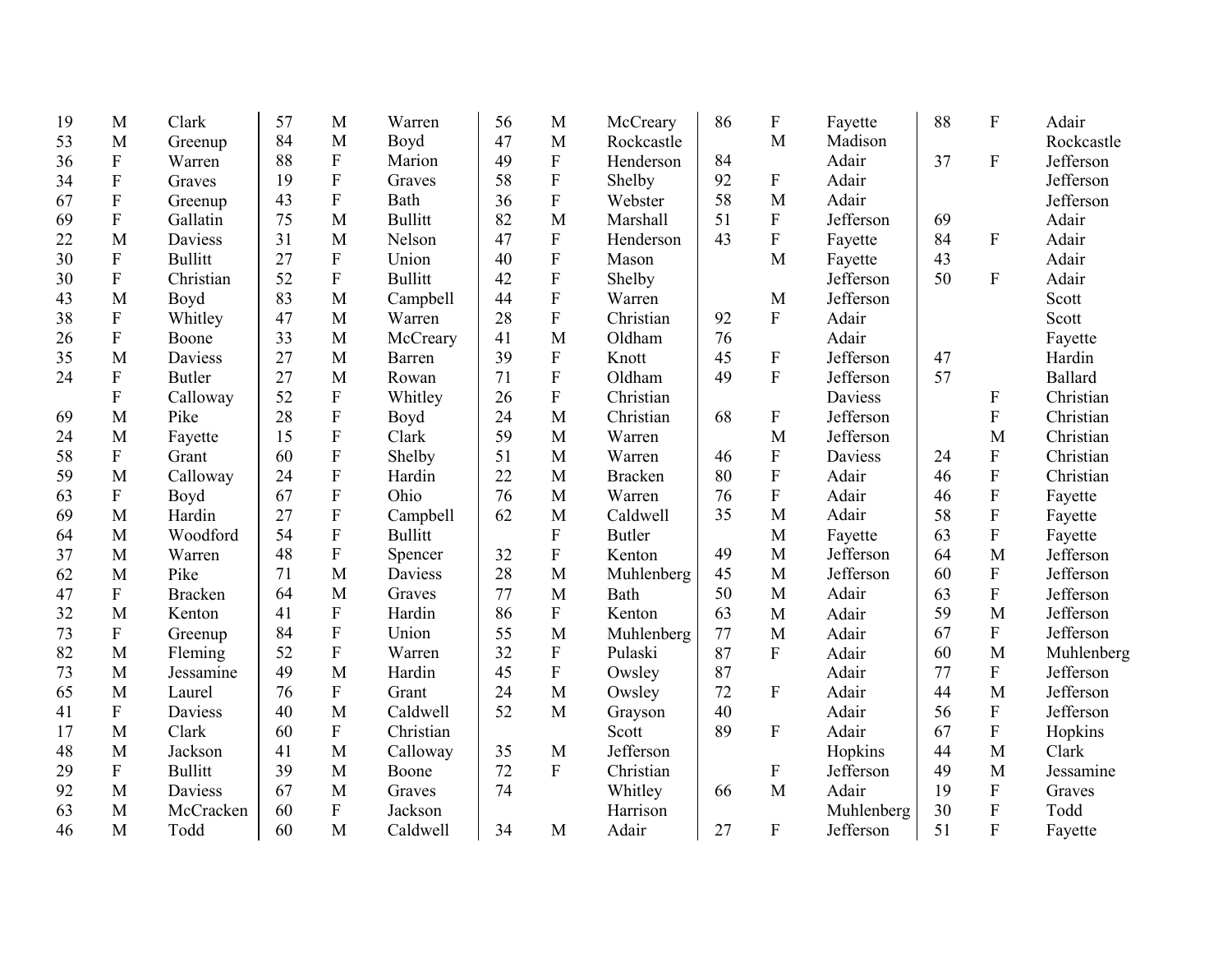| 45 | F                         | Fayette        | 22  | M              | Muhlenberg       | 36 | M              | <b>Butler</b>  | 65 | M                         | Woodford       | 54             | M                         | Spencer   |
|----|---------------------------|----------------|-----|----------------|------------------|----|----------------|----------------|----|---------------------------|----------------|----------------|---------------------------|-----------|
| 37 | M                         | Fayette        | 64  | $\mathbf F$    | Jefferson        | 62 | M              | Jefferson      | 70 | $\mathbf F$               | <b>Bullitt</b> | 74             | M                         | Hopkins   |
| 75 | ${\bf F}$                 | Fayette        | 67  | $\mathbf F$    | Jefferson        | 52 | ${\bf F}$      | Jefferson      | 73 | $\mathbf F$               | Jefferson      | 58             | M                         | McCracken |
| 81 | ${\bf F}$                 | Adair          | 47  | $\mathbf F$    | Jefferson        | 65 | M              | Grant          | 81 | M                         | Jefferson      | 53             | M                         | Jefferson |
| 59 | ${\bf F}$                 | Jackson        | 47  | M              | Jefferson        | 42 | ${\bf F}$      | Christian      | 27 | M                         | Livingston     | 85             | ${\bf F}$                 | Hopkins   |
| 78 | ${\bf F}$                 | Adair          | 84  | $\mathbf F$    | Jefferson        | 39 | M              | Oldham         | 72 | ${\bf F}$                 | Jefferson      | 62             | ${\bf F}$                 | Jefferson |
| 29 | ${\bf F}$                 | Jackson        | 93  | $\overline{F}$ | Jefferson        | 40 | $\mathbf{F}$   | Franklin       | 39 | $\boldsymbol{\mathrm{F}}$ | Jefferson      | 42             | $\overline{F}$            | Henderson |
| 72 | ${\bf F}$                 | Adair          | 54  | $\overline{F}$ | Jefferson        | 48 | M              | Jefferson      | 64 | M                         | Jefferson      |                | M                         | Webster   |
| 87 | M                         | Adair          | 31  | $\overline{F}$ | Jefferson        | 54 | $\mathbf{F}$   | Jefferson      | 22 | $\mathbf{M}$              | Jefferson      | 31             | M                         | Hopkins   |
| 72 | M                         | Adair          | 63  | $\overline{F}$ | Jefferson        | 80 | M              | <b>Butler</b>  | 37 | ${\bf F}$                 | Jefferson      | 39             | ${\bf F}$                 | Hopkins   |
| 58 | $\mathbf F$               | Jefferson      | 54  |                | Jefferson        | 34 | M              | Boone          | 68 | M                         | Jefferson      | 39             | M                         | Hopkins   |
| 36 | M                         | Jefferson      | 70  | M              | Laurel           | 68 | F              | Jefferson      | 72 | M                         | Jefferson      | 64             | M                         | Fayette   |
| 81 | M                         | Boone          | 81  | $\mathbf{F}$   | Jefferson        | 51 | $\overline{F}$ | Jefferson      | 56 | M                         | Jefferson      | 76             | F                         | Grant     |
| 56 | M                         | Jefferson      | 33  | M              | Hopkins          | 66 | M              | Jefferson      | 61 | $\mathbf F$               | Jefferson      | 43             | M                         | Jefferson |
| 38 | M                         | Daviess        | 38  | M              | Jefferson        |    | ${\bf F}$      | <b>Butler</b>  | 38 | ${\bf F}$                 | Jefferson      | 20             | ${\bf F}$                 | Fayette   |
| 79 | $\boldsymbol{\mathrm{F}}$ | Adair          | 51  | M              | Grant            | 87 | M              | Boone          | 64 | M                         | Jefferson      | 28             | $\mathbf F$               | Christian |
| 33 | M                         | Daviess        | 49  |                | Boone            | 86 | ${\bf F}$      | Kenton         | 72 | ${\bf F}$                 | Jefferson      | 88             | ${\bf F}$                 | Campbell  |
| 85 | ${\bf F}$                 | Adair          | 60  | ${\bf F}$      | Hopkins          |    | F              | <b>Butler</b>  | 38 | M                         | Jefferson      | 49             | M                         | Fayette   |
| 22 | ${\bf F}$                 | Fayette        | 72  | $\overline{F}$ | <b>Bullitt</b>   |    | F              | <b>Butler</b>  | 58 | ${\bf F}$                 | Jefferson      | 70             | M                         | Fayette   |
| 63 | M                         | Hopkins        | 44  | M              | Warren           | 58 | $\mathbf{F}$   | McCracken      | 37 | ${\bf F}$                 | Jefferson      | 70             | F                         | Kenton    |
| 61 | ${\bf F}$                 | Jackson        | 53  | M              | <b>Breathitt</b> | 35 | M              | Graves         | 47 | ${\bf F}$                 | Jefferson      | 29             | M                         | Jackson   |
| 43 | $\mathbf F$               | Daviess        | 56  | $\overline{F}$ | Oldham           | 20 | ${\bf F}$      | Russell        | 48 | ${\bf F}$                 | Jefferson      | 53             | ${\bf F}$                 | Monroe    |
| 88 | ${\bf F}$                 | Adair          | 51  | F              | Pike             | 36 | ${\bf F}$      | Taylor         | 90 | ${\bf F}$                 | Hopkins        | 33             | M                         | Campbell  |
| 17 | $\boldsymbol{\mathrm{F}}$ | Fayette        | 102 | ${\bf F}$      | Calloway         | 41 | M              | Kenton         | 72 | ${\bf F}$                 | Hopkins        | 21             | $\boldsymbol{\mathrm{F}}$ | Boyd      |
| 40 | M                         | Muhlenberg     | 46  | $\mathbf F$    | Madison          | 34 | M              | Boone          | 26 | $\overline{F}$            | Jackson        | 20             | $\mathbf F$               | Graves    |
| 76 | $\boldsymbol{\mathrm{F}}$ | Adair          | 20  | $\overline{F}$ | Boyle            | 77 | $\mathbf{F}$   | <b>Butler</b>  | 34 | $\overline{F}$            | Madison        | 43             | F                         | Jackson   |
| 38 | $\boldsymbol{\mathrm{F}}$ | Jefferson      | 58  | $\overline{F}$ | Fayette          | 86 | M              | Jefferson      | 65 | M                         | Jefferson      | 70             | M                         | Fayette   |
| 80 | ${\bf F}$                 | Adair          | 32  | F              | Jessamine        | 29 | ${\bf F}$      | <b>Daviess</b> |    |                           | Whitley        | 46             | M                         | Jackson   |
| 43 | M                         | Warren         |     | F              | <b>Butler</b>    | 58 | M              | <b>Bullitt</b> |    |                           | Whitley        | 71             | M                         | Boone     |
| 48 | M                         | <b>Bullitt</b> |     | M              | <b>Butler</b>    | 72 | M              | <b>Bullitt</b> | 72 | $\boldsymbol{\mathrm{F}}$ | Wayne          | $\overline{4}$ | ${\bf F}$                 | Nelson    |
| 57 | ${\bf F}$                 | Jackson        | 32  | ${\bf F}$      | <b>Bullitt</b>   | 35 | M              | Kenton         | 57 | ${\bf F}$                 | Marion         | 70             | ${\bf F}$                 | Kenton    |
| 60 | M                         | Jefferson      | 22  | ${\bf F}$      | Grayson          | 24 | M              | McCracken      | 63 | M                         | Jefferson      | 48             | $\mathbf F$               | Leslie    |
| 59 | ${\bf F}$                 | Shelby         | 39  | $\overline{F}$ | Hopkins          |    | ${\bf F}$      | <b>Butler</b>  | 70 | $\overline{F}$            | Jefferson      | 51             | M                         | Boone     |
| 25 | M                         | Christian      | 45  | M              | Kenton           | 55 | ${\bf F}$      | Jefferson      | 48 | ${\bf F}$                 | Marshall       | 51             | $\boldsymbol{\mathrm{F}}$ | Fayette   |
| 72 | M                         | Jefferson      | 31  | $\overline{F}$ | Graves           | 55 | M              | Jefferson      | 52 | M                         | Fayette        | 45             | ${\bf F}$                 | Fayette   |
| 61 | M                         | Jefferson      |     | M              | <b>Butler</b>    | 71 | M              | Jefferson      | 47 | ${\bf F}$                 | Shelby         | 56             | ${\bf F}$                 | Greenup   |
| 66 | M                         | Oldham         | 32  | F              | <b>Butler</b>    | 56 | $\overline{F}$ | Jefferson      | 56 | M                         | Jefferson      | $\overline{2}$ | M                         | Nelson    |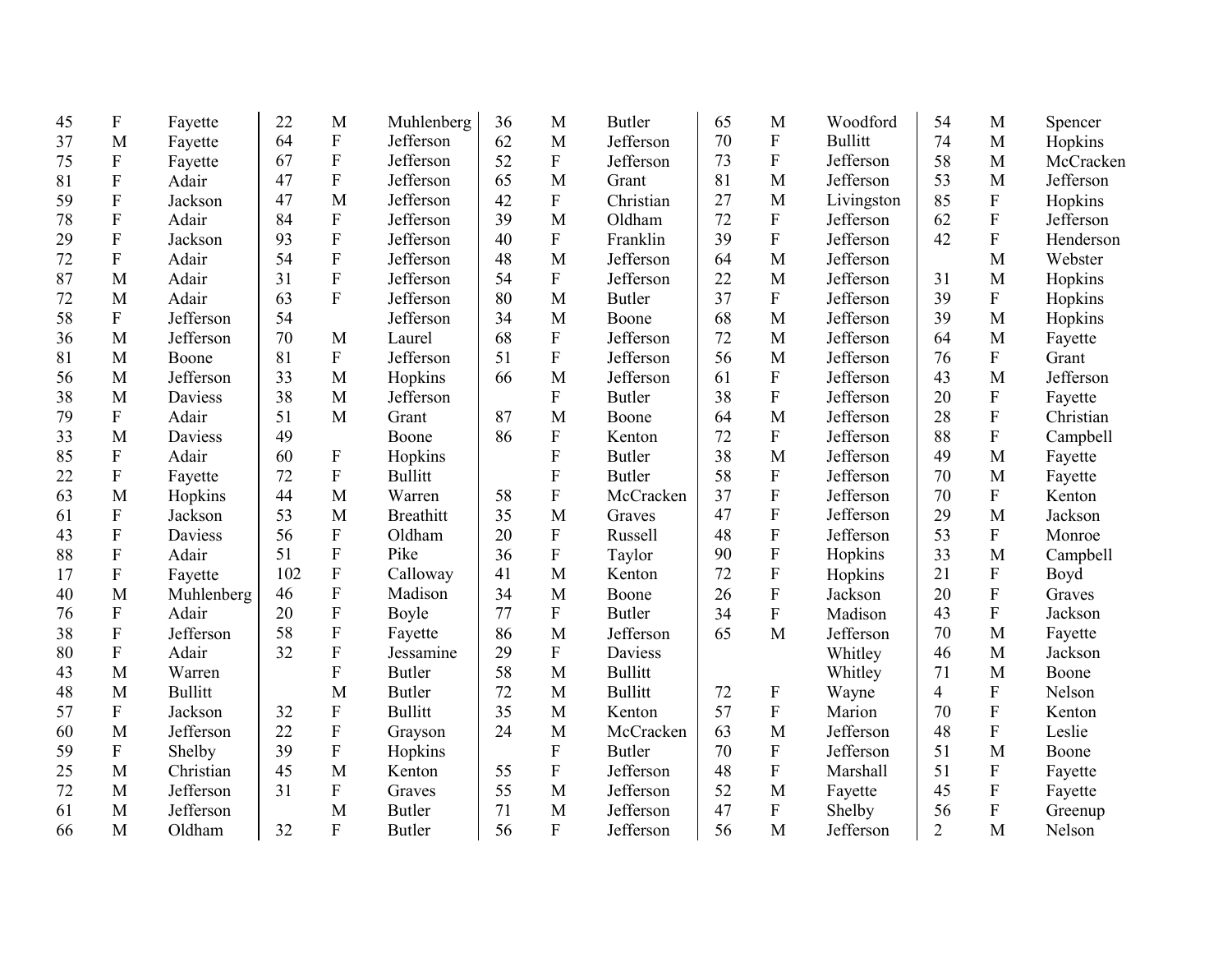| 68 | M                | Kenton     | 86   | $\boldsymbol{\mathrm{F}}$ | Kenton         | 77           | M                         | <b>Butler</b>  |    |                         | Christian      | 50             | $\boldsymbol{\mathrm{F}}$ | Pike           |
|----|------------------|------------|------|---------------------------|----------------|--------------|---------------------------|----------------|----|-------------------------|----------------|----------------|---------------------------|----------------|
| 87 | ${\bf F}$        | Kenton     | 32   | M                         | Edmonson       | 59           | $\mathbf{F}$              | Warren         | 62 |                         | Hardin         | 35             | M                         | <b>Daviess</b> |
| 89 | ${\bf F}$        | Jefferson  | 45   | M                         | Boyle          | 23           | ${\bf F}$                 | Kenton         | 41 |                         | Shelby         | 66             | $\boldsymbol{\mathrm{F}}$ | Hopkins        |
| 76 | $\mathbf F$      | Lincoln    | 58   | M                         | Warren         | 33           | ${\bf F}$                 | Spencer        | 69 | $\boldsymbol{F}$        | Shelby         | 51             | $\overline{F}$            | Garrard        |
| 87 | $\mathbf F$      | Jackson    | 83   | M                         | Russell        | 79           | M                         | Jackson        | 71 | M                       | Grant          | 23             | $\mathbf F$               | Jefferson      |
| 32 | $\mathbf F$      | Hopkins    | 73   | ${\bf F}$                 | Casey          |              |                           | Campbell       |    |                         | Graves         | 63             | $\mathbf F$               | Garrard        |
|    | M                | Todd       | 91   | ${\bf F}$                 | <b>Butler</b>  |              | $\boldsymbol{\mathrm{F}}$ | Boone          | 37 |                         | McCracken      | 31             | $\mathbf F$               | Fayette        |
| 68 | M                | Jefferson  |      | $\mathbf{F}$              | Boone          | 19           | ${\bf F}$                 | Boone          | 77 | ${\bf F}$               | Jackson        | 93             | $\overline{F}$            | Jefferson      |
| 77 | M                | Kenton     | 19   | M                         | Daviess        | 28           | ${\bf F}$                 | Muhlenberg     |    |                         | Hopkins        | 94             | ${\bf F}$                 | Hopkins        |
| 41 | $\mathbf F$      | Jefferson  | 34   | M                         | Simpson        | 58           | ${\bf F}$                 | Grant          |    | ${\bf F}$               | Floyd          | 51             | $\overline{F}$            | Jefferson      |
| 80 | ${\bf F}$        | Jefferson  | 25   | M                         | Boone          | 47           | $\mathbf{F}$              | Boone          | 59 | M                       | Muhlenberg     | 36             | $\mathbf F$               | Warren         |
| 87 | $\mathbf F$      | Jefferson  | 39   | $\mathbf{F}$              | <b>Bullitt</b> | 47           |                           | Fayette        | 69 | $\overline{\mathrm{F}}$ | Graves         | 32             | M                         | Warren         |
| 71 | ${\bf F}$        | Jefferson  | 20   | M                         | McCreary       | 55           |                           | Carter         | 94 | ${\bf F}$               | Hopkins        | 29             | ${\bf F}$                 | Simpson        |
| 19 | M                | Jefferson  | 77   | $\mathbf{F}$              | Jackson        | 24           | M                         | Campbell       | 51 | $\mathbf F$             | Hopkins        | 41             | M                         | Daviess        |
| 52 | ${\bf F}$        | Jefferson  | 46   | M                         | Anderson       | 60           | ${\bf F}$                 | Jefferson      | 40 | M                       | Boone          | 80             | $\boldsymbol{\mathrm{F}}$ | Daviess        |
| 47 | ${\bf F}$        | Jefferson  | 66   | M                         | Campbell       | 57           | $\overline{F}$            | Woodford       | 30 | M                       | Kenton         | 37             | M                         | Henderson      |
| 55 | ${\bf F}$        | Jefferson  | 48   | M                         | Kenton         |              |                           | Christian      | 57 |                         | Allen          | $\overline{0}$ | M                         | Lincoln        |
| 38 | $\mathbf F$      | Jefferson  | 89   | M                         | Jackson        | 41           | M                         | Oldham         | 53 | ${\bf F}$               | <b>Bullitt</b> | 20             | $\boldsymbol{\mathrm{F}}$ | Warren         |
| 59 | M                | Jefferson  | 83   | ${\bf F}$                 | Lyon           | 88           | $\mathbf{F}$              | Adair          | 67 | $\mathbf F$             | Jackson        | 53             | $\overline{F}$            | Fayette        |
| 68 | $\mathbf F$      | Fayette    | 51   | $\mathbf F$               | Logan          | 51           |                           | Jackson        | 76 | M                       | Graves         | 56             | M                         | Fayette        |
| 45 | $\mathbf F$      | Jefferson  | 0.42 | $\mathbf F$               | Kenton         |              |                           | Floyd          | 98 | ${\bf F}$               | Hopkins        | 66             | M                         | Muhlenberg     |
| 57 | $\mathbf F$      | Jefferson  | 50   | $\overline{F}$            | McCreary       | 93           | ${\bf F}$                 | Graves         | 45 | M                       | Jefferson      | 41             | $\mathbf{F}$              | Hancock        |
| 49 | ${\bf F}$        | Logan      | 62   | M                         | <b>Bullitt</b> | 52           | $\overline{F}$            | Daviess        | 77 |                         | Todd           | 41             | M                         | Hancock        |
| 56 | M                | Muhlenberg | 38   | $\mathbf{F}$              | Boyle          | $\mathbf{1}$ |                           | Rockcastle     | 70 | ${\bf F}$               | Oldham         | 24             | M                         | Muhlenberg     |
| 55 | M                | Greenup    | 69   | M                         | Logan          | 47           |                           | Campbell       | 22 |                         | Campbell       | 37             | $\mathbf F$               | Henderson      |
| 20 | ${\bf F}$        | Kenton     | 59   | $\mathbf{F}$              | Jackson        | 31           |                           | Laurel         | 59 | ${\bf F}$               | Calloway       | 31             | M                         | Muhlenberg     |
| 36 | $\boldsymbol{F}$ | Kenton     | 66   | ${\bf F}$                 | Barren         | 55           |                           | Kenton         |    | $\mathbf F$             | <b>Butler</b>  | 77             | $\mathbf{F}$              | Woodford       |
| 49 | M                | Fayette    | 43   | $\overline{F}$            | Warren         | 84           | M                         | Boone          | 22 |                         | Warren         | 40             | $\mathbf F$               | Jefferson      |
| 19 | M                | Daviess    | 33   | $\mathbf F$               | Kenton         | 75           |                           | Boone          | 22 | ${\bf F}$               | Jefferson      | 47             | $\mathbf{F}$              | McCracken      |
| 40 | M                | Jackson    | 33   | M                         | Laurel         | 28           |                           | Marion         | 49 | ${\bf F}$               | Jefferson      | 34             | $\mathbf{F}$              | Warren         |
| 49 | M                | Kenton     | 40   | M                         | Kenton         | 21           |                           | Hopkins        | 21 | F                       | Calloway       | 96             | M                         | Russell        |
| 47 | ${\bf F}$        | Laurel     | 88   | ${\bf F}$                 | Jackson        | 37           | M                         | Muhlenberg     | 26 | $\mathbf{M}$            | <b>Daviess</b> | 80             | M                         | Daviess        |
| 35 | ${\bf F}$        | Fayette    | 46   | ${\bf F}$                 | Graves         |              |                           | Boone          | 50 | ${\bf F}$               | Calloway       | 31             | ${\bf F}$                 | Bourbon        |
| 28 | M                | Warren     | 51   | ${\bf F}$                 | Hardin         | 47           |                           | Boone          | 75 | $\overline{F}$          | Campbell       | 22             | $\boldsymbol{\mathrm{F}}$ | Ohio           |
| 53 | F                | Mason      | 25   | ${\bf F}$                 | Logan          | 59           | $\mathbf F$               | Breckinridge   | 78 |                         | Hopkins        | 49             | M                         | Warren         |
| 56 | M                | Kenton     | 21   | M                         | LaRue          | 52           |                           | <b>Bracken</b> | 36 |                         | Adair          | 102            | $\mathbf F$               | Jefferson      |
| 75 | M                | Jessamine  | 50   | $\mathbf{F}$              | Kenton         |              |                           | Daviess        | 75 | M                       | Ballard        | 37             | $\mathbf F$               | Daviess        |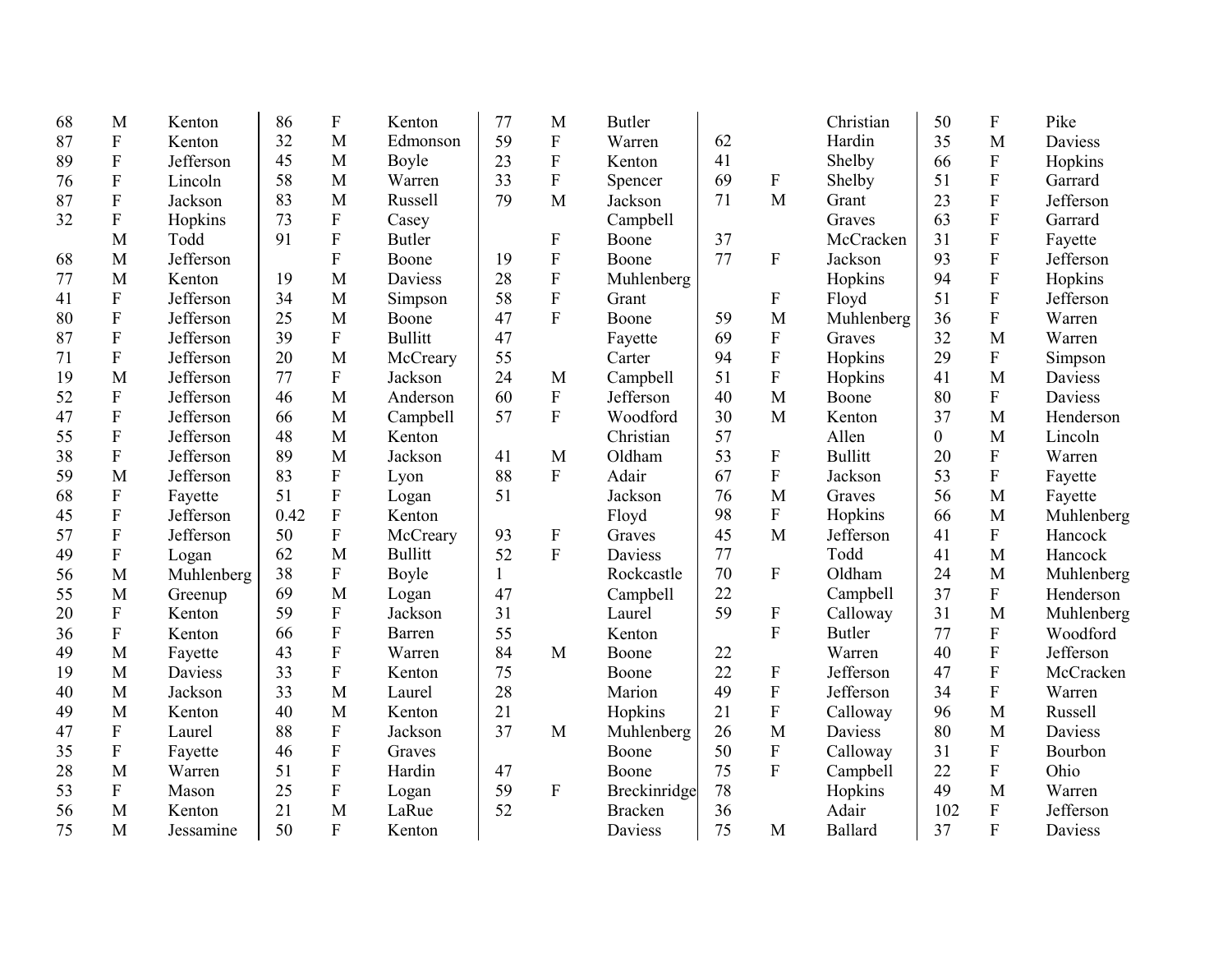| 67 | ${\bf F}$                 | Graves        | 29           | M                         | Union          |    | $\boldsymbol{F}$          | Jefferson     | 81 | F                         | Hopkins        | 53 | M            | Simpson       |
|----|---------------------------|---------------|--------------|---------------------------|----------------|----|---------------------------|---------------|----|---------------------------|----------------|----|--------------|---------------|
| 40 | M                         | Fayette       | 94           | M                         | Jackson        |    | ${\bf F}$                 | Boyd          | 52 | ${\bf F}$                 | <b>Butler</b>  | 71 | M            | Hopkins       |
| 57 | M                         | Jefferson     | 48           | $\boldsymbol{\mathrm{F}}$ | Russell        | 19 | ${\bf F}$                 | Martin        |    | $\mathbf F$               | Christian      | 40 | M            | Kenton        |
| 45 | M                         | Jefferson     | 20           | $\overline{F}$            | McLean         | 35 | M                         | Boone         | 65 | M                         | Boone          | 77 | $\mathbf F$  | Kenton        |
| 37 | M                         | Daviess       | 70           | M                         | Jackson        | 33 | M                         | Knox          |    | F                         | <b>Butler</b>  | 41 | M            | Campbell      |
| 46 | M                         | Jefferson     | 33           | $\overline{F}$            | Warren         | 30 | $\mathbf{F}$              | Ohio          | 49 | M                         | Trimble        | 39 | M            | Oldham        |
| 68 | M                         | Jefferson     | 56           |                           | Boone          | 38 | ${\bf F}$                 | Floyd         | 52 | ${\bf F}$                 | Lincoln        | 60 | M            | Christian     |
| 49 | M                         | Daviess       | 65           | ${\bf F}$                 | Calloway       | 70 | M                         | Boone         | 64 | $\rm F$                   | Caldwell       | 47 | ${\bf F}$    | Hopkins       |
| 49 | M                         | Jefferson     |              | F                         | Jefferson      | 64 | M                         | Jackson       | 52 | M                         | Boone          | 67 | M            | Calloway      |
| 60 | ${\bf F}$                 | Daviess       | 52           | M                         | Jackson        | 30 | F                         | Jackson       | 29 | M                         | Muhlenberg     | 28 | $\mathbf F$  | <b>Butler</b> |
| 70 | ${\bf F}$                 | Jackson       | 25           | M                         | Calloway       | 36 | M                         | Livingston    |    | M                         | Franklin       | 53 | $\mathbf F$  | <b>Butler</b> |
| 31 | ${\bf F}$                 | Hardin        | 20           | F                         | Graves         | 53 | M                         | Kenton        | 21 | M                         | Graves         | 76 | $\mathbf{F}$ | <b>Butler</b> |
|    | M                         | Jefferson     | 50           | M                         | Jackson        | 42 | M                         | Warren        | 84 | F                         | <b>Butler</b>  | 66 | M            | Boyd          |
| 51 | M                         | Oldham        | 79           | ${\bf F}$                 | Jackson        | 32 | F                         | Simpson       | 59 | $\overline{\mathrm{F}}$   | Kenton         | 49 | $\mathbf F$  | LaRue         |
| 30 | $\boldsymbol{\mathrm{F}}$ | Knox          | 83           | $\boldsymbol{\mathrm{F}}$ | Jackson        | 25 | ${\bf F}$                 | Warren        | 50 | M                         | <b>Butler</b>  | 56 | $\mathbf F$  | Jackson       |
| 27 | ${\bf F}$                 | Russell       | 49           | ${\bf F}$                 | Warren         | 51 | ${\bf F}$                 | Graves        | 24 | ${\bf F}$                 | <b>Butler</b>  |    |              | Daviess       |
| 66 | $\boldsymbol{\mathrm{F}}$ | Graves        | 19           | ${\bf F}$                 | Warren         | 52 | M                         | Greenup       |    | $\overline{F}$            | Christian      |    | $\mathbf{F}$ | Graves        |
| 64 | ${\bf F}$                 | Henderson     | 88           | ${\bf F}$                 | Jackson        | 28 | F                         | Boyd          |    |                           | Christian      | 26 |              | Pulaski       |
| 69 | $\overline{F}$            | McCracken     | 49           | $\overline{F}$            | Ohio           | 66 | M                         | Grayson       | 89 | ${\bf F}$                 | Hopkins        | 29 |              | <b>Butler</b> |
| 44 |                           | Boone         | 95           | F                         | Jefferson      | 89 | ${\bf F}$                 | Webster       | 32 | M                         | Boyle          |    | $\mathbf F$  | Christian     |
| 90 | F                         | Graves        | 64           | M                         | Henderson      | 92 | $\overline{F}$            | Jefferson     | 36 | F                         | Boone          | 56 | M            | Kenton        |
| 38 | M                         | Greenup       | 21           | M                         | Floyd          | 83 | M                         | <b>Butler</b> | 51 |                           | <b>Butler</b>  | 86 | M            | Kenton        |
| 81 | M                         | Muhlenberg    | 72           | $\overline{F}$            | Pulaski        | 64 |                           | Boone         | 69 | M                         | <b>Butler</b>  | 51 | M            | Warren        |
| 35 | M                         | Boone         | 27           | ${\bf F}$                 | Pulaski        | 70 | M                         | <b>Butler</b> | 52 | ${\bf F}$                 | Warren         |    | M            | Fayette       |
| 68 | $\boldsymbol{\mathrm{F}}$ | Jefferson     | 24           | $\boldsymbol{\mathrm{F}}$ | <b>Bracken</b> | 40 | ${\bf F}$                 | Muhlenberg    | 49 | ${\bf F}$                 | Kenton         | 25 | $\mathbf F$  | Allen         |
| 27 | $\boldsymbol{\mathrm{F}}$ | Kenton        | 46           | ${\bf F}$                 | Warren         | 94 | M                         | <b>Butler</b> |    | $\mathbf F$               | <b>Butler</b>  | 49 | M            | Kenton        |
| 40 | M                         | Henderson     |              | F                         | Jefferson      | 47 | M                         | Shelby        | 20 | $\boldsymbol{\mathrm{F}}$ | Grayson        | 54 | $\mathbf{F}$ | Hardin        |
| 48 | $\boldsymbol{\mathrm{F}}$ | Boone         |              |                           | Campbell       | 85 | M                         | Hopkins       | 88 | ${\bf F}$                 | Jackson        | 21 | $\mathbf F$  | <b>Butler</b> |
| 38 | M                         | Barren        | 64           | M                         | Warren         | 45 | F                         | Warren        |    |                           | <b>Daviess</b> | 40 | $\mathbf F$  | Harrison      |
| 56 | M                         | Pendleton     | 44           | M                         | Warren         |    | F                         | Pendleton     | 64 | M                         | Jefferson      | 43 | M            | Harrison      |
| 33 | ${\bf F}$                 | Rockcastle    | 67           | ${\bf F}$                 | Kenton         | 53 |                           | Jefferson     | 16 | ${\bf F}$                 | Hancock        | 52 | ${\bf F}$    | Knox          |
| 42 | M                         | Daviess       | 38           | ${\bf F}$                 | Ohio           | 18 | $\boldsymbol{\mathrm{F}}$ | Grayson       | 52 | ${\bf F}$                 | Christian      | 58 | M            | Muhlenberg    |
| 51 | ${\bf F}$                 | Kenton        | 21           | ${\bf F}$                 | Wayne          |    | ${\bf F}$                 | <b>Butler</b> | 31 |                           | Mercer         | 60 | $\mathbf F$  | Hopkins       |
| 28 | M                         | Montgomery    | 15           | $\boldsymbol{\mathrm{F}}$ | Boyd           | 43 | ${\bf F}$                 | Whitley       | 36 | $\boldsymbol{\mathrm{F}}$ | Boone          | 69 | M            | <b>Butler</b> |
| 74 | ${\bf F}$                 | <b>Butler</b> | 42           | ${\bf F}$                 | Graves         | 48 | F                         | Boone         | 85 | ${\bf F}$                 | Campbell       | 51 | M            | Jefferson     |
|    | $\boldsymbol{\mathrm{F}}$ | Greenup       | 56           | M                         | Jessamine      |    | M                         | <b>Butler</b> | 74 | M                         | <b>Butler</b>  | 42 | M            | Boyd          |
| 16 | F                         | <b>Butler</b> | $\mathbf{1}$ | M                         | Floyd          | 31 | $\mathbf{F}$              | Fayette       | 45 | M                         | Warren         | 41 | M            | Knott         |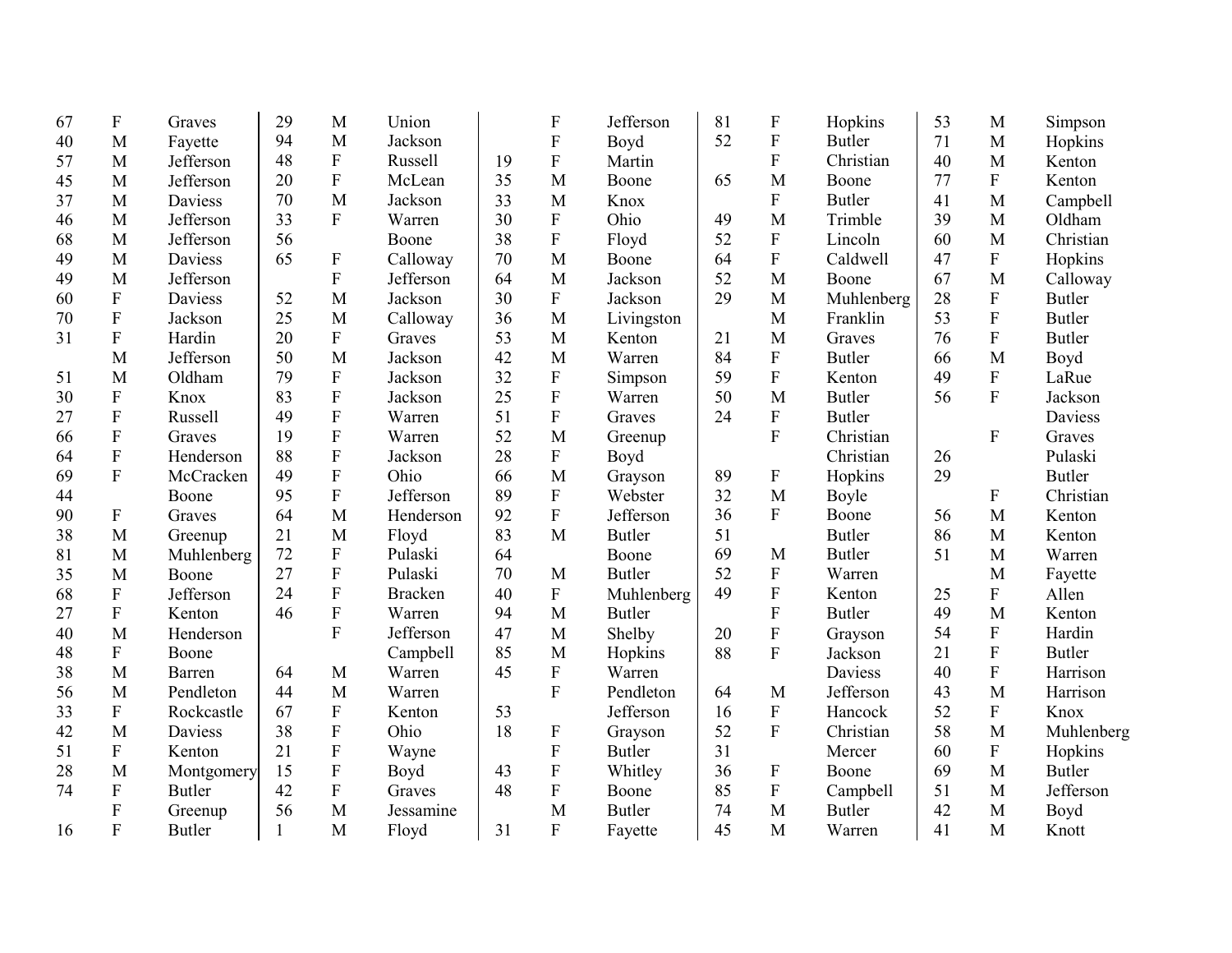| 51 | $\mathbf F$      | Warren        | 46 | M                         | Jefferson      | 50 | $\boldsymbol{\mathrm{F}}$ | Hancock       | 57 | $\mathbf F$               | Warren        | 75   | M           | Jefferson |
|----|------------------|---------------|----|---------------------------|----------------|----|---------------------------|---------------|----|---------------------------|---------------|------|-------------|-----------|
| 32 | ${\bf F}$        | Marion        | 62 | $\mathbf F$               | Jefferson      | 93 | $\boldsymbol{\mathrm{F}}$ | Adair         | 76 | ${\bf F}$                 | Kenton        | 43   | M           | Jefferson |
| 20 | M                | Boone         | 96 | F                         | Graves         | 22 | F                         | Warren        | 93 | ${\bf F}$                 | Graves        | 42   | ${\bf F}$   | Jefferson |
| 22 | $\overline{F}$   | Graves        |    |                           | Warren         | 36 | M                         | Union         | 28 | M                         | <b>Butler</b> | 73   | M           | Jefferson |
| 31 | M                | Jackson       | 39 |                           | Jefferson      | 20 | ${\bf F}$                 | Grayson       | 74 | $\boldsymbol{F}$          | Graves        | 54   | M           | Jefferson |
| 31 | ${\bf F}$        | Graves        |    |                           | Graves         | 37 | M                         | Fayette       | 50 | M                         | Jefferson     | 33   | ${\bf F}$   | Jefferson |
| 37 | ${\bf F}$        | Laurel        |    |                           | Jefferson      | 29 | ${\bf F}$                 | Simpson       | 32 | $\boldsymbol{F}$          | Kenton        | 86   | $\rm F$     | Jefferson |
| 50 | M                | Jessamine     |    |                           | Grayson        | 43 | $\overline{F}$            | Boone         | 48 | ${\bf F}$                 | Graves        | 46   | ${\bf F}$   | Jefferson |
| 19 | ${\bf F}$        | <b>Butler</b> | 47 | M                         | Ohio           | 39 | M                         | Warren        | 39 | $\mathbf F$               | Hopkins       | 0.08 | M           | Jefferson |
| 80 | ${\bf F}$        | <b>Butler</b> | 46 | M                         | Warren         | 43 | ${\bf F}$                 | Daviess       | 41 | ${\bf F}$                 | Warren        | 95   | ${\bf F}$   | Jefferson |
| 30 | M                | Breckinridge  |    |                           | Jefferson      | 85 | ${\bf F}$                 | Hopkins       | 88 | ${\bf F}$                 | Hopkins       | 90   | ${\bf F}$   | Jefferson |
| 89 | ${\bf F}$        | Hopkins       | 81 | M                         | Graves         | 20 | M                         | Graves        | 50 | M                         | <b>Butler</b> | 78   | $\rm F$     | Jefferson |
| 86 | F                | Graves        |    |                           | Jefferson      | 62 | $\boldsymbol{\mathrm{F}}$ | Warren        | 55 | M                         | Jefferson     | 43   | ${\bf F}$   | Jefferson |
| 36 | M                | <b>Butler</b> |    |                           | Jefferson      | 31 | M                         | Grayson       | 38 | M                         | Warren        | 66   | ${\bf F}$   | Jefferson |
| 72 | M                | <b>Butler</b> |    |                           | Muhlenberg     | 29 | M                         | Kenton        | 28 | M                         | Warren        |      | ${\bf F}$   | Jefferson |
| 43 | $\boldsymbol{F}$ | <b>Butler</b> | 48 | M                         | Jefferson      | 50 | $\boldsymbol{\mathrm{F}}$ | Anderson      | 48 | M                         | Jefferson     | 32   | ${\bf F}$   | Jefferson |
| 83 | F                | <b>Butler</b> | 90 | ${\bf F}$                 | Graves         | 48 | M                         | McCracken     | 58 | M                         | Jefferson     | 92   | ${\bf F}$   | Jefferson |
| 80 | ${\bf F}$        | <b>Butler</b> |    |                           | Hardin         |    | F                         | <b>Butler</b> | 81 | M                         | Hopkins       | 68   | M           | Jefferson |
| 70 | M                | Graves        | 93 | ${\bf F}$                 | <b>Daviess</b> | 31 | F                         | McCracken     | 51 | ${\bf F}$                 | Jefferson     | 28   | M           | Jefferson |
| 34 | M                | Warren        |    |                           | Muhlenberg     | 94 | $\mathbf F$               | Graves        | 59 | ${\bf F}$                 | Jefferson     | 21   | ${\bf F}$   | Jefferson |
| 53 | F                | Russell       | 21 | M                         | <b>Daviess</b> |    | F                         | Graves        | 51 | $\mathbf{F}$              | Jefferson     | 39   | ${\bf F}$   | Jefferson |
| 85 | M                | Graves        |    |                           | Fayette        | 87 | F                         | Oldham        | 34 | M                         | Jefferson     | 54   | M           | Jefferson |
|    | $\boldsymbol{F}$ | <b>Butler</b> |    |                           | Muhlenberg     | 28 | F                         | Meade         | 32 | $\mathbf{F}$              | Jefferson     | 51   | ${\bf F}$   | Jefferson |
| 37 | M                | Warren        | 46 | M                         | Daviess        | 54 | F                         | Boone         | 90 | $\mathbf F$               | Jefferson     | 33   | M           | Jefferson |
|    | M                | Kenton        |    |                           | Muhlenberg     | 78 | M                         | Jackson       | 60 | ${\bf F}$                 | Jefferson     | 29   | ${\bf F}$   | Jefferson |
| 51 | $\boldsymbol{F}$ | <b>Butler</b> | 46 | $\boldsymbol{\mathrm{F}}$ | Knott          |    | F                         | Jackson       | 48 | $\boldsymbol{\mathrm{F}}$ | Jefferson     | 74   | ${\bf F}$   | Jefferson |
|    | M                | Jefferson     | 60 | ${\bf F}$                 | Union          | 26 | F                         | Oldham        | 77 | M                         | Jefferson     | 52   | M           | Jefferson |
|    | ${\bf F}$        | Hopkins       | 46 | $\boldsymbol{\mathrm{F}}$ | Franklin       |    | M                         | Ohio          | 83 | F                         | Jefferson     | 72   | $\mathbf F$ | Jefferson |
| 73 | M                | Jefferson     | 69 | $\boldsymbol{\mathrm{F}}$ | Adair          |    | M                         | Ballard       | 69 | M                         | Jefferson     | 60   | ${\bf F}$   | Jefferson |
| 87 | M                | Jefferson     |    | F                         | <b>Butler</b>  | 93 | ${\bf F}$                 | Jackson       | 61 | ${\bf F}$                 | Jefferson     | 39   | M           | Jefferson |
| 65 | F                | Jefferson     | 73 | M                         | Henderson      | 39 | ${\bf F}$                 | Hart          | 42 | ${\bf F}$                 | Jefferson     | 59   | ${\bf F}$   | Jefferson |
| 72 | F                | Jefferson     |    | ${\bf F}$                 | <b>Butler</b>  | 56 | M                         | Kenton        | 35 | ${\bf F}$                 | Jefferson     | 72   | ${\bf F}$   | Jefferson |
| 48 | ${\bf F}$        | Jefferson     | 56 | $\mathbf F$               | Graves         | 95 | ${\bf F}$                 | Jackson       | 58 | M                         | Jefferson     | 57   | M           | Jefferson |
| 26 | M                | Henderson     | 46 | M                         | Kenton         | 56 | M                         | Jefferson     | 92 | $\mathbf F$               | Jefferson     | 85   | ${\bf F}$   | Jefferson |
| 64 | M                | Henderson     | 51 | M                         | Warren         | 92 | ${\bf F}$                 | Jefferson     | 58 | M                         | Jefferson     | 80   | M           | Jefferson |
| 28 | M                | Webster       | 63 | M                         | Pulaski        | 47 | ${\bf F}$                 | Warren        | 68 | M                         | Jefferson     | 26   | M           | Jefferson |
|    | ${\bf F}$        | <b>Butler</b> | 28 | M                         | Webster        | 88 | F                         | Hopkins       | 84 | M                         | Jefferson     | 67   | M           | Jefferson |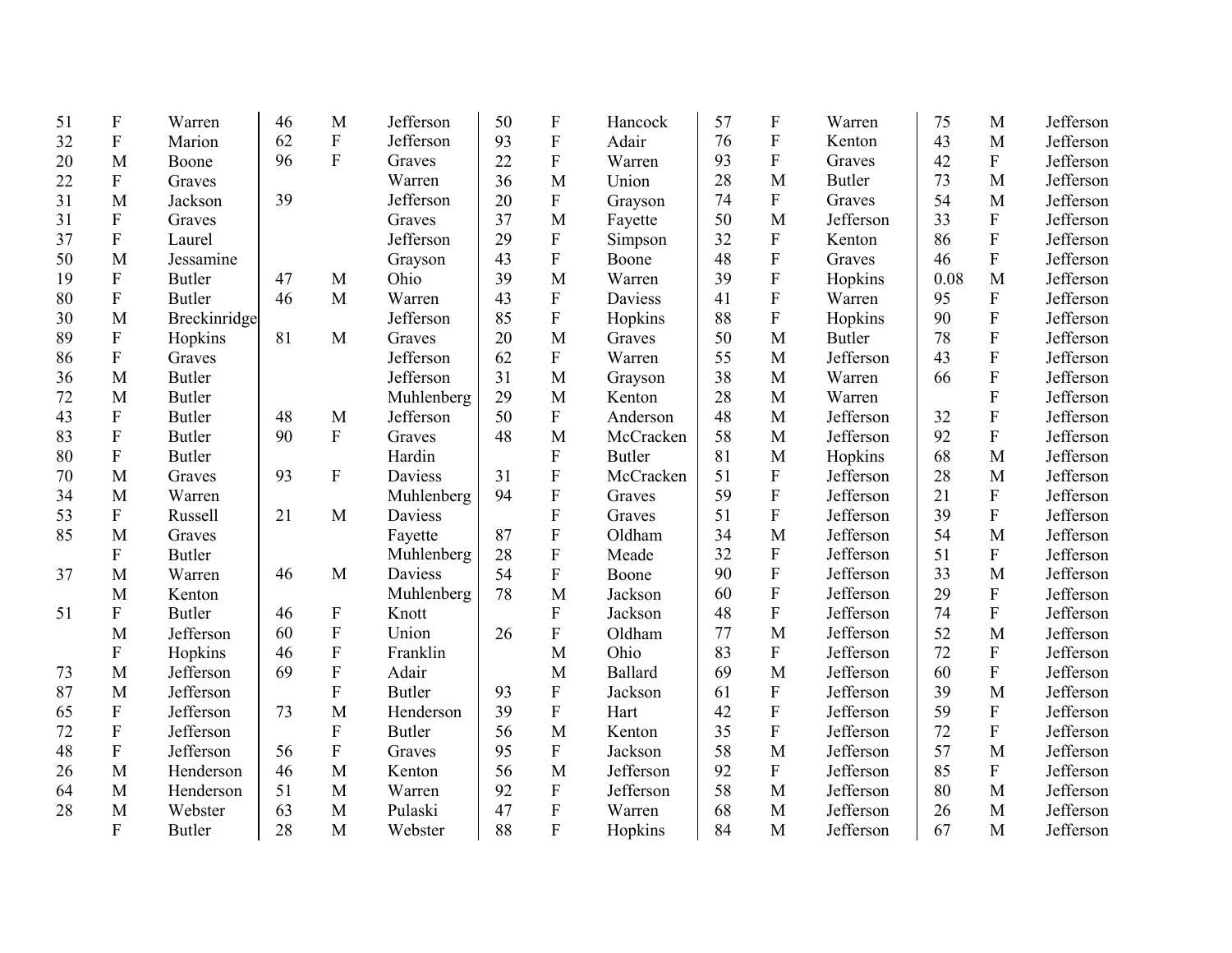| 29 | $\boldsymbol{\mathrm{F}}$ | Jefferson | 26 | M                         | Jefferson | 58 | $\mathbf F$               | Jefferson      | 24 | M                         | Boone          | 68 | M                         | Russell       |
|----|---------------------------|-----------|----|---------------------------|-----------|----|---------------------------|----------------|----|---------------------------|----------------|----|---------------------------|---------------|
| 73 | ${\bf F}$                 | Jefferson | 78 | M                         | Jefferson | 58 | M                         | Jefferson      | 28 | $\mathbf F$               | <b>Butler</b>  | 51 | $\boldsymbol{\mathrm{F}}$ | Boone         |
| 54 | ${\bf F}$                 | Jefferson | 64 | ${\bf F}$                 | Spencer   | 20 | M                         | Henderson      | 52 | M                         | Bourbon        | 27 | $\mathbf{F}$              | Kenton        |
| 54 | $\overline{F}$            | Jefferson | 87 | M                         | Jefferson | 49 | M                         | Unconfirmed    | 89 | M                         | <b>Daviess</b> | 79 | $\overline{F}$            | Jackson       |
| 65 | ${\bf F}$                 | Jefferson | 85 | ${\bf F}$                 | Jefferson | 44 | M                         | Henderson      | 29 | M                         | Daviess        |    | M                         | Kenton        |
| 39 | M                         | Jefferson | 66 | M                         | Jefferson | 31 | M                         | Henderson      | 34 | M                         | Campbell       | 37 | M                         | Kenton        |
| 78 | ${\bf F}$                 | Jefferson | 36 |                           | Jefferson | 20 | M                         | Henderson      | 55 | $\mathbf F$               | Daviess        |    | ${\bf F}$                 | Jackson       |
| 96 | M                         | Grayson   | 80 | ${\bf F}$                 | Jefferson | 46 | M                         | Warren         | 33 | M                         | Daviess        | 73 | $\overline{F}$            | Kenton        |
| 95 | ${\bf F}$                 | Jefferson | 48 | M                         | Jefferson | 40 | M                         | Warren         | 71 | ${\bf F}$                 | Daviess        |    | M                         | Ohio          |
| 48 | M                         | Jefferson | 40 | $\mathbf F$               | Jefferson | 49 | M                         | Warren         | 80 | $\mathbf F$               | Graves         |    | $\mathbf{F}$              | Kenton        |
| 92 | ${\bf F}$                 | Jefferson | 34 | ${\bf F}$                 | Jefferson | 45 | F                         | McCreary       | 25 | M                         | Daviess        |    | M                         | <b>Butler</b> |
| 52 | M                         | Jefferson | 88 | ${\bf F}$                 | Jefferson | 46 | $\boldsymbol{\mathrm{F}}$ | Warren         | 43 | $\mathbf F$               | Boone          | 78 | ${\bf F}$                 | Jackson       |
| 35 | M                         | Jefferson | 60 | ${\bf F}$                 | Jefferson | 57 | M                         | <b>Bullitt</b> | 77 | M                         | Graves         | 69 | ${\bf F}$                 | Grayson       |
| 48 | ${\bf F}$                 | Jefferson | 74 | M                         | Jefferson | 15 | $\mathbf{F}$              | Fayette        | 47 | M                         | Muhlenberg     | 46 | $\mathbf{F}$              | Boone         |
| 94 | ${\bf F}$                 | Jefferson | 47 | ${\bf F}$                 | Jefferson | 55 | F                         | Jefferson      | 31 | $\boldsymbol{\mathrm{F}}$ | Kenton         |    | $\mathbf{F}$              | Kenton        |
| 20 | ${\bf F}$                 | Jefferson | 65 | $\overline{F}$            | Jefferson | 45 | M                         | Muhlenberg     | 23 | $\mathbf F$               | Warren         | 30 |                           | Boone         |
| 52 | M                         | Jefferson | 29 |                           | Jefferson | 41 | M                         | Muhlenberg     | 72 | M                         | Boone          |    | M                         | Ohio          |
| 56 | M                         | Jefferson | 75 |                           | Jefferson | 30 | M                         | Unconfirmed    | 50 | M                         | Muhlenberg     |    | ${\bf F}$                 | Adair         |
| 88 | ${\bf F}$                 | Jefferson | 39 | M                         | Jefferson | 17 | M                         | <b>Butler</b>  | 90 | ${\bf F}$                 | Graves         | 72 | F                         | Russell       |
| 62 | ${\bf F}$                 | Jefferson | 50 | M                         | Jefferson | 44 | ${\bf F}$                 | Jefferson      | 56 | $\mathbf F$               | Graves         |    | F                         | Jackson       |
| 78 | ${\bf F}$                 | Jefferson | 76 | ${\bf F}$                 | Jefferson | 34 | ${\bf F}$                 | Woodford       | 37 | M                         | Daviess        |    | $\overline{F}$            | Clay          |
| 27 | $\boldsymbol{F}$          | Jefferson | 64 | ${\bf F}$                 | Jefferson |    | ${\bf F}$                 | Christian      | 89 | ${\bf F}$                 | Graves         |    | F                         | Warren        |
| 70 | ${\bf F}$                 | Jefferson | 53 | M                         | Jefferson | 49 | ${\bf F}$                 | <b>Bullitt</b> | 19 | $\overline{F}$            | Daviess        |    | F                         | Adair         |
| 80 | M                         | Jefferson | 96 | M                         | Jefferson | 43 | M                         | Daviess        | 24 | ${\bf F}$                 | McLean         |    | M                         | Ohio          |
| 87 | ${\bf F}$                 | Jefferson | 59 | M                         | Jefferson | 80 | $\mathbf{F}$              | Kenton         | 87 | M                         | Jefferson      |    | $\mathbf{F}$              | Hopkins       |
| 72 | F                         | Jefferson | 74 | $\mathbf{F}$              | Jefferson | 83 | M                         | Kenton         | 36 | M                         | Daviess        | 44 | M                         | <b>Butler</b> |
| 50 | ${\bf F}$                 | Jefferson | 45 |                           | Jefferson | 68 | ${\bf F}$                 | Graves         | 95 | $\mathbf F$               | Graves         | 29 | M                         | Daviess       |
| 72 | M                         | Jefferson | 37 | $\mathbf F$               | Jefferson | 61 | ${\bf F}$                 | Graves         | 22 | M                         | Henderson      |    | $\mathbf F$               | <b>Butler</b> |
| 61 |                           | Jefferson | 71 | $\mathbf{F}$              | Jefferson | 66 | ${\bf F}$                 | Fayette        | 45 | $\mathbf F$               | Henderson      | 29 | $\mathbf F$               | <b>Butler</b> |
| 71 | $\boldsymbol{\mathrm{F}}$ | Jefferson | 36 |                           | Jefferson | 92 | M                         | Graves         | 37 | M                         | Daviess        | 74 | M                         | <b>Butler</b> |
| 94 | M                         | Jefferson | 92 | $\mathbf F$               | Jefferson | 49 | M                         | Warren         | 29 | $\mathbf F$               | Daviess        |    | M                         | Jackson       |
| 40 | ${\bf F}$                 | Jefferson | 88 | $\boldsymbol{\mathrm{F}}$ | Jefferson | 48 | $\boldsymbol{\mathrm{F}}$ | Fayette        | 93 | $\mathbf F$               | Graves         |    | ${\bf F}$                 | Cumberland    |
| 58 | M                         | Jefferson | 82 | ${\bf F}$                 | Jefferson | 38 | ${\bf F}$                 | Henderson      |    | M                         | Kenton         |    | $\overline{F}$            | Jackson       |
| 62 | ${\bf F}$                 | Jefferson | 74 | M                         | Jefferson | 62 | M                         | Warren         | 36 | ${\bf F}$                 | Hopkins        |    | ${\bf F}$                 | Adair         |
| 79 | ${\bf F}$                 | Jefferson | 90 | ${\bf F}$                 | Jefferson | 28 | M                         | Jackson        | 67 | $\rm F$                   | Jackson        | 74 | M                         | <b>Butler</b> |
| 23 | $\boldsymbol{F}$          | Jefferson | 39 | M                         | Jefferson | 91 | $\mathbf F$               | Kenton         | 36 | $\mathbf F$               | Ohio           |    | M                         | Kenton        |
| 61 | M                         | Jefferson | 81 | $\overline{F}$            | Jefferson | 70 | M                         | Daviess        | 45 | M                         | <b>Butler</b>  | 44 | M                         | Ohio          |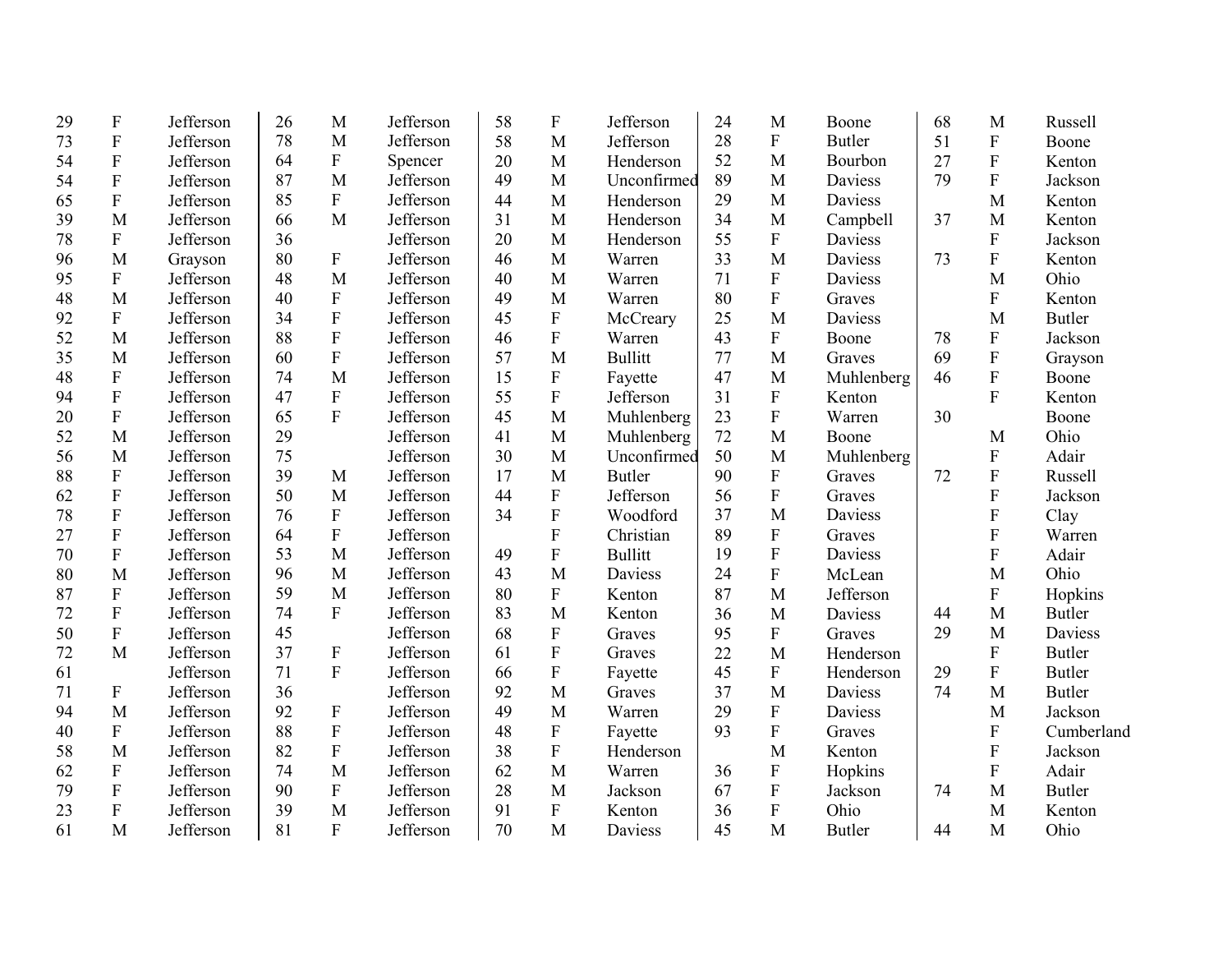| 59 | M                         | Russell        | 48 | M                         | Muhlenberg     | 37     | $\boldsymbol{\mathrm{F}}$ | Kenton     | 60  | M                         | Jefferson | 64 | F            | Campbell       |
|----|---------------------------|----------------|----|---------------------------|----------------|--------|---------------------------|------------|-----|---------------------------|-----------|----|--------------|----------------|
| 24 | $\boldsymbol{\mathrm{F}}$ | Kenton         | 24 | ${\bf F}$                 | Jefferson      | 46     | M                         | Warren     | 50  | M                         | Jefferson | 84 | M            | Pulaski        |
| 23 | M                         | Muhlenberg     | 34 | $\boldsymbol{\mathrm{F}}$ | Jefferson      | 42     | $\mathbf{M}$              | Campbell   | 40  | F                         | Jefferson | 71 | ${\bf F}$    | Jefferson      |
| 55 | M                         | Muhlenberg     | 21 | ${\bf F}$                 | Jefferson      | 28     | $\mathbf{F}$              | Kenton     | 51  | M                         | Jefferson | 79 | M            | Jefferson      |
| 58 | ${\bf F}$                 | Adair          | 28 | $\overline{F}$            | Jefferson      | 38     |                           | Campbell   | 61  | ${\bf F}$                 | Graves    | 79 | ${\bf F}$    | Jefferson      |
| 27 | M                         | Muhlenberg     | 54 | M                         | Jefferson      | $\tau$ | M                         | Marshall   | 52  | ${\bf F}$                 | Jefferson | 39 | ${\bf F}$    | Jefferson      |
| 65 | M                         | Muhlenberg     | 66 | M                         | Jefferson      | 89     | ${\bf F}$                 | Graves     | 38  | ${\bf F}$                 | Jefferson | 44 | M            | Jefferson      |
| 81 | $\boldsymbol{\mathrm{F}}$ | Kenton         | 39 | M                         | Jefferson      | 92     | ${\bf F}$                 | Graves     | 87  | ${\bf F}$                 | Grayson   | 36 | ${\bf F}$    | Jefferson      |
| 96 | $\mathbf F$               | Kenton         | 66 | ${\bf F}$                 | Jefferson      | 30     | $\mathbf F$               | Boone      | 33  | M                         | Jefferson | 52 | ${\bf F}$    | Jefferson      |
| 89 | $\overline{F}$            | Kenton         | 53 | M                         | Jefferson      | 36     | M                         | Warren     | 68  | $\overline{F}$            | Jefferson | 32 | ${\bf F}$    | Jefferson      |
| 89 | ${\bf F}$                 | Kenton         | 61 | ${\bf F}$                 | Jefferson      | 70     | M                         | Adair      | 43  | M                         | Jefferson | 71 | ${\bf F}$    | Jefferson      |
| 22 | M                         | Muhlenberg     | 53 | F                         | Jefferson      | 16     | $\boldsymbol{F}$          | Fayette    | 33  | ${\bf F}$                 | Jefferson | 33 | ${\bf F}$    | <b>Bullitt</b> |
| 60 | M                         | Henry          | 36 | M                         | Jefferson      | 88     | ${\bf F}$                 | Graves     | 39  | ${\bf F}$                 | Jefferson | 44 | ${\bf F}$    | Jefferson      |
| 85 | ${\bf F}$                 | Jefferson      | 61 | $\boldsymbol{\mathrm{F}}$ | Jefferson      | 55     | $\mathbf{F}$              | Jackson    | 59  | $\mathbf F$               | Jefferson | 43 | M            | Jefferson      |
| 81 | M                         | Jefferson      | 50 | M                         | Jefferson      | 92     | $\overline{F}$            | Graves     | 74  | M                         | Jefferson | 56 | M            | Jefferson      |
| 23 | $\boldsymbol{\mathrm{F}}$ | Jefferson      | 66 | M                         | Jefferson      | 84     | ${\bf F}$                 | Graves     | 76  | F                         | Jefferson | 70 | ${\bf F}$    | Jefferson      |
| 50 | M                         | Jefferson      | 75 | M                         | Jefferson      | 37     | $\mathbf{F}$              | Graves     | 38  | M                         | Calloway  | 68 | ${\bf F}$    | Jefferson      |
| 89 | M                         | Jefferson      | 60 | $\boldsymbol{\mathrm{F}}$ | Jefferson      | 70     | ${\bf F}$                 | Kenton     |     |                           | Kenton    | 83 | $\mathbf{M}$ | Jefferson      |
| 58 | F                         | Jefferson      | 45 | ${\bf F}$                 | Jefferson      | 18     | M                         | Grayson    | 24  | $\boldsymbol{\mathrm{F}}$ | Warren    | 81 | ${\bf F}$    | Jefferson      |
| 33 | ${\bf F}$                 | <b>Bullitt</b> | 79 | $\overline{F}$            | Jefferson      | 96     | $\mathbf F$               | Graves     | 34  | $\mathbf F$               | Jefferson | 62 | $\mathbf{M}$ | Jefferson      |
| 72 | M                         | Jefferson      | 85 | $\boldsymbol{\mathrm{F}}$ | Jefferson      | 19     | $\overline{F}$            | Kenton     | 50  | M                         | Jefferson | 35 | ${\bf F}$    | Jefferson      |
| 87 | M                         | Jefferson      | 93 | $\boldsymbol{\mathrm{F}}$ | Jefferson      | 60     |                           | Kenton     | 103 | M                         | Russell   | 21 | M            | Jefferson      |
| 88 | $\boldsymbol{\mathrm{F}}$ | Jefferson      | 60 | $\boldsymbol{\mathrm{F}}$ | Jefferson      | 4      | M                         | Marshall   | 96  | M                         | Jefferson | 51 | ${\bf F}$    | Jefferson      |
| 85 | $\mathbf F$               | Jefferson      | 57 | ${\bf F}$                 | Jefferson      | 48     | M                         | Warren     | 88  | $\boldsymbol{F}$          | Hopkins   | 72 | M            | Jefferson      |
| 69 | M                         | Jefferson      | 59 | $\overline{F}$            | Jefferson      | 90     | $\mathbf F$               | Graves     | 79  | $\boldsymbol{\mathrm{F}}$ | Hopkins   | 28 | M            | Jefferson      |
| 82 | M                         | Jefferson      | 95 | M                         | Jefferson      | 59     | ${\bf F}$                 | Warren     | 92  | ${\bf F}$                 | Hopkins   | 49 | ${\bf F}$    | Jefferson      |
| 59 | M                         | Jefferson      | 54 | M                         | <b>Bullitt</b> | 47     | M                         | Muhlenberg | 52  | ${\bf F}$                 | Jefferson | 26 | ${\bf F}$    | Jefferson      |
| 81 | $\boldsymbol{\mathrm{F}}$ | Jefferson      | 83 | M                         | Daviess        | 38     | $\boldsymbol{\mathrm{F}}$ | Hopkins    | 39  | ${\bf F}$                 | Jefferson | 62 | ${\bf F}$    | Jefferson      |
| 63 | $\mathbf F$               | Jefferson      | 52 | M                         | Breckinridge   | 42     | ${\bf F}$                 | Jefferson  | 38  | ${\bf F}$                 | Jefferson | 44 | ${\bf F}$    | Jefferson      |
| 61 | $\mathbf F$               | Jefferson      | 53 | ${\bf F}$                 | Jackson        | 41     | $\mathbf{F}$              | Jefferson  | 95  | ${\bf F}$                 | Hopkins   | 40 | ${\bf F}$    | Jefferson      |
| 42 |                           | Jefferson      | 49 | M                         | McCracken      | 20     | ${\bf F}$                 | Jefferson  | 40  | M                         | Warren    | 73 | M            | Jefferson      |
| 58 | M                         | Jefferson      | 51 | ${\bf F}$                 | Warren         | 52     | M                         | Jefferson  | 99  | ${\bf F}$                 | Hopkins   | 29 | ${\bf F}$    | Jefferson      |
| 99 | $\boldsymbol{\mathrm{F}}$ | Jefferson      | 81 | ${\bf F}$                 | Graves         | 19     | ${\bf F}$                 | Jefferson  | 81  | M                         | Hopkins   | 70 | ${\bf F}$    | Jefferson      |
| 60 | $\mathbf F$               | Jefferson      | 19 | ${\bf F}$                 | Graves         | 33     | $\mathbf{F}$              | Jefferson  | 80  | $\boldsymbol{\mathrm{F}}$ | Hopkins   | 58 | ${\bf F}$    | Jefferson      |
| 69 | $\mathbf F$               | Jefferson      | 39 | ${\bf F}$                 | Warren         | 65     | $\mathbf{F}$              | Jefferson  | 21  | M                         | Hopkins   | 34 | ${\bf F}$    | Jefferson      |
| 85 | F                         | Jefferson      | 92 | ${\bf F}$                 | Kenton         | 22     | M                         | Jefferson  | 95  | ${\bf F}$                 | Hopkins   | 43 | ${\bf F}$    | Jefferson      |
| 32 | M                         | Daviess        | 47 | $\overline{F}$            | Grayson        | 41     | M                         | Jefferson  | 81  | M                         | Hopkins   | 68 | M            | Jefferson      |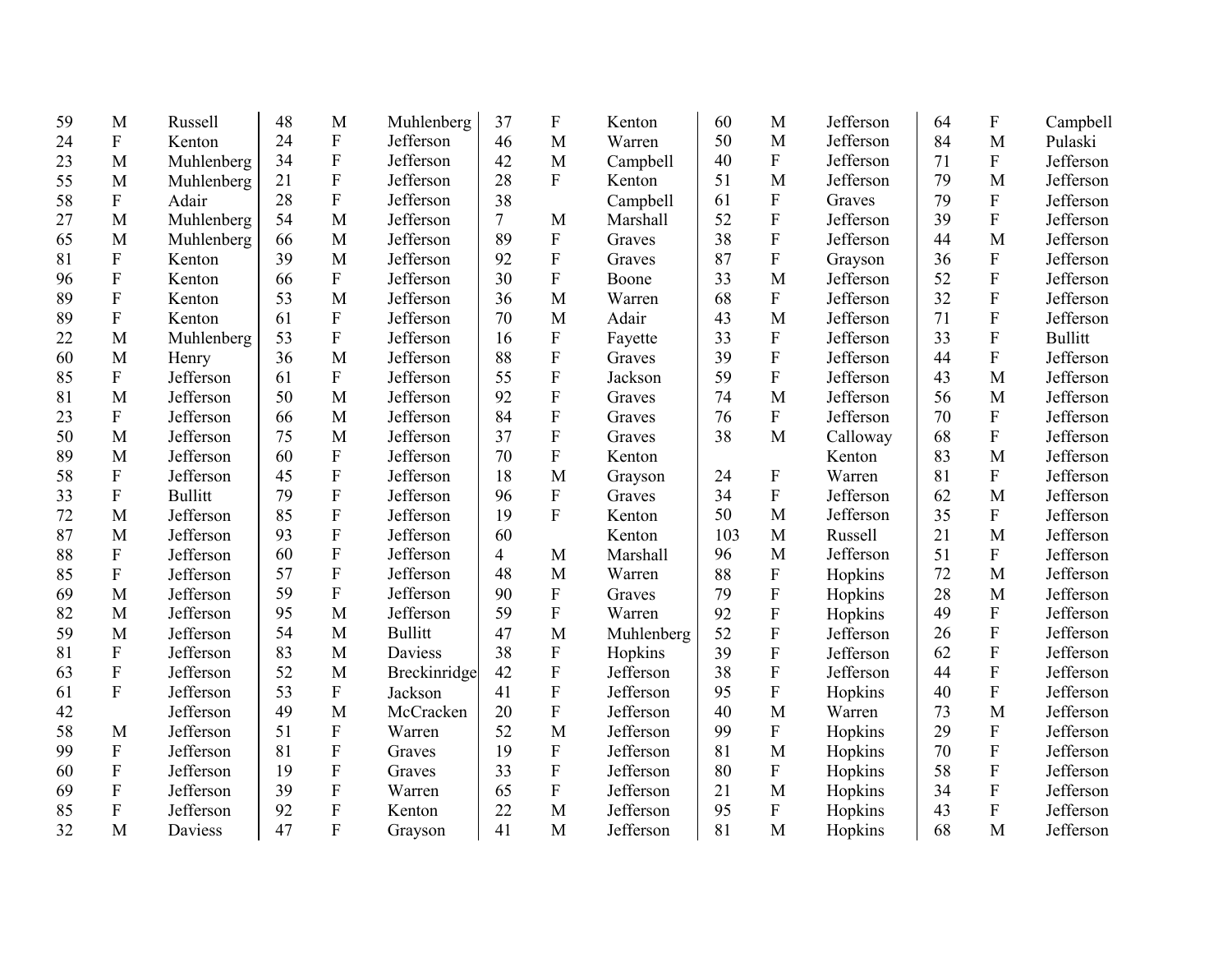| 45 | ${\bf F}$                 | Jefferson  | 72 | $\boldsymbol{\mathrm{F}}$ | Hopkins       | 88 | F                         | Hickman       | 52 | F                         | Warren         | 73 | ${\bf F}$                 | Jefferson     |
|----|---------------------------|------------|----|---------------------------|---------------|----|---------------------------|---------------|----|---------------------------|----------------|----|---------------------------|---------------|
| 34 | M                         | Jefferson  | 94 | ${\bf F}$                 | Hopkins       | 34 | M                         | Kenton        | 27 | ${\bf F}$                 | Jefferson      |    | M                         | Jefferson     |
|    |                           | Jefferson  | 94 | ${\bf F}$                 | Hopkins       | 44 | ${\bf F}$                 | Anderson      | 52 | M                         | Jefferson      | 40 | M                         | Jefferson     |
| 30 | ${\bf F}$                 | Jefferson  | 80 | M                         | Hopkins       | 27 | ${\bf F}$                 | Warren        | 45 | M                         | Jefferson      | 50 | $\mathbf{F}$              | Henderson     |
| 54 | ${\bf F}$                 | Jefferson  | 89 | $\mathbf F$               | Hopkins       | 73 | ${\bf F}$                 | Graves        | 41 | ${\bf F}$                 | Warren         |    | M                         | Daviess       |
| 21 | M                         | Jefferson  | 73 | M                         | Hopkins       | 81 | M                         | <b>Butler</b> | 22 | $\mathbf F$               | Jefferson      | 26 | $\mathbf{F}$              | Marshall      |
| 59 | M                         | Jefferson  | 83 | $\mathbf F$               | Hopkins       | 25 | ${\bf F}$                 | Barren        | 57 | ${\bf F}$                 | Warren         | 58 | $\mathbf F$               | Christian     |
| 34 | ${\bf F}$                 | Jefferson  | 46 | $\overline{F}$            | Jefferson     | 53 | M                         | Henderson     | 97 | ${\bf F}$                 | Grayson        |    | $\overline{F}$            | Jefferson     |
| 50 | M                         | Jefferson  | 39 | M                         | Shelby        | 40 | M                         | Warren        | 50 | $\overline{F}$            | Webster        |    | M                         | Jefferson     |
| 71 | M                         | Jefferson  | 41 | $\mathbf{F}$              | Graves        | 55 | ${\bf F}$                 | Jessamine     | 48 | M                         | Warren         |    | ${\bf F}$                 | Grayson       |
| 68 | M                         | Jefferson  | 53 | M                         | Fayette       | 92 | $\overline{F}$            | Graves        | 60 | M                         | Kenton         | 40 | $\overline{F}$            | Christian     |
| 33 | ${\bf F}$                 | Warren     | 81 | $\mathbf{F}$              | Graves        |    | $\mathbf{F}$              | Boone         | 59 | M                         | Henderson      | 21 | $\mathbf F$               | Warren        |
| 71 | M                         | Hopkins    |    | F                         | Boone         | 51 | M                         | Kenton        | 32 | ${\bf F}$                 | Franklin       | 47 | $\overline{F}$            | Warren        |
| 90 | M                         | Hopkins    |    | M                         | Campbell      | 62 | M                         | Jefferson     | 18 | ${\bf F}$                 | Graves         | 35 | $\mathbf F$               | Warren        |
| 93 | M                         | Hopkins    | 19 | $\mathbf F$               | Henderson     | 86 | ${\bf F}$                 | Lyon          | 55 | ${\bf F}$                 | Boone          |    | M                         | Daviess       |
| 85 | $\boldsymbol{\mathrm{F}}$ | Hopkins    |    | ${\bf F}$                 | Boone         | 34 | ${\bf F}$                 | Jefferson     | 34 | ${\bf F}$                 | Whitley        | 29 | F                         | Warren        |
| 88 | ${\bf F}$                 | Hopkins    |    | $\overline{F}$            | Grant         | 68 | M                         | Boone         | 26 | ${\bf F}$                 | Nelson         | 96 | M                         | Grayson       |
| 91 | ${\bf F}$                 | Hopkins    | 64 | $\boldsymbol{\mathrm{F}}$ | Caldwell      | 22 | M                         | Jefferson     | 96 | ${\bf F}$                 | Graves         | 51 | M                         | Jefferson     |
| 58 | ${\bf F}$                 | Hopkins    | 79 | M                         | Graves        | 28 | $\boldsymbol{\mathrm{F}}$ | Kenton        | 33 | M                         | <b>Bullitt</b> | 53 | M                         | Daviess       |
| 54 | M                         | Boone      | 27 | M                         | <b>Butler</b> | 19 | $\overline{F}$            | Grayson       | 21 | ${\bf F}$                 | Christian      | 57 | ${\bf F}$                 | Fayette       |
| 56 | M                         | Muhlenberg | 40 | ${\bf F}$                 | Warren        | 29 | ${\bf F}$                 | Jefferson     | 76 | $\mathbf F$               | Adair          | 5  | $\mathbf F$               | Madison       |
| 77 | $\boldsymbol{\mathrm{F}}$ | Kenton     | 45 | $\boldsymbol{\mathrm{F}}$ | Oldham        | 58 | M                         | Jefferson     | 90 | $\mathbf F$               | Graves         | 37 | M                         | Warren        |
| 93 | $\mathbf F$               | Kenton     | 59 | ${\bf F}$                 | Henderson     | 20 | M                         | Madison       | 24 | ${\bf F}$                 | Clark          | 81 | $\boldsymbol{\mathrm{F}}$ | Graves        |
| 88 | $\mathbf F$               | Kenton     | 30 | M                         | Boone         | 19 | $\boldsymbol{\mathrm{F}}$ | Fayette       | 22 | M                         | Webster        | 52 | F                         | Hardin        |
| 93 | F                         | Kenton     |    | F                         | Kenton        | 27 | ${\bf F}$                 | Christian     |    | $\boldsymbol{\mathrm{F}}$ | Jefferson      | 71 | ${\bf F}$                 | Graves        |
| 89 | ${\bf F}$                 | Kenton     |    | F                         | Rowan         | 32 | $\overline{F}$            | Knox          | 49 | M                         | Jefferson      | 40 | M                         | Warren        |
| 87 | $\boldsymbol{\mathrm{F}}$ | Kenton     | 54 | ${\bf F}$                 | Simpson       | 82 | ${\bf F}$                 | Graves        | 33 | M                         | Daviess        | 37 | M                         | Boone         |
| 63 | M                         | Kenton     | 46 | M                         | Warren        | 26 | ${\bf F}$                 | Jefferson     | 59 | ${\bf F}$                 | <b>Butler</b>  | 23 | ${\bf F}$                 | Graves        |
| 43 | M                         | Jefferson  | 5  | $\overline{F}$            | Hardin        | 68 | F                         | Boyd          | 52 | F                         | Daviess        | 44 | ${\bf F}$                 | Barren        |
| 31 | ${\bf F}$                 | Marshall   | 37 | ${\bf F}$                 | Martin        | 90 | ${\bf F}$                 | Graves        | 60 | M                         | Muhlenberg     | 40 | M                         | Warren        |
| 62 | ${\bf F}$                 | Hickman    | 20 | ${\bf F}$                 | Mercer        | 53 | ${\bf F}$                 | McCreary      | 49 | M                         | Henderson      | 39 | M                         | Warren        |
| 80 | M                         | Hopkins    | 46 | ${\bf F}$                 | Warren        | 47 | ${\bf F}$                 | Fayette       | 55 | ${\bf F}$                 | Marshall       | 75 | M                         | Graves        |
| 92 | ${\bf F}$                 | Hopkins    | 35 | ${\bf F}$                 | Warren        | 43 | M                         | Warren        | 83 | $\mathbf F$               | Adair          | 81 | M                         | Graves        |
| 77 | $\boldsymbol{\mathrm{F}}$ | Hopkins    | 29 | $\boldsymbol{\mathrm{F}}$ | Warren        | 36 | ${\bf F}$                 | Warren        | 54 | M                         | Muhlenberg     | 70 | ${\bf F}$                 | <b>Butler</b> |
| 84 | $\boldsymbol{\mathrm{F}}$ | Hopkins    | 27 | M                         | Warren        | 27 | ${\bf F}$                 | Kenton        | 27 | ${\bf F}$                 | Fayette        | 53 | ${\bf F}$                 | Mercer        |
| 95 | $\mathbf F$               | Hopkins    |    | $\boldsymbol{\mathrm{F}}$ | Kenton        | 60 | M                         | Graves        | 37 | ${\bf F}$                 | Jefferson      | 25 | M                         | Warren        |
| 88 | F                         | Hopkins    |    | F                         | Kenton        | 90 | $\overline{F}$            | Grayson       |    | M                         | Jefferson      |    | M                         | Daviess       |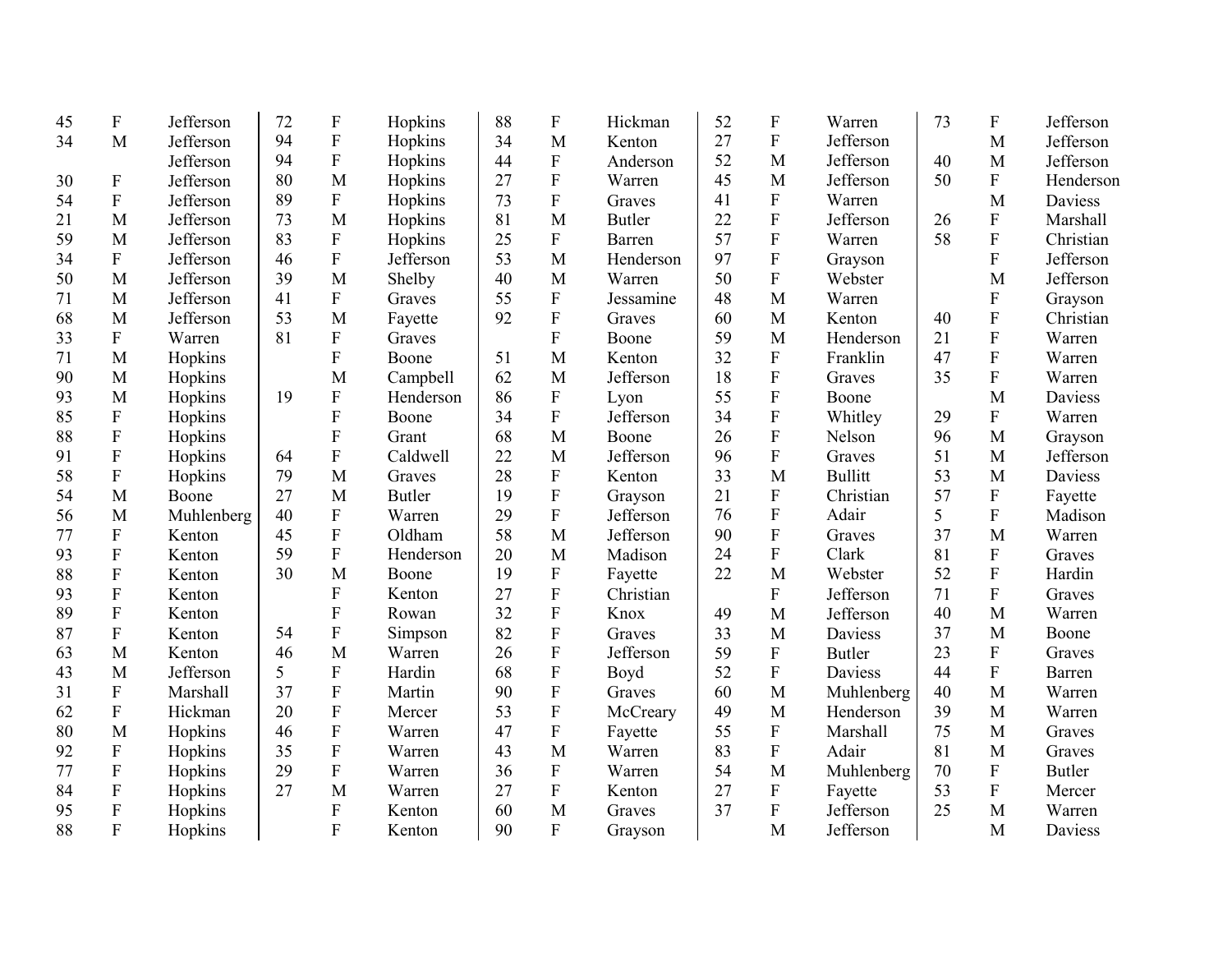| 33  | M                         | Campbell   |    | M                | Ohio          |    | M                         | Muhlenberg    | 90 | $\mathbf F$               | <b>Butler</b>  | 92 | ${\bf F}$      | Jefferson      |
|-----|---------------------------|------------|----|------------------|---------------|----|---------------------------|---------------|----|---------------------------|----------------|----|----------------|----------------|
| 55  | $\rm F$                   | Pulaski    |    | M                | Marshall      | 44 | ${\bf F}$                 | Kenton        | 19 | ${\bf F}$                 | Kenton         | 53 | M              | Shelby         |
| 25  | ${\bf F}$                 | Cumberland | 88 | ${\bf F}$        | Adair         | 51 | $\overline{F}$            | Hopkins       | 21 | ${\bf F}$                 | Kenton         | 45 | ${\bf F}$      | Jefferson      |
| 56  | M                         | Jefferson  |    | ${\bf F}$        | Kenton        | 31 | $\overline{F}$            | Boone         | 34 | ${\bf F}$                 | Campbell       | 82 | $\rm F$        | <b>Bullitt</b> |
| 69  | $\boldsymbol{\mathrm{F}}$ | Grayson    | 52 | ${\bf F}$        | Hopkins       |    | $\overline{F}$            | Kenton        | 72 | M                         | Kenton         | 55 | $\overline{F}$ | Jefferson      |
| 37  | $\mathbf F$               | Graves     |    | M                | Hopkins       | 51 | $\overline{F}$            | Kenton        | 59 | ${\bf F}$                 | Kenton         | 45 | M              | Jefferson      |
|     | M                         | Lewis      |    | $\boldsymbol{F}$ | Warren        |    | M                         | <b>Butler</b> | 22 | ${\bf F}$                 | Campbell       | 28 | M              | Jefferson      |
| 59  | ${\bf F}$                 | Adair      |    | F                | Whitley       | 59 | ${\bf F}$                 | Kenton        | 89 | ${\bf F}$                 | Kenton         | 58 | M              | Jefferson      |
| 101 | ${\bf F}$                 | Graves     |    | F                | Adair         | 28 | $\boldsymbol{\mathrm{F}}$ | Calloway      | 88 | $\overline{F}$            | <b>Butler</b>  | 43 | ${\bf F}$      | Jefferson      |
| 92  | M                         | Graves     | 26 | ${\bf F}$        | Hopkins       | 55 | $\mathbf F$               | Kenton        | 50 | M                         | Grant          | 99 | $\overline{F}$ | Jefferson      |
| 82  | $\boldsymbol{\mathrm{F}}$ | Graves     | 19 | $\overline{F}$   | Hopkins       | 23 | $\overline{F}$            | Kenton        | 61 | M                         | Marshall       | 32 | M              | Jefferson      |
| 35  | $\boldsymbol{\mathrm{F}}$ | Allen      |    | F                | Floyd         | 75 | $\boldsymbol{\mathrm{F}}$ | Kenton        | 53 | M                         | Marshall       |    | M              | Jefferson      |
|     | M                         | Daviess    | 38 | M                | Kenton        | 99 | $\overline{F}$            | Kenton        | 93 | ${\bf F}$                 | Kenton         | 69 | M              | Jefferson      |
| 59  | M                         | Warren     | 28 | M                | Ohio          | 50 | $\boldsymbol{\mathrm{F}}$ | Campbell      | 79 | M                         | <b>Butler</b>  | 73 | ${\bf F}$      | Jefferson      |
|     | M                         | Daviess    |    | M                | Ohio          | 81 | $\overline{F}$            | <b>Butler</b> | 81 | ${\bf F}$                 | <b>Butler</b>  | 21 | $\mathbf F$    | Jefferson      |
| 48  | M                         | Jefferson  |    | ${\bf F}$        | Boone         | 85 | ${\bf F}$                 | Kenton        | 48 | M                         | Hopkins        | 54 | M              | Jefferson      |
| 80  | $\boldsymbol{\mathrm{F}}$ | Grayson    |    | M                | Marshall      | 23 | M                         | Hopkins       | 34 | $\boldsymbol{\mathrm{F}}$ | Hopkins        | 54 | M              | Jefferson      |
| 96  | ${\bf F}$                 | Kenton     | 57 | F                | Hopkins       | 95 | $\mathbf F$               | Kenton        | 82 | ${\bf F}$                 | Hopkins        | 66 | ${\bf F}$      | Jefferson      |
| 63  | M                         | Christian  | 67 | M                | Warren        | 89 | $\rm F$                   | Kenton        | 48 | ${\bf F}$                 | Grayson        | 40 | M              | Jefferson      |
|     | F                         | Scott      |    | M                | Ohio          | 90 | $\overline{F}$            | Kenton        | 53 | M                         | Jefferson      | 71 | ${\bf F}$      | Jefferson      |
|     | F                         | Jefferson  | 41 | $\boldsymbol{F}$ | Boone         | 76 | ${\bf F}$                 | Kenton        | 60 | M                         | <b>Bullitt</b> | 28 | M              | Jefferson      |
| 33  | M                         | Warren     | 25 | F                | Kenton        | 44 | $\overline{F}$            | Kenton        | 56 | M                         | Jefferson      | 59 | M              | Jefferson      |
| 67  | M                         | Henderson  | 91 | ${\bf F}$        | Kenton        | 57 | $\overline{F}$            | Kenton        | 74 | M                         | Hopkins        | 58 | M              | Jefferson      |
| 74  | $\boldsymbol{\mathrm{F}}$ | Campbell   |    | F                | Carlisle      | 82 | $\boldsymbol{\mathrm{F}}$ | <b>Butler</b> | 78 | M                         | Jefferson      | 61 | M              | Jefferson      |
|     | F                         | Kenton     | 69 | ${\bf F}$        | Boone         | 95 | ${\bf F}$                 | <b>Butler</b> | 80 | M                         | Jefferson      | 85 | ${\bf F}$      | Jefferson      |
|     | F                         | Adair      | 59 | ${\bf F}$        | Kenton        | 53 | M                         | Campbell      | 69 | $\boldsymbol{\mathrm{F}}$ | Jefferson      | 49 | $\mathbf F$    | Jefferson      |
|     | M                         | Ohio       | 34 | M                | <b>Butler</b> |    | ${\bf F}$                 | Kenton        | 60 | ${\bf F}$                 | Jefferson      | 52 | ${\bf F}$      | Jefferson      |
|     | M                         | Ohio       | 20 | ${\bf F}$        | Washington    | 84 | ${\bf F}$                 | Kenton        | 34 | M                         | <b>Bullitt</b> | 78 | M              | Unconfirmed    |
| 41  | M                         | Meade      | 80 | ${\bf F}$        | Adair         | 47 | M                         | Kenton        | 20 | M                         | Jefferson      | 56 | ${\bf F}$      | Daviess        |
| 39  | $\boldsymbol{\mathrm{F}}$ | Ohio       | 87 | ${\bf F}$        | Adair         | 43 | ${\bf F}$                 | Kenton        | 90 | ${\bf F}$                 | Jefferson      | 80 | ${\bf F}$      | <b>Butler</b>  |
|     | $\mathbf F$               | Kenton     | 84 | ${\bf F}$        | Kenton        | 86 | $\overline{F}$            | Marshall      | 89 | $\overline{F}$            | Jefferson      | 63 | ${\bf F}$      | Edmonson       |
| 77  | M                         | Adair      | 92 | ${\bf F}$        | Kenton        | 83 | ${\bf F}$                 | <b>Butler</b> | 88 | ${\bf F}$                 | Jefferson      | 58 | ${\bf F}$      | Pulaski        |
|     | $\boldsymbol{\mathrm{F}}$ | Webster    | 90 | ${\bf F}$        | Kenton        | 76 | $\overline{F}$            | <b>Butler</b> | 94 | $\boldsymbol{\mathrm{F}}$ | Jefferson      | 96 | ${\bf F}$      | Jefferson      |
|     | M                         | Boone      | 58 | ${\bf F}$        | Kenton        | 91 | ${\bf F}$                 | Kenton        | 40 | M                         | Jefferson      | 58 | ${\bf F}$      | Jefferson      |
| 46  | M                         | Ohio       |    | F                | <b>Butler</b> | 37 | $\overline{F}$            | Ohio          | 78 | M                         | Jefferson      | 25 | ${\bf F}$      | Jefferson      |
|     | F                         | Adair      |    | $\mathbf F$      | Adair         | 88 | ${\bf F}$                 | Kenton        | 88 | ${\bf F}$                 | Jefferson      | 62 | M              | Jefferson      |
|     | M                         | McLean     | 89 | F                | Boone         | 73 | M                         | Hopkins       | 90 | $\mathbf{F}$              | Jefferson      | 35 | M              | Shelby         |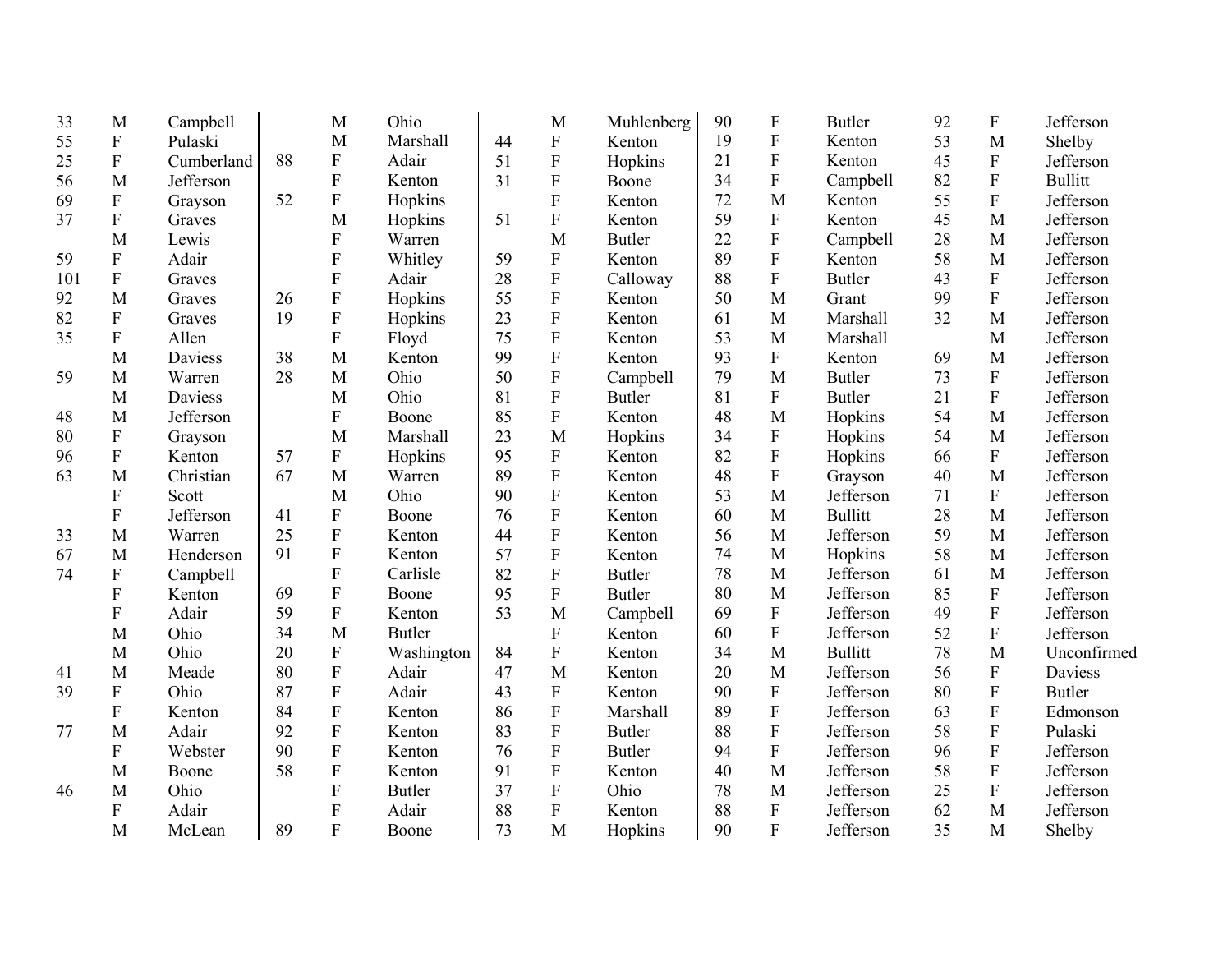| 46  | F                         | Montgomery | 38           | $\boldsymbol{\mathrm{F}}$ | Campbell       | 37  | M            | Jefferson      | 41 | ${\bf F}$                 | Jackson        | 33 | $\boldsymbol{\mathrm{F}}$ | Jefferson     |
|-----|---------------------------|------------|--------------|---------------------------|----------------|-----|--------------|----------------|----|---------------------------|----------------|----|---------------------------|---------------|
| 80  | M                         | Jefferson  |              | ${\bf F}$                 | Adair          | 81  | ${\bf F}$    | Adair          | 86 | M                         | Edmonson       |    | M                         | Kenton        |
| 62  | ${\bf F}$                 | Jefferson  | 70           | ${\bf F}$                 | Jefferson      | 68  | M            | Warren         | 50 | ${\bf F}$                 | Muhlenberg     | 82 | M                         | Grayson       |
| 102 | $\mathbf F$               | Jefferson  | 45           | F                         | Warren         | 30  | F            | Jefferson      | 71 | M                         | Jefferson      | 87 | ${\bf F}$                 | Jefferson     |
| 23  | $\mathbf F$               | Jefferson  | $\mathbf{1}$ | M                         | Oldham         | 59  | ${\bf F}$    | Grayson        | 75 | M                         | Grayson        | 38 | M                         | Kenton        |
| 84  | $\mathbf F$               | Jefferson  | 45           | M                         | Bourbon        | 56  | ${\bf F}$    | Spencer        | 26 | $\mathbf F$               | <b>Daviess</b> | 66 | ${\bf F}$                 | Barren        |
| 84  | ${\bf F}$                 | Jefferson  | 82           | $\mathbf{F}$              | Jefferson      | 19  | M            | <b>Butler</b>  | 52 | M                         | Warren         |    | F                         | Kenton        |
| 45  | ${\bf F}$                 | Jefferson  | 41           | M                         | Daviess        | 53  | M            | Nelson         |    | M                         | Grant          | 30 | $\mathbf{F}$              | Warren        |
| 80  | $\mathbf F$               | Jefferson  |              | $\overline{F}$            | Daviess        | 21  | M            | Unconfirmed    | 41 | $\mathbf F$               | Graves         |    | M                         | Kenton        |
| 98  | ${\bf F}$                 | Jefferson  | 90           | $\overline{F}$            | Jefferson      | 93  | $\mathbf{F}$ | Jefferson      | 60 | ${\bf F}$                 | Grayson        | 40 | ${\bf F}$                 | Jefferson     |
| 92  | $\mathbf F$               | Jefferson  | 29           | $\overline{F}$            | <b>Bullitt</b> | 64  | M            | Warren         | 72 | M                         | Jefferson      | 70 | M                         | <b>Butler</b> |
| 47  | M                         | Jefferson  | 41           | $\mathbf{F}$              | Jefferson      |     | $\mathbf{F}$ | Jefferson      | 51 | M                         | Warren         | 61 | M                         | Kenton        |
| 56  | M                         | Jefferson  | 101          | M                         | Jefferson      | 96  | F            | Adair          | 91 | M                         | Jefferson      | 72 | $\mathbf{F}$              | Grayson       |
| 70  | M                         | Jefferson  |              | M                         | Jefferson      | 100 | ${\bf F}$    | Jefferson      | 54 | M                         | Jefferson      | 33 | $\mathbf{F}$              | Warren        |
| 43  | ${\bf F}$                 | Jefferson  | 44           | M                         | <b>Bullitt</b> |     | M            | Muhlenberg     |    | M                         | Daviess        | 81 | $\overline{F}$            | Adair         |
| 73  | ${\bf F}$                 | Jefferson  | 43           | ${\bf F}$                 | <b>Bullitt</b> | 89  | ${\bf F}$    | Jefferson      | 32 | M                         | Jefferson      | 49 | M                         | Jefferson     |
| 79  | ${\bf F}$                 | Jefferson  |              | ${\bf F}$                 | Jefferson      | 47  | $\mathbf F$  | Warren         | 16 | ${\bf F}$                 | Warren         | 72 | ${\bf F}$                 | Jefferson     |
| 87  | ${\bf F}$                 | Jefferson  | 29           | $\overline{F}$            | Adair          | 97  | ${\bf F}$    | Kenton         | 24 | ${\bf F}$                 | Warren         | 45 | M                         | Livingston    |
| 74  | ${\bf F}$                 | Jefferson  | 16           | ${\bf F}$                 | Calloway       | 46  | ${\bf F}$    | Boyle          | 34 | M                         | Jefferson      | 57 | M                         | Daviess       |
| 82  | F                         | Jefferson  | 53           | M                         | Jefferson      | 60  | F            | Nelson         | 64 | ${\bf F}$                 | Fayette        | 30 | $\mathbf F$               | Jefferson     |
| 81  | $\boldsymbol{F}$          | Graves     | 90           | ${\bf F}$                 | Hopkins        | 82  | ${\bf F}$    | Adair          | 58 | $\mathbf F$               | Boyd           | 35 | M                         | Muhlenberg    |
| 48  | M                         | Warren     | 57           | M                         | Jefferson      | 69  | F            | <b>Ballard</b> | 28 | $\overline{F}$            | Hopkins        | 79 | M                         | Jefferson     |
| 21  | M                         | Madison    |              | $\mathbf{F}$              | Adair          |     | M            | Boone          | 79 | M                         | Jefferson      | 25 | $\boldsymbol{F}$          | McCracken     |
| 36  | M                         | Oldham     | 57           | M                         | Warren         | 61  | M            | Christian      | 6  | M                         | Jefferson      | 40 | M                         | Jefferson     |
| 84  | $\boldsymbol{\mathrm{F}}$ | Henderson  |              | ${\bf F}$                 | Graves         | 34  | M            | Muhlenberg     |    | ${\bf F}$                 | Edmonson       | 44 | M                         | Jefferson     |
| 74  | M                         | Shelby     | 58           | $\mathbf{F}$              | Jefferson      | 28  | ${\bf F}$    | Graves         | 25 | ${\bf F}$                 | Hopkins        | 53 | $\mathbf F$               | Jefferson     |
| 36  | M                         | Muhlenberg | 66           | ${\bf F}$                 | Warren         | 58  | F            | Allen          | 49 | ${\bf F}$                 | Hopkins        | 51 | M                         | Jefferson     |
| 71  | M                         | Muhlenberg |              | M                         | Jefferson      |     | M            | <b>Butler</b>  | 70 | M                         | Warren         | 40 | ${\bf F}$                 | Hopkins       |
| 46  | M                         | Muhlenberg | 20           | ${\bf F}$                 | Graves         |     | M            | Jefferson      | 45 | M                         | Warren         | 30 | M                         | Warren        |
| 44  | M                         | Muhlenberg | 76           | ${\bf F}$                 | Jefferson      | 37  | ${\bf F}$    | <b>Butler</b>  | 43 | ${\bf F}$                 | Jefferson      | 31 | M                         | Warren        |
| 58  | ${\bf F}$                 | Muhlenberg | 82           | ${\bf F}$                 | Jefferson      |     | F            | Jefferson      | 38 | M                         | Hopkins        | 57 | ${\bf F}$                 | McLean        |
| 51  | M                         | Muhlenberg |              | M                         | Muhlenberg     | 41  | $\mathbf F$  | Jefferson      | 41 | M                         | Warren         | 37 | ${\bf F}$                 | Warren        |
| 58  | M                         | Muhlenberg |              | $\boldsymbol{\mathrm{F}}$ | Muhlenberg     | 55  | $\mathbf F$  | Jefferson      | 56 | ${\bf F}$                 | Jefferson      | 61 | $\mathbf F$               | Jefferson     |
|     | $\boldsymbol{F}$          | Adair      | 28           | ${\bf F}$                 | Calloway       | 70  | M            | Caldwell       | 80 | ${\bf F}$                 | Kenton         | 34 | M                         | Warren        |
| 52  | M                         | Jefferson  |              | M                         | Jefferson      | 28  | ${\bf F}$    | Boyle          | 43 | $\boldsymbol{\mathrm{F}}$ | Jefferson      | 20 | $\mathbf F$               | Warren        |
| 42  | M                         | Hopkins    | 36           | $\boldsymbol{\mathrm{F}}$ | Warren         | 52  | M            | Hopkins        | 31 | ${\bf F}$                 | Todd           | 42 | $\mathbf F$               | Jefferson     |
| 35  | F                         | Jefferson  | 24           | F                         | Grayson        |     | M            | Campbell       | 46 | M                         | Jefferson      | 56 | $\overline{F}$            | Jefferson     |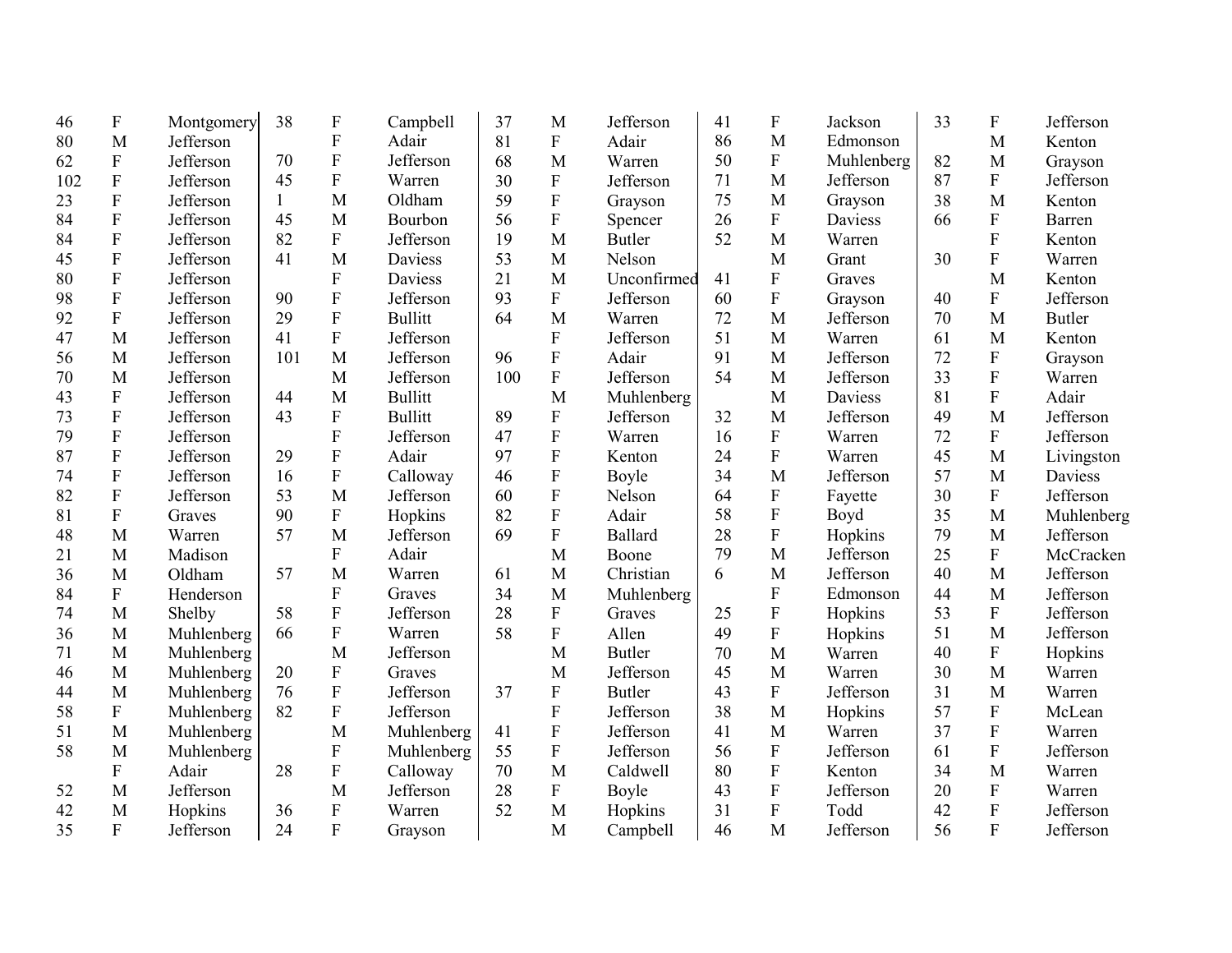| 60  | F                         | Fayette      | 37 | $\boldsymbol{\mathrm{F}}$ | Jefferson      | 62 | M                         | Jefferson      |              | F                         | Barren         | 44 | ${\bf F}$      | Graves         |
|-----|---------------------------|--------------|----|---------------------------|----------------|----|---------------------------|----------------|--------------|---------------------------|----------------|----|----------------|----------------|
| 19  | ${\bf F}$                 | Grayson      | 93 | ${\bf F}$                 | Grayson        | 74 | $\overline{F}$            | Pike           | $\mathbf{0}$ | $\mathbf F$               | Spencer        |    | M              | Warren         |
| 44  | ${\bf F}$                 | Daviess      |    | ${\bf F}$                 | <b>Daviess</b> | 36 | M                         | <b>Butler</b>  |              | M                         | Daviess        | 75 | M              | Jefferson      |
| 59  | M                         | Boone        |    | M                         | Henderson      |    | M                         | Muhlenberg     |              | ${\bf F}$                 | Jefferson      |    | $\mathbf F$    | Fayette        |
| 57  | $\boldsymbol{\mathrm{F}}$ | Muhlenberg   | 69 | M                         | Jefferson      | 29 | $\mathbf F$               | Daviess        | 31           | M                         | Hopkins        | 30 | $\mathbf F$    | Hardin         |
| 26  | ${\bf F}$                 | Adair        | 25 | ${\bf F}$                 | Fayette        | 78 | M                         | Jefferson      |              | M                         | Bath           | 56 | M              | Simpson        |
| 33  | ${\bf F}$                 | Jefferson    | 52 | M                         | Campbell       | 83 | M                         | Jefferson      | 21           | M                         | Graves         |    | M              | Jessamine      |
| 40  | M                         | Muhlenberg   | 88 | $\overline{F}$            | Grayson        | 88 | ${\bf F}$                 | Grayson        | 52           | ${\bf F}$                 | Graves         | 78 | M              | Hopkins        |
| 47  | ${\bf F}$                 | Warren       |    | M                         | Jefferson      | 84 | $\boldsymbol{\mathrm{F}}$ | Jefferson      |              | M                         | Graves         | 36 | M              | Calloway       |
| 30  | M                         | Daviess      | 60 | M                         | Jefferson      | 23 | ${\bf F}$                 | Pike           |              | $\boldsymbol{\mathrm{F}}$ | Graves         |    | $\overline{F}$ | Webster        |
| 21  | ${\bf F}$                 | Muhlenberg   | 22 | M                         | <b>Daviess</b> | 44 | $\overline{F}$            | Warren         | 67           | M                         | Boone          |    | M              | Warren         |
| 79  | ${\bf F}$                 | Hopkins      | 39 | M                         | Warren         | 74 | ${\bf F}$                 | Marshall       | 48           | M                         | Ohio           | 30 | $\mathbf{F}$   | <b>Bullitt</b> |
| 67  | ${\bf F}$                 | Boyle        | 52 | ${\bf F}$                 | Jefferson      | 25 | M                         | Daviess        |              | $\mathbf F$               | Perry          | 56 | $\overline{F}$ | Grayson        |
| 89  | M                         | Edmonson     | 32 | ${\bf F}$                 | Warren         | 41 | ${\bf F}$                 | Jefferson      | 45           | M                         | Washington     | 25 | M              | Hardin         |
| 74  | ${\bf F}$                 | Franklin     | 43 | F                         | Warren         | 35 | ${\bf F}$                 | Fayette        |              | M                         | Garrard        | 80 | ${\bf F}$      | Grayson        |
| 46  | M                         | Warren       | 16 | M                         | Warren         | 54 | M                         | Fayette        | 53           | ${\bf F}$                 | <b>Bullitt</b> | 47 | M              | Graves         |
| 37  | M                         | Boone        | 32 | $\mathbf{F}$              | Warren         | 59 | ${\bf F}$                 | <b>Bullitt</b> | 46           | $\mathbf F$               | Meade          |    | M              | Warren         |
| 25  | $\boldsymbol{\mathrm{F}}$ | Ohio         | 68 | ${\bf F}$                 | Warren         | 32 | ${\bf F}$                 | Fayette        | 31           | M                         | <b>Butler</b>  |    | F              | Fayette        |
| 95  | $\boldsymbol{\mathrm{F}}$ | Grayson      | 19 | M                         | Ohio           | 31 | M                         | Fayette        |              | M                         | Henderson      |    | $\mathbf{F}$   | Marion         |
| 65  | M                         | Kenton       | 51 | F                         | Warren         | 61 | ${\bf F}$                 | Kenton         | 48           | $\boldsymbol{\mathrm{F}}$ | Calloway       |    | M              | Warren         |
| 38  | M                         | Warren       |    | M                         | Daviess        | 54 | ${\bf F}$                 | Adair          |              | M                         | Campbell       |    | $\mathbf{F}$   | Madison        |
| 35  | M                         | Warren       | 64 | F                         | Ohio           | 77 | M                         | Henderson      | 77           | M                         | Hopkins        |    | ${\bf F}$      | Warren         |
| 11  | M                         | Ohio         | 50 | $\overline{F}$            | Jefferson      | 72 | M                         | Hopkins        |              | F                         | Adair          | 56 | ${\bf F}$      | Ohio           |
|     | M                         | Jefferson    |    | F                         | Jefferson      |    | M                         | Daviess        |              | M                         | Warren         |    | $\mathbf F$    | Warren         |
| 37  | $\boldsymbol{\mathrm{F}}$ | Boone        | 37 | ${\bf F}$                 | Graves         |    | F                         | Graves         |              | $\boldsymbol{\mathrm{F}}$ | <b>Barren</b>  |    | $\mathbf F$    | Pulaski        |
| 19  | M                         | Ohio         | 66 | ${\bf F}$                 | Jefferson      | 19 | M                         | <b>Butler</b>  |              | $\boldsymbol{\mathrm{F}}$ | Warren         |    | $\mathbf F$    | Warren         |
| 48  | M                         | Ohio         | 42 | ${\bf F}$                 | Madison        |    | M                         | Kenton         |              | $\boldsymbol{\mathrm{F}}$ | Webster        | 73 | ${\bf F}$      | Muhlenberg     |
| 35  | M                         | Ohio         | 42 | M                         | Jefferson      |    | $\mathbf{F}$              | Pulaski        |              | M                         | Webster        |    | $\overline{F}$ | Graves         |
| 69  | M                         | Jefferson    | 29 | F                         | Warren         |    | M                         | Warren         |              | M                         | <b>Butler</b>  |    | M              | Fayette        |
| 54  | ${\bf F}$                 | Jefferson    | 88 | ${\bf F}$                 | Jefferson      |    | ${\bf F}$                 | Boone          |              | $\boldsymbol{\mathrm{F}}$ | Graves         |    | $\mathbf F$    | Perry          |
| 53  | ${\bf F}$                 | Breckinridge | 48 | ${\bf F}$                 | Jefferson      |    | M                         | Graves         |              | ${\bf F}$                 | Edmonson       | 61 | ${\bf F}$      | Hopkins        |
| 84  | $\boldsymbol{\mathrm{F}}$ | Nelson       | 47 | $\mathbf F$               | Jefferson      | 35 | ${\bf F}$                 | Calloway       | 23           | M                         | Taylor         |    | $\overline{F}$ | Graves         |
| 42  | M                         | Ohio         | 59 | M                         | Jefferson      | 40 | M                         | Henry          |              | ${\bf F}$                 | Graves         |    | M              | Fayette        |
| 101 | $\boldsymbol{\mathrm{F}}$ | Grayson      | 39 | ${\bf F}$                 | Muhlenberg     | 93 | ${\bf F}$                 | Grayson        |              | M                         | Perry          |    | M              | Boone          |
|     | M                         | Jefferson    | 67 | M                         | Taylor         | 55 | ${\bf F}$                 | Trigg          |              | M                         | McLean         |    | ${\bf F}$      | Allen          |
| 52  | M                         | Jefferson    | 65 | ${\bf F}$                 | Jefferson      | 73 | ${\bf F}$                 | Laurel         | 54           | ${\bf F}$                 | Marshall       |    | M              | Kenton         |
| 79  | ${\bf F}$                 | Hopkins      | 63 | M                         | Jefferson      | 63 | M                         | McCracken      |              | ${\bf F}$                 | Warren         |    | $\mathbf{F}$   | Warren         |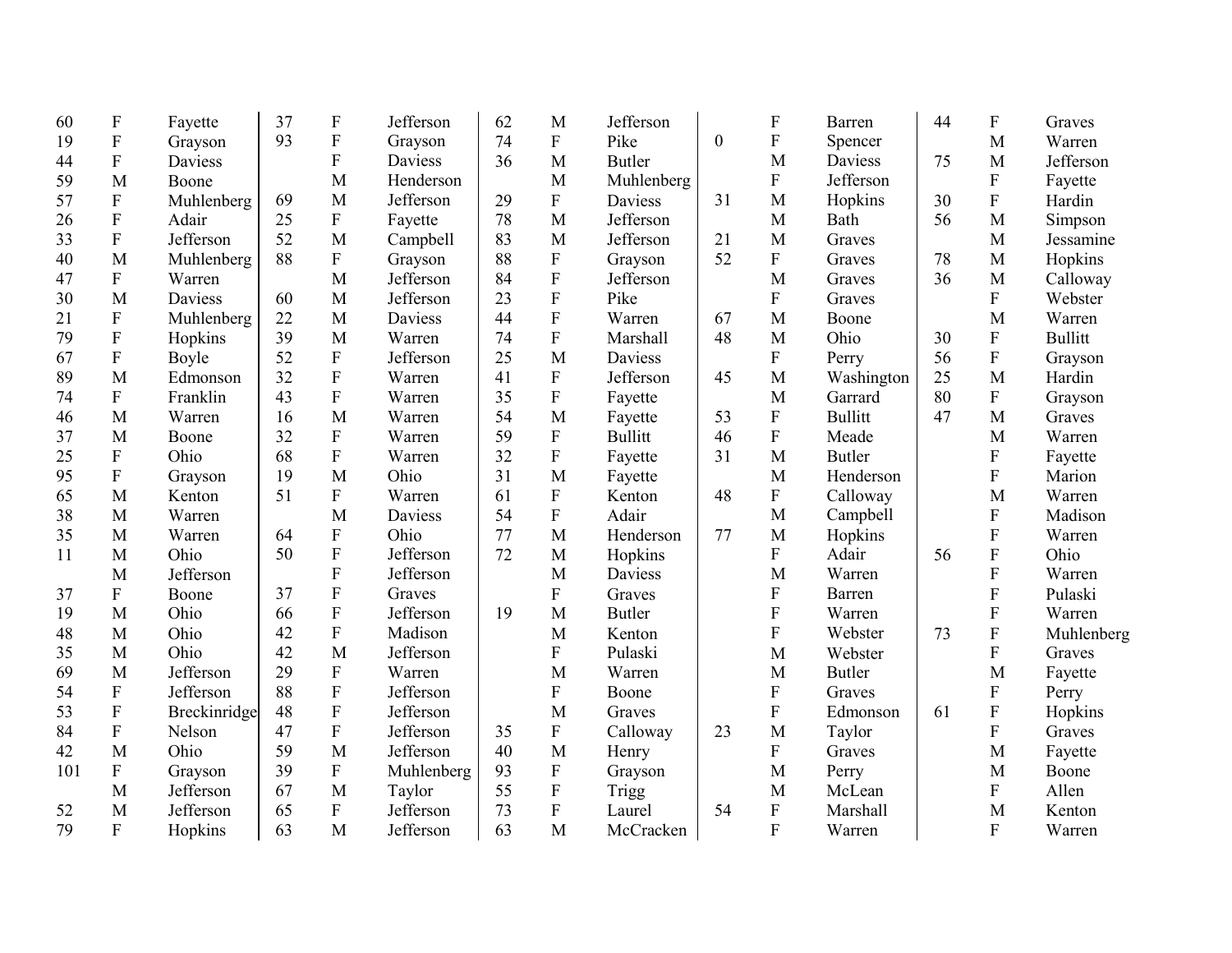| 62 | M                         | <b>Butler</b> | 60 | M                         | Jefferson     | 34             | M           | Hopkins        | 46 | $\boldsymbol{\mathrm{F}}$ | Nelson     | 56 | $\boldsymbol{\mathrm{F}}$ | Hopkins       |
|----|---------------------------|---------------|----|---------------------------|---------------|----------------|-------------|----------------|----|---------------------------|------------|----|---------------------------|---------------|
| 54 | ${\bf F}$                 | Ohio          | 51 | $\boldsymbol{\mathrm{F}}$ | Jefferson     | 73             | M           | Muhlenberg     | 66 | F                         | Adair      | 22 | $\mathbf F$               | Warren        |
| 22 | M                         | Muhlenberg    | 32 | $\boldsymbol{\mathrm{F}}$ | Jefferson     | 65             | ${\bf F}$   | Todd           | 72 | M                         | Grayson    | 58 | ${\bf F}$                 | Webster       |
| 97 | ${\bf F}$                 | Grayson       | 46 | $\overline{F}$            | Jefferson     | 59             | M           | Hopkins        | 94 | ${\bf F}$                 | Grayson    | 72 | M                         | Johnson       |
|    | F                         | Graves        | 54 | $\boldsymbol{\mathrm{F}}$ | Jefferson     | 70             | ${\bf F}$   | Meade          | 32 | ${\bf F}$                 | Boone      | 52 | ${\bf F}$                 | Warren        |
|    | ${\bf F}$                 | Greenup       | 23 | $\overline{F}$            | Jefferson     | 57             | M           | Letcher        | 50 | M                         | Jefferson  | 78 | $\overline{F}$            | Madison       |
| 45 | ${\bf F}$                 | Grayson       | 86 | M                         | Jefferson     | 34             | ${\bf F}$   | Warren         | 26 | ${\bf F}$                 | Grayson    | 63 | ${\bf F}$                 | McCracken     |
|    | $\mathbf F$               | Graves        | 65 | $\overline{F}$            | Jefferson     | 79             | M           | Boone          | 76 | $\overline{F}$            | Graves     | 65 | ${\bf F}$                 | Campbell      |
|    | M                         | Kenton        | 41 | M                         | Boyd          | 76             | $\mathbf F$ | Hopkins        | 50 | M                         | Warren     | 64 | M                         | Campbell      |
|    | F                         | Graves        | 23 | $\boldsymbol{\mathrm{F}}$ | Fayette       |                | M           | Warren         | 80 | ${\bf F}$                 | Grayson    | 31 | ${\bf F}$                 | Boone         |
|    | $\mathbf F$               | Warren        | 37 | $\overline{F}$            | Jefferson     | 49             | F           | Barren         | 66 | M                         | McCracken  | 36 | M                         | Fulton        |
|    | $\mathbf F$               | Campbell      | 27 | M                         | Jefferson     | $\overline{7}$ | $\mathbf F$ | Marshall       | 33 | M                         | Muhlenberg | 63 | ${\bf F}$                 | McCracken     |
|    | M                         | Edmonson      | 27 | M                         | Jefferson     | 77             | M           | Pike           | 65 | $\boldsymbol{\mathrm{F}}$ | Calloway   | 34 | ${\bf F}$                 | Hopkins       |
| 85 | ${\bf F}$                 | Adair         | 36 | ${\bf F}$                 | Jefferson     | 47             | M           | Monroe         | 69 | M                         | Muhlenberg | 77 | M                         | Adair         |
| 78 | M                         | McCracken     | 56 | M                         | Warren        | 28             | ${\bf F}$   | Boone          | 60 | $\boldsymbol{\mathrm{F}}$ | Marshall   | 84 | ${\bf F}$                 | Grayson       |
|    | F                         | Graves        | 63 | ${\bf F}$                 | <b>Butler</b> | 34             | $\mathbf F$ | Kenton         | 43 | ${\bf F}$                 | Warren     | 85 | $\mathbf F$               | Grayson       |
| 30 | M                         | Muhlenberg    | 41 | M                         | Jefferson     | 34             | $\mathbf F$ | Warren         | 41 | ${\bf F}$                 | Henry      | 43 | ${\bf F}$                 | Marion        |
|    | M                         | Barren        | 28 | M                         | Campbell      | 55             | ${\bf F}$   | Boone          | 61 | $\mathbf F$               | Calloway   | 38 | ${\bf F}$                 | Warren        |
|    | M                         | Boyd          | 39 | ${\bf F}$                 | Warren        | 49             | M           | Boone          | 71 | ${\bf F}$                 | Livingston | 56 | ${\bf F}$                 | Warren        |
| 90 | F                         | Graves        | 33 | M                         | Muhlenberg    | 21             | M           | Hopkins        | 33 | $\overline{F}$            | McCracken  | 39 | $\mathbf F$               | Grayson       |
|    | M                         | Warren        | 92 | M                         | McCracken     | 24             | ${\bf F}$   | Warren         | 48 | M                         | McCracken  | 80 | M                         | Jefferson     |
|    | M                         | McCracken     | 52 | F                         | Jefferson     | 76             | $\mathbf F$ | Grayson        | 86 | M                         | Grayson    | 18 | $\mathbf{F}$              | Graves        |
|    | F                         | Barren        | 19 | $\mathbf F$               | Grayson       | 69             | ${\bf F}$   | Ballard        | 50 | M                         | Floyd      | 50 | M                         | Jefferson     |
|    | F                         | Marshall      | 61 | F                         | Jefferson     | 25             | $\mathbf F$ | Nelson         | 34 | M                         | Floyd      | 65 | M                         | Warren        |
|    | M                         | Marshall      | 35 | M                         | Daviess       | 65             | M           | Grayson        | 53 | F                         | Floyd      | 46 | M                         | Daviess       |
|    | M                         | Ohio          | 33 | M                         | Warren        | 65             | M           | Warren         | 56 | M                         | Boone      | 27 | M                         | Warren        |
| 90 | $\boldsymbol{\mathrm{F}}$ | Graves        | 57 | M                         | Jefferson     | 27             | F           | Cumberland     | 42 | ${\bf F}$                 | Hopkins    | 44 | M                         | <b>Butler</b> |
|    | M                         | Warren        | 48 | ${\bf F}$                 | Henderson     | 25             | M           | Campbell       | 62 | M                         | McCracken  | 21 | ${\bf F}$                 | Muhlenberg    |
| 55 | F                         | Meade         | 54 | M                         | Marshall      | 77             | ${\bf F}$   | Grayson        | 55 | ${\bf F}$                 | Jessamine  | 27 | $\mathbf F$               | <b>Butler</b> |
|    | F                         | Graves        | 33 | ${\bf F}$                 | Jefferson     | 84             | M           | Grayson        | 41 | ${\bf F}$                 | Grayson    | 83 | M                         | Edmonson      |
|    | M                         | Muhlenberg    | 82 | M                         | Muhlenberg    | 40             | $\mathbf F$ | <b>Ballard</b> | 48 | F                         | Rockcastle | 62 | ${\bf F}$                 | Graves        |
|    | ${\bf F}$                 | Warren        | 42 | M                         | Muhlenberg    | 53             | $\mathbf F$ | Jefferson      | 46 | M                         | Floyd      | 54 | M                         | Jefferson     |
| 64 | M                         | Jefferson     | 75 | M                         | Fayette       | 62             | $\mathbf F$ | Hopkins        | 89 | ${\bf F}$                 | Boone      | 38 | M                         | Jefferson     |
| 69 | ${\bf F}$                 | Jefferson     | 43 | ${\bf F}$                 | Warren        | 43             | M           | Oldham         | 53 | ${\bf F}$                 | Hopkins    | 56 |                           | McCracken     |
| 65 | ${\bf F}$                 | Jefferson     | 29 | M                         | McLean        | 23             | $\mathbf F$ | Warren         | 42 | M                         | Simpson    | 38 | ${\bf F}$                 | Jefferson     |
| 35 | M                         | Jefferson     | 44 | M                         | Daviess       | 36             | M           | Kenton         | 89 | ${\bf F}$                 | Grayson    | 78 | $\boldsymbol{\mathrm{F}}$ | Grayson       |
| 61 | M                         | Jefferson     | 58 | M                         | Warren        | 49             | F           | Campbell       | 39 | $\overline{\mathrm{F}}$   | Jackson    | 19 | M                         | McCracken     |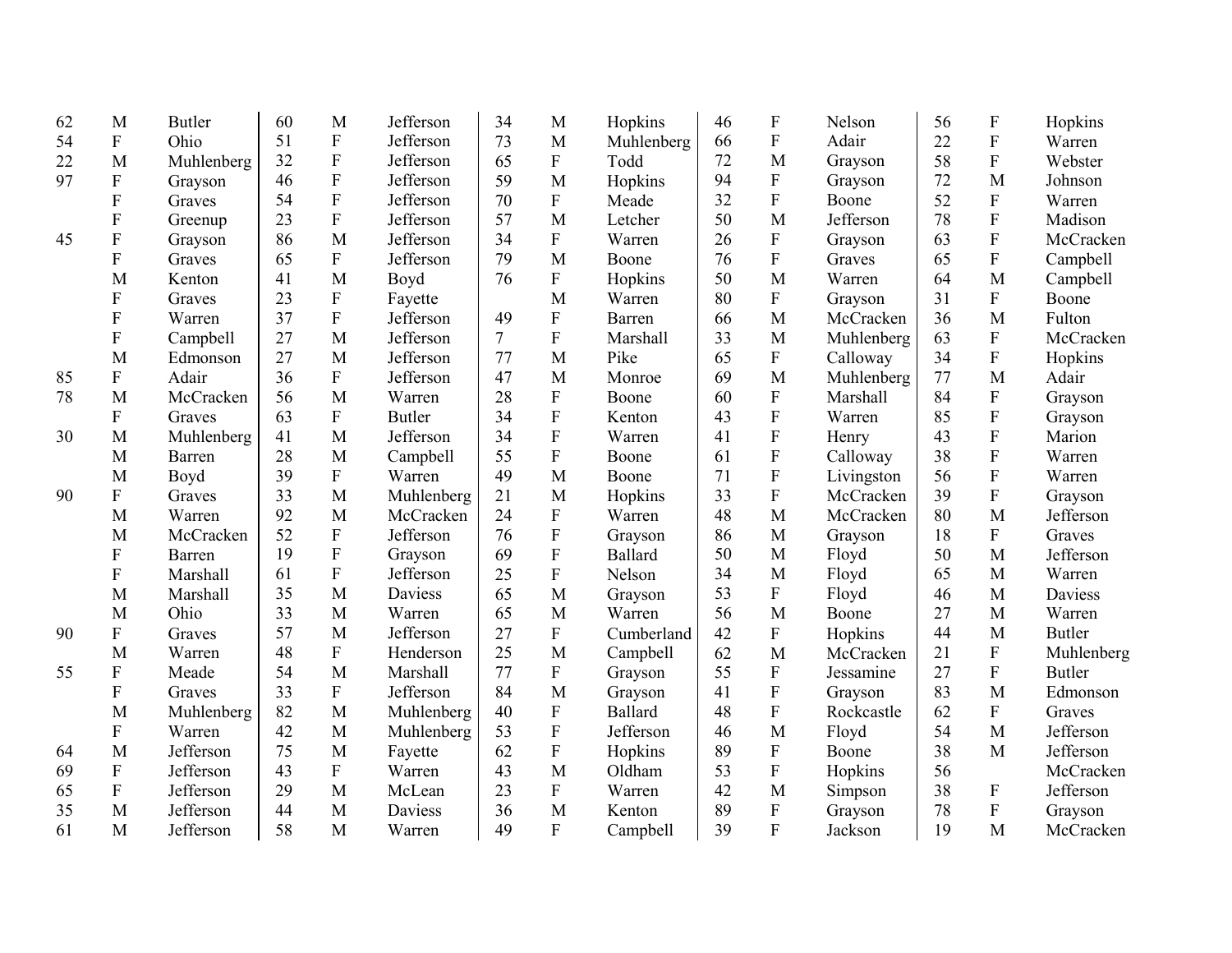| 41 | $\boldsymbol{\mathrm{F}}$ | Warren     | 54 | M                         | Warren       | 28 | M                         | Jefferson      | 30 | M                         | Warren         | 82 | $\boldsymbol{\mathrm{F}}$ | Henderson      |
|----|---------------------------|------------|----|---------------------------|--------------|----|---------------------------|----------------|----|---------------------------|----------------|----|---------------------------|----------------|
| 65 | M                         | Jefferson  | 50 | M                         | Warren       | 35 | $\mathbf{F}$              | Warren         | 95 | $\boldsymbol{\mathrm{F}}$ | Graves         | 44 | M                         | <b>Daviess</b> |
| 30 | $\boldsymbol{\mathrm{F}}$ | Muhlenberg | 62 | $\boldsymbol{\mathrm{F}}$ | McCracken    | 50 | M                         | Warren         | 70 | ${\bf F}$                 | Marion         | 40 | M                         | Fayette        |
| 48 | M                         | Boone      | 44 | M                         | Breckinridge | 51 | M                         | Warren         | 61 | ${\bf F}$                 | Warren         | 48 | M                         | Jefferson      |
| 21 | M                         | Muhlenberg | 41 | $\overline{F}$            | Hardin       | 40 | M                         | Warren         | 35 | $\overline{F}$            | Campbell       | 34 | ${\bf F}$                 | Warren         |
| 70 | M                         | Jefferson  | 23 | $\boldsymbol{\mathrm{F}}$ | Fayette      | 50 | ${\bf F}$                 | Marshall       | 19 |                           | Campbell       | 45 | ${\bf F}$                 | Henderson      |
| 86 | $\mathbf F$               | Grayson    | 56 | M                         | Jefferson    | 50 | M                         | Jefferson      | 9  | M                         | Boone          | 69 | ${\bf F}$                 | McCracken      |
| 34 | ${\bf F}$                 | Warren     | 71 | ${\bf F}$                 | Warren       | 39 | M                         | Warren         | 54 | ${\bf F}$                 | <b>Bullitt</b> | 64 | $\mathbf F$               | McCracken      |
| 29 | $\mathbf F$               | Warren     | 49 | M                         | Warren       | 22 | M                         | Warren         | 66 | ${\bf F}$                 | Hardin         | 75 | M                         | Muhlenberg     |
| 24 | ${\bf F}$                 | Muhlenberg | 58 | M                         | Jefferson    | 26 | $\mathbf{F}$              | Warren         | 36 | ${\bf F}$                 | Warren         | 70 | M                         | Boone          |
| 60 | $\mathbf F$               | Scott      | 46 | M                         | Jefferson    | 57 | M                         | Hopkins        | 92 | ${\bf F}$                 | Meade          | 58 | M                         | Metcalfe       |
| 83 | F                         | Edmonson   | 34 | $\overline{F}$            | Pulaski      | 37 | M                         | Webster        | 35 | M                         | Hardin         | 47 | $\mathbf{F}$              | Jefferson      |
| 61 | M                         | Daviess    | 46 | M                         | Marshall     | 21 | $\mathbf{F}$              | Allen          | 38 | F                         | Jefferson      | 44 | M                         | Carter         |
| 71 | ${\bf F}$                 | Graves     | 39 | M                         | Daviess      | 40 | M                         | Jefferson      | 55 | M                         | Marshall       | 51 | $\mathbf{F}$              | Jefferson      |
| 54 | M                         | Muhlenberg | 33 | M                         | Jefferson    | 20 | M                         | Warren         | 60 | M                         | Graves         | 92 | $\mathbf{F}$              | Boone          |
| 27 | ${\bf F}$                 | Warren     | 48 | $\mathbf{F}$              | Jefferson    | 93 | ${\bf F}$                 | Hopkins        | 93 | M                         | Carlisle       | 47 | M                         | Warren         |
| 60 | M                         | Warren     | 45 | M                         | Jefferson    | 33 | ${\bf F}$                 | Warren         | 84 | ${\bf F}$                 | Graves         | 55 | M                         | Grant          |
| 39 | M                         | Warren     | 46 | ${\bf F}$                 | Jefferson    | 54 | M                         | Hopkins        | 44 | ${\bf F}$                 | Kenton         | 57 | M                         | Jefferson      |
| 58 | ${\bf F}$                 | Boone      | 62 | $\overline{F}$            | Jefferson    | 58 | M                         | Daviess        | 59 | $\overline{F}$            | Graves         | 52 | F                         | Jefferson      |
| 31 | M                         | Warren     | 30 | ${\bf F}$                 | Jefferson    | 57 | M                         | Jefferson      | 20 | ${\bf F}$                 | Edmonson       | 18 | ${\bf F}$                 | Kenton         |
| 68 | M                         | Calloway   | 61 | M                         | Jefferson    | 67 | M                         | Jefferson      | 22 | M                         | Jefferson      | 34 | $\mathbf{F}$              | Jefferson      |
| 48 | M                         | Muhlenberg | 39 | ${\bf F}$                 | Jefferson    | 45 | ${\bf F}$                 | Jefferson      | 57 | F                         | McCracken      | 31 | M                         | Jefferson      |
| 42 | M                         | Daviess    | 66 | M                         | Jefferson    | 49 | $\mathbf{F}$              | Jefferson      | 19 | M                         | Fayette        | 31 | M                         | <b>Butler</b>  |
| 28 | M                         | Whitley    | 45 | M                         | Jefferson    | 32 | ${\bf F}$                 | Knox           | 41 | ${\bf F}$                 | Christian      | 71 | M                         | <b>Butler</b>  |
| 40 | $\boldsymbol{\mathrm{F}}$ | Daviess    | 86 | ${\bf F}$                 | Adair        | 24 | $\mathbf{F}$              | Jefferson      | 72 | ${\bf F}$                 | Nelson         | 59 | $\mathbf F$               | Warren         |
| 45 | F                         | Warren     | 41 | F                         | Trimble      | 32 | $\mathbf{F}$              | Warren         | 61 | $\rm F$                   | Graves         | 35 | $\mathbf F$               | Warren         |
| 47 | $\boldsymbol{\mathrm{F}}$ | Warren     | 32 | $\boldsymbol{\mathrm{F}}$ | Jefferson    | 76 | M                         | Marshall       | 35 | ${\bf F}$                 | Warren         | 60 | $\mathbf F$               | Jefferson      |
| 72 | ${\bf F}$                 | Jefferson  | 42 | $\boldsymbol{\mathrm{F}}$ | Jefferson    | 91 | ${\bf F}$                 | Edmonson       | 31 | $\rm F$                   | Barren         | 52 | $\mathbf F$               | Warren         |
| 78 | M                         | Jefferson  | 22 | ${\bf F}$                 | Jefferson    | 52 | ${\bf F}$                 | Jefferson      | 33 | M                         | Kenton         | 40 | $\mathbf F$               | Boone          |
| 41 | M                         | Warren     | 40 | ${\bf F}$                 | Meade        | 63 | ${\bf F}$                 | Jefferson      | 35 | ${\bf F}$                 | Warren         | 53 | $\mathbf F$               | Webster        |
| 29 | M                         | Fayette    | 32 | M                         | Jefferson    | 45 | $\boldsymbol{\mathrm{F}}$ | Boone          | 41 | ${\bf F}$                 | Kenton         | 81 | M                         | Lincoln        |
| 25 | $\boldsymbol{F}$          | Jefferson  | 53 | M                         | Jefferson    | 89 | ${\bf F}$                 | Hopkins        | 29 | M                         | Daviess        | 52 | ${\bf F}$                 | Jefferson      |
| 19 | M                         | Grayson    | 31 | $\overline{F}$            | Jefferson    | 38 | ${\bf F}$                 | Henderson      | 51 | M                         | Jefferson      | 46 | M                         | Hopkins        |
| 71 | M                         | Warren     | 43 | M                         | Jefferson    | 48 | ${\bf F}$                 | Campbell       | 27 | M                         | Campbell       | 27 | M                         | Allen          |
| 17 | ${\bf F}$                 | Warren     | 80 | M                         | Jefferson    | 39 | M                         | Campbell       | 37 | M                         | Oldham         | 37 | $\mathbf F$               | Campbell       |
| 88 | M                         | Grayson    | 42 | ${\bf F}$                 | Jefferson    | 57 | M                         | <b>Bullitt</b> | 35 | ${\bf F}$                 | Daviess        | 40 | $\mathbf{F}$              | Jefferson      |
| 44 | F                         | Jefferson  | 23 | M                         | Jefferson    | 27 | M                         | Kenton         | 44 | M                         | Jefferson      | 59 | M                         | Jefferson      |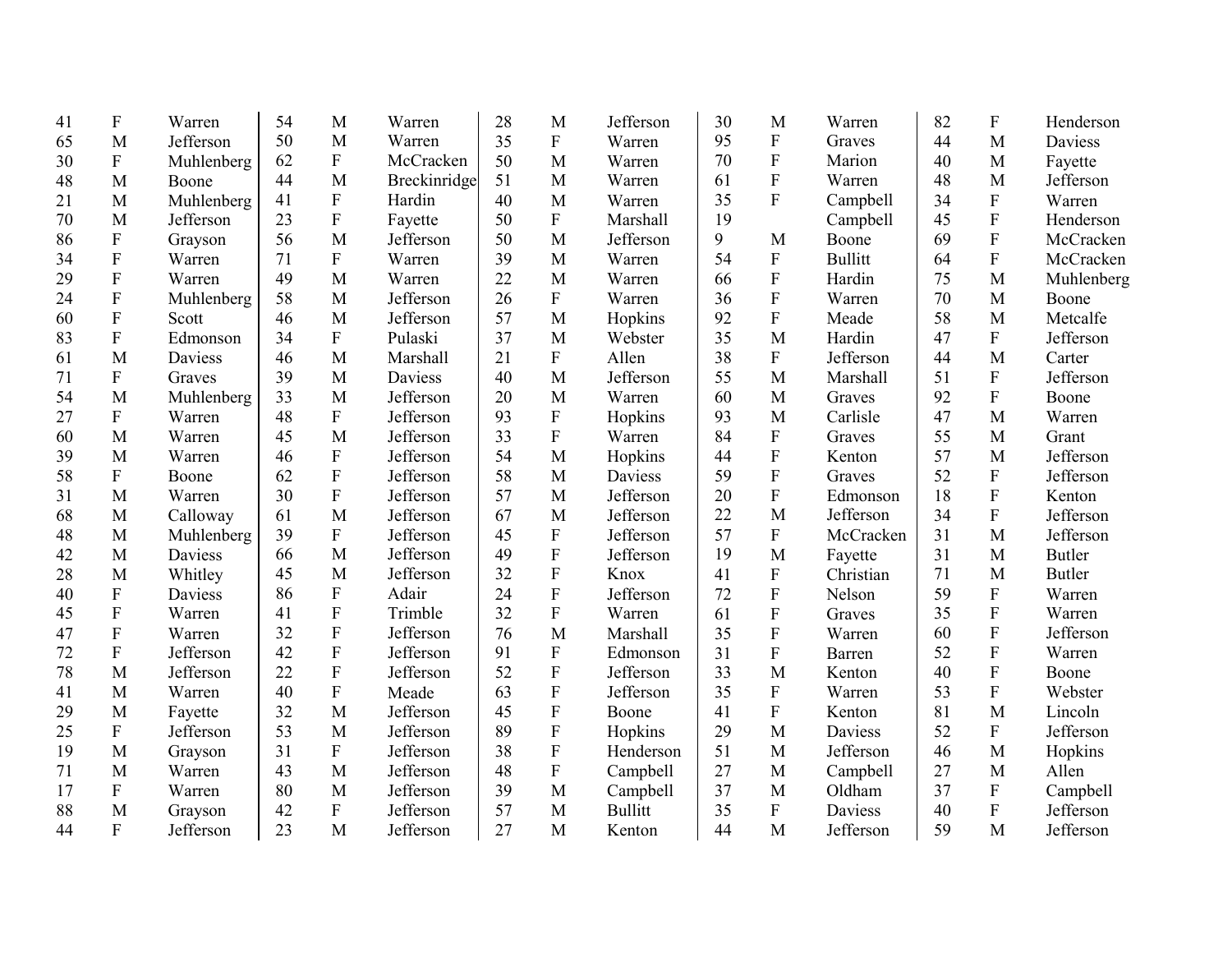| 44 | M                         | Jefferson     | 44 | M                         | Fayette       | 62             | M              | Graves         | $\boldsymbol{0}$ | M                         | Daviess        | 52 | $\boldsymbol{\mathrm{F}}$ | McCracken |
|----|---------------------------|---------------|----|---------------------------|---------------|----------------|----------------|----------------|------------------|---------------------------|----------------|----|---------------------------|-----------|
| 24 | $\mathbf F$               | Kenton        | 7  | ${\bf F}$                 | Warren        | 46             | ${\bf F}$      | <b>Daviess</b> | 22               | ${\bf F}$                 | <b>Daviess</b> | 23 | M                         | Warren    |
| 28 | ${\bf F}$                 | Jefferson     | 85 | M                         | Jefferson     | 76             | M              | Warren         | 74               | ${\bf F}$                 | Warren         | 16 | M                         | Trigg     |
| 16 | M                         | Jefferson     | 21 | M                         | Warren        | 63             | M              | Jefferson      | 42               | $\mathbf F$               | Warren         | 73 | $\mathbf{F}$              | Jefferson |
| 47 | M                         | Jefferson     | 9  | M                         | Jefferson     | 36             | ${\bf F}$      | Warren         | 69               | M                         | Jefferson      | 29 | M                         | McCracken |
| 35 | ${\bf F}$                 | Pulaski       | 90 | $\overline{F}$            | Adair         | 19             | ${\bf F}$      | Trigg          | 88               | M                         | Jefferson      | 84 | M                         | Jefferson |
| 51 | ${\bf F}$                 | Jefferson     | 27 | $\mathbf{F}$              | <b>Butler</b> | 94             | ${\bf F}$      | Jefferson      | 57               | ${\bf F}$                 | Jefferson      | 65 | ${\bf F}$                 | Owen      |
| 66 | ${\bf F}$                 | Jefferson     | 5  | M                         | <b>Butler</b> | 53             | M              | Jefferson      | 19               | ${\bf F}$                 | Jessamine      | 62 | $\mathbf F$               | Warren    |
| 45 | M                         | Jefferson     | 23 | M                         | Warren        | 57             | M              | Jefferson      | 20               | $\boldsymbol{\mathrm{F}}$ | Jefferson      | 41 | $\mathbf{F}$              | Jefferson |
| 61 | ${\bf F}$                 | Jefferson     | 82 | M                         | Jefferson     | 31             | F              | Jefferson      | 52               | M                         | Wayne          | 28 | $\mathbf{F}$              | Jefferson |
| 26 | $\mathbf F$               | <b>Butler</b> | 22 | M                         | Warren        | 69             | M              | Henderson      | 37               | M                         | Jefferson      | 64 | $\mathbf{F}$              | Jessamine |
| 66 | M                         | Marshall      | 13 | M                         | Graves        | 72             | $\mathbf{F}$   | Henderson      | 38               | $\boldsymbol{\mathrm{F}}$ | Kenton         | 24 | M                         | Meade     |
| 81 | $\mathbf F$               | Jefferson     | 55 | M                         | Jefferson     | 38             | M              | Jefferson      | 49               | $\mathbf{M}$              | Hopkins        | 71 | $\mathbf{F}$              | Jefferson |
| 61 | M                         | Jefferson     | 49 | M                         | Jefferson     | 39             | M              | Kenton         | 21               | M                         | Jefferson      | 78 | $\mathbf F$               | Pulaski   |
| 16 | M                         | Todd          | 70 | ${\bf F}$                 | Jefferson     | 37             | M              | Muhlenberg     | 61               | ${\bf F}$                 | Jefferson      | 40 | $\overline{F}$            | Jefferson |
| 64 | F                         | Clinton       | 54 | M                         | Boone         | 68             | $\mathbf F$    | Jefferson      | 32               | ${\bf F}$                 | Kenton         | 50 | M                         | Jefferson |
| 45 | M                         | Kenton        | 44 | ${\bf F}$                 | Warren        | 38             | F              | Jefferson      | 44               | M                         | Warren         | 46 | $\boldsymbol{F}$          | Jefferson |
| 24 | M                         | Warren        | 42 | ${\bf F}$                 | Jefferson     | 61             | ${\bf F}$      | Jefferson      | 37               | M                         | <b>Butler</b>  | 50 | ${\bf F}$                 | Warren    |
| 37 | $\boldsymbol{\mathrm{F}}$ | <b>Butler</b> | 50 | M                         | Jefferson     | 69             | M              | Jefferson      | 39               | ${\bf F}$                 | Jefferson      | 72 | M                         | Trigg     |
| 25 | ${\bf F}$                 | Jefferson     | 33 | $\mathbf{F}$              | Montgomery    | 31             | $\mathbf{F}$   | Warren         | 40               | $\mathbf F$               | Graves         | 95 | $\mathbf F$               | Jefferson |
| 53 | ${\bf F}$                 | Henderson     | 62 | $\mathbf{F}$              | Jefferson     | 54             | F              | Jefferson      | 59               | M                         | McCracken      | 89 | $\mathbf{F}$              | Jefferson |
| 58 | ${\bf F}$                 | Campbell      | 55 | $\overline{F}$            | Jefferson     | 63             | M              | Boone          | 76               | $\boldsymbol{\mathrm{F}}$ | Daviess        | 51 | M                         | Warren    |
| 44 | M                         | Boone         | 70 | M                         | Pike          | 48             | ${\bf F}$      | Jefferson      | 41               | ${\bf F}$                 | Jefferson      | 41 | M                         | Warren    |
| 53 | M                         | Jefferson     | 46 | M                         | Daviess       | 39             | $\mathbf{F}$   | Warren         | 60               | $\mathbf F$               | Jefferson      | 49 | M                         | Jefferson |
| 58 | M                         | Jefferson     | 38 | $\boldsymbol{\mathrm{F}}$ | Warren        | 64             | F              | Grant          | 54               | M                         | Jefferson      | 50 | $\boldsymbol{F}$          | Monroe    |
| 60 | ${\bf F}$                 | Hopkins       | 56 | $\mathbf{F}$              | Jefferson     | 62             | M              | <b>Bullitt</b> | 51               | ${\bf F}$                 | Jefferson      | 62 | M                         | Warren    |
| 70 | M                         | Jefferson     | 27 | M                         | Jefferson     | 33             | $\mathbf{F}$   | Jefferson      | 30               | M                         | Daviess        | 36 | $\mathbf F$               | Wayne     |
| 45 | ${\bf F}$                 | Warren        | 33 | M                         | Daviess       | 32             | M              | Jefferson      | 68               | ${\bf F}$                 | Henderson      | 86 | $\mathbf F$               | Jefferson |
| 65 | M                         | Warren        | 43 | M                         | Henderson     | 42             | M              | Jefferson      | 48               | M                         | <b>Butler</b>  | 32 | $\overline{F}$            | Pike      |
| 42 | M                         | Ohio          | 39 | ${\bf F}$                 | Kenton        | 26             | ${\bf F}$      | Warren         | 59               | ${\bf F}$                 | Warren         |    |                           | Adair     |
| 60 | ${\bf F}$                 | Jefferson     | 42 | $\mathbf F$               | Boone         | $\overline{2}$ | $\mathbf{F}$   | Warren         | 61               | M                         | Boone          | 49 | $\mathbf F$               | Warren    |
| 51 | M                         | Kenton        | 55 | M                         | Jefferson     | 27             | M              | Fayette        | 92               | ${\bf F}$                 | Boone          | 91 |                           | Jefferson |
| 33 | ${\bf F}$                 | Jefferson     | 32 | M                         | Warren        | 94             | ${\bf F}$      | Taylor         | 26               | M                         | Kenton         | 47 | M                         | Warren    |
| 45 | $\boldsymbol{\mathrm{F}}$ | Kenton        | 18 | ${\bf F}$                 | Trigg         | 50             | M              | Ohio           | 46               | ${\bf F}$                 | Kenton         | 22 | M                         | Warren    |
| 34 | ${\bf F}$                 | Jefferson     | 40 | $\mathbf F$               | Meade         | 49             | $\overline{F}$ | Kenton         | 48               | M                         | Jefferson      | 42 | $\mathbf F$               | Warren    |
| 55 | F                         | Jefferson     | 41 | M                         | Henderson     | 70             | M              | Crittenden     | 23               | M                         | Muhlenberg     | 25 | M                         | Kenton    |
| 53 | F                         | Jefferson     | 43 | $\overline{F}$            | Daviess       | 58             | $\mathbf{F}$   | Jefferson      | 72               | ${\bf F}$                 | Adair          | 56 | M                         | Henderson |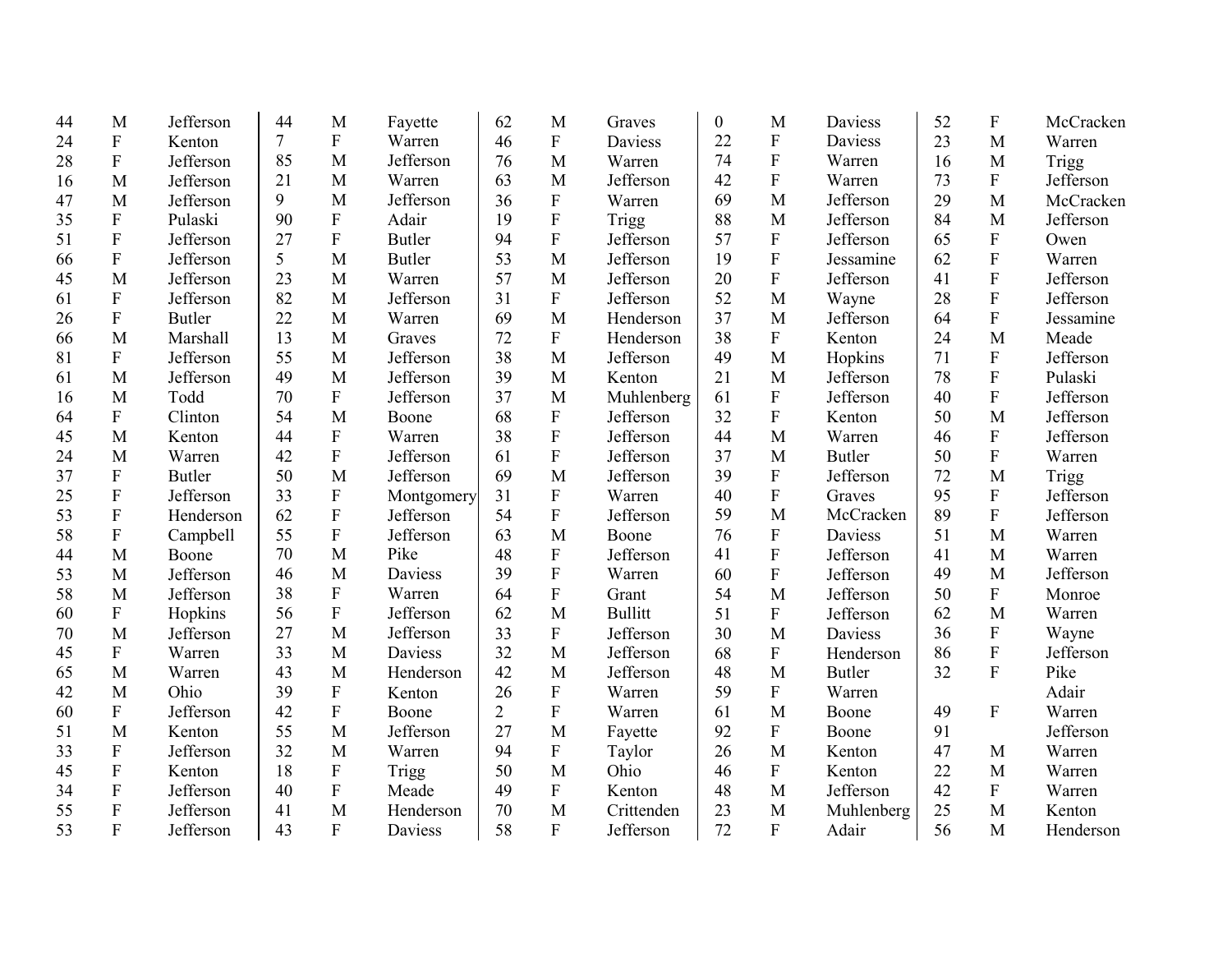| 41 | M                         | Jefferson | 28 | M                         | Jefferson    | 81           | ${\bf F}$    | Warren        | 59 | M              | Jessamine      | 29 | $\boldsymbol{\mathrm{F}}$ | Hopkins       |
|----|---------------------------|-----------|----|---------------------------|--------------|--------------|--------------|---------------|----|----------------|----------------|----|---------------------------|---------------|
| 79 | M                         | Jefferson | 28 | M                         | Warren       | 70           | M            | Jefferson     | 90 | M              | Jefferson      | 81 | ${\bf F}$                 | Hopkins       |
| 26 | ${\bf F}$                 | Jefferson | 81 | M                         | Jefferson    | 45           | $\mathbf{F}$ | Warren        | 83 | ${\bf F}$      | Jefferson      | 42 | $\overline{F}$            | Hopkins       |
| 32 | ${\bf F}$                 | Kenton    | 56 | M                         | Warren       | 62           | M            | Henderson     | 60 | M              | Jefferson      | 70 | M                         | Adair         |
| 77 | ${\bf F}$                 | Jefferson | 34 | M                         | Warren       | 51           | M            | Allen         | 64 | ${\bf F}$      | Warren         | 21 | F                         | Campbell      |
| 52 | ${\bf F}$                 | Warren    | 46 | M                         | Jefferson    | 63           | $\mathbf{F}$ | Jefferson     | 89 | $\overline{F}$ | Graves         | 40 | M                         | Kenton        |
| 54 | M                         | Warren    | 99 | ${\bf F}$                 | Jefferson    | 59           | ${\bf F}$    | Kenton        | 56 | M              | Jefferson      | 38 | ${\bf F}$                 | Warren        |
| 57 | M                         | Jefferson | 51 | ${\bf F}$                 | Simpson      | 11           | ${\bf F}$    | Daviess       | 57 | M              | Warren         | 49 | $\overline{F}$            | Daviess       |
| 53 | F                         | Campbell  | 28 | ${\bf F}$                 | Warren       | 22           | ${\bf F}$    | Graves        | 43 | ${\bf F}$      | Jefferson      | 54 | $\mathbf F$               | Jefferson     |
| 25 | M                         | Spencer   | 80 | $\mathbf{F}$              | Jefferson    | 22           | M            | Warren        | 31 | $\overline{F}$ | Jefferson      | 72 | $\overline{F}$            | Leslie        |
| 51 | ${\bf F}$                 | Warren    | 49 | M                         | Jefferson    | 22           | M            | Warren        | 35 | M              | Daviess        | 43 | $\overline{F}$            | Bourbon       |
| 34 | M                         | Warren    | 41 | ${\bf F}$                 | Warren       | 35           | F            | McLean        | 25 | M              | Daviess        | 53 | $\overline{F}$            | Perry         |
| 21 | M                         | Warren    | 48 | M                         | Warren       | 61           | ${\bf F}$    | Simpson       | 64 | ${\bf F}$      | Daviess        | 46 | $\overline{F}$            | Kenton        |
| 27 | M                         | Jefferson | 61 | M                         | Jefferson    | 41           | M            | Jefferson     | 54 | M              | Daviess        | 9  | M                         | Kenton        |
| 69 | F                         | Jefferson | 48 | $\boldsymbol{\mathrm{F}}$ | Jefferson    | 49           | M            | Jefferson     | 13 | M              | Graves         | 44 | $\boldsymbol{F}$          | Jefferson     |
| 63 | ${\bf F}$                 | Jefferson | 58 | M                         | Jefferson    | 65           | F            | Jefferson     | 55 | M              | Warren         | 40 | $\overline{F}$            | Boone         |
| 47 | ${\bf F}$                 | Barren    | 39 | ${\bf F}$                 | Jefferson    | 91           | M            | Jefferson     | 43 | M              | Daviess        | 80 | M                         | Boone         |
| 65 | M                         | Grayson   | 43 | F                         | Warren       | 66           | M            | Fayette       | 44 | M              | Jefferson      | 65 | $\mathbf F$               | Laurel        |
| 25 | $\boldsymbol{F}$          | Boone     | 20 | $\boldsymbol{\mathrm{F}}$ | Anderson     | 31           | F            | Oldham        | 42 | M              | Daviess        | 81 | $\boldsymbol{F}$          | Kenton        |
| 64 | M                         | Laurel    | 29 | $\mathbf{F}$              | Jefferson    | 54           | M            | Jefferson     | 73 | M              | Edmonson       | 42 | M                         | Warren        |
| 50 | M                         | Kenton    | 19 | $\mathbf{F}$              | Warren       | 82           | F            | Grayson       | 77 | M              | Campbell       | 56 | M                         | Boone         |
| 34 | $\boldsymbol{F}$          | Jefferson | 37 | M                         | Warren       | 74           | M            | Henderson     | 65 | M              | Daviess        | 38 | ${\bf F}$                 | Edmonson      |
| 88 | M                         | Jefferson | 21 | M                         | Daviess      | 77           | M            | Jefferson     | 58 | M              | <b>Daviess</b> | 27 | M                         | Spencer       |
| 20 | F                         | Warren    | 52 | ${\bf F}$                 | Jefferson    | 71           | M            | Jefferson     | 35 | M              | Daviess        | 68 | ${\bf F}$                 | Jefferson     |
| 47 | M                         | Campbell  | 40 | $\boldsymbol{\mathrm{F}}$ | Warren       | 79           | ${\bf F}$    | Jefferson     | 51 | $\mathbf F$    | <b>Daviess</b> | 56 | $\mathbf F$               | Logan         |
| 28 | $\boldsymbol{\mathrm{F}}$ | Warren    | 27 | ${\bf F}$                 | Warren       | 41           | M            | Warren        | 56 | M              | Muhlenberg     | 49 | M                         | Kenton        |
| 22 | M                         | Warren    | 28 | ${\bf F}$                 | Fayette      | 45           | M            | <b>Butler</b> | 57 | $\overline{F}$ | <b>Daviess</b> | 32 | M                         | Boone         |
| 72 | M                         | Jefferson | 15 | M                         | Warren       | 32           | M            | Warren        | 27 | ${\bf F}$      | Daviess        | 34 | M                         | Kenton        |
| 62 | ${\bf F}$                 | Fayette   | 63 | ${\bf F}$                 | Warren       | 40           | ${\bf F}$    | Simpson       | 28 | M              | Daviess        | 28 | $\mathbf F$               | Hickman       |
| 21 | ${\bf F}$                 | Warren    | 73 | ${\bf F}$                 | Breckinridge | 31           | M            | Warren        | 67 |                | Edmonson       | 39 | M                         | Jefferson     |
| 55 | ${\bf F}$                 | Hart      | 42 | F                         | Warren       | 64           | M            | Muhlenberg    | 55 |                | <b>Daviess</b> | 33 | $\mathbf F$               | Jefferson     |
| 33 | $\boldsymbol{\mathrm{F}}$ | Warren    | 35 | ${\bf F}$                 | Warren       | 45           | M            | Jefferson     | 61 |                | Warren         | 56 | M                         | McCracken     |
| 50 | M                         | Warren    | 53 | M                         | Warren       | 61           | M            | Fayette       | 36 |                | <b>Daviess</b> | 92 | $\mathbf F$               | <b>Butler</b> |
| 38 | $\boldsymbol{\mathrm{F}}$ | McCracken | 8  | ${\bf F}$                 | Warren       | $\mathbf{1}$ | ${\bf F}$    | Kenton        | 56 | M              | Shelby         | 19 | $\boldsymbol{\mathrm{F}}$ | Warren        |
| 56 | ${\bf F}$                 | Jefferson | 19 | M                         | Allen        | 65           | M            | Jefferson     | 99 | M              | Daviess        | 43 | $\mathbf{F}$              | Kenton        |
| 19 | $\boldsymbol{\mathrm{F}}$ | Allen     | 45 | M                         | Kenton       | 32           | $\mathbf{F}$ | Jefferson     |    |                | Fayette        | 41 | ${\bf F}$                 | Muhlenberg    |
| 69 | M                         | Jefferson | 28 | M                         | Warren       | 31           | M            | Jessamine     | 70 | $\mathbf{F}$   | Hopkins        | 23 | $\overline{F}$            | Warren        |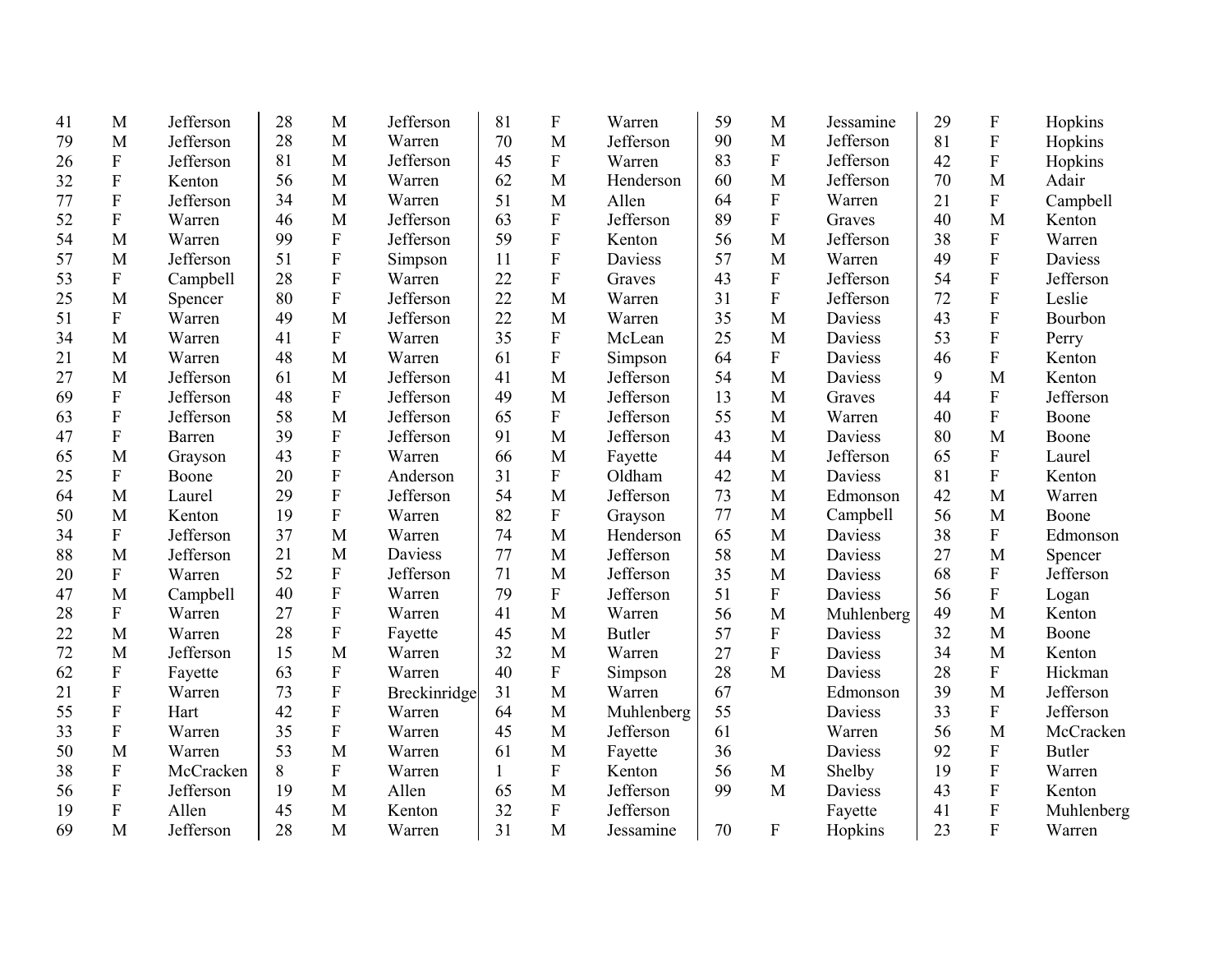| 33 | M                         | Warren     | 29             | M                         | Graves        | 19             | $\boldsymbol{\mathrm{F}}$ | Calloway   | 38 | $\boldsymbol{\mathrm{F}}$ | Kenton         | 76 | M                         | <b>Butler</b>  |
|----|---------------------------|------------|----------------|---------------------------|---------------|----------------|---------------------------|------------|----|---------------------------|----------------|----|---------------------------|----------------|
| 76 | $\mathbf F$               | Knott      | 60             | $\boldsymbol{\mathrm{F}}$ | Grant         | 76             | M                         | Warren     | 23 | M                         | Jefferson      | 59 | ${\bf F}$                 | Jefferson      |
| 54 | $\boldsymbol{\mathrm{F}}$ | Jefferson  | 69             | $\boldsymbol{\mathrm{F}}$ | Jefferson     | 19             | $\boldsymbol{\mathrm{F}}$ | Muhlenberg | 47 | M                         | Daviess        | 61 | M                         | Kenton         |
| 50 | M                         | McCracken  | 59             | M                         | Fayette       | 60             | $\mathbf{F}$              | Graves     | 62 | M                         | <b>Daviess</b> | 79 | ${\bf F}$                 | <b>Butler</b>  |
| 47 | ${\bf F}$                 | Graves     | 43             | M                         | Kenton        | 24             | M                         | Kenton     | 51 | M                         | McLean         | 34 | M                         | Jefferson      |
| 57 | $\mathbf F$               | Graves     | 50             | $\overline{F}$            | Kenton        | 32             | M                         | Jefferson  | 57 | M                         | Warren         | 59 | ${\bf F}$                 | Jefferson      |
| 41 | ${\bf F}$                 | Jefferson  | 61             | M                         | Barren        | 40             | M                         | Jefferson  | 56 | ${\bf F}$                 | Jefferson      | 64 | M                         | Hardin         |
| 30 | M                         | Daviess    | 23             | ${\bf F}$                 | Kenton        | 20             | ${\bf F}$                 | Fayette    | 43 | ${\bf F}$                 | Grayson        | 21 | M                         | Ohio           |
| 27 | M                         | Kenton     | 23             | $\overline{F}$            | Jefferson     | 47             | $\mathbf{F}$              | Allen      | 53 | $\mathbf F$               | Graves         | 50 | $\mathbf F$               | Ohio           |
| 75 | M                         | Boone      | 25             | $\overline{F}$            | Boone         | 9              | M                         | Warren     | 66 | M                         | Edmonson       | 87 | $\mathbf F$               | <b>Butler</b>  |
| 17 | $\mathbf F$               | Kenton     | 8              | $\overline{F}$            | <b>Butler</b> | 33             | M                         | Warren     | 27 | M                         | Warren         | 76 | ${\bf F}$                 | <b>Butler</b>  |
| 63 | ${\bf F}$                 | Kenton     | 34             | M                         | McCracken     | 24             | M                         | Clark      | 64 | M                         | <b>Bullitt</b> | 52 | $\mathbf F$               | Warren         |
| 59 | M                         | Perry      | 37             | M                         | Warren        | 54             | M                         | Fayette    | 33 | ${\bf F}$                 | Jefferson      | 75 | M                         | Hopkins        |
| 37 | M                         | Jefferson  | 28             | M                         | Jefferson     | 45             | $\mathbf{F}$              | Kenton     | 33 | M                         | <b>Bullitt</b> | 81 | $\boldsymbol{\mathrm{F}}$ | Hopkins        |
| 41 | ${\bf F}$                 | Hardin     | 47             | M                         | Boone         | 20             | $\overline{F}$            | Jefferson  | 28 | M                         | Boone          | 8  | ${\bf F}$                 | Johnson        |
| 37 | M                         | Hardin     | 19             | F                         | Perry         | 11             | M                         | Kenton     | 36 | F                         | Kenton         | 44 | ${\bf F}$                 | Ohio           |
| 84 | M                         | Edmonson   | 73             | F                         | Jefferson     | 24             | M                         | Warren     | 20 | M                         | Boone          | 81 | ${\bf F}$                 | Kenton         |
| 4  | $\boldsymbol{\mathrm{F}}$ | Kenton     | 20             | $\overline{F}$            | Calloway      | 47             | M                         | Jefferson  | 40 | M                         | Campbell       | 33 | ${\bf F}$                 | Jefferson      |
| 49 | $\boldsymbol{\mathrm{F}}$ | McCracken  | 74             | M                         | Kenton        | 53             | M                         | Meade      | 76 | F                         | <b>Butler</b>  | 29 | ${\bf F}$                 | <b>Butler</b>  |
| 55 | M                         | Kenton     | $\overline{2}$ | F                         | McLean        | 43             | $\mathbf{F}$              | Muhlenberg | 40 | M                         | Jefferson      | 73 | $\mathbf F$               | <b>Butler</b>  |
| 70 | F                         | Muhlenberg | 45             | M                         | Muhlenberg    | 71             | M                         | Nelson     | 57 | M                         | Jefferson      | 59 | M                         | Graves         |
| 39 | M                         | Perry      | 72             | $\mathbf{F}$              | Perry         | 32             | $\overline{F}$            | Warren     | 73 | M                         | Warren         | 28 | M                         | Warren         |
| 69 | M                         | Edmonson   | 16             | M                         | McCracken     | 54             | $\overline{F}$            | Kenton     | 50 | ${\bf F}$                 | Jefferson      | 61 | $\boldsymbol{F}$          | Christian      |
| 60 | M                         | Logan      | 18             | F                         | McCracken     | 58             | F                         | Laurel     | 50 | M                         | McCracken      | 18 | M                         | Warren         |
| 11 | M                         | Jefferson  | 60             | M                         | Jefferson     | 65             | M                         | Boone      | 46 | ${\bf F}$                 | <b>Bullitt</b> | 25 | M                         | Jefferson      |
| 43 | M                         | Jefferson  | 48             | M                         | Warren        | 47             | M                         | Kenton     | 62 | M                         | <b>Butler</b>  | 64 | ${\bf F}$                 | Warren         |
| 46 | M                         | Jefferson  | 55             | ${\bf F}$                 | Leslie        | 32             | ${\bf F}$                 | Jefferson  | 38 | F                         | Fayette        | 31 | ${\bf F}$                 | Oldham         |
| 49 | M                         | Hardin     | 67             | $\boldsymbol{\mathrm{F}}$ | Perry         | 92             | F                         | Graves     | 48 | M                         | Jefferson      | 63 | M                         | <b>Bracken</b> |
| 8  | M                         | Edmonson   | 49             | M                         | Muhlenberg    | 18             | $\overline{F}$            | Grayson    | 49 | ${\rm F}$                 | Jefferson      | 52 | $\mathbf F$               | Graves         |
| 25 | M                         | Daviess    | 34             | M                         | Jefferson     | 32             | $\mathbf{F}$              | Warren     | 92 | ${\bf F}$                 | <b>Butler</b>  | 52 | $\mathbf F$               | Campbell       |
| 60 | ${\bf F}$                 | Grayson    | 68             | ${\bf F}$                 | Edmonson      | 47             | M                         | Boone      | 61 | ${\bf F}$                 | Muhlenberg     | 43 | M                         | Fayette        |
| 26 | $\boldsymbol{\mathrm{F}}$ | Daviess    | 57             | ${\bf F}$                 | Jefferson     | $\mathbf{1}$   | M                         | Kenton     | 18 | ${\bf F}$                 | Hopkins        | 60 | M                         | Henderson      |
| 35 | ${\bf F}$                 | Warren     | 46             | ${\bf F}$                 | Graves        | $\overline{2}$ | M                         | Kenton     | 20 | $\mathbf F$               | Jefferson      | 47 | M                         | Pike           |
| 74 | $\boldsymbol{\mathrm{F}}$ | Boone      | 21             | M                         | Kenton        | 35             | M                         | Boone      | 79 | M                         | Jefferson      | 58 | ${\bf F}$                 | Daviess        |
| 52 | M                         | Calloway   | 37             | ${\bf F}$                 | Campbell      | 48             | M                         | Webster    | 86 | M                         | <b>Butler</b>  | 56 | M                         | Daviess        |
| 39 | M                         | Warren     | 25             | ${\bf F}$                 | Warren        | 33             | $\overline{F}$            | Warren     | 63 | $\boldsymbol{\mathrm{F}}$ | Muhlenberg     | 73 | ${\bf F}$                 | <b>Butler</b>  |
| 52 | $\overline{F}$            | Kenton     | 66             | F                         | Campbell      | 43             | $\overline{F}$            | McCracken  | 83 | F                         | Madison        | 24 | M                         | Christian      |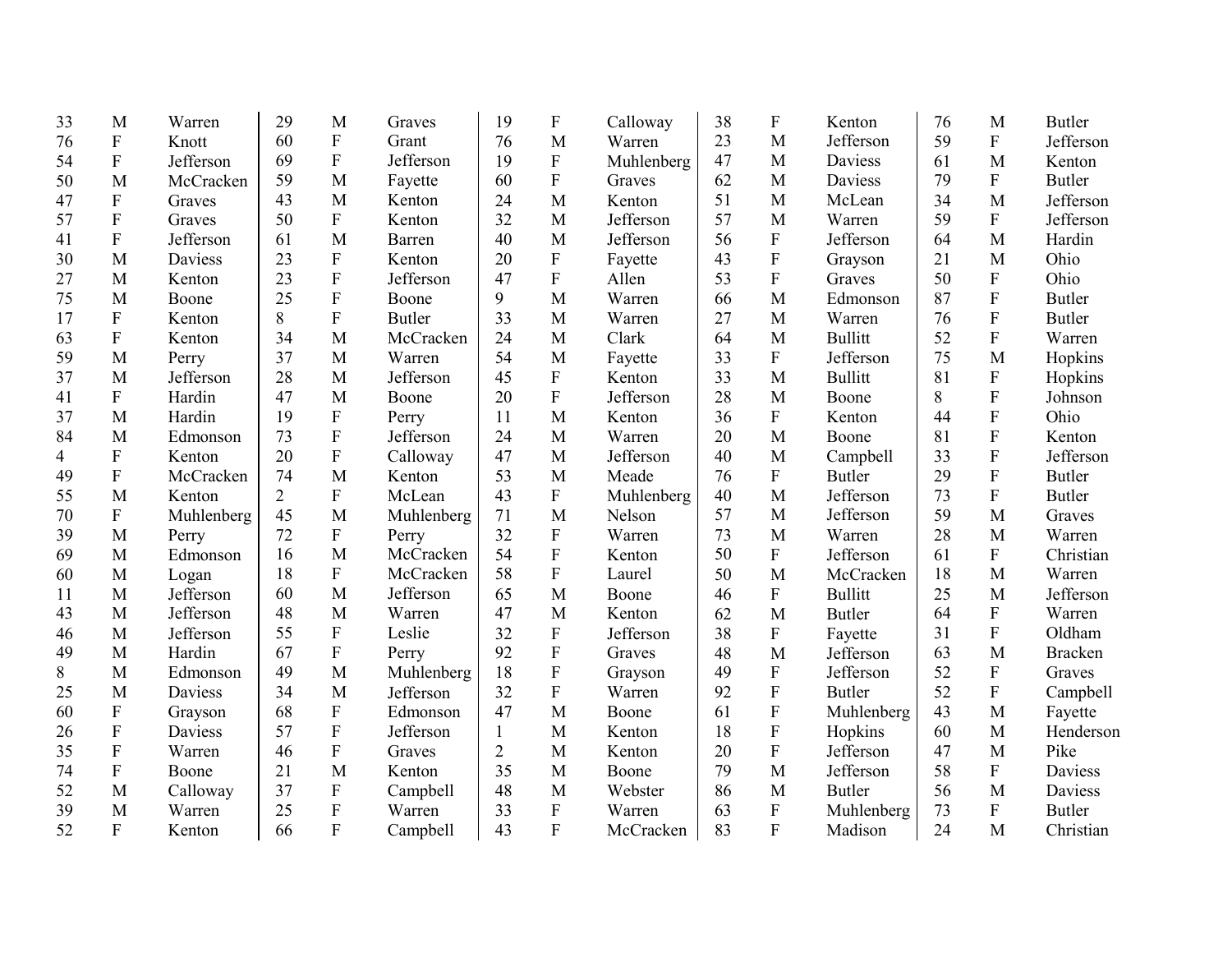| 15 | M                         | Fayette       | 24 | $\boldsymbol{\mathrm{F}}$ | Christian     |    | M                         | Ohio           | 27 | M                         | Hopkins    |    | F              | Muhlenberg    |
|----|---------------------------|---------------|----|---------------------------|---------------|----|---------------------------|----------------|----|---------------------------|------------|----|----------------|---------------|
| 30 | $\mathbf F$               | <b>Butler</b> | 88 | M                         | <b>Butler</b> | 60 | M                         | Ohio           |    | $\mathbf F$               | Jefferson  | 56 | M              | Fayette       |
| 20 | M                         | Jefferson     | 61 | M                         | Jefferson     | 90 | ${\bf F}$                 | Graves         | 49 | M                         | Campbell   | 16 | ${\bf F}$      | Warren        |
| 39 | $\mathbf F$               | Graves        | 40 | $\mathbf F$               | Montgomery    | 25 | M                         | Hardin         | 25 | ${\bf F}$                 | Jefferson  | 36 | M              | Shelby        |
| 26 | ${\bf F}$                 | Warren        | 7  | M                         | McLean        | 35 | $\mathbf F$               | Ohio           | 47 | M                         | Fayette    | 72 | M              | Fayette       |
| 73 | M                         | Butler        | 52 | M                         | Jefferson     | 48 | $\mathbf F$               | <b>Bullitt</b> | 27 | M                         | Boone      | 46 | M              | Fayette       |
| 69 | M                         | Jefferson     | 37 | M                         | Hardin        | 43 | $\mathbf F$               | Hopkins        | 79 | $\boldsymbol{\mathrm{F}}$ | Logan      |    | M              | Jefferson     |
| 55 | M                         | Jefferson     | 94 | ${\bf F}$                 | Boone         | 95 | $\overline{F}$            | Jefferson      | 40 | ${\bf F}$                 | Warren     | 39 | $\mathbf F$    | Livingston    |
| 24 | $\overline{F}$            | Pike          | 25 | $\overline{F}$            | Pike          | 43 | M                         | Jefferson      | 19 | $\overline{F}$            | Warren     | 32 | M              | Daviess       |
| 66 | M                         | Henderson     | 32 | $\overline{F}$            | Boone         | 28 | M                         | Warren         | 72 | M                         | Fayette    | 25 | $\mathbf F$    | Daviess       |
| 38 | $\mathbf F$               | <b>Butler</b> | 42 | $\overline{F}$            | Jefferson     | 27 | $\overline{F}$            | Jessamine      | 66 | $\mathbf F$               | McLean     | 48 | M              | Warren        |
| 30 | M                         | Jefferson     | 28 | M                         | Oldham        | 50 | M                         | Jefferson      | 41 | M                         | Kenton     |    | $\mathbf F$    | Jefferson     |
| 65 | ${\bf F}$                 | Henderson     | 32 | M                         | Ohio          | 49 | M                         | Jefferson      | 50 | M                         | Fayette    | 40 | M              | Boone         |
| 55 | M                         | Jefferson     | 74 | M                         | Kenton        | 49 | M                         | Jefferson      | 55 | ${\bf F}$                 | Meade      | 89 | M              | Kenton        |
| 32 | M                         | Jefferson     | 23 | ${\bf F}$                 | McCracken     | 39 | ${\bf F}$                 | Jefferson      | 8  | M                         | Daviess    | 60 | $\mathbf F$    | Jefferson     |
| 19 | F                         | Nelson        | 81 | $\boldsymbol{\mathrm{F}}$ | Boone         | 64 | $\mathbf F$               | Allen          | 90 | $\boldsymbol{\mathrm{F}}$ | Boone      |    | M              | Muhlenberg    |
| 28 | ${\bf F}$                 | Ohio          | 65 | M                         | Daviess       | 53 | M                         | Graves         | 42 | ${\bf F}$                 | Kenton     | 38 | $\mathbf F$    | Boone         |
| 59 | ${\bf F}$                 | Hart          | 38 | M                         | Daviess       | 64 | $\mathbf F$               | Jefferson      | 62 | M                         | Kenton     | 91 | M              | Grayson       |
| 29 | M                         | Jefferson     | 45 | M                         | Kenton        | 46 | M                         | Warren         |    | M                         | Jefferson  | 39 | M              | <b>Butler</b> |
| 23 | ${\bf F}$                 | Fayette       | 83 | $\mathbf{F}$              | <b>Butler</b> | 42 | M                         | Kenton         | 31 | M                         | Muhlenberg | 38 | M              | Daviess       |
| 63 | M                         | Graves        | 29 | ${\bf F}$                 | <b>Butler</b> | 28 | M                         | Daviess        |    | M                         | Daviess    | 51 | F              | Ohio          |
| 19 | M                         | Jefferson     | 59 | $\boldsymbol{\mathrm{F}}$ | <b>Butler</b> | 61 | $\mathbf F$               | Jefferson      | 34 | M                         | Fayette    |    | M              | Jefferson     |
| 49 | M                         | Kenton        | 61 | ${\bf F}$                 | Kenton        | 29 | $\boldsymbol{F}$          | Marion         | 38 | $\boldsymbol{\mathrm{F}}$ | Jefferson  | 21 | F              | Warren        |
| 26 | $\boldsymbol{F}$          | Campbell      | 19 | $\overline{F}$            | Ohio          | 69 | M                         | Hardin         | 57 | M                         | Fayette    | 45 | M              | Kenton        |
| 69 | $\boldsymbol{\mathrm{F}}$ | Grayson       | 44 | M                         | Jefferson     | 23 | M                         | McCracken      | 72 | M                         | Boone      | 9  | ${\bf F}$      | Warren        |
| 32 | ${\bf F}$                 | Jefferson     | 45 | M                         | Jefferson     | 76 | M                         | Perry          | 60 | ${\bf F}$                 | Warren     | 38 | F              | Boone         |
| 56 | M                         | Boone         | 25 | $\boldsymbol{\mathrm{F}}$ | Ohio          | 23 | $\boldsymbol{\mathrm{F}}$ | Ballard        | 11 | ${\bf F}$                 | Boone      |    | M              | Daviess       |
| 25 | M                         | Warren        | 84 | M                         | Grayson       | 95 | $\mathbf F$               | Warren         | 28 | M                         | Hopkins    |    | M              | Jefferson     |
| 91 | F                         | Grayson       | 61 | ${\bf F}$                 | Butler        | 61 | $\mathbf F$               | <b>Butler</b>  | 51 | ${\bf F}$                 | Henry      | 32 | M              | Webster       |
| 50 | M                         | <b>Butler</b> | 50 | ${\bf F}$                 | Jefferson     | 59 | M                         | Livingston     | 89 | ${\bf F}$                 | Kenton     | 46 | ${\bf F}$      | Boone         |
| 28 | M                         | Jefferson     | 66 | M                         | Fayette       | 79 | M                         | <b>Butler</b>  | 20 | ${\bf F}$                 | Hopkins    | 68 | $\mathbf F$    | Monroe        |
| 13 | ${\bf F}$                 | Warren        | 94 | M                         | Kenton        | 80 | ${\bf F}$                 | Logan          | 47 | M                         | Fayette    |    | M              | Jefferson     |
| 67 | ${\bf F}$                 | Boone         | 94 | ${\bf F}$                 | Kenton        | 68 | $\mathbf F$               | Floyd          | 38 | M                         | Henry      | 43 | M              | Fayette       |
| 0  | ${\bf F}$                 | <b>Butler</b> | 41 | $\boldsymbol{\mathrm{F}}$ | Warren        | 40 | M                         | Daviess        | 78 | ${\bf F}$                 | Boone      | 34 | M              | Fayette       |
| 73 | ${\bf F}$                 | Jefferson     | 41 | M                         | Jefferson     | 60 | ${\bf F}$                 | Jefferson      | 16 | M                         | Warren     | 25 | $\mathbf F$    | Jefferson     |
| 35 | F                         | Oldham        | 8  | ${\bf F}$                 | <b>Butler</b> | 70 | M                         | Grayson        | 24 | M                         | Kenton     |    | M              | Jefferson     |
| 51 | $\overline{F}$            | Jefferson     | 76 | F                         | <b>Butler</b> | 56 | $\overline{F}$            | Jefferson      | 50 | M                         | Daviess    | 61 | $\overline{F}$ | Fayette       |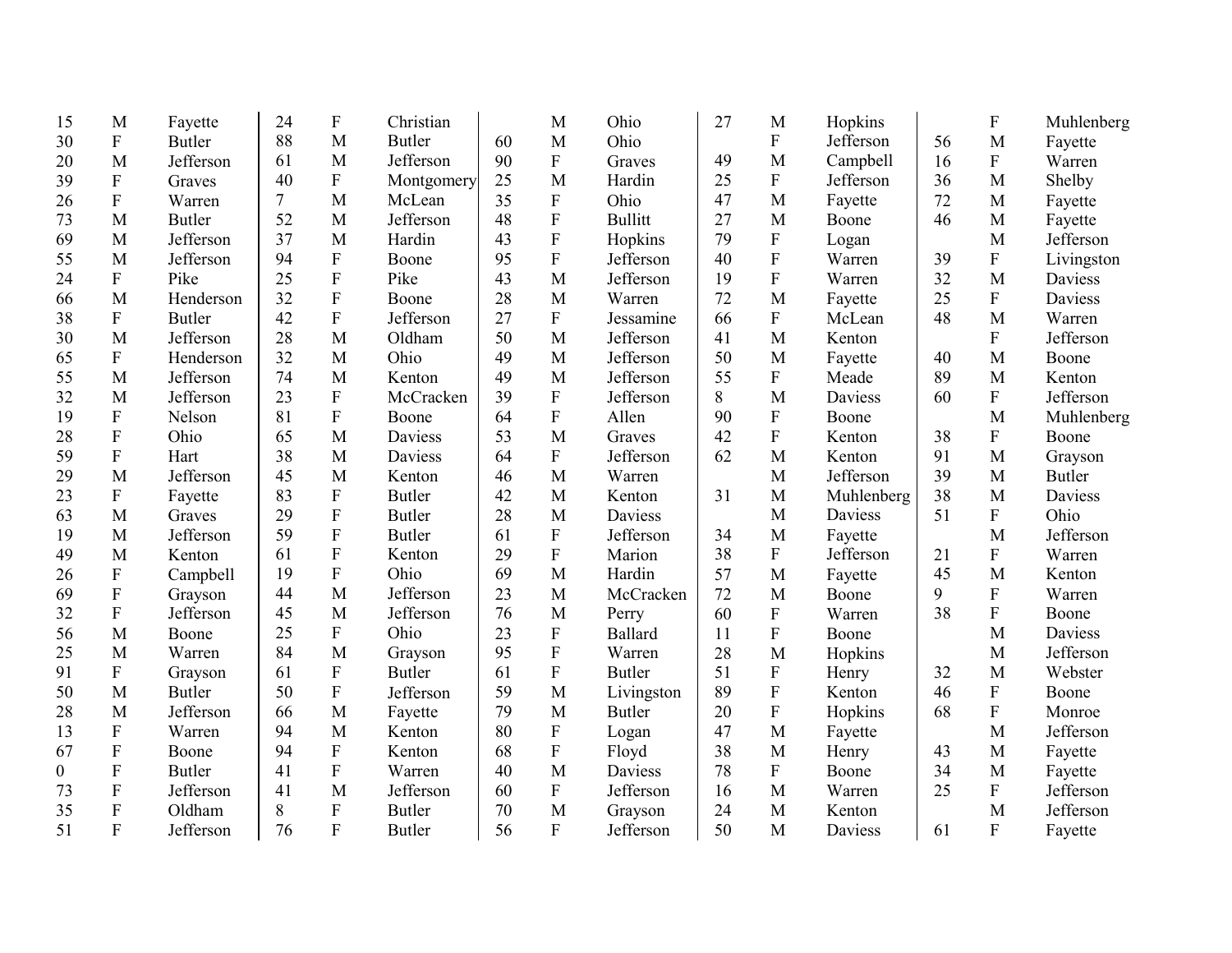| 67 | M                         | Boone          |    | M              | Jefferson  | 45 | $\boldsymbol{\mathrm{F}}$ | Jefferson   | 53 | M                         | Warren         | 61 | M                         | <b>Barren</b> |
|----|---------------------------|----------------|----|----------------|------------|----|---------------------------|-------------|----|---------------------------|----------------|----|---------------------------|---------------|
| 85 | ${\bf F}$                 | Grayson        | 59 | M              | Grant      | 68 | M                         | Jefferson   | 45 | M                         | Hardin         | 28 | M                         | Jefferson     |
| 37 | M                         | Kenton         | 61 | M              | Boone      | 28 | ${\bf F}$                 | Oldham      | 11 | ${\bf F}$                 | Hardin         | 67 | ${\bf F}$                 | Henderson     |
| 40 | ${\bf F}$                 | Warren         | 18 | $\mathbf{F}$   | Warren     | 68 | M                         | Calloway    | 15 | M                         | Hardin         | 64 | $\overline{F}$            | Grayson       |
| 44 | M                         | Fayette        |    | M              | Daviess    | 51 | ${\bf F}$                 | Letcher     | 32 | M                         | Warren         | 51 | ${\bf F}$                 | Jefferson     |
| 48 | ${\bf F}$                 | Jefferson      |    | M              | Boone      | 35 | ${\bf F}$                 | Boone       | 61 | M                         | Jefferson      | 69 | M                         | Fayette       |
| 55 | $\boldsymbol{\mathrm{F}}$ | Perry          | 22 | $\mathbf{F}$   | Warren     | 27 | M                         | Warren      | 35 | $\mathbf F$               | Christian      | 49 | $\overline{F}$            | Jefferson     |
| 52 | ${\bf F}$                 | Daviess        |    | ${\bf F}$      | Muhlenberg |    | ${\bf F}$                 | Daviess     | 45 | M                         | Jefferson      | 48 | M                         | Fayette       |
| 48 | $\overline{F}$            | Meade          | 32 | $\overline{F}$ | Grayson    | 64 | $\overline{F}$            | Grant       | 60 | M                         | Fayette        | 43 | M                         | Warren        |
| 58 | M                         | Hopkins        | 70 | M              | Anderson   | 21 | M                         | Ohio        | 47 | M                         | Fayette        | 22 | M                         | Jefferson     |
| 79 | ${\bf F}$                 | Boone          | 41 | M              | Hopkins    | 35 | M                         | Boone       | 75 | ${\bf F}$                 | Carter         | 22 | ${\bf F}$                 | Kenton        |
|    | M                         | Jefferson      | 60 | $\mathbf{F}$   | Simpson    | 15 | M                         | Daviess     | 81 | ${\bf F}$                 | Grayson        | 59 | $\mathbf{F}$              | Jefferson     |
| 36 | M                         | Campbell       | 28 | $\mathbf{F}$   | Boone      | 18 | M                         | Grayson     | 69 | ${\bf F}$                 | Grayson        | 50 | M                         | Fayette       |
| 60 | ${\bf F}$                 | Logan          |    | M              | Boone      | 31 | M                         | Kenton      | 47 | M                         | Fayette        | 37 | M                         | Greenup       |
| 55 | M                         | Christian      | 25 | M              | Warren     | 24 | M                         | Jefferson   | 47 | M                         | Fayette        | 28 | M                         | Warren        |
| 60 | $\boldsymbol{\mathrm{F}}$ | Grant          | 82 | M              | Kenton     | 43 | $\boldsymbol{F}$          | Jefferson   | 23 | M                         | Warren         | 79 | F                         | Graves        |
| 49 | M                         | <b>Bullitt</b> |    | M              | Daviess    | 50 | M                         | Daviess     | 65 | M                         | Fayette        | 69 | M                         | Taylor        |
| 65 | $\boldsymbol{\mathrm{F}}$ | Jefferson      |    | $\mathbf{F}$   | Muhlenberg | 41 | M                         | Jefferson   | 39 | ${\bf F}$                 | Daviess        | 75 | ${\bf F}$                 | <b>Butler</b> |
| 83 | M                         | Grayson        | 64 | M              | Shelby     | 35 | M                         | Boone       | 82 | M                         | Grayson        |    | $\overline{F}$            | <b>Butler</b> |
| 13 | ${\bf F}$                 | Butler         | 44 | M              | Fayette    | 23 | M                         | Jefferson   | 64 | M                         | Jefferson      | 63 | $\overline{F}$            | Warren        |
| 62 | ${\bf F}$                 | Kenton         | 27 | M              | Boone      | 42 | $\boldsymbol{\mathrm{F}}$ | Daviess     | 70 | M                         | Jefferson      | 44 | ${\bf F}$                 | Ohio          |
| 42 | ${\bf F}$                 | Boone          | 71 | ${\bf F}$      | Kenton     | 71 | ${\bf F}$                 | Muhlenberg  | 22 | M                         | Henderson      | 80 | $\overline{F}$            | <b>Butler</b> |
| 67 | $\boldsymbol{\mathrm{F}}$ | Warren         | 20 | M              | Kenton     | 23 | ${\bf F}$                 | Kenton      | 44 | $\boldsymbol{\mathrm{F}}$ | Jefferson      | 65 | $\overline{F}$            | Jefferson     |
| 69 | $\boldsymbol{\mathrm{F}}$ | Campbell       | 27 | ${\bf F}$      | Henderson  | 52 | M                         | Jefferson   | 48 | ${\bf F}$                 | Unconfirmed    | 81 | $\overline{F}$            | <b>Butler</b> |
| 93 | F                         | Boone          | 52 | M              | Boone      | 23 | M                         | Daviess     | 18 | ${\bf F}$                 | Jefferson      | 51 | $\mathbf F$               | Warren        |
| 59 | M                         | Fayette        | 59 | ${\bf F}$      | Grant      | 37 | M                         | Jefferson   | 20 | ${\bf F}$                 | <b>Daviess</b> | 76 | $\overline{F}$            | <b>Butler</b> |
| 56 | M                         | Fayette        |    | M              | Jefferson  | 35 | M                         | Unconfirmed | 69 | M                         | Jefferson      | 72 | $\boldsymbol{\mathrm{F}}$ | Logan         |
| 63 | ${\bf F}$                 | Jefferson      | 38 | ${\bf F}$      | Daviess    | 25 | M                         | Daviess     | 42 | M                         | Fayette        | 82 | ${\bf F}$                 | <b>Butler</b> |
| 38 | F                         | Warren         | 37 | M              | Daviess    | 44 | M                         | Kenton      | 52 | M                         | Jefferson      | 43 | M                         | Kenton        |
| 35 | $\boldsymbol{\mathrm{F}}$ | Boone          | 50 | M              | Grayson    | 34 | M                         | Fayette     | 28 |                           | Kenton         | 68 | ${\bf F}$                 | <b>Butler</b> |
|    | M                         | Daviess        | 54 | M              | Fayette    | 50 | $\mathbf{F}$              | Warren      | 25 | ${\bf F}$                 | Kenton         | 81 | M                         | <b>Butler</b> |
| 87 | $\boldsymbol{\mathrm{F}}$ | Boone          | 27 | ${\bf F}$      | Jefferson  | 41 | M                         | Jefferson   | 67 | M                         | Fayette        | 19 | ${\bf F}$                 | Hart          |
| 97 | ${\bf F}$                 | Boone          | 47 | M              | McCracken  | 66 | ${\bf F}$                 | Fayette     | 61 | M                         | Fayette        | 70 | ${\bf F}$                 | <b>Butler</b> |
| 19 | $\boldsymbol{\mathrm{F}}$ | Warren         | 26 | M              | Muhlenberg | 27 | ${\bf F}$                 | Graves      | 61 | ${\bf F}$                 | Hardin         | 44 | ${\bf F}$                 | Jefferson     |
| 45 | M                         | Daviess        | 26 | M              | Warren     | 52 | M                         | Fayette     | 45 | ${\bf F}$                 | Jefferson      | 53 | ${\bf F}$                 | Jefferson     |
| 27 | M                         | Kenton         | 55 | $\mathbf F$    | Warren     | 77 | ${\bf F}$                 | Unconfirmed | 44 | M                         | Jefferson      | 74 | M                         | Jefferson     |
| 43 | M                         | Daviess        | 13 | M              | Jefferson  | 23 | M                         | Jefferson   | 46 | F                         | Jefferson      | 46 | $\overline{F}$            | Jefferson     |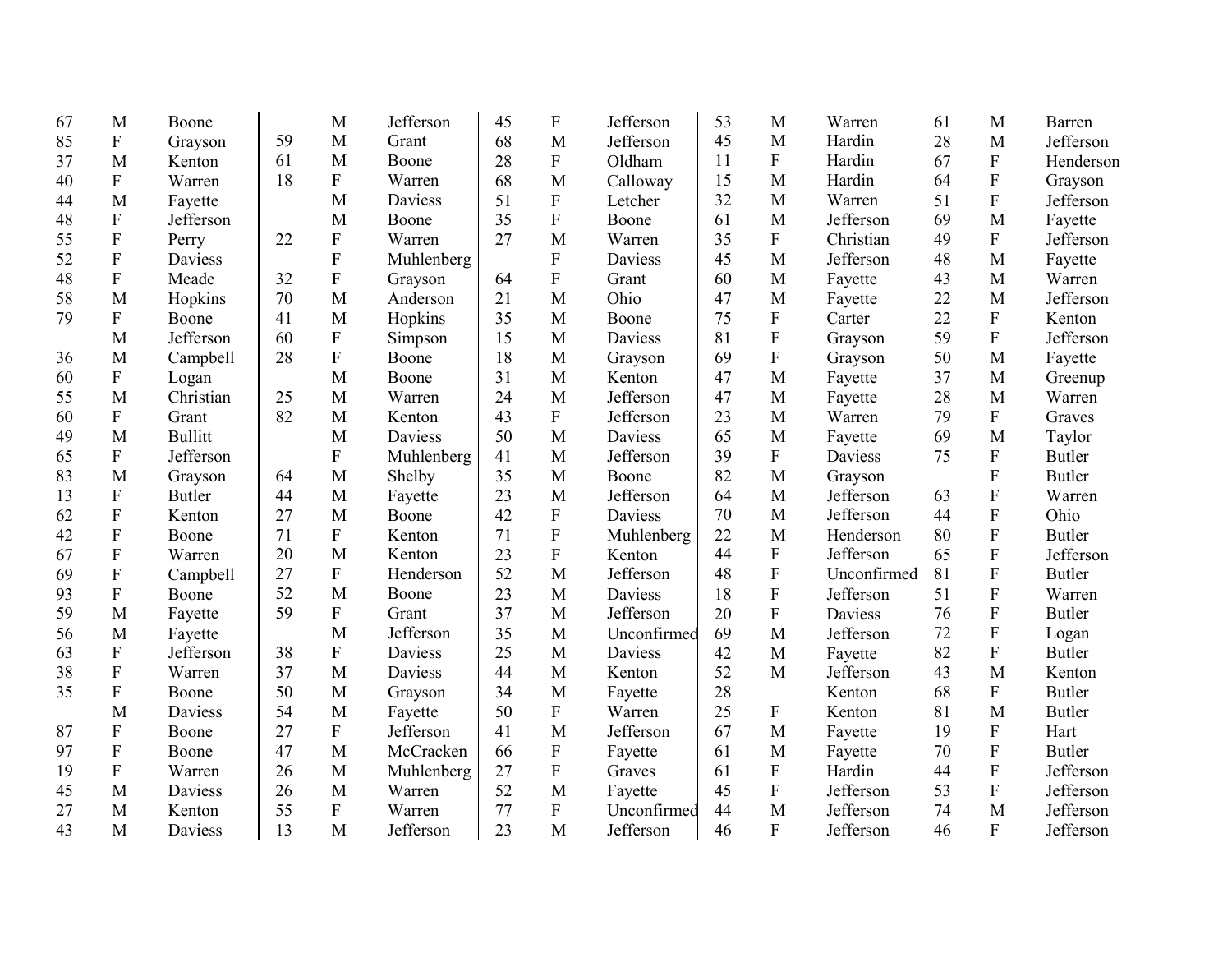| 55 | M                         | <b>Butler</b> | 27 | $\mathbf F$               | Fayette       | 59 | ${\bf F}$                 | Graves        | 33 | M            | Muhlenberg | 41 | M            | Muhlenberg |
|----|---------------------------|---------------|----|---------------------------|---------------|----|---------------------------|---------------|----|--------------|------------|----|--------------|------------|
| 88 | ${\bf F}$                 | Grayson       | 40 | M                         | Warren        | 28 | M                         | Jefferson     | 53 | $\mathbf{M}$ | Muhlenberg | 50 | M            | Muhlenberg |
| 48 | M                         | Hickman       | 29 | M                         | Warren        | 25 | $\boldsymbol{\mathrm{F}}$ | Jefferson     | 30 | $\mathbf{M}$ | Muhlenberg | 23 | M            | Muhlenberg |
| 77 |                           | Warren        | 25 | M                         | Warren        | 38 | $\mathbf{M}$              | Jefferson     | 39 | M            | Muhlenberg | 47 | M            | Muhlenberg |
| 52 | $\mathbf F$               | Webster       | 45 | M                         | Kenton        | 37 | $\mathbf{M}$              | Daviess       | 29 | M            | Muhlenberg | 49 | M            | Muhlenberg |
| 33 | $\mathbf F$               | Warren        | 23 | ${\bf F}$                 | Kenton        | 39 | $\mathbf{M}$              | Warren        | 31 | M            | Muhlenberg | 26 | M            | Muhlenberg |
| 78 | M                         | <b>Butler</b> | 53 | ${\bf F}$                 | Jefferson     | 33 | $\mathbf{M}$              | Jefferson     | 26 | $\mathbf{M}$ | Muhlenberg | 40 | $\mathbf{M}$ | Muhlenberg |
| 26 | $\boldsymbol{\mathrm{F}}$ | Daviess       | 69 | M                         | <b>Butler</b> | 73 | M                         | Boone         | 27 | M            | Muhlenberg | 33 | M            | Muhlenberg |
| 38 | $\mathbf F$               | Kenton        | 21 | M                         | Kenton        | 36 | ${\bf F}$                 | Kenton        | 43 | $\mathbf{M}$ | Muhlenberg | 25 | M            | Muhlenberg |
| 23 | $\boldsymbol{\mathrm{F}}$ | Jefferson     |    | ${\bf F}$                 | <b>Butler</b> | 84 | ${\bf F}$                 | <b>Butler</b> | 39 | $\mathbf M$  | Muhlenberg | 41 | M            | Muhlenberg |
| 38 | M                         | Kenton        | 79 | M                         | <b>Butler</b> | 80 | ${\bf F}$                 | Jefferson     | 51 | $\mathbf{M}$ | Muhlenberg | 26 | M            | Muhlenberg |
| 89 | ${\bf F}$                 | <b>Butler</b> | 45 | ${\bf F}$                 | Warren        | 38 | M                         | Ohio          | 31 | M            | Muhlenberg | 68 | M            | Muhlenberg |
| 67 | $\boldsymbol{\mathrm{F}}$ | <b>Butler</b> |    | M                         | <b>Butler</b> | 44 | ${\bf F}$                 | Kenton        | 32 | $\mathbf{M}$ | Muhlenberg | 25 | M            | Muhlenberg |
| 50 | M                         | Jefferson     | 71 | $\mathbf F$               | Grayson       | 20 | M                         | Jefferson     | 51 | $\mathbf{M}$ | Muhlenberg | 59 | M            | Muhlenberg |
| 22 | M                         | Warren        | 40 | M                         | Warren        | 43 | M                         | Kenton        | 36 | $\mathbf{M}$ | Muhlenberg | 26 | M            | Muhlenberg |
| 53 | M                         | Boone         | 29 | $\mathbf F$               | Kenton        |    | ${\bf F}$                 | <b>Butler</b> | 31 | M            | Muhlenberg | 25 | M            | Muhlenberg |
| 31 | $\mathbf F$               | Jefferson     | 20 | M                         | Fayette       | 56 | M                         | Graves        | 36 | M            | Muhlenberg | 48 | M            | Muhlenberg |
| 37 | $\boldsymbol{\mathrm{F}}$ | Jefferson     | 47 | ${\bf F}$                 | Fayette       | 41 | M                         | Jefferson     | 56 | M            | Muhlenberg | 39 | M            | Muhlenberg |
| 52 | $\mathbf F$               | Campbell      | 54 | $\boldsymbol{\mathrm{F}}$ | Kenton        | 70 | $\boldsymbol{\mathrm{F}}$ | Barren        | 44 | M            | Muhlenberg | 37 | M            | Muhlenberg |
| 58 | M                         | Unconfirmed   | 19 | $\boldsymbol{\mathrm{F}}$ | Grayson       | 77 | $\mathbf F$               | Jefferson     | 38 | M            | Muhlenberg | 50 | M            | Muhlenberg |
| 45 | M                         | Fayette       | 57 | $\boldsymbol{\mathrm{F}}$ | Jefferson     | 91 | $\mathbf F$               | <b>Butler</b> | 27 | M            | Muhlenberg | 22 | M            | Muhlenberg |
| 58 | M                         | Jefferson     | 38 | $\boldsymbol{\mathrm{F}}$ | Warren        | 62 | $\mathbf F$               | Madison       | 38 | M            | Muhlenberg | 25 | M            | Muhlenberg |
| 26 | M                         | Grayson       | 44 | $\boldsymbol{\mathrm{F}}$ | Boone         | 88 | $\mathbf F$               | <b>Butler</b> | 65 | M            | Muhlenberg | 61 | M            | Muhlenberg |
| 66 | $\mathbf F$               | Fayette       | 37 | M                         | Campbell      | 73 | ${\bf F}$                 | <b>Butler</b> | 36 | M            | Muhlenberg | 26 | M            | Muhlenberg |
| 72 | $\mathbf F$               | <b>Butler</b> | 64 | ${\bf F}$                 | Nelson        | 42 | M                         | Kenton        | 66 | M            | Muhlenberg | 30 | M            | Muhlenberg |
| 73 | M                         | <b>Butler</b> | 21 | ${\bf F}$                 | Hart          | 85 | M                         | Henderson     | 42 | M            | Muhlenberg | 29 | M            | Muhlenberg |
| 24 | F                         | Spencer       | 58 | M                         | <b>Butler</b> | 37 | M                         | Muhlenberg    | 57 | M            | Muhlenberg | 40 | M            | Muhlenberg |
| 55 | $\mathbf F$               | Jefferson     | 54 | M                         | Kenton        | 51 | M                         | Muhlenberg    | 33 | M            | Muhlenberg | 24 | M            | Muhlenberg |
| 30 | $\mathbf F$               | Jefferson     | 71 | M                         | Warren        | 41 | M                         | Muhlenberg    | 31 | M            | Muhlenberg | 45 | M            | Muhlenberg |
| 35 | M                         | Fayette       | 60 | M                         | Warren        | 28 | M                         | Muhlenberg    | 29 | M            | Muhlenberg | 22 | M            | Muhlenberg |
| 41 | M                         | Hardin        | 37 | ${\bf F}$                 | Warren        | 45 | M                         | Muhlenberg    | 36 | M            | Muhlenberg | 28 | M            | Muhlenberg |
| 50 | M                         | Warren        | 34 | M                         | Campbell      | 59 | $\mathbf{M}$              | Muhlenberg    | 42 | M            | Muhlenberg | 38 | M            | Muhlenberg |
| 64 | M                         | Grayson       | 52 | ${\bf F}$                 | Jefferson     | 52 | $\mathbf{M}$              | Muhlenberg    | 38 | M            | Muhlenberg | 53 | M            | Muhlenberg |
| 45 | M                         | Jefferson     | 28 | M                         | Meade         | 30 | $\mathbf{M}$              | Muhlenberg    | 65 | M            | Muhlenberg | 22 | ${\bf F}$    | Muhlenberg |
| 35 | M                         | Campbell      | 36 | ${\bf F}$                 | Kenton        | 27 | M                         | Muhlenberg    | 35 | M            | Muhlenberg | 64 | M            | Muhlenberg |
| 15 | M                         | Fayette       | 38 | M                         | Daviess       | 60 | M                         | Muhlenberg    | 31 | M            | Muhlenberg | 55 | M            | Muhlenberg |
| 70 | M                         | Warren        | 33 | $\overline{F}$            | Jefferson     | 27 | M                         | Muhlenberg    | 28 | M            | Muhlenberg | 55 | M            | Muhlenberg |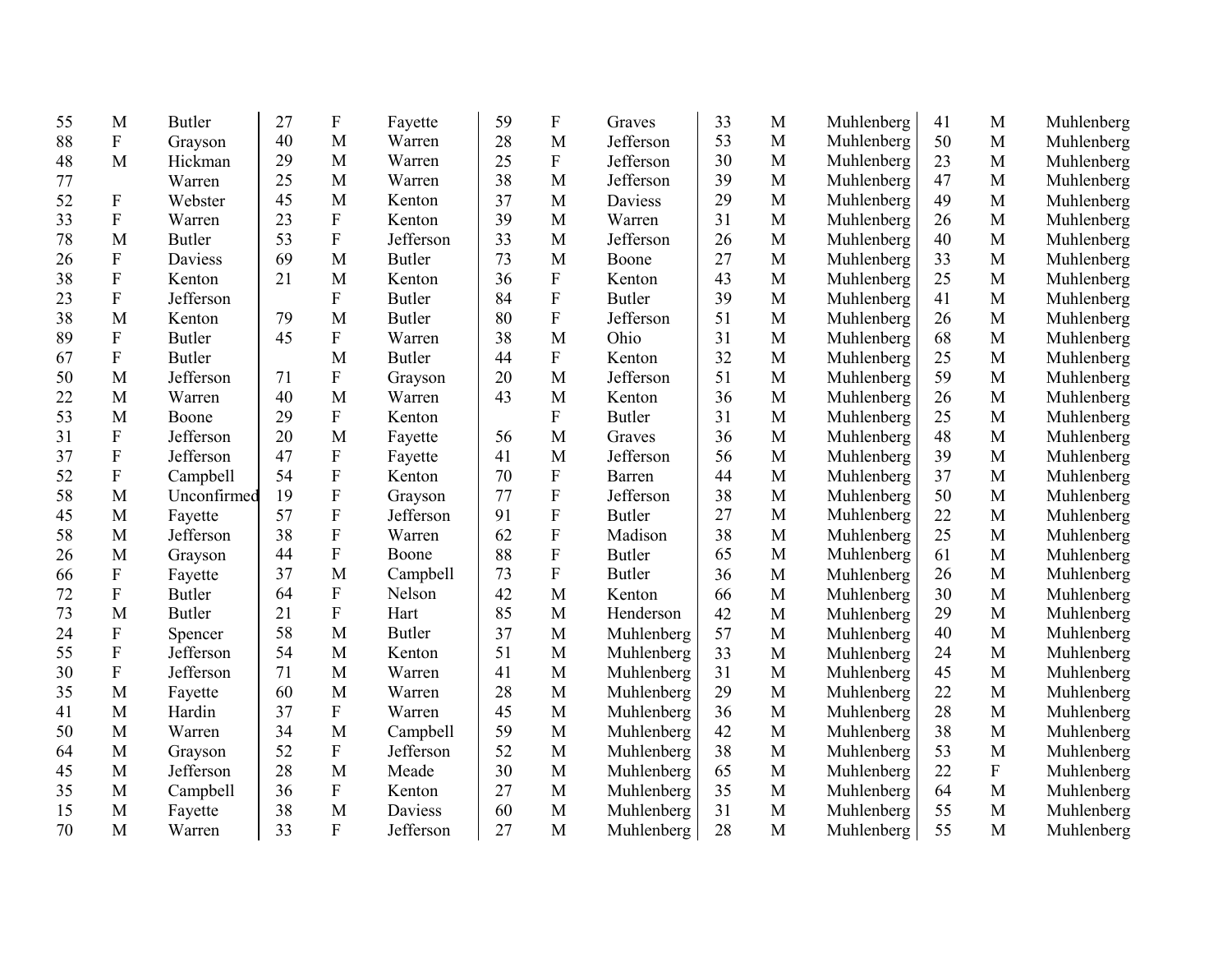| 31 | M           | Muhlenberg | 39 | M            | Muhlenberg | 46 | $\mathbf M$               | Muhlenberg | 29 | M            | Muhlenberg | 33 | M            | Muhlenberg |
|----|-------------|------------|----|--------------|------------|----|---------------------------|------------|----|--------------|------------|----|--------------|------------|
| 44 | M           | Muhlenberg | 25 | M            | Muhlenberg | 28 | M                         | Muhlenberg | 34 | M            | Muhlenberg | 61 | M            | Muhlenberg |
| 36 | M           | Muhlenberg | 41 | M            | Muhlenberg | 31 | M                         | Muhlenberg | 52 | M            | Muhlenberg | 74 | M            | Muhlenberg |
| 34 | $\mathbf M$ | Muhlenberg | 28 | $\mathbf M$  | Muhlenberg | 39 | $\mathbf M$               | Muhlenberg | 32 | M            | Muhlenberg | 42 | M            | Muhlenberg |
| 28 | M           | Muhlenberg | 25 | M            | Muhlenberg | 36 | $\mathbf M$               | Muhlenberg | 47 | M            | Muhlenberg | 27 | M            | Muhlenberg |
| 36 | $\mathbf M$ | Muhlenberg | 42 | $\mathbf M$  | Muhlenberg | 39 | $\mathbf M$               | Muhlenberg | 25 | M            | Muhlenberg | 44 | M            | Muhlenberg |
| 43 | M           | Muhlenberg | 25 | $\mathbf M$  | Muhlenberg | 62 | $\mathbf M$               | Muhlenberg | 66 | M            | Muhlenberg | 53 | M            | Muhlenberg |
| 35 | M           | Muhlenberg | 47 | M            | Muhlenberg | 25 | $\mathbf M$               | Muhlenberg | 51 | M            | Muhlenberg | 39 | M            | Muhlenberg |
| 44 | M           | Muhlenberg | 35 | $\mathbf M$  | Muhlenberg | 27 | $\mathbf M$               | Muhlenberg | 45 | M            | Muhlenberg | 25 | M            | Muhlenberg |
| 57 | M           | Muhlenberg | 29 | M            | Muhlenberg | 26 | $\mathbf M$               | Muhlenberg | 29 | $\mathbf M$  | Muhlenberg |    | M            | Muhlenberg |
| 66 | $\mathbf M$ | Muhlenberg | 43 | $\mathbf M$  | Muhlenberg | 38 | $\mathbf M$               | Muhlenberg | 35 | M            | Muhlenberg | 48 | $\mathbf{M}$ | Muhlenberg |
| 28 | $\mathbf M$ | Muhlenberg | 46 | M            | Muhlenberg | 28 | $\mathbf M$               | Muhlenberg | 46 | M            | Muhlenberg | 33 | M            | Muhlenberg |
| 33 | M           | Muhlenberg | 47 | M            | Muhlenberg | 35 | $\mathbf M$               | Muhlenberg | 42 | M            | Muhlenberg | 40 | $\mathbf{M}$ | Muhlenberg |
| 59 | M           | Muhlenberg | 44 | $\mathbf M$  | Muhlenberg | 32 | $\mathbf M$               | Muhlenberg | 30 | $\mathbf M$  | Muhlenberg | 28 | M            | Muhlenberg |
| 37 | M           | Muhlenberg | 19 | M            | Muhlenberg | 44 | $\mathbf M$               | Muhlenberg | 30 | $\mathbf{M}$ | Muhlenberg | 35 | M            | Muhlenberg |
| 31 | M           | Muhlenberg | 40 | M            | Muhlenberg | 33 | M                         | Muhlenberg | 58 | M            | Muhlenberg | 46 | M            | Muhlenberg |
| 23 | $\mathbf M$ | Muhlenberg | 41 | M            | Muhlenberg | 55 | $\mathbf M$               | Muhlenberg | 35 | $\mathbf M$  | Muhlenberg | 40 | M            | Muhlenberg |
| 42 | M           | Muhlenberg | 26 | M            | Muhlenberg | 40 | M                         | Muhlenberg | 51 | M            | Muhlenberg | 36 | $\mathbf M$  | Muhlenberg |
| 41 | M           | Muhlenberg | 49 | M            | Muhlenberg | 65 | M                         | Muhlenberg | 38 | M            | Muhlenberg | 46 | M            | Muhlenberg |
| 40 | $\mathbf M$ | Muhlenberg | 46 | $\mathbf M$  | Muhlenberg | 19 | $\mathbf M$               | Muhlenberg | 36 | $\mathbf M$  | Muhlenberg | 57 | M            | Muhlenberg |
| 55 | M           | Muhlenberg | 32 | M            | Muhlenberg | 35 | M                         | Muhlenberg | 27 | M            | Muhlenberg | 53 | M            | Muhlenberg |
| 30 | M           | Muhlenberg | 52 | $\mathbf M$  | Muhlenberg | 47 | M                         | Muhlenberg | 41 | M            | Muhlenberg | 30 | M            | Muhlenberg |
| 44 | M           | Muhlenberg | 46 | $\mathbf M$  | Muhlenberg | 47 | $\boldsymbol{\mathrm{F}}$ | Muhlenberg | 31 | M            | Muhlenberg | 22 | ${\bf F}$    | Muhlenberg |
| 30 | M           | Muhlenberg | 28 | M            | Muhlenberg | 32 | M                         | Muhlenberg | 58 | M            | Muhlenberg | 39 | M            | Muhlenberg |
| 39 | M           | Muhlenberg | 32 | $\mathbf M$  | Muhlenberg | 33 | M                         | Muhlenberg | 23 | M            | Muhlenberg | 40 | M            | Muhlenberg |
| 39 | M           | Muhlenberg | 25 | M            | Muhlenberg | 30 | M                         | Muhlenberg | 37 | M            | Muhlenberg | 28 | M            | Muhlenberg |
| 21 | M           | Muhlenberg | 30 | M            | Muhlenberg | 61 | M                         | Muhlenberg | 24 | M            | Muhlenberg | 28 | M            | Muhlenberg |
| 33 | M           | Muhlenberg | 38 | M            | Muhlenberg | 52 | $\mathbf M$               | Muhlenberg | 31 | M            | Muhlenberg | 44 | M            | Muhlenberg |
| 33 | M           | Muhlenberg | 35 | $\mathbf M$  | Muhlenberg | 68 | M                         | Muhlenberg | 41 | M            | Muhlenberg | 37 | M            | Muhlenberg |
| 22 | M           | Muhlenberg | 46 | $\mathbf M$  | Muhlenberg |    | M                         | Muhlenberg | 52 | M            | Muhlenberg | 60 | M            | Muhlenberg |
| 38 | M           | Muhlenberg | 49 | M            | Muhlenberg | 22 | M                         | Muhlenberg | 31 | M            | Muhlenberg | 30 | M            | Muhlenberg |
| 31 | M           | Muhlenberg | 32 | $\mathbf{M}$ | Muhlenberg | 51 | M                         | Muhlenberg | 34 | M            | Muhlenberg | 77 | M            | Muhlenberg |
| 53 | M           | Muhlenberg | 58 | $\mathbf{M}$ | Muhlenberg | 52 | M                         | Muhlenberg | 65 | M            | Muhlenberg | 67 | M            | Muhlenberg |
| 47 | M           | Muhlenberg | 21 | $\mathbf{M}$ | Muhlenberg | 50 | M                         | Muhlenberg | 29 | M            | Muhlenberg | 30 | M            | Muhlenberg |
| 53 | M           | Muhlenberg | 42 | M            | Muhlenberg | 28 | M                         | Muhlenberg | 22 | M            | Muhlenberg | 28 | M            | Muhlenberg |
| 41 | M           | Muhlenberg | 24 | $\mathbf{M}$ | Muhlenberg | 24 | $\mathbf M$               | Muhlenberg | 35 | M            | Muhlenberg | 31 | M            | Muhlenberg |
| 44 | M           | Muhlenberg | 34 | M            | Muhlenberg | 36 | M                         | Muhlenberg | 42 | M            | Muhlenberg | 41 | M            | Muhlenberg |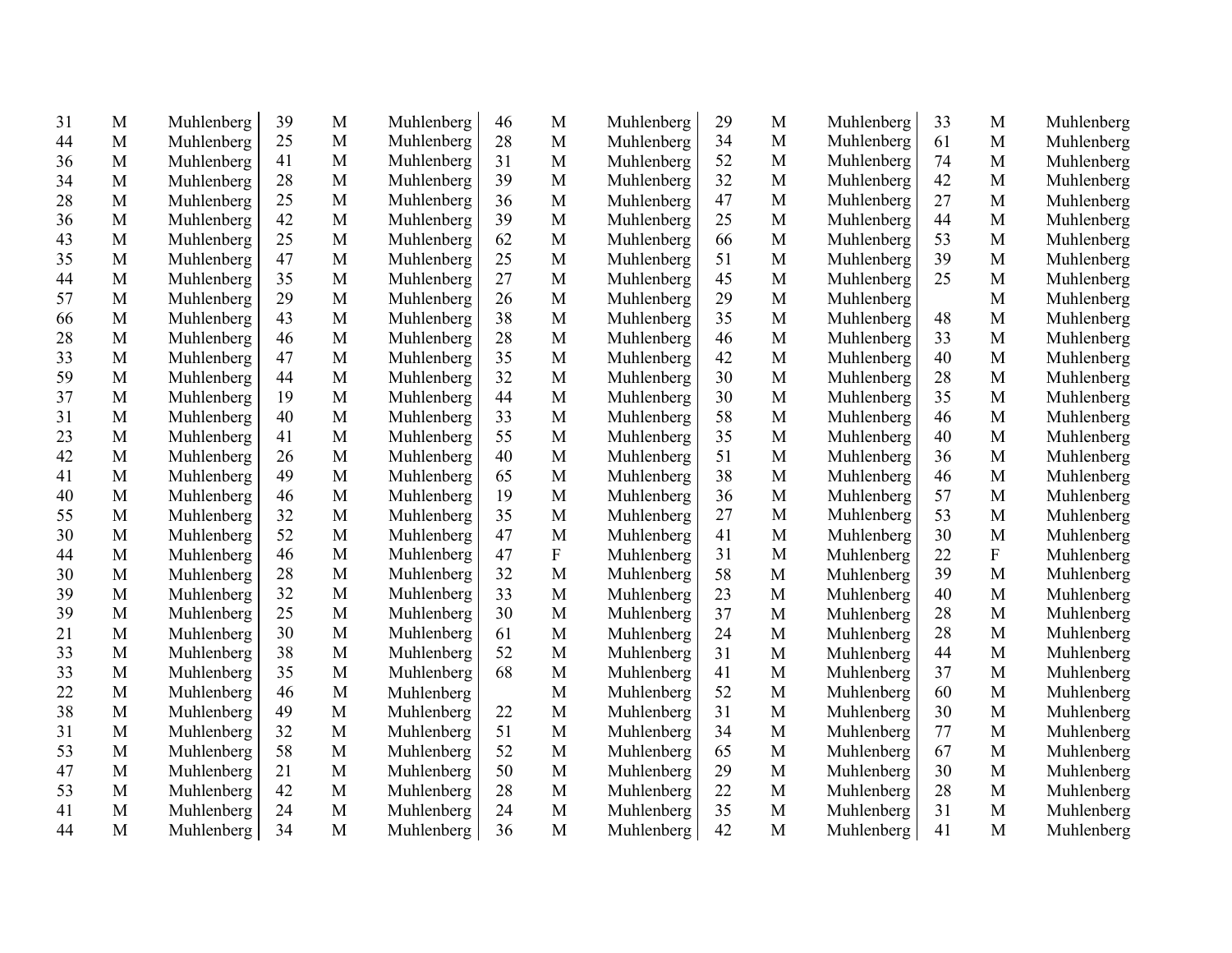| 27 | M           | Muhlenberg    | 80 | $\boldsymbol{\mathrm{F}}$ | <b>Butler</b>  | 29 | F                         | Warren         | 46 | ${\bf F}$               | Jefferson      | 82             | $\boldsymbol{\mathrm{F}}$ | Jefferson      |
|----|-------------|---------------|----|---------------------------|----------------|----|---------------------------|----------------|----|-------------------------|----------------|----------------|---------------------------|----------------|
| 59 | M           | Muhlenberg    |    | $\boldsymbol{\mathrm{F}}$ | <b>Butler</b>  | 30 | ${\bf F}$                 | Jefferson      | 46 | ${\bf F}$               | Kenton         | 83             | $\rm F$                   | Jefferson      |
| 34 | M           | Muhlenberg    | 60 | $\mathbf F$               | <b>Butler</b>  | 30 | $\boldsymbol{\mathrm{F}}$ | Warren         | 46 | ${\bf F}$               | Jefferson      | 84             | ${\bf F}$                 | Jefferson      |
| 37 | $\mathbf F$ | Muhlenberg    | 75 | $\mathbf F$               | <b>Butler</b>  | 31 | ${\bf F}$                 | Jefferson      | 47 | $\mathbf F$             | Anderson       | 86             | $\mathbf F$               | Jefferson      |
| 37 | M           | Muhlenberg    | 87 | F                         | Jefferson      | 31 | ${\bf F}$                 | Hart           | 49 | ${\bf F}$               | Hardin         | 87             | $\mathbf{F}$              | Edmonson       |
| 57 | M           | Muhlenberg    | 32 | $\overline{F}$            | Jefferson      | 31 | ${\bf F}$                 | <b>Bullitt</b> | 49 | ${\bf F}$               | <b>Bullitt</b> | 88             | $\overline{F}$            | Edmonson       |
| 77 | M           | Muhlenberg    |    | F                         | Campbell       | 31 | ${\bf F}$                 | Kenton         | 49 | $\overline{F}$          | Boone          | 89             | $\overline{F}$            | Edmonson       |
| 33 | M           | Muhlenberg    |    | $\mathbf F$               | Jefferson      | 33 | ${\bf F}$                 | Daviess        | 49 | ${\bf F}$               | Warren         | 90             | ${\bf F}$                 | Edmonson       |
| 35 | M           | Muhlenberg    |    | F                         | Jefferson      | 33 | ${\bf F}$                 | Kenton         | 50 | $\overline{\mathrm{F}}$ | <b>Butler</b>  | 92             | $\overline{F}$            | Boone          |
| 69 | M           | Muhlenberg    |    | $\mathbf F$               | Daviess        | 33 | ${\bf F}$                 | Warren         | 51 | ${\bf F}$               | Oldham         | 97             | $\overline{F}$            | Edmonson       |
| 29 | M           | Muhlenberg    |    | F                         | Boone          | 34 | $\rm F$                   | McCracken      | 52 | ${\bf F}$               | Jefferson      | 98             | $\rm F$                   | Grayson        |
| 27 | $\mathbf M$ | Muhlenberg    |    | F                         | Boone          | 35 | $\mathbf F$               | <b>Daviess</b> | 52 | $\overline{\mathrm{F}}$ | Barren         | 99             | $\overline{F}$            | Edmonson       |
| 59 | M           | Muhlenberg    |    | $\mathbf F$               | Boone          | 35 | $\mathbf F$               | Warren         | 54 | ${\bf F}$               | Jefferson      |                | M                         | Daviess        |
| 28 | M           | Muhlenberg    |    | $\overline{F}$            | Kenton         | 35 | F                         | Kenton         | 55 | $\overline{\mathrm{F}}$ | Kenton         | 66             | M                         | <b>Butler</b>  |
| 33 | M           | Muhlenberg    | 25 | ${\bf F}$                 | Boone          | 35 | F                         | Kenton         | 55 | ${\bf F}$               | Warren         | 37             | M                         | Ohio           |
| 39 | M           | Muhlenberg    |    | F                         | Boone          | 35 | $\mathbf F$               | Daviess        | 56 | $\overline{F}$          | Jefferson      |                | M                         | Jefferson      |
| 32 | M           | Muhlenberg    |    | $\mathbf F$               | Jefferson      | 36 | ${\bf F}$                 | Daviess        | 57 | ${\bf F}$               | <b>Butler</b>  | 87             | M                         | Jefferson      |
| 44 | M           | Muhlenberg    | 77 | $\mathbf F$               | Jefferson      | 37 | ${\bf F}$                 | Kenton         | 58 | ${\bf F}$               | Jefferson      | 85             | M                         | Jefferson      |
| 41 | M           | Muhlenberg    |    | $\overline{F}$            | Jefferson      | 37 | $\mathbf F$               | <b>Butler</b>  | 58 | ${\bf F}$               | Henderson      |                | M                         | Jefferson      |
| 42 | M           | Muhlenberg    | 19 | $\overline{F}$            | Warren         | 38 | F                         | Daviess        | 58 | ${\bf F}$               | Jessamine      |                | M                         | Kenton         |
| 23 | M           | Muhlenberg    | 19 | $\overline{F}$            | Jefferson      | 39 | F                         | Jefferson      | 58 | $\overline{M}$          | Spencer        |                | M                         | Boone          |
| 59 | M           | Muhlenberg    | 20 | $\overline{F}$            | Kenton         | 39 | F                         | Allen          | 59 | ${\bf F}$               | Union          |                | M                         | Kenton         |
| 39 | M           | Muhlenberg    | 21 | F                         | Warren         | 39 | $\mathbf F$               | Warren         | 60 | ${\bf F}$               | Kenton         |                | M                         | Jefferson      |
| 47 | M           | Muhlenberg    | 21 | $\mathbf F$               | Boone          | 40 | $\boldsymbol{\mathrm{F}}$ | Ohio           | 61 | ${\bf F}$               | <b>Bullitt</b> |                | M                         | Muhlenberg     |
| 61 | M           | Muhlenberg    | 22 | $\overline{F}$            | Boone          | 40 | $\mathbf F$               | Kenton         | 65 | ${\bf F}$               | Hopkins        |                | M                         | Muhlenberg     |
| 33 | M           | Muhlenberg    | 23 | F                         | Kenton         | 40 | F                         | Jefferson      | 65 | $\mathbf F$             | <b>Bullitt</b> | 1              | M                         | Jefferson      |
| 32 | M           | Muhlenberg    | 23 | $\mathbf F$               | <b>Bullitt</b> | 41 | ${\bf F}$                 | Hardin         | 68 | ${\bf F}$               | <b>Bullitt</b> | $\mathbf{1}$   | M                         | Daviess        |
| 25 | M           | Muhlenberg    | 23 | $\overline{F}$            | Daviess        | 41 | $\mathbf F$               | Barren         | 68 | $\overline{F}$          | Campbell       | $\mathbf{0}$   | M                         | Campbell       |
| 35 | M           | Muhlenberg    | 23 | $\boldsymbol{\mathrm{F}}$ | Warren         | 42 | ${\bf F}$                 | <b>Butler</b>  | 69 | $\overline{F}$          | Jefferson      | 14             | M                         | Warren         |
| 24 | M           | Muhlenberg    | 24 | ${\bf F}$                 | Boone          | 43 | ${\bf F}$                 | Jefferson      | 73 | $\overline{F}$          | Warren         | 18             | M                         | Shelby         |
| 25 | M           | Muhlenberg    | 24 | ${\bf F}$                 | <b>Butler</b>  | 43 | F                         | <b>Bullitt</b> | 74 | ${\bf F}$               | Graves         | 19             | M                         | Daviess        |
| 58 | M           | Muhlenberg    | 24 | ${\bf F}$                 | Jefferson      | 43 | F                         | Jefferson      | 76 | ${\bf F}$               | Daviess        | $\overline{2}$ | M                         | Jefferson      |
| 59 | M           | Muhlenberg    | 25 | ${\bf F}$                 | Daviess        | 43 | F                         | Warren         | 77 | ${\bf F}$               | Rockcastle     | 21             | M                         | Boone          |
| 33 | M           | Muhlenberg    | 25 | ${\bf F}$                 | Madison        | 44 | ${\bf F}$                 | Warren         | 79 | ${\bf F}$               | Edmonson       | 23             | M                         | Allen          |
|    | ${\bf F}$   | <b>Butler</b> | 27 | $\boldsymbol{\mathrm{F}}$ | Daviess        | 44 | ${\bf F}$                 | Jefferson      | 80 | ${\bf F}$               | Edmonson       | 24             | M                         | Russell        |
| 87 | ${\bf F}$   | <b>Butler</b> | 27 | ${\bf F}$                 | Kenton         | 44 | $\boldsymbol{\mathrm{F}}$ | Simpson        | 81 | ${\bf F}$               | Warren         | 25             | M                         | Henderson      |
|    | F           | <b>Butler</b> | 28 | $\overline{F}$            | Boone          | 45 | $\overline{F}$            | Jefferson      | 81 | $\overline{F}$          | Jackson        | 26             | M                         | <b>Bullitt</b> |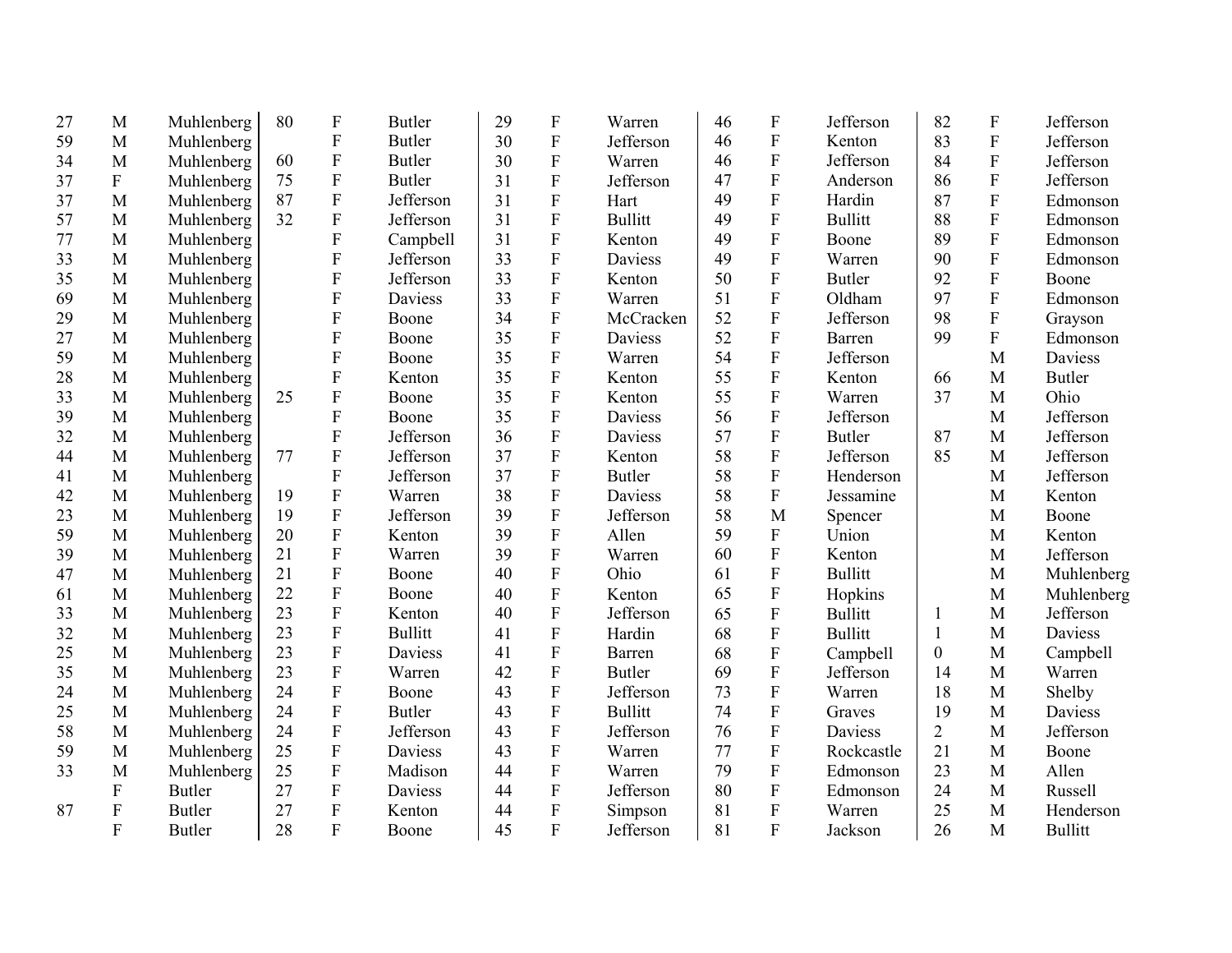| 27 | M | Warren         | 46 | M | Oldham     | 89 | M                         | Jefferson      | 53 | M           | Warren         | 26 | F                         | Jefferson      |
|----|---|----------------|----|---|------------|----|---------------------------|----------------|----|-------------|----------------|----|---------------------------|----------------|
| 27 | M | Jefferson      | 46 | M | Jefferson  | 9  | M                         | Warren         | 37 | ${\bf F}$   | Grayson        | 73 | $\overline{F}$            | Warren         |
| 29 | M | Warren         | 48 | M | Ohio       | 90 | M                         | Jefferson      | 50 | ${\bf F}$   | Grayson        | 10 | M                         | Kenton         |
| 30 | M | <b>Daviess</b> | 48 | M | Jefferson  | 92 | M                         | Edmonson       | 60 | M           | Fayette        | 18 | $\overline{F}$            | Warren         |
| 31 | M | Campbell       | 48 | M | Jefferson  | 57 | ${\bf F}$                 | Jefferson      | 23 | ${\bf F}$   | Kenton         | 86 | $\overline{F}$            | Edmonson       |
| 31 | M | <b>Bullitt</b> | 49 | M | Warren     | 49 | M                         | Kenton         | 62 | M           | Jefferson      | 56 | M                         | <b>Butler</b>  |
| 31 | M | Kenton         | 5  | M | Christian  | 56 | M                         | Fayette        | 42 | M           | Warren         | 19 | ${\bf F}$                 | Warren         |
| 32 | M | Kenton         | 50 | M | Simpson    | 90 | ${\bf F}$                 | Jefferson      | 30 | ${\bf F}$   | Jefferson      | 20 | $\mathbf F$               | Campbell       |
| 32 | M | <b>Bullitt</b> | 52 | M | Jefferson  | 34 | $\mathbf{F}$              | <b>Bullitt</b> | 42 | ${\bf F}$   | Muhlenberg     | 69 | M                         | Jefferson      |
| 33 | M | Kenton         | 53 | M | Kenton     | 63 | $\mathbf F$               | Kenton         | 74 | M           | Jefferson      | 28 | M                         | Jefferson      |
| 33 | M | Ohio           | 53 | M | Kenton     | 46 | ${\bf F}$                 | Kenton         | 41 | M           | Kenton         | 40 | M                         | Warren         |
| 34 | M | <b>Butler</b>  | 54 | M | Edmonson   | 34 | M                         | Kenton         | 43 | $\mathbf M$ | Campbell       | 72 | M                         | Warren         |
| 35 | M | Jefferson      | 54 | M | Barren     | 42 | M                         | Meade          | 64 | F           | Jefferson      | 44 | M                         | <b>Bullitt</b> |
| 35 | M | Warren         | 55 | M | Boone      | 55 | M                         | Warren         | 29 | M           | Jefferson      | 63 | $\boldsymbol{\mathrm{F}}$ | Jefferson      |
| 35 | M | Kenton         | 55 | M | Grayson    | 68 | $\boldsymbol{\mathrm{F}}$ | Warren         | 82 | M           | Union          | 29 | M                         | Jefferson      |
| 35 | M | Fayette        | 55 | M | Nelson     | 51 | M                         | Warren         | 66 | M           | Hardin         | 26 | M                         | Kenton         |
| 35 | M | <b>Butler</b>  | 55 | M | Jefferson  | 39 | M                         | Fayette        | 26 | M           | Kenton         | 24 | $\boldsymbol{F}$          | Warren         |
| 36 | M | Laurel         | 58 | M | Daviess    | 56 | M                         | Allen          | 69 | ${\bf F}$   | Hopkins        | 69 | $\mathbf F$               | Jefferson      |
| 36 | M | Ohio           | 59 | M | Warren     | 51 | M                         | Jefferson      | 53 | ${\bf F}$   | Campbell       | 56 | $\overline{F}$            | <b>Bullitt</b> |
| 37 | M | <b>Bullitt</b> | 62 | M | Jefferson  | 47 | $\boldsymbol{\mathrm{F}}$ | Shelby         | 38 | $\mathbf F$ | Warren         | 62 | M                         | McCracken      |
| 37 | M | Warren         | 63 | M | Jefferson  | 28 | ${\bf F}$                 | Jefferson      | 43 | M           | Kenton         | 49 | M                         | Jefferson      |
| 37 | M | Ohio           | 65 | M | Simpson    | 85 | M                         | Jefferson      | 28 | M           | Warren         | 42 | M                         | Jefferson      |
| 38 | M | Jefferson      | 66 | M | Hardin     | 38 | $\boldsymbol{\mathrm{F}}$ | Warren         | 42 | M           | Fayette        | 63 | F                         | Jefferson      |
| 39 | M | Warren         | 66 | M | Warren     | 17 | ${\bf F}$                 | Daviess        | 45 | M           | <b>Bullitt</b> | 39 | M                         | Hopkins        |
| 40 | M | Ohio           | 66 | M | Warren     | 77 | M                         | Jefferson      | 64 | M           | Campbell       | 35 | ${\bf F}$                 | Jefferson      |
| 40 | M | Kenton         | 67 | M | Jefferson  | 41 | M                         | Boone          | 70 | M           | Hopkins        | 47 | M                         | Kenton         |
| 40 | M | Jefferson      | 68 | M | Jefferson  | 46 | M                         | Hardin         | 71 | $\mathbf F$ | Hopkins        | 32 | M                         | Kenton         |
| 41 | M | Kenton         | 69 | M | Henderson  | 93 | $\boldsymbol{\mathrm{F}}$ | Jefferson      | 55 | M           | Jefferson      | 31 | M                         | Jefferson      |
| 42 | M | Muhlenberg     | 70 | M | Boone      | 32 | M                         | Lincoln        | 52 | ${\bf F}$   | <b>Butler</b>  | 19 | ${\bf F}$                 | Warren         |
| 42 | M | <b>Bullitt</b> | 70 | M | Warren     | 57 | ${\bf F}$                 | Warren         | 85 | M           | Kenton         | 28 | ${\bf F}$                 | Laurel         |
| 43 | M | Warren         | 71 | M | Todd       | 51 | M                         | Fayette        | 27 | ${\bf F}$   | Grayson        | 50 | $\mathbf F$               | Jefferson      |
| 43 | M | Jefferson      | 72 | M | Warren     | 22 | ${\bf F}$                 | Jefferson      | 61 | M           | Allen          | 67 | M                         | Allen          |
| 43 | M | Warren         | 72 | M | Jefferson  | 53 | M                         | Warren         | 39 | ${\bf F}$   | Kenton         | 42 | ${\bf F}$                 | Breckinridge   |
| 43 | M | Ohio           | 74 | M | Muhlenberg | 53 | M                         | Fayette        | 42 | M           | <b>Butler</b>  | 54 | ${\bf F}$                 | Madison        |
| 44 | M | Shelby         | 76 | M | Jefferson  | 58 | M                         | Warren         | 50 | M           | Fayette        | 15 | M                         | Franklin       |
| 44 | M | Graves         | 87 | M | Edmonson   | 81 | ${\bf F}$                 | Warren         | 36 | M           | Grant          | 65 | ${\bf F}$                 | Jefferson      |
| 45 | M | Hickman        | 88 | M | Logan      | 71 | $\mathbf{F}$              | Jefferson      | 46 | M           | Jefferson      | 45 | M                         | Warren         |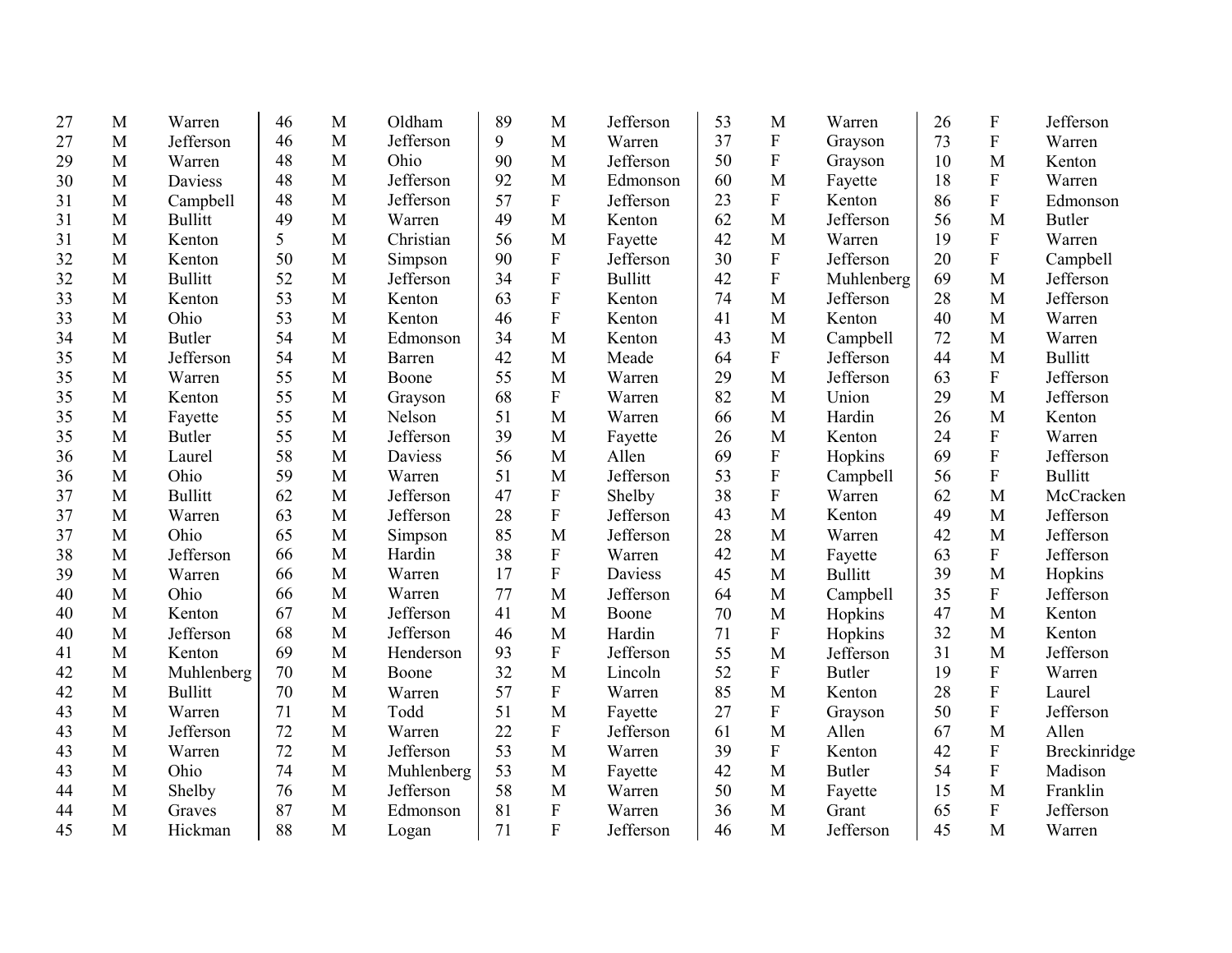| 67 | M                         | Meade          | 33             | $\boldsymbol{F}$          | Kenton        | 33 | M                         | Daviess   | 24 | M              | McCracken      | 35 | $\mathbf F$    | Warren         |
|----|---------------------------|----------------|----------------|---------------------------|---------------|----|---------------------------|-----------|----|----------------|----------------|----|----------------|----------------|
| 65 | ${\bf F}$                 | Jefferson      | 60             | M                         | LaRue         | 87 | ${\bf F}$                 | Grayson   | 82 | ${\bf F}$      | Jefferson      | 34 | $\mathbf F$    | Jefferson      |
| 64 | ${\bf F}$                 | Adair          |                | M                         | Jefferson     | 81 | ${\bf F}$                 | Henderson | 46 | M              | Fayette        | 23 | ${\bf F}$      | Jefferson      |
| 64 | M                         | Fayette        | 41             | M                         | Webster       | 71 | M                         | Boone     | 79 | ${\bf F}$      | Daviess        | 3  | M              | Scott          |
| 87 | ${\bf F}$                 | Edmonson       |                | M                         | Daviess       | 32 | $\boldsymbol{\mathrm{F}}$ | Logan     | 69 | M              | Kenton         | 80 | ${\bf F}$      | Jefferson      |
| 31 | ${\bf F}$                 | Jefferson      | 43             | M                         | Boone         | 49 | M                         | Jefferson | 45 | ${\bf F}$      | Simpson        | 42 | M              | Ohio           |
| 47 | ${\bf F}$                 | Jefferson      |                |                           | Muhlenberg    | 66 | ${\bf F}$                 | Nelson    | 78 | M              | Jefferson      | 59 | $\mathbf{F}$   | Graves         |
| 31 | M                         | Warren         |                |                           | Muhlenberg    |    | ${\bf F}$                 | Jefferson |    | ${\bf F}$      | Muhlenberg     | 40 | M              | Warren         |
| 48 | M                         | Jefferson      |                |                           | Muhlenberg    | 41 | $\mathbf{F}$              | Scott     | 53 | $\mathbf F$    | <b>Bracken</b> | 55 | M              | <b>Daviess</b> |
| 64 | M                         | Henderson      | 72             | $\boldsymbol{\mathrm{F}}$ | Jefferson     | 34 | M                         | Jefferson | 45 | M              | Fayette        | 49 | ${\bf F}$      | Jefferson      |
| 28 | $\mathbf F$               | Hardin         | $\overline{0}$ | $\overline{F}$            | Jefferson     | 64 | ${\bf F}$                 | Nelson    | 29 | M              | Edmonson       | 42 | M              | <b>Butler</b>  |
| 64 | ${\bf F}$                 | Jefferson      | 77             | ${\bf F}$                 | Jefferson     | 90 | ${\bf F}$                 | Logan     | 22 | ${\bf F}$      | Jefferson      | 80 | ${\bf F}$      | Edmonson       |
| 68 | $\mathbf F$               | Jefferson      |                | M                         | Graves        | 27 | $\rm F$                   | Jefferson | 32 | $\overline{F}$ | Hardin         | 28 | $\overline{F}$ | Allen          |
| 63 | M                         | Breckinridge   | 39             | M                         | Fayette       | 60 | M                         | Warren    | 35 | M              | Warren         | 32 | ${\bf F}$      | Warren         |
| 50 | ${\bf F}$                 | Hopkins        | 70             | M                         | Logan         | 25 | M                         | Barren    | 52 | M              | Boyd           | 51 | ${\bf F}$      | Warren         |
| 84 | M                         | Boone          | 27             | M                         | Warren        | 44 | $\mathbf{F}$              | Jefferson | 63 | ${\bf F}$      | Allen          | 40 | ${\bf F}$      | Warren         |
| 62 | M                         | Boone          | 36             | M                         | <b>Butler</b> | 43 | M                         | Henderson | 63 | M              | Fayette        | 20 | ${\bf F}$      | Warren         |
| 43 | M                         | Warren         | 35             | ${\bf F}$                 | Warren        | 51 | M                         | McCracken | 50 | ${\bf F}$      | Metcalfe       | 19 | M              | Jefferson      |
| 62 |                           | Jefferson      | 90             | ${\bf F}$                 | Graves        | 71 | $\mathbf F$               | Logan     | 93 | M              | Grayson        | 30 | M              | Jefferson      |
| 68 | M                         | Pike           | 78             | ${\bf F}$                 | Logan         | 51 | $\overline{F}$            | Nelson    | 71 | $\mathbf{M}$   | Fayette        | 48 | M              | Warren         |
| 48 | ${\bf F}$                 | Jefferson      | 58             | ${\bf F}$                 | Ohio          | 59 | ${\bf F}$                 | Jefferson | 66 | $\mathbf{M}$   | Jefferson      | 34 | ${\bf F}$      | Warren         |
| 80 | M                         | Jefferson      |                | $\overline{F}$            | Daviess       | 60 | M                         | Fayette   | 43 | M              | Warren         |    | M              | Daviess        |
| 73 | $\boldsymbol{\mathrm{F}}$ | Jefferson      | 26             | ${\bf F}$                 | Jefferson     | 41 | $\mathbf{F}$              | Scott     | 14 | ${\bf F}$      | Ohio           |    | M              | Daviess        |
| 29 |                           | Daviess        | 28             | M                         | Warren        | 45 | M                         | Kenton    | 34 | M              | Fayette        | 88 | ${\bf F}$      | Boone          |
| 44 | M                         | Jefferson      | 64             | ${\bf F}$                 | <b>Butler</b> | 40 | $\mathbf{F}$              | Campbell  | 28 | M              | Warren         | 35 | M              | Warren         |
| 50 | M                         | Warren         | 44             | ${\bf F}$                 | Fayette       | 39 | M                         | Johnson   | 45 | M              | Jefferson      | 45 | M              | Kenton         |
| 40 | M                         | Boone          | 72             | M                         | Warren        | 25 | M                         | Madison   | 26 | F              | Warren         | 62 | ${\bf F}$      | Jefferson      |
| 64 | $\boldsymbol{\mathrm{F}}$ | Hopkins        | 38             | ${\bf F}$                 | Jefferson     | 59 | ${\bf F}$                 | Daviess   | 88 | ${\bf F}$      | Jefferson      | 25 | ${\bf F}$      | Daviess        |
| 82 | $\boldsymbol{\mathrm{F}}$ | Jefferson      | 78             | $\overline{F}$            | Jefferson     | 77 | ${\bf F}$                 | Logan     | 15 | M              | Scott          | 31 | M              | Warren         |
| 62 | $\boldsymbol{\mathrm{F}}$ | Hopkins        | 36             | ${\bf F}$                 | Scott         | 41 | ${\bf F}$                 | Pike      | 74 | M              | McCracken      | 37 | M              | Fayette        |
| 55 | ${\bf F}$                 | Spencer        | 58             | M                         | Warren        | 28 | ${\bf F}$                 | Adair     | 66 | ${\bf F}$      | Nelson         | 69 | M              | Fayette        |
| 39 | $\mathbf F$               | Webster        | 40             | ${\bf F}$                 | Logan         | 88 | ${\bf F}$                 | Adair     | 67 | ${\bf F}$      | Jefferson      | 66 | M              | Logan          |
|    | M                         | <b>Daviess</b> | 60             | M                         | Fayette       | 25 | ${\bf F}$                 | Warren    | 63 | M              | Fayette        | 36 | ${\bf F}$      | Jefferson      |
|    | F                         | Daviess        | 26             | M                         | Harlan        | 45 | M                         | Jefferson | 81 | M              | Grayson        | 46 | ${\bf F}$      | Jefferson      |
|    | $\mathbf F$               | Muhlenberg     | 51             | ${\bf F}$                 | Warren        | 27 | ${\bf F}$                 | Scott     | 82 | ${\bf F}$      | Fayette        | 47 | M              | Warren         |
| 65 | M                         | Fayette        | 65             | ${\bf F}$                 | Campbell      | 39 | ${\bf F}$                 | Scott     | 56 | ${\bf F}$      | McCracken      | 27 | ${\bf F}$      | Oldham         |
|    | M                         | Muhlenberg     |                | $\overline{F}$            | Daviess       | 42 | $\overline{F}$            | Jefferson | 46 | M              | Kenton         | 32 | $\overline{F}$ | <b>Bullitt</b> |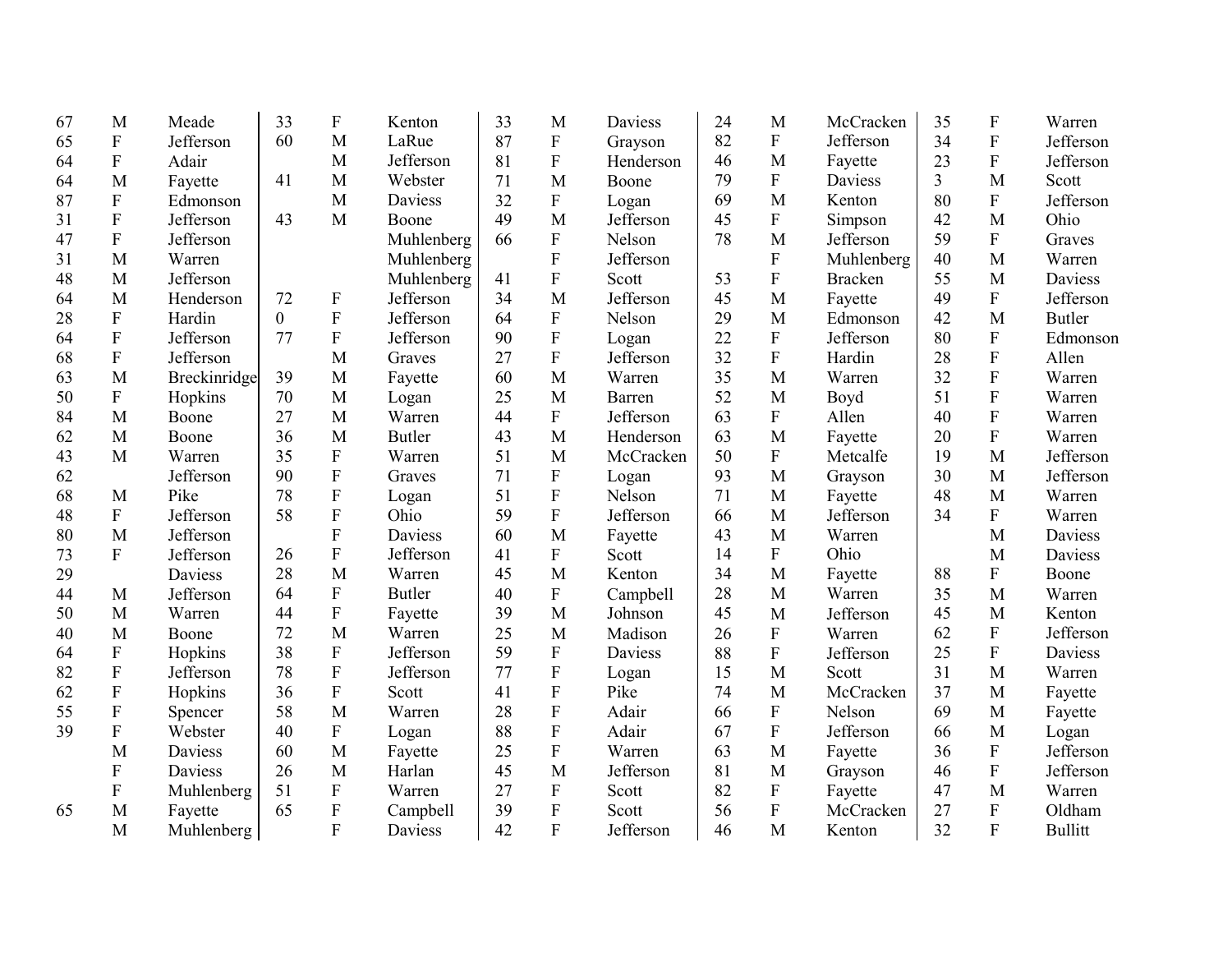| 16 | F                         | Warren         | 50 | $\boldsymbol{F}$ | Warren         | 64 | $\boldsymbol{F}$ | Muhlenberg     | 62             | M                         | Fayette        | 27 | M              | Jefferson |
|----|---------------------------|----------------|----|------------------|----------------|----|------------------|----------------|----------------|---------------------------|----------------|----|----------------|-----------|
| 61 | M                         | Fayette        | 32 | M                | Warren         | 57 | $\overline{F}$   | Jefferson      | 5 <sup>5</sup> | ${\bf F}$                 | Hardin         | 52 | ${\bf F}$      | Jefferson |
|    | M                         | <b>Butler</b>  | 30 | M                | Campbell       | 31 | M                | Fayette        | 31             | $\boldsymbol{\mathrm{F}}$ | Hardin         | 48 | ${\bf F}$      | Warren    |
| 53 | $\rm F$                   | Allen          | 62 | M                | Fayette        | 75 | M                | <b>Bullitt</b> | 1              | $\overline{F}$            | Kenton         | 38 | $\overline{F}$ | Warren    |
| 39 | M                         | Kenton         | 24 | M                | Warren         | 41 | M                | Boone          | 64             | M                         | Fayette        | 52 | $\rm F$        | Edmonson  |
| 43 | M                         | Fayette        | 69 | $\mathbf{F}$     | Warren         | 28 | $\mathbf{F}$     | Jefferson      | 27             | M                         | Laurel         | 36 | M              | Jefferson |
| 48 | M                         | Fayette        | 24 | ${\bf F}$        | Warren         | 37 | M                | Muhlenberg     | 23             | M                         | Floyd          | 69 | ${\bf F}$      | Rowan     |
| 50 | M                         | Scott          | 23 | M                | Shelby         | 75 | M                | Fayette        | 50             | $\mathbf F$               | Jefferson      | 53 | $\overline{F}$ | Jefferson |
| 40 | ${\bf F}$                 | Warren         | 91 | ${\bf F}$        | Edmonson       | 42 | M                | Meade          | 22             | ${\bf F}$                 | Warren         | 41 | ${\bf F}$      | Jefferson |
| 45 | M                         | Fayette        | 49 | M                | Warren         | 49 | $\overline{F}$   | <b>Butler</b>  | 20             | M                         | Warren         | 58 | $\overline{F}$ | Hardin    |
| 24 | ${\bf F}$                 | Allen          | 19 | ${\bf F}$        | Warren         | 39 | M                | Warren         | 39             | $\boldsymbol{\mathrm{F}}$ | Boone          | 18 | ${\bf F}$      | Boone     |
| 83 | M                         | Logan          | 84 | M                | Allen          | 37 | M                | Shelby         | 26             | $\mathbf F$               | Warren         | 29 | M              | Shelby    |
| 62 | ${\bf F}$                 | Jefferson      | 27 | M                | Warren         | 26 | ${\bf F}$        | Shelby         | 44             | $\mathbf F$               | Campbell       | 27 | ${\bf F}$      | Boone     |
| 26 | M                         | Jefferson      | 60 | M                | Warren         | 20 | M                | Kenton         | 58             | ${\bf F}$                 | Floyd          | 33 | $\mathbf{F}$   | Warren    |
| 35 | M                         | Daviess        | 63 | M                | Barren         | 42 | M                | Warren         | 38             | M                         | Warren         | 55 | M              | Warren    |
| 43 | ${\bf F}$                 | Webster        | 89 | ${\bf F}$        | Taylor         | 55 | ${\bf F}$        | Warren         | 47             | ${\bf F}$                 | Boone          | 77 | ${\bf F}$      | Jefferson |
| 34 | M                         | <b>Bullitt</b> | 50 | M                | Fayette        | 30 | M                | Breckinridge   | 79             | ${\bf F}$                 | Logan          | 53 | M              | Jefferson |
| 31 | ${\bf F}$                 | Daviess        |    | $\mathbf{F}$     | Jefferson      | 76 | ${\bf F}$        | Fayette        | 45             | M                         | Clay           | 45 | ${\bf F}$      | Warren    |
| 40 | M                         | Daviess        | 66 | M                | Boone          | 66 | M                | Lyon           | 28             | $\mathbf F$               | Jefferson      | 33 | M              | Kenton    |
| 29 | M                         | Jefferson      | 47 | ${\bf F}$        | Floyd          | 24 | M                | Fayette        | 20             | M                         | <b>Bullitt</b> | 42 | M              | Kenton    |
|    | ${\bf F}$                 | Jefferson      | 81 | $\overline{F}$   | Jefferson      | 21 | $\mathbf{F}$     | Kenton         | 32             | M                         | Logan          | 44 | M              | Jefferson |
| 22 | M                         | Warren         | 67 | M                | Madison        | 45 | M                | Mercer         | 13             | ${\bf F}$                 | Hardin         | 27 | M              | Warren    |
| 52 | M                         | Fayette        | 48 | ${\bf F}$        | Warren         | 78 | $\mathbf{F}$     | Warren         | 72             | M                         | Carlisle       | 50 | ${\bf F}$      | Daviess   |
| 33 | M                         | Jefferson      | 42 | M                | Fayette        | 34 | M                | Fayette        | 40             | ${\bf F}$                 | Logan          | 20 | M              | Kenton    |
| 29 | ${\bf F}$                 | Kenton         | 21 | ${\bf F}$        | Boone          | 34 | M                | Kenton         | 58             | ${\bf F}$                 | <b>Butler</b>  | 29 | M              | Kenton    |
| 64 | F                         | Allen          | 32 | M                | Jefferson      | 15 | F                | Warren         | 42             | ${\bf F}$                 | Russell        | 63 | M              | Daviess   |
| 75 | M                         | Warren         | 33 | ${\bf F}$        | Logan          | 42 | $\overline{F}$   | Grant          | 58             | ${\bf F}$                 | Jefferson      | 58 | ${\bf F}$      | Boone     |
|    | M                         | Fayette        | 51 | ${\bf F}$        | Jefferson      | 36 | M                | <b>Butler</b>  | 49             | ${\bf F}$                 | Oldham         | 92 | M              | Logan     |
| 25 | $\boldsymbol{\mathrm{F}}$ | Jefferson      | 47 | M                | Fayette        | 49 | $\mathbf{F}$     | Graves         | 26             | ${\bf F}$                 | Jefferson      | 48 | M              | Lewis     |
| 58 | M                         | Jefferson      | 87 | ${\bf F}$        | Logan          | 61 | M                | Warren         | 36             | ${\bf F}$                 | Campbell       | 46 | M              | Fayette   |
| 58 | ${\bf F}$                 | Jefferson      | 44 | ${\bf F}$        | Daviess        | 61 | $\mathbf{F}$     | Warren         | 28             | M                         | Kenton         | 64 | ${\bf F}$      | Fayette   |
| 27 | M                         | Kenton         | 26 | ${\bf F}$        | Jefferson      | 25 | ${\bf F}$        | Warren         | 62             | ${\bf F}$                 | Breckinridge   | 72 | ${\bf F}$      | Jessamine |
| 44 | M                         | Jefferson      | 55 | M                | Warren         | 69 | M                | Jefferson      | 73             | $\boldsymbol{\mathrm{F}}$ | Jefferson      | 31 | ${\bf F}$      | Kenton    |
| 73 | M                         | Warren         | 68 | F                | Boone          | 66 | ${\bf F}$        | Jefferson      | 56             | $\mathbf F$               | Warren         | 39 | M              | Warren    |
| 50 | $\boldsymbol{\mathrm{F}}$ | Warren         | 65 | M                | Edmonson       | 37 | M                | Jefferson      | 43             | $\mathbf F$               | Boone          | 45 | ${\bf F}$      | Warren    |
| 59 | M                         | Henderson      | 66 | M                | Kenton         | 46 | ${\bf F}$        | Logan          | 63             | $\boldsymbol{\mathrm{F}}$ | <b>Butler</b>  | 47 | M              | Daviess   |
| 77 | M                         | Warren         | 43 |                  | <b>Bullitt</b> | 20 | $\overline{F}$   | Logan          | 47             | $\overline{F}$            | Logan          | 8  | $\overline{F}$ | Leslie    |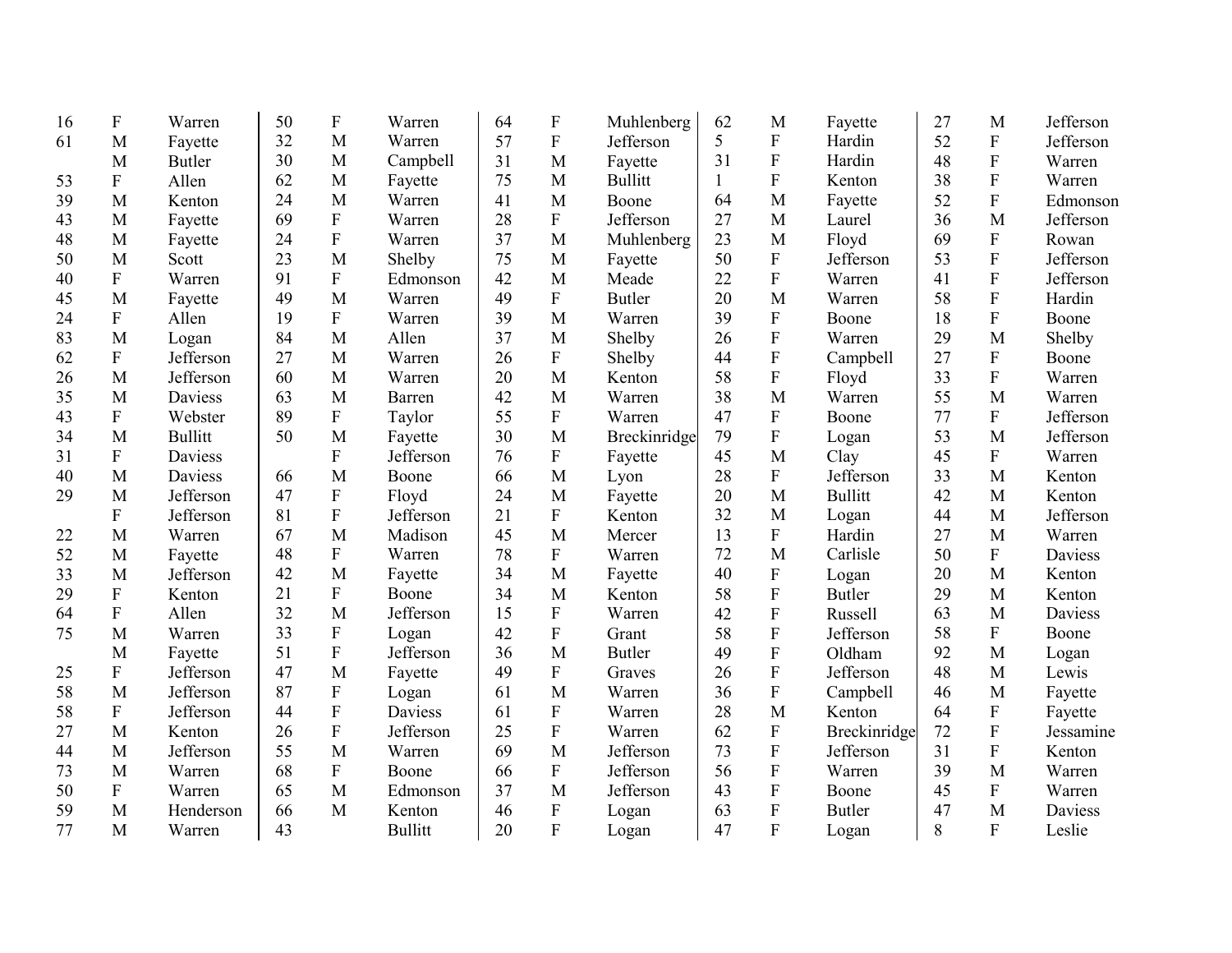| 93 | M                         | Logan          | 28 | ${\bf F}$      | Warren    | 35 | F                         | Kenton         | 41 | M                         | Ohio           | 66             | M            | Boyle          |
|----|---------------------------|----------------|----|----------------|-----------|----|---------------------------|----------------|----|---------------------------|----------------|----------------|--------------|----------------|
| 70 | $\mathbf F$               | Jefferson      | 60 | ${\bf F}$      | Jefferson | 34 | M                         | Fayette        | 26 | M                         | Jefferson      | 40             | M            | Fayette        |
| 74 | M                         | Kenton         | 73 | M              | Lewis     | 39 | M                         | Fayette        | 47 | M                         | Warren         | 23             | $\mathbf F$  | <b>Bullitt</b> |
| 30 | M                         | Boone          | 71 | M              | Jefferson | 26 | $\mathbf F$               | Warren         | 74 | M                         | Fayette        | $\overline{0}$ | M            | Jefferson      |
| 24 | M                         | Warren         | 15 | ${\bf F}$      | Jefferson | 24 | $\mathbf F$               | Kenton         | 55 | ${\bf F}$                 | Jefferson      | 74             | M            | Campbell       |
| 29 | ${\bf F}$                 | Grant          | 48 | M              | Campbell  | 38 | M                         | Fayette        | 87 | $\rm F$                   | Logan          | 63             | $\mathbf F$  | Jefferson      |
| 61 | $\boldsymbol{\mathrm{F}}$ | Muhlenberg     | 36 | $\mathbf{F}$   | Logan     | 62 | F                         | Shelby         | 45 | $\rm F$                   | Jefferson      | 71             | $\mathbf F$  | Jefferson      |
| 75 | ${\bf F}$                 | Jefferson      | 27 | $\overline{F}$ | Warren    | 43 | M                         | Jefferson      | 67 | $\rm F$                   | Logan          | 29             | $\mathbf{F}$ | Shelby         |
| 34 | ${\bf F}$                 | Jefferson      | 28 | M              | Jefferson | 49 | M                         | Jessamine      | 53 | $\boldsymbol{\mathrm{F}}$ | Hopkins        | 33             | M            | Jefferson      |
| 24 | ${\bf F}$                 | Shelby         | 32 | $\overline{F}$ | Madison   | 69 | M                         | Jessamine      | 22 | $\rm F$                   | Jessamine      | 45             | M            | Jefferson      |
| 34 | ${\bf F}$                 | Shelby         | 70 | M              | Fayette   | 30 | M                         | Nelson         | 83 | $\boldsymbol{\mathrm{F}}$ | Logan          | 55             | $\mathbf{F}$ | Graves         |
| 41 | $\boldsymbol{\mathrm{F}}$ | Muhlenberg     | 24 | $\mathbf{F}$   | Warren    | 30 | F                         | Kenton         | 84 | $\rm F$                   | Logan          | 60             | $\mathbf{F}$ | Jefferson      |
| 30 | M                         | Kenton         | 51 | M              | Jefferson | 19 | M                         | Ohio           | 32 | $\mathbf{M}$              | Fayette        | 23             | M            | Johnson        |
| 17 | M                         | Shelby         | 33 | M              | Fayette   | 31 | M                         | Jefferson      | 56 | M                         | Fayette        | 29             | $\mathbf{F}$ | Warren         |
| 23 | $\boldsymbol{\mathrm{F}}$ | Muhlenberg     | 78 | M              | Jessamine | 53 | M                         | Logan          | 78 | M                         | Barren         | 53             | M            | Warren         |
| 27 | $\boldsymbol{\mathrm{F}}$ | Shelby         | 27 | ${\bf F}$      | Jefferson | 71 | F                         | Warren         | 94 | F                         | Logan          | 29             | M            | Kenton         |
| 77 | ${\bf F}$                 | Jefferson      | 33 | M              | Fayette   | 45 | M                         | Boone          | 58 | M                         | Fayette        | 45             | $\mathbf{F}$ | Henry          |
| 64 | $\boldsymbol{\mathrm{F}}$ | Jefferson      | 69 | M              | Bath      | 31 | $\boldsymbol{\mathrm{F}}$ | Jefferson      | 67 | F                         | Jefferson      | 76             | ${\bf F}$    | Jefferson      |
| 78 | M                         | Calloway       | 28 | ${\bf F}$      | Warren    | 81 | ${\bf F}$                 | Logan          | 45 | M                         | Shelby         | 42             | M            | Jefferson      |
| 68 | ${\bf F}$                 | Nelson         |    | $\overline{F}$ | Jefferson | 23 | ${\bf F}$                 | Warren         | 15 | M                         | Jefferson      | 1              | $\mathbf{F}$ | Knox           |
| 91 | F                         | Edmonson       | 64 | ${\bf F}$      | Grayson   | 26 | M                         | <b>Bullitt</b> | 66 | ${\bf F}$                 | <b>Butler</b>  | 24             | $\mathbf{F}$ | Muhlenberg     |
| 32 | M                         | Fayette        | 71 | M              | Fayette   | 57 | M                         | Shelby         | 5  | $\mathbf F$               | Jefferson      | 56             | M            | Kenton         |
| 58 | F                         | Christian      | 18 | ${\bf F}$      | Boone     | 50 | M                         | Fayette        | 80 | $\boldsymbol{\mathrm{F}}$ | Logan          | 76             | $\mathbf{F}$ | Todd           |
| 37 | ${\bf F}$                 | Shelby         | 45 | F              | Warren    | 76 | F                         | Jefferson      | 21 | M                         | Boone          | 42             | $\mathbf{F}$ | Barren         |
| 68 | M                         | Campbell       | 49 | $\mathbf{F}$   | Barren    | 46 | M                         | Mason          | 40 | M                         | Shelby         | 75             | ${\bf F}$    | Logan          |
| 31 | ${\bf F}$                 | <b>Bullitt</b> | 63 | M              | Fayette   | 80 | M                         | Fayette        | 32 | ${\bf F}$                 | <b>Butler</b>  | 73             | $\mathbf F$  | Warren         |
| 71 | M                         | Fayette        | 27 | M              | Logan     | 20 | F                         | Kenton         | 32 | ${\bf F}$                 | <b>Bullitt</b> | 88             | ${\bf F}$    | <b>Butler</b>  |
| 43 | M                         | Daviess        | 45 | ${\bf F}$      | Calloway  | 27 | M                         | Jefferson      | 49 | M                         | Fayette        | 32             | M            | Boone          |
| 49 | $\boldsymbol{\mathrm{F}}$ | Jefferson      | 43 | F              | Jefferson | 66 | M                         | Fayette        | 56 | M                         | Harrison       | 56             | $\mathbf F$  | Warren         |
| 43 | M                         | Warren         | 28 | M              | Fayette   | 33 | M                         | Ohio           | 61 | ${\bf F}$                 | Laurel         | 30             | $\mathbf F$  | Franklin       |
| 24 | ${\bf F}$                 | Daviess        | 76 | ${\bf F}$      | Warren    | 60 | M                         | Jefferson      | 42 | M                         | Fayette        | 63             | $\mathbf F$  | Boone          |
| 29 | M                         | Jefferson      | 27 | ${\bf F}$      | Daviess   | 41 | M                         | Marshall       | 79 | ${\bf F}$                 | Henderson      | 63             | ${\bf F}$    | Henry          |
| 16 | ${\bf F}$                 | Jefferson      | 50 | M              | Fayette   | 55 | M                         | Fayette        | 30 | ${\bf F}$                 | Jefferson      | 59             | M            | Kenton         |
| 41 | M                         | Shelby         | 28 | M              | Warren    | 40 | M                         | Boone          | 28 | M                         | Fayette        | 39             | M            | Fayette        |
| 29 | ${\bf F}$                 | Hardin         | 76 | ${\bf F}$      | Boone     |    | $\overline{F}$            | Jefferson      | 61 | M                         | Fayette        | 42             | $\mathbf{F}$ | Kenton         |
| 32 | M                         | Fayette        | 17 | M              | McCreary  | 54 | M                         | Fayette        | 31 | M                         | Jefferson      | 59             | M            | Barren         |
| 66 | M                         | Edmonson       | 35 | $\overline{F}$ | Kenton    | 82 | M                         | Grayson        | 46 | M                         | Kenton         | 92             | F            | Henderson      |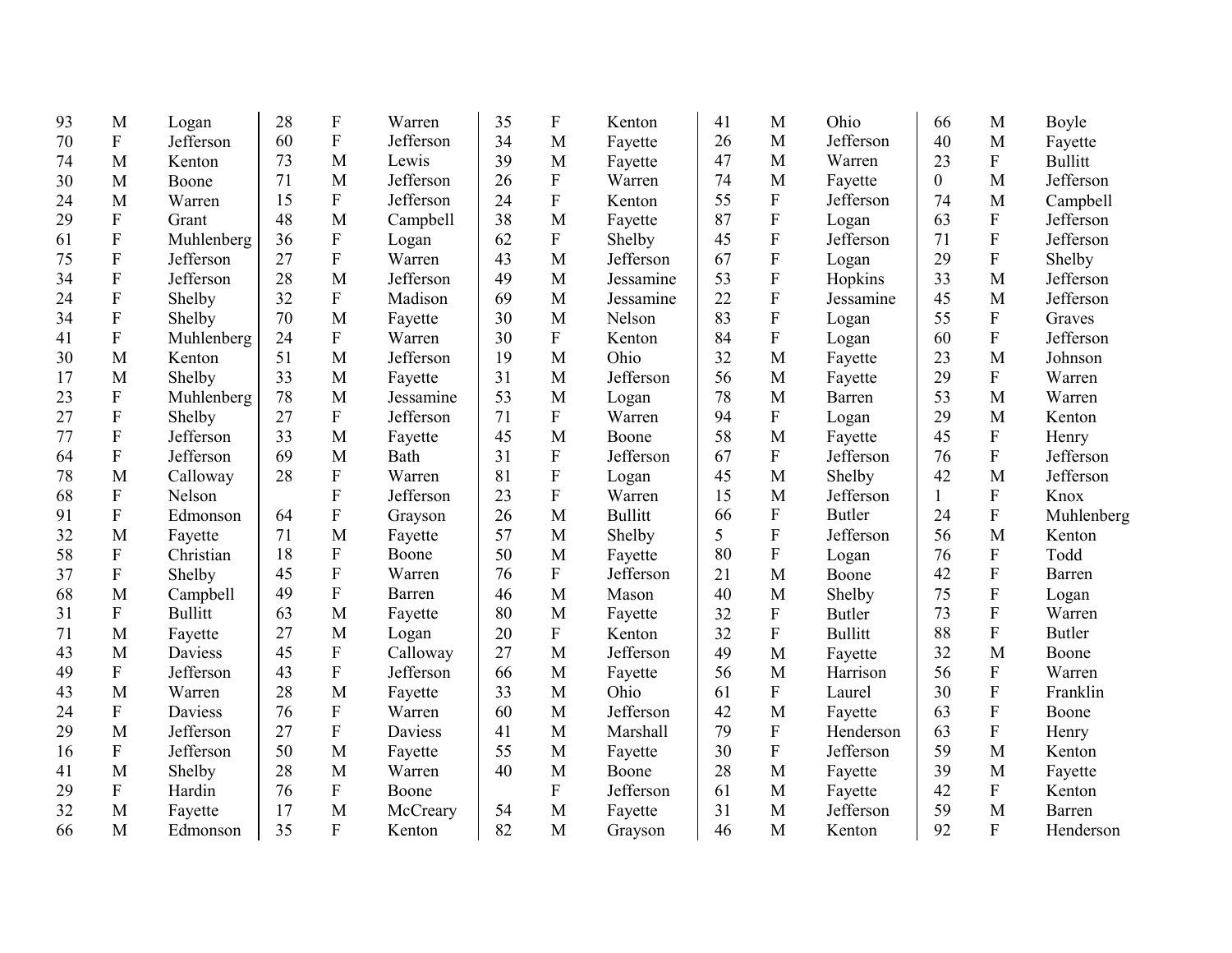| 48  | F                         | Jefferson | 50 | M                         | Kenton         |    | M              | Muhlenberg | 96 | M                | Logan     | 28  | M                         | Warren         |
|-----|---------------------------|-----------|----|---------------------------|----------------|----|----------------|------------|----|------------------|-----------|-----|---------------------------|----------------|
| 12  | ${\bf F}$                 | Warren    | 56 | ${\bf F}$                 | Oldham         | 36 | M              | Boone      | 57 | M                | Allen     | 21  | ${\bf F}$                 | Kenton         |
| 31  | M                         | Boone     | 33 | M                         | Fayette        | 21 | ${\bf F}$      | Jefferson  | 57 | M                | Fayette   | 36  | ${\bf F}$                 | Boone          |
| 75  | M                         | Fayette   | 73 | ${\bf F}$                 | Boone          | 29 | ${\bf F}$      | Grayson    | 24 | ${\bf F}$        | Ohio      | 40  | M                         | Warren         |
| 60  | ${\bf F}$                 | Logan     |    | $\boldsymbol{\mathrm{F}}$ | Jefferson      | 46 | M              | Kenton     |    | ${\bf F}$        | Jefferson | 24  | M                         | Christian      |
| 38  | ${\bf F}$                 | McCracken | 66 | M                         | Nelson         | 93 | $\mathbf{F}$   | Boone      | 47 | M                | Jefferson | 42  | M                         | Jefferson      |
| 36  | ${\bf F}$                 | Warren    | 33 | M                         | Fayette        | 24 | M              | Fayette    | 69 | M                | Boone     | 37  | ${\bf F}$                 | Warren         |
| 33  | ${\bf F}$                 | Grant     | 47 | ${\bf F}$                 | Webster        | 44 | $\mathbf{F}$   | Jefferson  | 31 | ${\bf F}$        | Calloway  | 52  | M                         | Jefferson      |
| 69  | M                         | Fayette   | 30 | F                         | Kenton         |    | $\overline{F}$ | Jefferson  | 58 | M                | Fayette   | 61  | M                         | Warren         |
| 27  | M                         | Warren    | 55 | F                         | Allen          | 21 | M              | Ohio       | 48 | $\mathbf{M}$     | Henderson | 39  | M                         | Campbell       |
| 13  | ${\bf F}$                 | Jefferson | 43 | F                         | Warren         | 48 | M              | Jefferson  |    | $\overline{F}$   | Jefferson | 56  | $\mathbf F$               | Christian      |
| 36  | ${\bf F}$                 | Daviess   | 40 | $\overline{F}$            | Warren         | 39 | M              | Daviess    | 24 | M                | Allen     | 44  |                           | Warren         |
| 34  | M                         | Jefferson | 53 | M                         | Fayette        | 66 | M              | Adair      | 63 | $\mathbf{F}$     | Campbell  | 52  | M                         | Kenton         |
|     | $\boldsymbol{\mathrm{F}}$ | Jefferson | 41 | M                         | McLean         | 26 | M              | Daviess    | 20 | M                | Jefferson | 30  |                           | Warren         |
| 37  | M                         | Warren    | 6  | ${\bf F}$                 | Boone          | 83 | $\mathbf{F}$   | Logan      | 58 | M                | Fayette   | 23  |                           | Warren         |
| 32  | M                         | Jefferson | 40 | M                         | Jefferson      | 59 | M              | Fayette    |    | $\boldsymbol{F}$ | Jefferson | 6   |                           | Warren         |
| 44  | ${\bf F}$                 | Jefferson | 62 | M                         | Fayette        |    | M              | Jefferson  | 32 | ${\bf F}$        | Grayson   | 70  | $\boldsymbol{\mathrm{F}}$ | Bath           |
| 29  | M                         | Jefferson | 94 | ${\bf F}$                 | Logan          | 41 | M              | Fayette    | 44 | M                | Pendleton | 49  | M                         | Boone          |
| 41  | M                         | Daviess   |    | $\mathbf F$               | Jefferson      | 41 | M              | Fayette    | 67 | ${\bf F}$        | Boone     | 77  | M                         | Jefferson      |
| 50  | M                         | Fayette   | 32 | M                         | <b>Daviess</b> | 25 | $\mathbf{F}$   | Webster    | 56 | ${\bf F}$        | Adair     | 22  | M                         | Jefferson      |
| 29  | $\boldsymbol{\mathrm{F}}$ | Jefferson | 67 | M                         | Jefferson      | 29 | M              | Webster    | 42 | ${\bf F}$        | Jefferson | 47  | ${\bf F}$                 | Kenton         |
| 30  | M                         | Jefferson | 39 | M                         | McCreary       |    | M              | Muhlenberg |    | F                | Jefferson | 57  | $\mathbf F$               | Rowan          |
| 31  | M                         | Fayette   | 53 | M                         | Boone          | 29 | M              | Kenton     | 31 | $\mathbf F$      | Jefferson | 59  | M                         | Jefferson      |
| 37  | $\boldsymbol{\mathrm{F}}$ | Jefferson | 58 | ${\bf F}$                 | Muhlenberg     | 33 | M              | Campbell   | 73 | F                | Boone     | 101 | ${\bf F}$                 | Logan          |
| 103 | F                         | Boone     | 89 | $\mathbf F$               | Boone          | 23 | M              | Oldham     | 36 | M                | Fayette   | 43  | M                         | Boone          |
| 74  | M                         | Boyd      | 57 | M                         | Fayette        | 23 | $\mathbf{F}$   | Adair      | 87 | ${\bf F}$        | Calloway  | 59  | M                         | Warren         |
| 48  | M                         | Fayette   | 90 | ${\bf F}$                 | Calloway       | 65 | M              | Daviess    | 51 | M                | McCracken | 51  |                           | Warren         |
| 75  | $\boldsymbol{\mathrm{F}}$ | Boone     | 78 | M                         | Jefferson      | 63 | $\mathbf{F}$   | Kenton     |    | M                | Jefferson | 17  | M                         | Jefferson      |
| 61  | M                         | Fayette   | 52 | ${\bf F}$                 | <b>Daviess</b> | 45 | M              | Warren     | 38 | M                | Fayette   | 38  | M                         | Daviess        |
| 20  | ${\bf F}$                 | Kenton    | 78 | $\boldsymbol{\mathrm{F}}$ | Logan          | 20 | ${\bf F}$      | Kenton     | 55 | ${\bf F}$        | Todd      | 78  | $\boldsymbol{\mathrm{F}}$ | Logan          |
| 84  | ${\bf F}$                 | Boone     | 73 | $\mathbf F$               | Adair          | 32 | $\mathbf{F}$   | Ohio       | 20 | $\mathbf F$      | Allen     | 66  | $\overline{F}$            | <b>Bullitt</b> |
| 73  | M                         | Fayette   | 17 | M                         | Daviess        | 32 | M              | Fayette    | 36 | $\mathbf F$      | Whitley   | 42  | ${\bf F}$                 | Shelby         |
| 70  | $\boldsymbol{\mathrm{F}}$ | Kenton    | 78 | $\mathbf F$               | Logan          | 22 | M              | Henderson  | 49 | $\rm F$          | Perry     | 20  | M                         | Warren         |
| 71  | M                         | Kenton    | 35 | ${\bf F}$                 | Daviess        |    | ${\bf F}$      | Jefferson  | 39 | M                | Fayette   | 83  | ${\bf F}$                 | Jefferson      |
| 57  | M                         | Fayette   | 60 | M                         | Fayette        | 44 | M              | Fayette    | 81 | M                | Boone     | 30  | M                         | <b>Butler</b>  |
| 48  | ${\bf F}$                 | Ohio      | 64 | ${\bf F}$                 | Woodford       | 40 | M              | Warren     | 56 | M                | Perry     | 55  | M                         | Shelby         |
| 36  | $\mathbf{F}$              | Jefferson | 45 | M                         | Kenton         | 23 | $\mathbf{F}$   | Graves     | 37 | $\mathbf{F}$     | Kenton    | 34  | $\mathbf{F}$              | Boone          |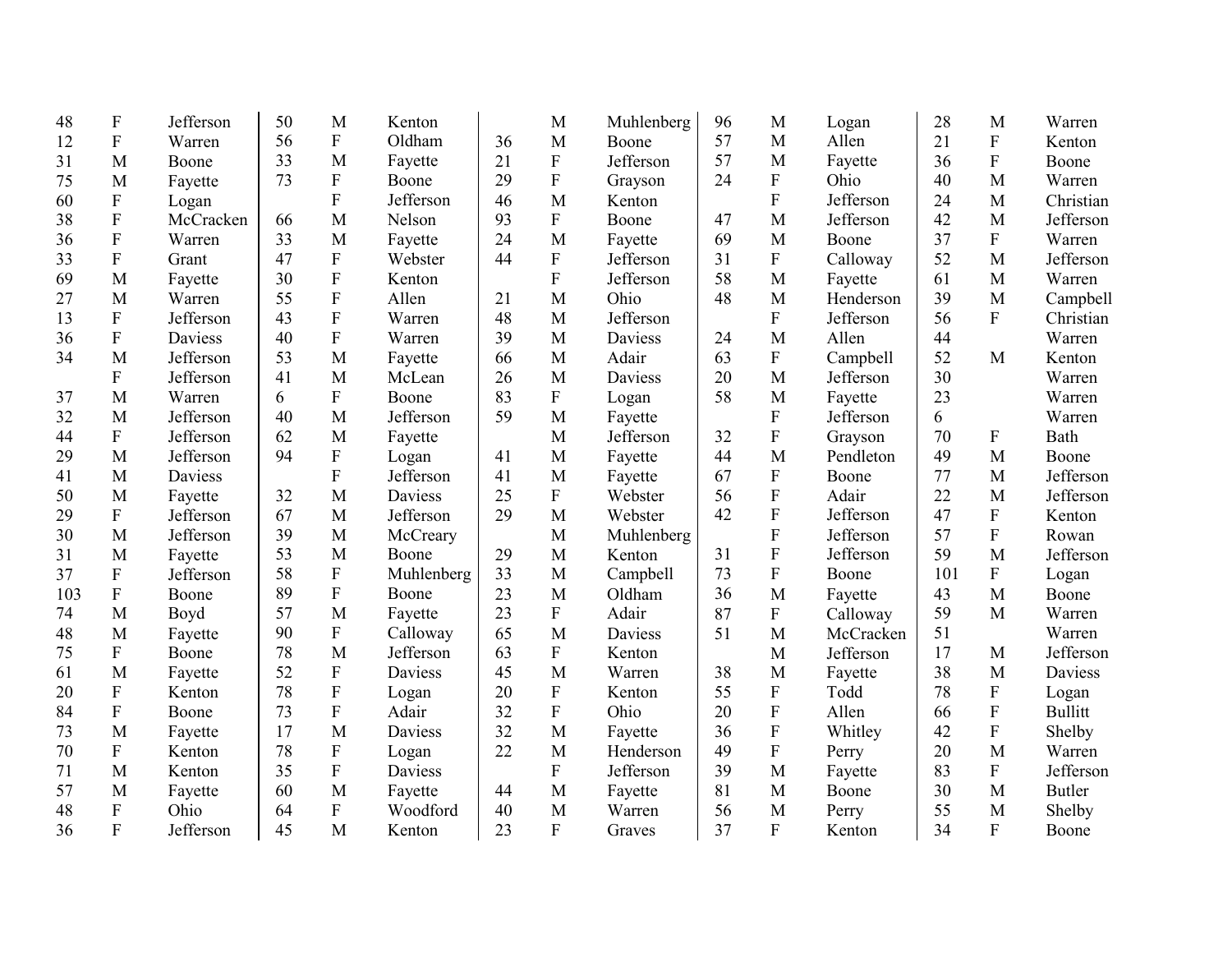| 71 | M                         | Pulaski       | 49 | M                         | Warren        | 65 | M              | Jefferson  | 41 | M              | Hardin         | 31             | M                | Boone     |
|----|---------------------------|---------------|----|---------------------------|---------------|----|----------------|------------|----|----------------|----------------|----------------|------------------|-----------|
| 44 | ${\bf F}$                 | Jefferson     | 55 | M                         | Warren        | 36 | M              | Warren     | 78 | M              | Fayette        | 46             | M                | Jessamine |
| 31 |                           | Warren        | 39 | M                         | Warren        | 60 | M              | Fayette    | 47 | M              | Fayette        | 41             | ${\bf F}$        | Warren    |
| 55 | $\boldsymbol{\mathrm{F}}$ | Warren        | 23 | M                         | Warren        | 46 |                | Warren     | 24 |                | Warren         | 87             | ${\bf F}$        | Logan     |
| 33 | M                         | Kenton        | 48 |                           | Warren        | 35 |                | Warren     | 20 |                | Warren         | 46             | F                | Pulaski   |
| 66 | M                         | Logan         | 27 | M                         | Warren        | 7  |                | Warren     | 58 | M              | Warren         | 15             |                  | Warren    |
| 35 | $\mathbf F$               | Rowan         | 29 | M                         | Boone         | 28 | ${\bf F}$      | Warren     | 29 | ${\bf F}$      | Warren         | 91             | M                | Logan     |
| 62 | M                         | Jefferson     | 28 | M                         | Boone         | 23 | $\overline{F}$ | Pike       | 38 | M              | <b>Bullitt</b> | 63             | M                | Logan     |
| 29 | M                         | Warren        | 72 | M                         | Kenton        | 54 | M              | Anderson   | 43 | M              | Boone          | 40             | M                | Fayette   |
| 19 | M                         | Jefferson     | 33 | F                         | <b>Butler</b> | 28 | ${\bf F}$      | Warren     | 41 | M              | Warren         | 72             | M                | Shelby    |
| 44 | M                         | Warren        | 38 | $\mathbf{M}$              | <b>Butler</b> | 24 | M              | Warren     | 15 |                | Warren         | 41             | M                | Warren    |
| 42 | ${\bf F}$                 | Grant         | 34 | $\mathbf{F}$              | Warren        | 26 | $\mathbf{F}$   | Warren     | 86 | F              | Logan          | 16             | ${\bf F}$        | Warren    |
| 40 | M                         | Jefferson     | 58 |                           | Warren        | 5  | M              | Warren     | 33 | M              | Campbell       | 55             | M                | Jefferson |
| 75 | ${\bf F}$                 | Jefferson     | 84 | M                         | Logan         | 8  | $\mathbf{F}$   | Warren     | 28 | M              | Campbell       | 13             |                  | Warren    |
| 31 | M                         | Warren        | 44 | $\mathbf{M}$              | Warren        | 8  |                | Warren     | 28 | M              | Warren         | 17             |                  | Warren    |
| 30 | $\mathbf{F}$              | Jefferson     | 63 |                           | Warren        | 36 | $\mathbf{F}$   | Jefferson  | 46 | M              | Warren         | 15             |                  | Warren    |
| 62 |                           | Warren        | 24 |                           | Warren        | 54 | M              | Fayette    | 66 | M              | Kenton         | 10             |                  | Warren    |
| 28 |                           | Warren        | 59 |                           | Warren        | 90 | $\mathbf{F}$   | Oldham     | 52 | M              | Jefferson      | 14             |                  | Warren    |
| 73 | M                         | Greenup       | 35 | F                         | Rowan         | 53 | F              | Grayson    | 87 | F              | Logan          | 18             |                  | Warren    |
| 27 | M                         | Grayson       | 42 | M                         | Muhlenberg    | 97 | F              | Kenton     | 65 | M              | Boyd           | 53             | F                | Woodford  |
| 12 | $\boldsymbol{F}$          | Warren        | 87 | $\mathbf{M}$              | Logan         | 25 | $\mathbf{F}$   | Logan      | 24 | M              | Warren         | 59             | M                | Jefferson |
| 24 | $\boldsymbol{F}$          | Boone         | 35 |                           | Warren        | 35 | M              | Fayette    | 90 | F              | Logan          | 46             | $\boldsymbol{F}$ | Carter    |
| 17 | ${\bf F}$                 | Jefferson     | 34 | M                         | Jefferson     | 66 | $\mathbf{F}$   | Jefferson  | 58 | ${\bf F}$      | Hardin         | 61             | M                | Fayette   |
| 37 | M                         | Jefferson     | 57 | M                         | Jefferson     | 31 | M              | Boone      | 66 | $\mathbf F$    | Kenton         | 24             | ${\bf F}$        | Franklin  |
| 22 | M                         | Boone         | 29 | ${\bf F}$                 | Warren        | 70 | $\mathbf{F}$   | Pike       | 65 | M              | Boyd           | 68             | M                | Barren    |
| 56 |                           | Warren        | 27 | M                         | <b>Butler</b> | 29 | $\mathbf{F}$   | Fayette    | 64 | ${\bf F}$      | Calloway       | 64             | $\mathbf F$      | Warren    |
| 42 | $\boldsymbol{\mathrm{F}}$ | Warren        | 42 | $\overline{F}$            | Jefferson     |    | M              | Jefferson  | 24 | $\mathbf F$    | <b>Bullitt</b> | 43             |                  | Warren    |
| 54 | $\boldsymbol{F}$          | Logan         | 44 |                           | Warren        | 41 |                | Warren     | 46 | M              | Fayette        | 18             | ${\bf F}$        | Logan     |
| 46 |                           | Warren        | 59 | ${\bf F}$                 | McCracken     | 40 | M              | Warren     | 49 | M              | Jefferson      | 20             |                  | Warren    |
| 43 | $\boldsymbol{F}$          | Kenton        | 65 | M                         | Boone         | 29 | ${\bf F}$      | Boyd       | 29 | ${\bf F}$      | Madison        | 11             |                  | Warren    |
| 35 |                           | Warren        | 48 | $\overline{F}$            | Ohio          | 76 | M              | Fayette    | 28 | M              | McCracken      | 18             |                  | Warren    |
| 39 | $\boldsymbol{\mathrm{F}}$ | Warren        | 63 | $\overline{F}$            | Montgomery    | 33 | $\mathbf{F}$   | Kenton     | 14 | $\mathbf{F}$   | Warren         | 8              | M                | Jefferson |
| 29 | M                         | <b>Butler</b> | 74 | M                         | Pike          | 6  | M              | Kenton     | 7  |                | Warren         | 46             | M                | Daviess   |
| 25 | $\mathbf{F}$              | Henderson     | 39 | M                         | Warren        | 57 |                | Warren     | 17 |                | Warren         | 39             | ${\bf F}$        | Warren    |
| 51 |                           | Warren        | 42 |                           | Warren        | 46 | M              | Kenton     | 46 | M              | <b>Bullitt</b> | $\overline{0}$ | ${\bf F}$        | Daviess   |
| 40 | $\mathbf F$               | Shelby        | 81 | $\boldsymbol{\mathrm{F}}$ | Logan         | 61 | ${\bf F}$      | Boyd       | 33 | M              | Fayette        | $\overline{2}$ | $\mathbf{F}$     | Warren    |
| 37 |                           | <b>Butler</b> | 32 | M                         | Warren        | 76 | M              | Montgomery | 24 | $\overline{F}$ | Warren         | 22             |                  | Warren    |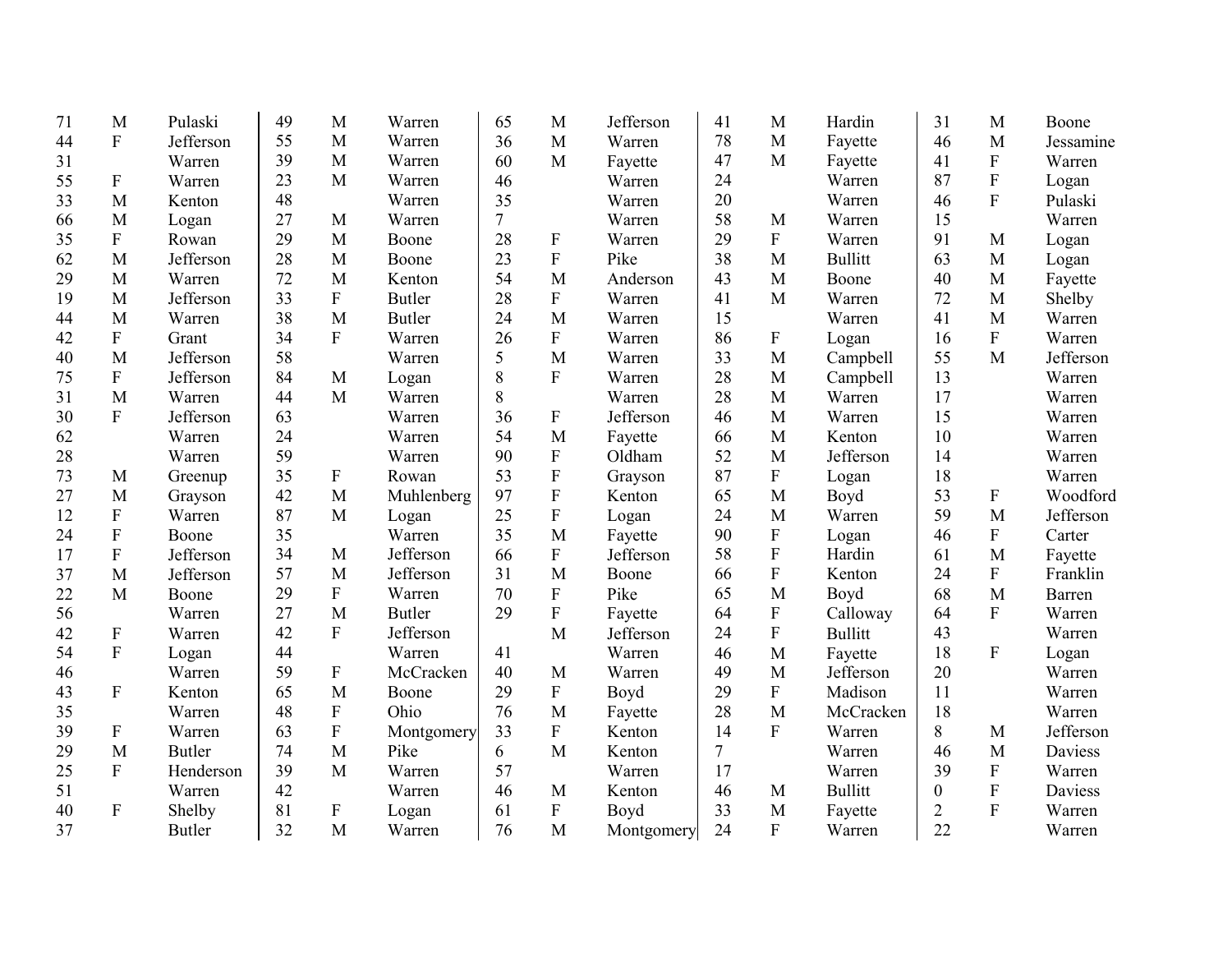| 35 | M                         | Fayette    | $\boldsymbol{0}$ | M                         | Warren     | 40 | M            | Floyd          | 32             | ${\bf F}$                 | Ohio      | 57           | M              | Fayette       |
|----|---------------------------|------------|------------------|---------------------------|------------|----|--------------|----------------|----------------|---------------------------|-----------|--------------|----------------|---------------|
| 34 | M                         | Warren     | 55               | ${\bf F}$                 | Barren     | 23 | ${\bf F}$    | Warren         | 25             | ${\bf F}$                 | Campbell  | 24           | $\mathbf F$    | Warren        |
| 11 |                           | Warren     | 25               | ${\bf F}$                 | Calloway   | 29 | M            | Warren         | 21             | ${\bf F}$                 | Campbell  | 25           | ${\bf F}$      | Hardin        |
| 53 |                           | Daviess    |                  | M                         | Jefferson  | 53 | ${\bf F}$    | Campbell       |                | $\mathbf F$               | Daviess   | 58           | $\overline{F}$ | Warren        |
| 12 |                           | Warren     | 23               | ${\bf F}$                 | Warren     | 9  | M            | Warren         | 42             | ${\bf F}$                 | Kenton    | 11           | M              | <b>Butler</b> |
| 27 | M                         | Warren     | 69               | ${\bf F}$                 | Mercer     | 12 | M            | Warren         | 82             | M                         | Boone     | 30           | ${\bf F}$      | Fayette       |
| 30 | M                         | Warren     | 81               | M                         | Jessamine  | 7  | M            | Warren         | 21             | ${\bf F}$                 | Warren    | 56           | M              | Warren        |
| 19 | M                         | Warren     | 49               | M                         | Hart       | 55 | M            | Warren         | 75             | M                         | Fayette   | 58           | M              | Kenton        |
| 29 | M                         | Fayette    | 59               | $\overline{F}$            | Daviess    | 69 | M            | Boone          | 50             | ${\bf F}$                 | Fayette   | 21           | M              | <b>Butler</b> |
| 40 | M                         | Warren     | 19               |                           | Warren     | 23 | M            | Warren         | 9              | M                         | Warren    | 63           | M              | Jefferson     |
| 21 | ${\bf F}$                 | Warren     | 21               |                           | Warren     | 57 | M            | Fayette        | 7              | M                         | Warren    | 58           | M              | Boone         |
| 41 | ${\bf F}$                 | Fayette    | 31               |                           | Warren     | 52 | $\mathbf{F}$ | Warren         | 5              | $\boldsymbol{\mathrm{F}}$ | Warren    | 49           | M              | Muhlenberg    |
| 41 | M                         | Jefferson  | 55               | $\boldsymbol{\mathrm{F}}$ | Allen      | 63 | ${\bf F}$    | Pike           | 11             | M                         | Warren    | 20           | F              | Fayette       |
| 38 | ${\bf F}$                 | Warren     | 52               |                           | Warren     | 27 | ${\bf F}$    | Warren         | 58             | ${\bf F}$                 | Adair     | 63           | M              | Hart          |
| 85 | ${\bf F}$                 | Logan      | 59               | $\boldsymbol{\mathrm{F}}$ | Logan      | 46 | M            | Kenton         | 48             | M                         | Campbell  | 72           | M              | Hart          |
| 50 | M                         | Warren     | 29               | ${\bf F}$                 | Floyd      | 57 | ${\bf F}$    | Boone          | 29             | M                         | Calloway  | 50           | F              | Ohio          |
| 43 |                           | Warren     | 53               | M                         | Fayette    | 20 | ${\bf F}$    | Warren         | 69             | M                         | Warren    | 36           | M              | Campbell      |
| 38 | M                         | Kenton     | 30               | M                         | Fayette    | 41 | M            | Muhlenberg     | 52             | ${\bf F}$                 | Daviess   | 25           | $\mathbf{F}$   | Warren        |
| 51 | M                         | Boone      | 49               | M                         | Fayette    | 47 | ${\bf F}$    | <b>Bullitt</b> | 81             | $\mathbf F$               | Logan     | 16           |                | Warren        |
| 38 | ${\bf F}$                 | Bath       | 51               | M                         | Fayette    | 53 | M            | Fayette        | 20             | M                         | Hopkins   | 24           | M              | Warren        |
| 43 | M                         | Fayette    | 69               | M                         | Fayette    | 49 | M            | Fayette        | 28             | M                         | Kenton    | 33           | M              | Kenton        |
| 50 | $\boldsymbol{F}$          | Oldham     | 41               | $\mathbf{F}$              | Kenton     | 29 | M            | Warren         | 57             | M                         | Warren    | 43           | M              | Warren        |
|    | $\mathbf F$               | Jefferson  | 62               | M                         | Fayette    | 37 | ${\bf F}$    | Kenton         | 30             | M                         | Boone     | 43           | $\overline{F}$ | Warren        |
| 7  |                           | Warren     | 66               | M                         | Hardin     | 41 | M            | Fayette        | 73             | M                         | Allen     | 61           | $\overline{F}$ | Oldham        |
| 58 | $\boldsymbol{\mathrm{F}}$ | Boone      | 39               | M                         | Fayette    | 45 | M            | Hart           | 66             | M                         | Jefferson | 43           | M              | Montgomery    |
| 57 | $\boldsymbol{\mathrm{F}}$ | Fayette    | 60               | M                         | Boone      | 71 | $\mathbf F$  | Logan          | 54             | M                         | Jefferson | 36           | M              | Warren        |
| 89 | ${\bf F}$                 | Warren     | 54               | M                         | Boone      | 54 | M            | Fayette        | 60             | M                         | Fayette   | 55           | $\overline{F}$ | Fayette       |
| 39 | $\boldsymbol{F}$          | Warren     | 49               | M                         | Fayette    | 23 | ${\bf F}$    | Kenton         | 55             | M                         | Logan     | 32           |                | McCracken     |
| 26 | ${\bf F}$                 | Logan      | 81               | ${\bf F}$                 | Boone      | 40 | M            | Jefferson      | 30             | M                         | Kenton    | 43           | M              | Boone         |
| 35 | M                         | Calloway   | 85               | M                         | Boone      | 26 | ${\bf F}$    | Jefferson      | 83             | ${\bf F}$                 | Jefferson | 9            | M              | Warren        |
| 33 | ${\bf F}$                 | Warren     | 70               | ${\bf F}$                 | Boone      | 43 | ${\bf F}$    | Jefferson      | $\overline{2}$ | M                         | Warren    | 22           | M              | Fayette       |
| 71 | $\boldsymbol{\mathrm{F}}$ | Warren     | 71               | M                         | Russell    | 66 | M            | Warren         | 25             | M                         | Jefferson | 64           | ${\bf F}$      | Warren        |
| 37 | M                         | Boone      | 65               | M                         | Lewis      | 12 | M            | Warren         | 53             | ${\bf F}$                 | Campbell  | 56           | M              | Jefferson     |
| 45 | M                         | Metcalfe   | 61               | M                         | Boone      | 17 | ${\bf F}$    | Warren         | 61             | $\mathbf F$               | Boone     | 0.75         | F              | Boone         |
| 18 | M                         | Jefferson  | 45               | ${\bf F}$                 | Madison    | 51 | ${\bf F}$    | Kenton         | 64             | M                         | Fayette   | 32           | ${\bf F}$      | Kenton        |
| 38 | M                         | Livingston | 38               | $\boldsymbol{\mathrm{F}}$ | Montgomery | 70 | M            | Fayette        | 58             | ${\bf F}$                 | Jefferson | 41           | ${\bf F}$      | Kenton        |
| 77 | M                         | Fayette    | 77               | $\overline{F}$            | Boone      | 35 | F            | Warren         | 78             | M                         | Fayette   | $\mathbf{1}$ | $\overline{F}$ | Warren        |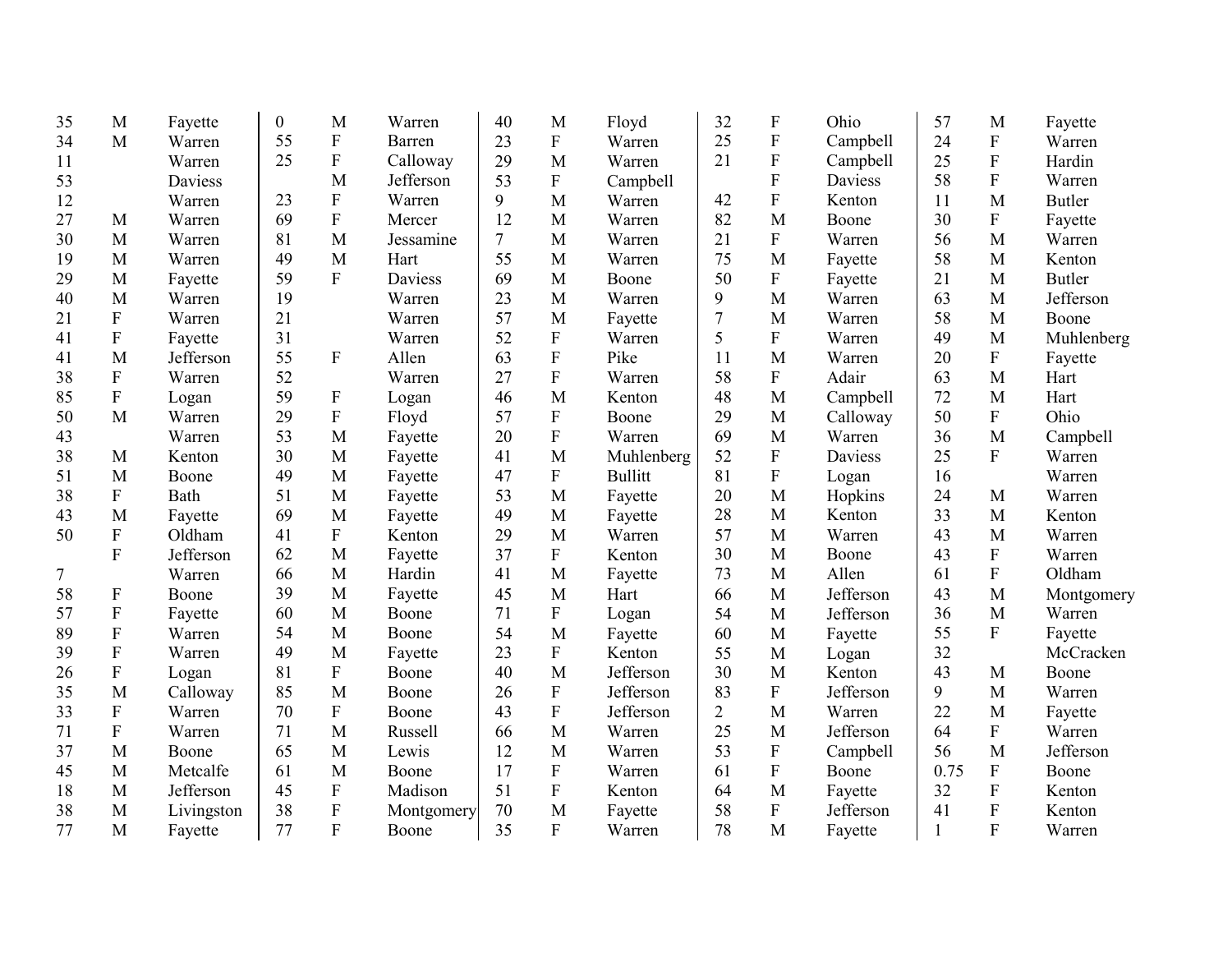| 69 | $\boldsymbol{\mathrm{F}}$ | Logan         | 19             | $\mathbf F$               | Allen          | 62 | F                | Boyle          | 39             | M                         | Fayette        | 91             | $\boldsymbol{F}$ | Jefferson      |
|----|---------------------------|---------------|----------------|---------------------------|----------------|----|------------------|----------------|----------------|---------------------------|----------------|----------------|------------------|----------------|
| 30 | M                         | Kenton        | 69             | $\overline{F}$            | Jefferson      | 43 | $\overline{F}$   | Jackson        | 68             | M                         | Kenton         | 19             | $\overline{F}$   | Warren         |
| 34 | M                         | Fayette       | 18             | $\mathbf{F}$              | Warren         | 28 | ${\bf F}$        | Hopkins        |                | M                         | Jefferson      | 80             | $\overline{F}$   | Jefferson      |
| 35 | F                         | <b>Butler</b> | 59             | M                         | Logan          | 52 | M                | Warren         | 69             | M                         | Muhlenberg     | 49             | M                | Jefferson      |
| 64 | M                         | Kenton        | 18             | ${\bf F}$                 | Jefferson      | 40 | M                | Ohio           | 22             | ${\bf F}$                 | Jefferson      | 28             | M                | Boone          |
| 45 | M                         | Warren        | 70             | $\overline{F}$            | <b>Bullitt</b> | 80 | $\mathbf{F}$     | LaRue          | 57             | M                         | Ohio           | 36             | M                | Fayette        |
| 37 | M                         | Warren        | 39             | $\overline{F}$            | Warren         | 41 | M                | Ohio           | 72             | M                         | Henderson      | 67             | M                | Fayette        |
| 71 | M                         | Warren        | 57             | $\overline{F}$            | Jefferson      |    |                  | Adair          | 27             | ${\bf F}$                 | Boone          | 20             | $\overline{F}$   | Ohio           |
| 29 | M                         | Jefferson     | 76             | $\mathbf{F}$              | Warren         | 81 | M                | Jefferson      | 38             | M                         | Fayette        | 68             | $\mathbf{F}$     | Boone          |
| 38 | ${\bf F}$                 | Warren        | 58             | M                         | Fayette        | 41 | M                | Warren         | $\overline{0}$ | M                         | Boone          | 39             | $\overline{F}$   | Webster        |
| 30 | M                         | Fayette       | 11             |                           | Warren         | 40 | F                | Jefferson      | 43             | $\boldsymbol{\mathrm{F}}$ | Kenton         | 42             | M                | Fayette        |
| 3  | ${\bf F}$                 | Warren        | 5              |                           | Warren         | 26 | M                | Warren         | 49             | M                         | Jefferson      | 68             | ${\bf F}$        | <b>Bullitt</b> |
| 32 | M                         | Barren        | 9              |                           | Warren         | 30 | M                | Jefferson      | 44             | M                         | Warren         | 77             | $\overline{F}$   | Henderson      |
| 24 | ${\bf F}$                 | Campbell      | 68             | M                         | Simpson        | 92 | F                | Graves         | 65             | M                         | Fayette        | 76             | $\overline{F}$   | Jefferson      |
| 29 | ${\bf F}$                 | Warren        | 47             | $\mathbf{F}$              | Jefferson      | 31 | M                | Ohio           | 54             | M                         | McCracken      | 23             | M                | Jessamine      |
| 37 | $\boldsymbol{\mathrm{F}}$ | Hopkins       | 5              |                           | Warren         | 50 | M                | Logan          | 45             | ${\bf F}$                 | Jefferson      | 26             | ${\bf F}$        | Warren         |
| 74 | $\boldsymbol{\mathrm{F}}$ | Kenton        | $\overline{2}$ |                           | Warren         | 37 | M                | Ohio           | 42             | M                         | Fayette        | 69             | ${\bf F}$        | Kenton         |
| 97 | ${\bf F}$                 | Boone         | 41             | $\boldsymbol{F}$          | Kenton         | 23 | F                | Boone          | 34             | M                         | Fayette        | 41             | $\mathbf{F}$     | Warren         |
| 34 | M                         | Warren        | 7              | $\overline{F}$            | Kenton         | 40 | $\mathbf{F}$     | Boone          | 35             | M                         | Fayette        | 68             | $\overline{F}$   | Boone          |
| 18 | M                         | Warren        | 60             | $\overline{F}$            | Henderson      | 9  | M                | Breckinridge   | 86             | ${\bf F}$                 | Oldham         | 47             | M                | Kenton         |
| 40 | M                         | Warren        | 63             | M                         | Barren         | 88 | F                | Boone          | 97             | M                         | Boone          | 44             | M                | Webster        |
| 59 | M                         | Fayette       | 13             |                           | Warren         | 51 | ${\bf F}$        | Letcher        | 41             | $\boldsymbol{\mathrm{F}}$ | <b>Bullitt</b> | 29             | M                | Fayette        |
| 60 | M                         | Barren        | 14             |                           | Warren         | 83 | M                | Perry          | 26             | M                         | Jefferson      | 25             | M                | Jefferson      |
| 72 | $\boldsymbol{\mathrm{F}}$ | Jefferson     | 3              |                           | Warren         | 24 | F                | Hardin         | 44             | M                         | Warren         | 54             | M                | Fayette        |
| 23 | ${\bf F}$                 | Kenton        | 18             | M                         | Warren         | 50 | M                | Boone          | 48             | M                         | Warren         | 55             | M                | Warren         |
| 29 | M                         | <b>Butler</b> | 13             | M                         | Warren         | 42 | ${\bf F}$        | <b>Ballard</b> | 36             | ${\bf F}$                 | Jefferson      | 56             | M                | Daviess        |
| 43 | M                         | Hart          | 31             | M                         | Warren         | 43 | ${\bf F}$        | Pike           | 34             | ${\bf F}$                 | Jefferson      | 78             | M                | Gallatin       |
| 73 | $\boldsymbol{\mathrm{F}}$ | Lewis         | 33             | $\mathbf{F}$              | Hardin         | 71 | $\mathbf F$      | Hardin         |                |                           | Warren         | 77             | ${\bf F}$        | Oldham         |
| 50 | M                         | Warren        | 15             |                           | Warren         | 53 | $\mathbf F$      | Boone          | 63             | M                         | Allen          | 24             | M                | Ohio           |
| 43 | M                         | Kenton        | 49             | M                         | Warren         | 10 | ${\bf F}$        | Graves         | 38             | ${\bf F}$                 | Graves         | 41             | M                | Shelby         |
| 61 | M                         | Warren        | 51             | M                         | Boone          | 39 | M                | Jefferson      | 55             | M                         | Jefferson      | 62             | M                | <b>Butler</b>  |
| 62 | ${\bf F}$                 | Warren        | 30             | M                         | Kenton         | 29 | M                | Ohio           | 35             | M                         | Fayette        | 64             | M                | Daviess        |
| 23 | ${\bf F}$                 | Warren        | 70             | $\mathbf F$               | Hart           | 20 | $\mathbf{F}$     | Nelson         | 31             | M                         | Boone          | 79             | M                | Oldham         |
| 7  | $\boldsymbol{\mathrm{F}}$ | Warren        | 55             | $\boldsymbol{\mathrm{F}}$ | Jefferson      | 26 | $\boldsymbol{F}$ | <b>Butler</b>  | 18             | ${\bf F}$                 | Warren         | 49             | ${\bf F}$        | Kenton         |
| 54 | ${\bf F}$                 | Jefferson     | 39             | M                         | Logan          | 38 | ${\bf F}$        | Simpson        | 53             | ${\bf F}$                 | Jefferson      | $\overline{0}$ | $\overline{F}$   | McCracken      |
| 26 | $\boldsymbol{\mathrm{F}}$ | Kenton        |                | $\mathbf{F}$              | Jefferson      | 27 | M                | Boone          | 30             | M                         | Boone          | 70             | ${\bf F}$        | Jefferson      |
| 70 | M                         | Warren        | 36             | M                         | Warren         | 28 | F                | Kenton         | 9              | M                         | Jefferson      | 10             | M                | Warren         |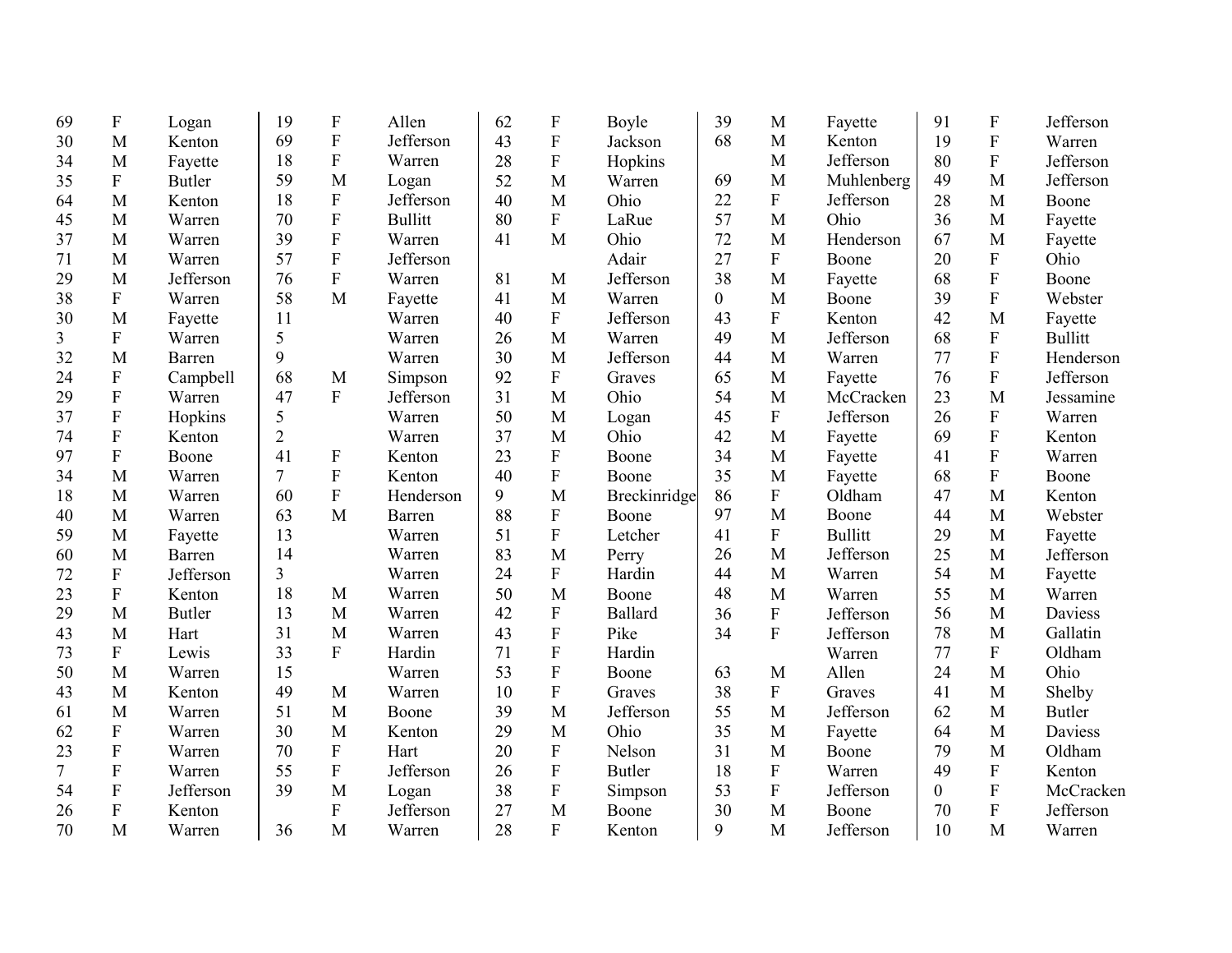| 41 | F                         | Warren    | 15 | $\boldsymbol{\mathrm{F}}$ | Jefferson | 21             | F                         | Jefferson     | 69             | F                         | Boone         | 29 | M            | Ohio           |
|----|---------------------------|-----------|----|---------------------------|-----------|----------------|---------------------------|---------------|----------------|---------------------------|---------------|----|--------------|----------------|
| 70 | M                         | Fayette   | 17 | M                         | Boone     | 26             | ${\bf F}$                 | Warren        | 37             | $\mathbf F$               | Logan         | 73 | M            | Fayette        |
| 27 | $\boldsymbol{\mathrm{F}}$ | Madison   | 83 | $\mathbf F$               | Adair     | 24             | $\boldsymbol{\mathrm{F}}$ | Kenton        | 33             | M                         | Fayette       | 52 | M            | Ohio           |
| 72 | M                         | Henderson | 39 | M                         | Fayette   | 23             | M                         | Boyd          | 46             | M                         | Ohio          | 94 | $\mathbf F$  | Kenton         |
| 59 | ${\bf F}$                 | Grant     | 22 | M                         | Fayette   | 48             | M                         | Jefferson     | 36             | M                         | Fayette       | 52 | ${\bf F}$    | Kenton         |
| 62 | ${\bf F}$                 | Warren    | 67 | M                         | Fayette   | 52             | ${\bf F}$                 | Casey         | 23             | $\mathbf F$               | Ohio          | 26 | M            | Fayette        |
| 48 | M                         | Warren    | 36 | M                         | Warren    | 57             | F                         | Jefferson     | 32             | M                         | Warren        | 41 | ${\bf F}$    | Kenton         |
| 73 | ${\bf F}$                 | Boone     | 64 | $\overline{F}$            | Oldham    | 30             | $\boldsymbol{\mathrm{F}}$ | Warren        | 48             | M                         | McCracken     | 34 | M            | Fayette        |
| 74 | ${\bf F}$                 | Hart      | 42 | M                         | Fayette   | 57             | M                         | Fayette       | 25             | $\mathbf F$               | Jefferson     | 83 | M            | Fayette        |
| 24 | M                         | Fayette   | 55 | M                         | Fayette   | 53             | M                         | Ohio          | 76             | M                         | Fayette       |    | M            | <b>Daviess</b> |
| 58 | M                         | Boone     | 54 | $\overline{F}$            | Christian | 30             | M                         | Fayette       | 61             | M                         | Fayette       | 56 | M            | Fayette        |
| 39 | M                         | Fayette   | 33 | ${\bf F}$                 | Hart      | 60             | M                         | Jefferson     | 48             | $\boldsymbol{\mathrm{F}}$ | Jefferson     | 45 | M            | Fayette        |
| 66 | M                         | Fayette   | 26 | F                         | Pulaski   | 28             | $\mathbf F$               | Warren        | 45             | M                         | Ohio          | 60 | M            | Fayette        |
| 21 | $\boldsymbol{\mathrm{F}}$ | Logan     | 25 | M                         | Pulaski   | $\overline{4}$ | $\boldsymbol{\mathrm{F}}$ | Jefferson     | 22             | M                         | Warren        | 17 | ${\bf F}$    | Jefferson      |
| 27 | M                         | Grayson   | 23 | M                         | Ohio      | 26             | F                         | Barren        | 56             | M                         | Allen         | 31 | M            | Logan          |
| 43 | $\boldsymbol{\mathrm{F}}$ | Henderson | 86 | M                         | Jefferson | 36             | M                         | Fayette       | 23             | M                         | <b>Butler</b> |    | $\mathbf{F}$ | Muhlenberg     |
| 26 | ${\bf F}$                 | Jefferson | 60 | $\boldsymbol{\mathrm{F}}$ | Warren    | 33             | F                         | Ohio          | 43             | M                         | Fayette       | 50 | M            | Fayette        |
| 62 | M                         | Warren    | 34 | $\boldsymbol{\mathrm{F}}$ | Jefferson | 37             | M                         | Fayette       | 19             | M                         | <b>Butler</b> | 57 | M            | Fayette        |
| 14 | $\boldsymbol{F}$          | Jefferson | 83 | $\mathbf F$               | Jefferson | 28             | F                         | Jefferson     | $\overline{4}$ | M                         | Jefferson     | 35 | $\mathbf{F}$ | Grayson        |
| 47 | M                         | Warren    | 30 | M                         | Jefferson | 84             | M                         | Jefferson     | 57             | M                         | Grayson       | 66 | $\mathbf{F}$ | Allen          |
| 31 | M                         | Simpson   | 27 | M                         | Warren    | 20             | $\mathbf{F}$              | Jefferson     | 61             | M                         | Fayette       | 65 | M            | <b>Bullitt</b> |
| 35 | M                         | Fayette   | 52 | F                         | Jefferson | 95             | M                         | <b>Butler</b> | 61             | M                         | Fayette       | 92 | M            | Muhlenberg     |
| 27 | $\boldsymbol{\mathrm{F}}$ | Campbell  | 41 | M                         | Jefferson | 30             | $\mathbf F$               | Ohio          | 31             | M                         | Fayette       | 19 | M            | Daviess        |
| 66 | M                         | Oldham    | 43 | M                         | Warren    | 26             | $\boldsymbol{\mathrm{F}}$ | <b>Butler</b> | 30             | ${\bf F}$                 | Fayette       | 26 | M            | Ohio           |
| 81 | M                         | Oldham    | 17 | M                         | Warren    | 54             | M                         | Fayette       | 79             | ${\bf F}$                 | Pike          | 41 | $\mathbf F$  | Warren         |
| 48 | $\boldsymbol{\mathrm{F}}$ | Warren    | 30 | ${\bf F}$                 | McCracken | 31             | M                         | Ohio          | 31             | $\mathbf F$               | Jefferson     | 54 | $\mathbf{F}$ | Campbell       |
| 47 | M                         | Fayette   | 74 | ${\bf F}$                 | Oldham    | 53             | M                         | Henderson     | 10             | M                         | Jefferson     | 34 | M            | Daviess        |
| 41 | $\boldsymbol{\mathrm{F}}$ | Warren    | 43 | M                         | Fayette   | 59             | M                         | Fayette       | $\overline{2}$ | ${\bf F}$                 | Jefferson     | 68 | ${\bf F}$    | Henderson      |
| 51 | M                         | Fayette   | 60 | $\mathbf{F}$              | Boone     |                | M                         | Jefferson     | 48             | M                         | Fayette       | 71 | M            | Warren         |
|    | ${\bf F}$                 | Grayson   | 36 | M                         | Jefferson | 51             | M                         | Fayette       | 86             | $\boldsymbol{\mathrm{F}}$ | Jefferson     | 59 | M            | Fayette        |
| 21 | M                         | Hardin    | 34 | M                         | Warren    | 55             | M                         | Jefferson     | 60             | M                         | Warren        | 30 | $\mathbf{F}$ | <b>Butler</b>  |
|    | M                         | Jefferson | 44 | ${\bf F}$                 | Jefferson | 46             | ${\bf F}$                 | Kenton        | 33             | ${\bf F}$                 | Jefferson     | 30 | M            | Warren         |
| 30 | M                         | Fayette   | 79 | M                         | Henry     | 55             | M                         | Jefferson     | 64             | M                         | Fayette       | 65 | M            | Jefferson      |
| 17 | $\boldsymbol{\mathrm{F}}$ | Jefferson | 23 | $\boldsymbol{\mathrm{F}}$ | Jefferson | 81             | M                         | Fayette       | 34             | ${\bf F}$                 | Kenton        | 5  | $\mathbf F$  | <b>Bullitt</b> |
| 39 | M                         | Fayette   | 54 | ${\bf F}$                 | Mason     | 48             | M                         | Fayette       | 67             | M                         | Fayette       | 30 | M            | Fayette        |
| 86 | ${\bf F}$                 | Madison   | 46 | ${\bf F}$                 | Hardin    | 60             | M                         | Fayette       | 27             | ${\bf F}$                 | Jefferson     | 19 | $\mathbf{F}$ | Jefferson      |
| 52 | M                         | Fayette   | 30 | M                         | Boone     | 88             | F                         | Adair         | 45             | M                         | Fayette       | 59 | M            | Fayette        |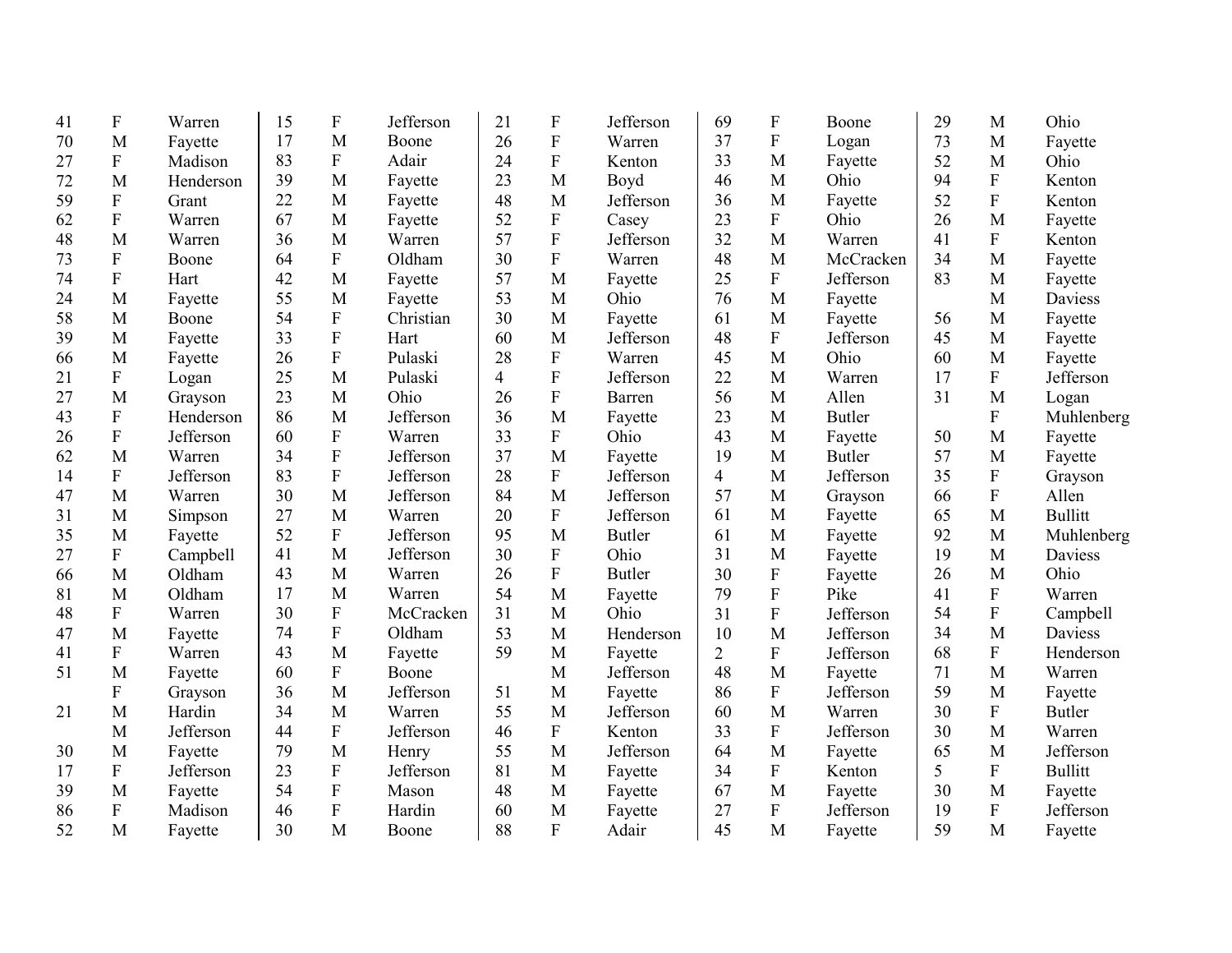| 40 | M                         | Muhlenberg | 53 | M           | Boone          | 65 | F              | Warren         | 54 | M            | Warren        | 56 | M            | Grayson        |
|----|---------------------------|------------|----|-------------|----------------|----|----------------|----------------|----|--------------|---------------|----|--------------|----------------|
| 25 | ${\bf F}$                 | Jefferson  | 16 | ${\bf F}$   | Jefferson      | 66 | M              | Fayette        | 41 | $\mathbf{F}$ | Jefferson     | 45 | $\mathbf{M}$ | Fayette        |
| 40 | $\boldsymbol{\mathrm{F}}$ | Kenton     | 46 | M           | Warren         | 21 | M              | Ohio           | 23 | M            | Ohio          | 46 | M            | Fayette        |
| 60 | M                         | Fayette    | 16 | M           | Muhlenberg     | 15 | F              | Jefferson      | 29 | M            | Jefferson     | 33 | M            | Carter         |
| 37 | M                         | Fayette    | 30 | ${\bf F}$   | Shelby         | 22 | $\mathbf F$    | Fayette        | 26 | F            | Warren        | 60 | ${\bf F}$    | Webster        |
| 53 | M                         | Fayette    | 88 | M           | Warren         | 24 | M              | Warren         | 38 | M            | Jefferson     | 23 | ${\bf F}$    | Fayette        |
| 18 | $\boldsymbol{\mathrm{F}}$ | Perry      | 32 | F           | Jefferson      | 58 | ${\bf F}$      | Logan          | 42 | F            | Kenton        | 24 | M            | Pike           |
| 29 | M                         | Ohio       | 52 | M           | Jefferson      | 20 | $\overline{F}$ | Allen          | 65 | ${\bf F}$    | Ohio          | 52 | M            | Pike           |
| 43 | M                         | Fayette    | 71 | M           | Fayette        | 24 | $\overline{F}$ | Warren         | 21 | $\mathbf F$  | Ohio          | 31 | $\mathbf{F}$ | Pike           |
| 38 |                           | Muhlenberg | 36 | M           | Fayette        | 31 | $\overline{F}$ | Jefferson      | 14 | $\mathbf F$  | Warren        | 40 | M            | Leslie         |
| 48 | M                         | Fayette    | 59 | M           | Fayette        | 48 | F              | Jefferson      | 30 | ${\bf F}$    | Shelby        | 61 | M            | Pulaski        |
| 56 | M                         | Fayette    | 28 | M           | Warren         | 49 | M              | Shelby         | 33 | M            | Jefferson     | 57 | ${\bf F}$    | Pike           |
| 59 | M                         | Fayette    | 56 | M           | Fayette        | 22 | $\mathbf{F}$   | Shelby         | 48 | M            | Fayette       | 34 | $\mathbf F$  | <b>Bullitt</b> |
| 69 | M                         | Ohio       | 55 | ${\bf F}$   | Daviess        | 29 | M              | Shelby         | 20 | M            | Lincoln       | 30 | $\mathbf F$  | Franklin       |
| 55 | M                         | Madison    | 61 | $\mathbf F$ | <b>Butler</b>  | 41 | M              | Shelby         | 62 | F            | Scott         | 33 | M            | Russell        |
| 34 | F                         | Shelby     | 21 | M           | Boone          | 45 | F              | Jefferson      | 33 | M            | Fayette       | 37 | M            | Meade          |
| 60 | M                         | Jefferson  | 22 | M           | Warren         | 27 | M              | <b>Daviess</b> | 54 | M            | Muhlenberg    | 78 | M            | Pike           |
| 61 | M                         | Fayette    | 70 | M           | Fayette        | 38 | M              | Daviess        | 42 | F            | Jefferson     | 60 | M            | Fayette        |
| 32 | ${\bf F}$                 | Allen      | 21 | M           | McCracken      | 37 | M              | Boone          |    | F            | Jefferson     | 60 | M            | Magoffin       |
| 61 | M                         | Fayette    | 29 | M           | Warren         | 33 | M              | Ohio           | 27 | F            | Jefferson     | 54 | $\mathbf F$  | Fayette        |
| 63 | M                         | Muhlenberg | 49 | M           | Warren         | 26 | M              | Ohio           | 10 | M            | Warren        | 41 | M            | Kenton         |
| 62 | M                         | Fayette    | 45 | M           | Fayette        | 39 | M              | Jefferson      | 56 | M            | Jefferson     | 45 | M            | Fayette        |
| 35 | $\boldsymbol{\mathrm{F}}$ | Edmonson   | 56 | M           | Boone          | 17 | M              | Daviess        | 18 | M            | Kenton        | 41 | M            | Ohio           |
| 30 | M                         | Fayette    | 25 | F           | Grant          | 40 |                | Ohio           | 30 | M            | Fayette       | 31 | ${\bf F}$    | Ohio           |
| 35 | M                         | Henderson  | 63 | M           | Fayette        | 23 | M              | Marshall       | 37 | F            | Fayette       | 32 | $\mathbf F$  | Ohio           |
| 49 | $\mathbf F$               | Edmonson   | 55 | M           | Fayette        | 76 | ${\bf F}$      | Todd           | 33 | M            | Warren        | 30 | ${\bf F}$    | Fayette        |
| 32 | M                         | Fayette    |    | F           | Boone          | 29 | M              | Ohio           | 39 | M            | Fayette       | 22 | ${\bf F}$    | Shelby         |
| 29 | $\boldsymbol{\mathrm{F}}$ | McCracken  | 40 | M           | <b>Daviess</b> | 14 | ${\bf F}$      | Jefferson      | 52 | ${\bf F}$    | Warren        | 27 | M            | Shelby         |
| 59 | M                         | Fayette    | 27 | M           | Jefferson      | 45 | M              | Shelby         | 20 | ${\bf F}$    | Daviess       | 76 | ${\bf F}$    | Warren         |
| 56 | M                         | Fayette    | 60 | M           | Jefferson      | 27 | M              | Warren         | 28 | ${\bf F}$    | Daviess       | 20 | M            | Shelby         |
| 85 | M                         | Boone      | 28 | ${\bf F}$   | <b>Daviess</b> | 50 | M              | Jefferson      | 41 | M            | Fayette       | 53 | $\mathbf F$  | Shelby         |
| 64 | M                         | Warren     | 31 | ${\bf F}$   | Jefferson      | 40 | M              | Hardin         | 34 | F            | <b>Butler</b> | 59 | M            | Boone          |
| 37 | M                         | Warren     | 54 | ${\bf F}$   | Warren         | 29 | M              | Kenton         | 30 | M            | Lincoln       | 46 | M            | Warren         |
| 17 | $\boldsymbol{\mathrm{F}}$ | Jefferson  | 74 | M           | Jefferson      | 33 | M              | Shelby         | 45 | M            | Henry         | 32 | M            | Jefferson      |
| 38 | $\mathbf F$               | Shelby     | 30 | ${\bf F}$   | Shelby         | 49 | ${\bf F}$      | Fayette        | 37 | M            | Boone         |    | M            | Jefferson      |
| 27 | M                         | Fayette    | 43 | M           | Ohio           | 48 | M              | Jefferson      | 41 | M            | Jefferson     | 60 | $\mathbf F$  | Jefferson      |
| 51 | $\mathbf{F}$              | Boone      | 32 | M           | Ohio           | 45 | M              | Ohio           | 21 | M            | McCracken     | 39 | M            | Jefferson      |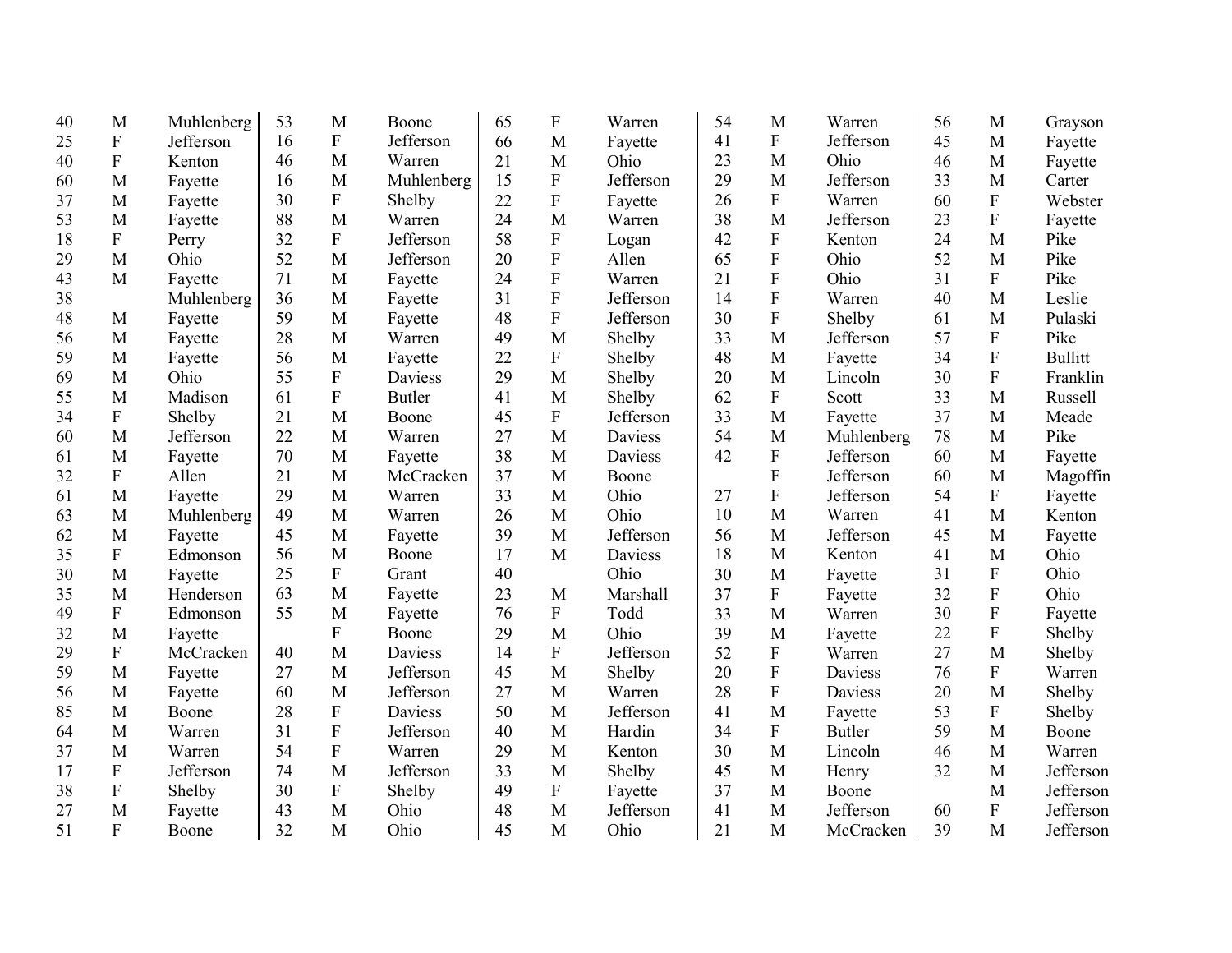| 32 | $\mathbf{F}$              | Warren    |    | M                         | Jefferson  | 49             | F              | Jefferson     | 21             | M                         | <b>Butler</b> | 30 | $\boldsymbol{\mathrm{F}}$ | Jefferson |
|----|---------------------------|-----------|----|---------------------------|------------|----------------|----------------|---------------|----------------|---------------------------|---------------|----|---------------------------|-----------|
| 24 | M                         | Jefferson | 33 | M                         | Jefferson  |                | M              | Kenton        | 57             | ${\bf F}$                 | Warren        | 55 | ${\bf F}$                 | Jefferson |
| 85 | M                         | Boone     |    | ${\bf F}$                 | Jefferson  | 59             | ${\bf F}$      | Jefferson     | 10             | M                         | Jefferson     | 28 | $\mathbf F$               | Jefferson |
| 32 | $\mathbf F$               | Fayette   | 30 | ${\bf F}$                 | Jefferson  | 55             | M              | Jefferson     | 73             | ${\bf F}$                 | Boone         | 48 | M                         | Hardin    |
| 63 | M                         | Boone     | 55 | $\boldsymbol{\mathrm{F}}$ | Jefferson  | 31             | ${\bf F}$      | Jefferson     | 36             | ${\bf F}$                 | Jefferson     | 82 | ${\bf F}$                 | McCracken |
| 29 | M                         | Jefferson | 30 | $\overline{F}$            | Jefferson  | 71             | $\mathbf{F}$   | Jefferson     | 14             | M                         | Warren        |    | M                         | Boone     |
| 42 | ${\bf F}$                 | Jefferson | 47 | $\mathbf{F}$              | Kenton     | 58             | M              | Boone         | 36             | $\boldsymbol{\mathrm{F}}$ | Simpson       | 45 | M                         | Jefferson |
| 61 | $\boldsymbol{F}$          | Jefferson | 40 | M                         | Calloway   | 101            | $\mathbf{F}$   | Boone         | 48             | ${\bf F}$                 | Jefferson     | 54 | $\mathbf{F}$              | Jefferson |
| 31 | M                         | Jefferson | 59 | $\overline{F}$            | Warren     | 62             | M              | Jefferson     | 64             | $\overline{F}$            | Franklin      | 23 | M                         | Jefferson |
| 39 | M                         | Fayette   | 83 | $\boldsymbol{\mathrm{F}}$ | Jefferson  | 29             | ${\bf F}$      | Jefferson     | 41             | M                         | <b>Butler</b> | 21 | $\mathbf{F}$              | Jefferson |
|    | $\mathbf F$               | Jefferson | 26 | $\boldsymbol{\mathrm{F}}$ | Jefferson  | 87             | $\overline{F}$ | Jefferson     | 36             | M                         | Fayette       | 22 | M                         | Jefferson |
| 46 | ${\bf F}$                 | Jefferson | 38 | ${\bf F}$                 | Jefferson  | 64             | M              | Jefferson     | 23             | M                         | Boone         | 50 | M                         | Jefferson |
| 60 | M                         | Jefferson | 84 | M                         | Logan      | 62             | $\mathbf{F}$   | Jefferson     | $\overline{0}$ | M                         | Jefferson     | 27 | ${\bf F}$                 | Jefferson |
| 20 | M                         | Kenton    | 66 | M                         | Boone      | 10             | ${\bf F}$      | Jefferson     | 70             | M                         | Boone         | 21 | ${\bf F}$                 | Boone     |
| 63 | ${\bf F}$                 | Jefferson | 92 | $\mathbf{F}$              | Boone      | 12             | M              | Jefferson     | 36             | M                         | Jefferson     | 73 | $\overline{F}$            | Boone     |
| 43 | M                         | Kenton    | 40 | M                         | Russell    | 34             | F              | Jefferson     | 54             |                           | Warren        | 24 | $\overline{F}$            | Jefferson |
| 49 | $\boldsymbol{F}$          | Jefferson | 66 | M                         | Pulaski    | 32             | M              | Warren        | 41             |                           | Warren        | 48 | $\overline{F}$            | Jefferson |
| 99 | $\boldsymbol{\mathrm{F}}$ | Boone     | 47 | $\boldsymbol{\mathrm{F}}$ | Boone      | 81             | M              | Jefferson     | 63             | F                         | Edmonson      | 37 | M                         | Jefferson |
| 36 | M                         | Shelby    | 47 | ${\bf F}$                 | Jefferson  | 35             | M              | Warren        | 24             | M                         | Shelby        | 46 | ${\bf F}$                 | Fayette   |
| 35 | M                         | Boone     | 78 | $\overline{F}$            | Boone      | 90             | $\mathbf{F}$   | Boone         | 48             | M                         | Jefferson     | 62 | M                         | Warren    |
| 25 | M                         | Logan     | 67 | M                         | Boone      | 29             | $\mathbf{F}$   | Oldham        | 36             | M                         | Jefferson     | 41 | M                         | Campbell  |
| 83 | $\boldsymbol{F}$          | Boone     | 21 | M                         | Jefferson  | $\overline{2}$ | M              | Oldham        | 41             | M                         | Oldham        | 31 | M                         | Fayette   |
| 34 | M                         | Jefferson | 29 | $\boldsymbol{\mathrm{F}}$ | Jefferson  | 31             | M              | Oldham        | 26             | $\boldsymbol{\mathrm{F}}$ | Calloway      | 22 | $\mathbf F$               | Jefferson |
| 59 | $\boldsymbol{F}$          | Knox      | 45 | $\boldsymbol{\mathrm{F}}$ | Fayette    | 3              | F              | Oldham        | 73             | F                         | Warren        | 81 | $\mathbf{F}$              | Boone     |
| 47 | $\boldsymbol{\mathrm{F}}$ | Fayette   | 90 | $\boldsymbol{\mathrm{F}}$ | Muhlenberg | 81             | M              | Jefferson     | 25             | ${\bf F}$                 | Allen         | 30 | $\mathbf{F}$              | Warren    |
| 24 | F                         | Shelby    | 63 | $\overline{F}$            | Boone      | 39             | $\mathbf{F}$   | Jefferson     | 24             | ${\bf F}$                 | Fayette       | 48 | $\overline{F}$            | Jefferson |
| 3  | F                         | Logan     | 32 | M                         | Jefferson  | 62             | M              | Jefferson     | 80             | M                         | Boone         | 27 | M                         | Warren    |
| 67 | ${\bf F}$                 | Jefferson | 42 | $\boldsymbol{\mathrm{F}}$ | Madison    | 22             | M              | Ohio          | 17             |                           | Warren        | 51 |                           | Warren    |
| 71 | $\boldsymbol{\mathrm{F}}$ | Boone     | 86 | $\boldsymbol{\mathrm{F}}$ | Boone      | 19             | M              | <b>Butler</b> | 27             | M                         | Warren        | 65 | $\boldsymbol{\mathrm{F}}$ | Jefferson |
| 27 | M                         | Fayette   | 19 | $\boldsymbol{\mathrm{F}}$ | Jefferson  | 65             | ${\bf F}$      | Warren        | 52             | ${\bf F}$                 | Fayette       | 72 | M                         | Henderson |
| 63 | ${\bf F}$                 | Jefferson | 44 | $\overline{F}$            | Jefferson  | 42             | M              | <b>Butler</b> | 22             | $\overline{F}$            | Jefferson     | 69 | ${\bf F}$                 | Jefferson |
| 65 | M                         | Jefferson | 95 | ${\bf F}$                 | Boone      | 35             | ${\bf F}$      | Jefferson     | 21             | ${\bf F}$                 | Shelby        | 48 | ${\bf F}$                 | Logan     |
| 34 | ${\bf F}$                 | Jefferson | 27 | $\mathbf F$               | Jefferson  | 18             | M              | Warren        | 63             | $\overline{F}$            | Jefferson     | 28 | $\mathbf F$               | Henderson |
| 23 | $\boldsymbol{\mathrm{F}}$ | Meade     | 32 | ${\bf F}$                 | Kenton     | 46             | M              | Warren        | 22             | ${\bf F}$                 | <b>Butler</b> | 42 | ${\bf F}$                 | Logan     |
| 37 | M                         | Warren    | 28 | M                         | Jefferson  | 14             | $\mathbf{F}$   | Jefferson     | 22             | M                         | Warren        | 23 | $\mathbf F$               | Jefferson |
| 61 | M                         | Boone     | 20 | ${\bf F}$                 | Jefferson  | 19             | M              | Jefferson     | 62             | ${\bf F}$                 | Adair         | 42 | ${\bf F}$                 | Campbell  |
| 50 | M                         | Jefferson | 59 | M                         | Kenton     | 23             | M              | Ohio          | 58             | M                         | McLean        | 38 | $\overline{F}$            | Warren    |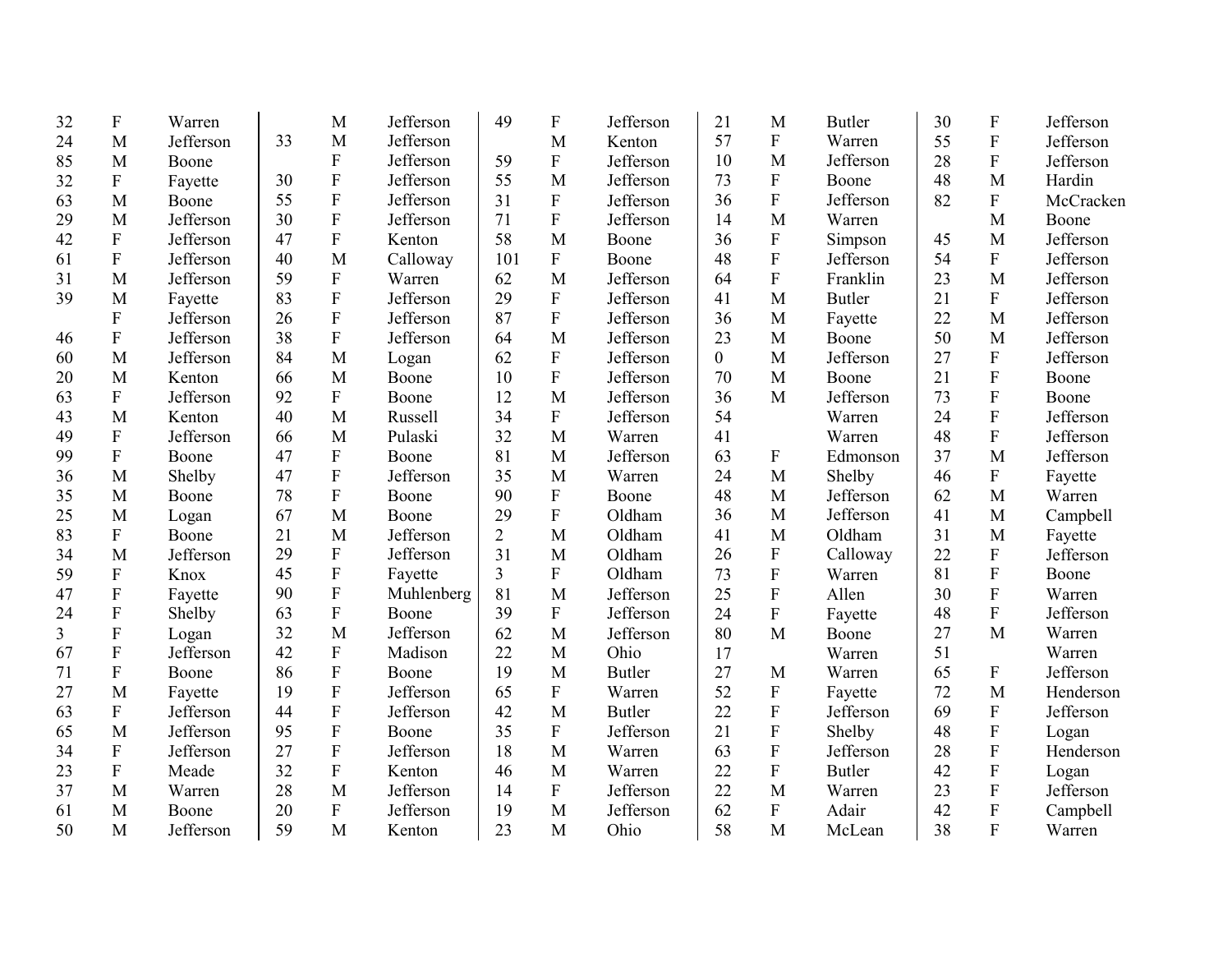| 58 | $\mathbf F$               | Jefferson | 24 | M                         | Fayette        | 68 | M                         | Gallatin      | 37 | F                         | Daviess        | 30 | $\boldsymbol{F}$          | Kenton         |
|----|---------------------------|-----------|----|---------------------------|----------------|----|---------------------------|---------------|----|---------------------------|----------------|----|---------------------------|----------------|
| 42 | $\mathbf F$               | Jefferson |    | $\boldsymbol{\mathrm{F}}$ | Jefferson      | 25 | M                         | Jefferson     |    | $\boldsymbol{\mathrm{F}}$ | Jefferson      | 17 | M                         | <b>Bullitt</b> |
| 57 | $\boldsymbol{\mathrm{F}}$ | Jefferson | 50 | ${\bf F}$                 | Boone          | 53 | ${\bf F}$                 | Warren        |    | M                         | Jefferson      | 67 | $\boldsymbol{\mathrm{F}}$ | Adair          |
| 59 | ${\bf F}$                 | Jefferson | 69 | M                         | Boone          | 55 | M                         | Warren        |    | $\boldsymbol{\mathrm{F}}$ | Jefferson      | 25 | ${\bf F}$                 | Scott          |
| 52 | ${\bf F}$                 | Simpson   | 70 | ${\bf F}$                 | Boyd           | 60 | ${\bf F}$                 | Campbell      |    | M                         | Jefferson      | 42 | ${\bf F}$                 | Boone          |
| 76 | M                         | Russell   | 57 | M                         | Boone          | 49 | $\overline{F}$            | Jefferson     |    | $\boldsymbol{\mathrm{F}}$ | Muhlenberg     | 48 | $\mathbf F$               | Christian      |
| 59 | M                         | Campbell  | 68 | $\mathbf{F}$              | Boone          | 19 |                           | Warren        |    | M                         | Muhlenberg     | 66 | M                         | Pulaski        |
|    | $\mathbf F$               | Jefferson | 20 | $\mathbf F$               | Carroll        | 32 | ${\bf F}$                 | Warren        | 49 | M                         | Daviess        | 61 | $\overline{F}$            | Henderson      |
|    | $\mathbf F$               | Jefferson | 93 | $\overline{F}$            | Boone          |    | $\overline{F}$            | Kenton        |    | M                         | Jefferson      | 57 | M                         | Anderson       |
| 88 | M                         | Boone     |    | M                         | Jefferson      | 40 | M                         | Kenton        |    | $\boldsymbol{\mathrm{F}}$ | Muhlenberg     | 36 | ${\bf F}$                 | Boone          |
| 30 | $\mathbf F$               | Jefferson | 25 | M                         | Kenton         | 38 | ${\bf F}$                 | Kenton        | 41 | M                         | Daviess        | 12 | $\overline{F}$            | Jefferson      |
| 76 | $\boldsymbol{\mathrm{F}}$ | Fayette   | 11 | M                         | Clark          |    | $\mathbf{F}$              | Muhlenberg    | 51 | $\boldsymbol{\mathrm{F}}$ | Daviess        | 83 | M                         | Logan          |
| 34 | ${\bf F}$                 | Jefferson | 35 | M                         | Shelby         |    | M                         | Kenton        | 54 | M                         | Daviess        | 77 | M                         | Boone          |
| 66 | M                         | Jefferson | 70 | M                         | Kenton         | 42 | M                         | Fulton        |    | M                         | Jefferson      | 46 | M                         | Warren         |
| 37 | $\boldsymbol{\mathrm{F}}$ | Fayette   | 47 | M                         | Fayette        | 22 | M                         | Jefferson     | 38 | M                         | Daviess        | 80 | M                         | Boone          |
| 26 | $\boldsymbol{\mathrm{F}}$ | Boone     | 50 | M                         | Boone          | 56 | M                         | <b>Butler</b> |    | M                         | Muhlenberg     | 31 | ${\bf F}$                 | Warren         |
| 54 | ${\bf F}$                 | Fayette   |    | M                         | Kenton         | 41 |                           | Warren        |    | M                         | Jefferson      | 21 | M                         | Warren         |
| 59 | M                         | Logan     |    | M                         | Jefferson      | 45 | $\boldsymbol{F}$          | Warren        |    | M                         | Jefferson      | 45 | ${\bf F}$                 | Boone          |
| 35 | M                         | Logan     | 7  | M                         | Bell           |    | $\overline{F}$            | Boone         |    | $\boldsymbol{\mathrm{F}}$ | Jefferson      | 54 | M                         | Warren         |
| 54 | M                         | Fayette   |    | $\overline{F}$            | Hart           |    | $\overline{F}$            | Boone         |    | M                         | Jefferson      | 17 | M                         | Warren         |
| 53 | $\boldsymbol{\mathrm{F}}$ | Fayette   | 26 | M                         | <b>Bullitt</b> | 29 | $\overline{F}$            | Kenton        | 27 | M                         | Logan          | 15 | M                         | Warren         |
| 12 | $\mathbf{F}$              | Boone     | 80 | $\mathbf{F}$              | Boone          | 67 |                           | Logan         | 34 | ${\bf F}$                 | Kenton         | 42 | ${\bf F}$                 | Kenton         |
| 63 | M                         | Shelby    |    | M                         | Jefferson      |    | $\boldsymbol{\mathrm{F}}$ | Jefferson     | 35 | ${\bf F}$                 | Kenton         |    | M                         | Kenton         |
| 47 |                           | Warren    | 20 | M                         | Warren         | 34 | $\rm F$                   | Boone         | 46 | $\mathbf F$               | <b>Bullitt</b> | 29 | ${\bf F}$                 | Jefferson      |
| 27 | $\boldsymbol{\mathrm{F}}$ | McCracken | 68 | M                         | Grayson        | 61 | $\overline{F}$            | Warren        | 30 | $\boldsymbol{\mathrm{F}}$ | Kenton         | 41 | M                         | Warren         |
| 79 | M                         | McCracken | 42 | M                         | Boone          | 73 |                           | Jefferson     | 24 | M                         | Madison        | 24 | M                         | Jefferson      |
| 33 | $\boldsymbol{\mathrm{F}}$ | Hardin    | 33 |                           | Warren         | 54 | $\boldsymbol{\mathrm{F}}$ | Jefferson     | 80 | M                         | Madison        | 60 | M                         | Jefferson      |
| 65 | $\boldsymbol{\mathrm{F}}$ | Hardin    | 60 | ${\bf F}$                 | Jefferson      | 41 | M                         | Oldham        | 97 | ${\bf F}$                 | Jefferson      | 37 | ${\bf F}$                 | Boone          |
| 21 | F                         | Madison   |    | M                         | Jefferson      | 26 | M                         | Campbell      | 12 | ${\bf F}$                 | Fayette        | 28 | ${\bf F}$                 | Kenton         |
| 53 | M                         | Jessamine | 28 | ${\bf F}$                 | Jefferson      | 17 |                           | Warren        | 11 | M                         | Fayette        | 50 | M                         | Warren         |
| 35 | ${\bf F}$                 | Hardin    | 38 | M                         | Kenton         |    | ${\bf F}$                 | Jefferson     | 39 | M                         | Fayette        | 26 | M                         | Henderson      |
| 16 | $\mathbf F$               | Hardin    | 27 | ${\bf F}$                 | Kenton         | 31 | M                         | Jefferson     | 55 | ${\bf F}$                 | Fayette        | 76 | ${\bf F}$                 | Warren         |
| 27 | $\mathbf F$               | Hardin    | 20 | $\overline{F}$            | Warren         | 46 | $\overline{F}$            | Jefferson     | 34 | $\mathbf F$               | Fayette        | 23 | M                         | Grant          |
| 25 | $\boldsymbol{\mathrm{F}}$ | Fleming   | 18 | ${\bf F}$                 | Jefferson      | 66 | M                         | Jefferson     | 21 | M                         | Anderson       | 33 | $\boldsymbol{\mathrm{F}}$ | Warren         |
| 52 | $\boldsymbol{F}$          | Graves    |    | $\mathbf F$               | Jefferson      | 18 | M                         | Logan         | 73 | ${\bf F}$                 | Perry          | 27 | ${\bf F}$                 | Boone          |
| 59 | $\mathbf F$               | Menifee   |    | M                         | Jefferson      |    | $\mathbf{F}$              | Jefferson     | 69 | M                         | <b>Bullitt</b> | 35 | ${\bf F}$                 | Grant          |
| 59 | M                         | Adair     | 60 | M                         | Boone          |    | $\overline{F}$            | Jefferson     | 31 | $\mathbf{F}$              | Boone          | 27 | M                         | Fayette        |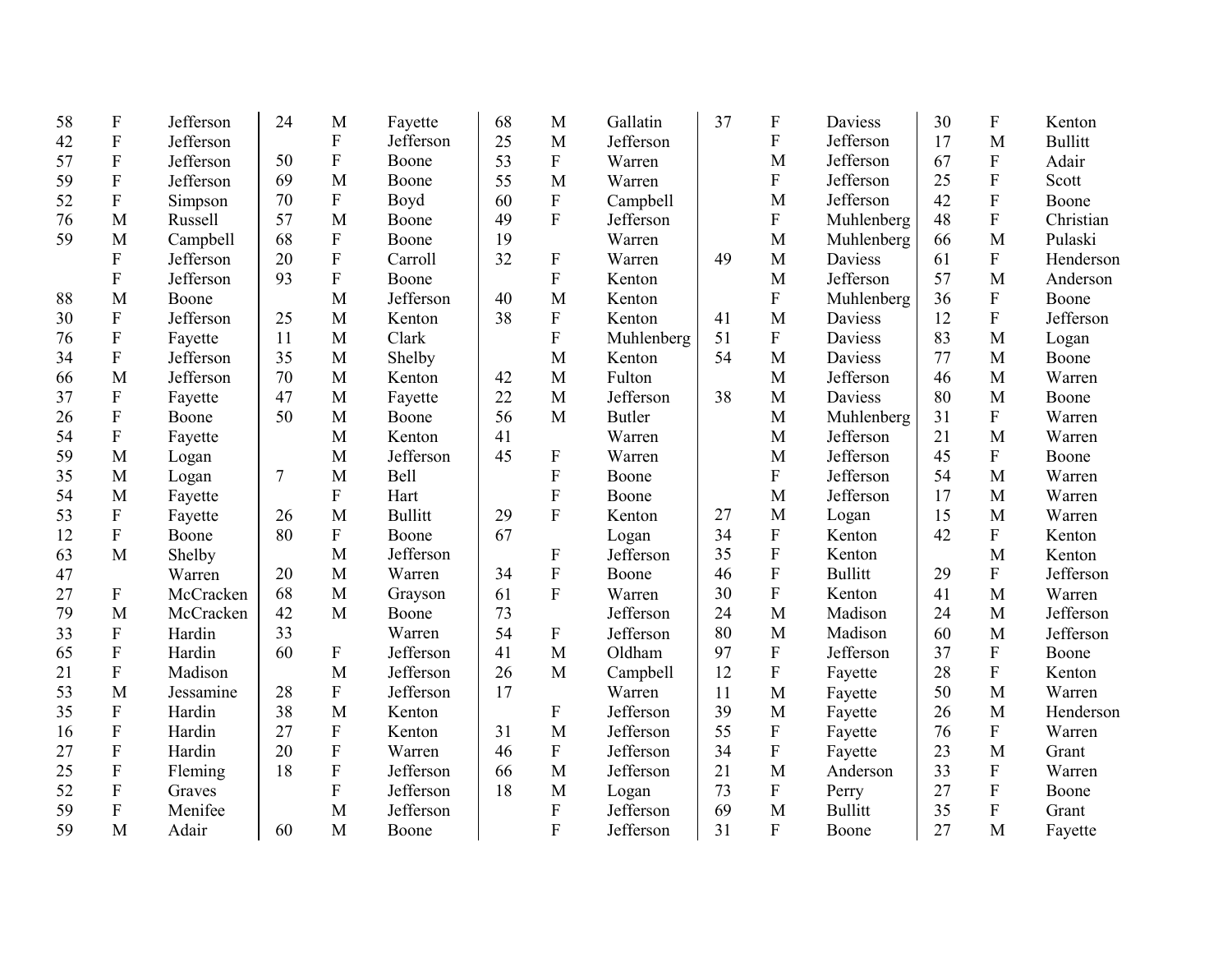| 17 | $\boldsymbol{\mathrm{F}}$ | Jefferson | 31 | $\boldsymbol{\mathrm{F}}$ | Kenton         | 57 | M                         | Fayette   | 49 | M                         | Allen          | 30 | $\boldsymbol{\mathrm{F}}$ | <b>Daviess</b> |
|----|---------------------------|-----------|----|---------------------------|----------------|----|---------------------------|-----------|----|---------------------------|----------------|----|---------------------------|----------------|
| 23 | M                         | Boone     | 80 | $\boldsymbol{\mathrm{F}}$ | Jefferson      | 57 | M                         | Fayette   | 78 | ${\bf F}$                 | Warren         |    | M                         | Kenton         |
| 50 | M                         | Hardin    | 67 | $\boldsymbol{\mathrm{F}}$ | Campbell       | 65 | M                         | Wolfe     | 19 | M                         | Campbell       | 33 | M                         | Jefferson      |
| 26 | ${\bf F}$                 | Jefferson | 41 | M                         | Jefferson      | 46 | M                         | Fayette   | 61 | F                         | Hardin         | 27 | $\mathbf{M}$              | Shelby         |
| 27 | ${\bf F}$                 | Grant     | 28 | M                         | Boone          | 34 | M                         | Fayette   | 34 | M                         | Jefferson      | 8  | M                         | Warren         |
| 37 | M                         | Kenton    | 62 | $\boldsymbol{\mathrm{F}}$ | Boone          | 65 | M                         | Fayette   | 31 | $\mathbf F$               | Jefferson      | 19 | M                         | Warren         |
| 34 | $\mathbf F$               | Boone     | 70 | $\boldsymbol{\mathrm{F}}$ | Kenton         | 51 | M                         | Fayette   | 41 | M                         | Warren         | 22 | $\mathbf{F}$              | Jefferson      |
| 18 | M                         | Warren    | 48 | M                         | Boone          | 56 | M                         | Fayette   | 45 | ${\bf F}$                 | Logan          |    | $\overline{F}$            | Warren         |
| 30 | ${\bf F}$                 | Grayson   | 22 | $\overline{F}$            | Hardin         | 56 | M                         | Fayette   | 89 | ${\bf F}$                 | Jefferson      | 51 | $\overline{F}$            | Kenton         |
| 71 | ${\bf F}$                 | Boone     | 46 | M                         | Warren         | 34 | M                         | Fayette   | 33 | $\rm F$                   | <b>Daviess</b> | 30 | ${\bf F}$                 | Fayette        |
| 32 | ${\bf F}$                 | Warren    | 13 | M                         | Warren         | 69 | M                         | Fayette   | 26 | M                         | Christian      | 60 | $\mathbf{M}$              | Jefferson      |
| 26 | ${\bf F}$                 | Warren    | 22 | $\mathbf F$               | Shelby         | 43 | M                         | Fayette   | 69 | ${\bf F}$                 | Clay           | 26 | ${\bf F}$                 | Warren         |
| 23 | M                         | Warren    | 26 | M                         | Warren         | 55 | M                         | Fayette   | 25 | $\boldsymbol{\mathrm{F}}$ | Grayson        | 42 | $\overline{F}$            | Ohio           |
| 22 | $\boldsymbol{\mathrm{F}}$ | Warren    | 27 | M                         | Kenton         | 38 | M                         | Fayette   | 66 | M                         | Kenton         | 30 | $\mathbf F$               | Kenton         |
| 30 | ${\bf F}$                 | Nelson    | 36 | M                         | Kenton         | 28 | M                         | Fayette   | 21 | M                         | Jefferson      | 60 | M                         | Jefferson      |
| 30 | M                         | Boone     | 51 | ${\bf F}$                 | Jefferson      | 68 | M                         | Fayette   | 33 | M                         | Jefferson      | 51 | $\boldsymbol{F}$          | Jefferson      |
| 21 | ${\bf F}$                 | Jefferson | 78 | $\overline{F}$            | Boone          | 46 | M                         | Boone     | 68 | ${\bf F}$                 | Nelson         | 19 | $\mathbf{F}$              | Muhlenberg     |
| 70 | M                         | Boone     | 31 | $\overline{F}$            | Warren         | 38 | M                         | Fayette   |    | ${\bf F}$                 | Jefferson      | 37 | M                         | Jefferson      |
| 17 | $\boldsymbol{\mathrm{F}}$ | Jefferson | 39 | $\overline{F}$            | Boone          | 42 | M                         | Kenton    |    | ${\bf F}$                 | Jefferson      | 24 | ${\bf F}$                 | Campbell       |
| 26 | M                         | Warren    | 63 | $\overline{F}$            | Boone          |    | M                         | Jefferson | 40 | $\mathbf F$               | Jefferson      | 46 | M                         | Warren         |
| 71 | M                         | Jefferson | 33 | M                         | Kenton         | 35 | M                         | Jefferson | 46 | ${\bf F}$                 | Kenton         | 13 | M                         | Warren         |
| 25 | $\boldsymbol{F}$          | Boone     | 72 | M                         | Boone          | 58 | M                         | Jefferson | 55 | $\overline{\mathrm{F}}$   | Jefferson      | 61 | $\mathbf{F}$              | Jefferson      |
| 47 | M                         | Boone     | 25 | M                         | Warren         | 52 | M                         | Kenton    | 27 | M                         | Allen          | 74 | $\mathbf F$               | Jefferson      |
| 16 | $\boldsymbol{F}$          | Ohio      | 57 | $\mathbf{F}$              | Kenton         | 58 | M                         | Jefferson | 57 | M                         | Jefferson      | 66 | M                         | Daviess        |
| 24 | $\boldsymbol{F}$          | Boone     | 44 | $\mathbf F$               | Jefferson      | 60 | M                         | Jefferson |    | ${\bf F}$                 | Jefferson      | 24 | M                         | Boone          |
| 48 | M                         | Jefferson | 30 | M                         | Jefferson      | 56 | M                         | Fayette   | 52 | M                         | Jefferson      | 24 |                           | Warren         |
| 20 | $\boldsymbol{\mathrm{F}}$ | Warren    | 38 | $\boldsymbol{\mathrm{F}}$ | Kenton         | 86 | F                         | Oldham    | 23 | ${\bf F}$                 | Jefferson      | 37 | $\mathbf F$               | Jefferson      |
| 49 | M                         | Grayson   | 31 | ${\bf F}$                 | Simpson        | 87 | ${\bf F}$                 | Jefferson | 34 | ${\bf F}$                 | Jefferson      | 59 | M                         | Warren         |
| 34 | M                         | Boone     | 80 | F                         | <b>Bracken</b> | 27 | ${\bf F}$                 | Jefferson |    | $\overline{F}$            | Jefferson      | 16 | M                         | Warren         |
| 26 | $\boldsymbol{\mathrm{F}}$ | Warren    | 31 | M                         | Hardin         |    | F                         | Jefferson | 53 |                           | Warren         | 14 | M                         | Warren         |
| 49 | M                         | Jefferson | 72 | ${\bf F}$                 | Fayette        |    | F                         | Jefferson | 47 | M                         | Jefferson      | 55 | $\mathbf F$               | Warren         |
| 14 | $\boldsymbol{\mathrm{F}}$ | Jefferson | 57 | $\boldsymbol{\mathrm{F}}$ | Fayette        |    | $\boldsymbol{\mathrm{F}}$ | Grayson   | 58 |                           | Warren         | 55 | M                         | Jefferson      |
| 47 | ${\bf F}$                 | Warren    | 43 | M                         | Franklin       | 37 | M                         | Kenton    | 93 | ${\bf F}$                 | Jefferson      | 60 | M                         | Jefferson      |
| 34 | M                         | Daviess   | 55 | $\boldsymbol{\mathrm{F}}$ | Kenton         | 48 | F                         | Franklin  |    | $\boldsymbol{\mathrm{F}}$ | Jefferson      | 53 | M                         | Jefferson      |
| 33 | M                         | Grayson   | 16 | M                         | Jefferson      | 74 | F                         | Boone     | 35 | M                         | Boone          | 9  | ${\bf F}$                 | Jefferson      |
| 32 | $\boldsymbol{\mathrm{F}}$ | Warren    | 77 | ${\bf F}$                 | Breckinridge   | 51 | M                         | Boone     | 13 | ${\bf F}$                 | Warren         | 49 | ${\bf F}$                 | Jefferson      |
| 30 | M                         | Ohio      | 58 | F                         | Hardin         | 19 | $\overline{F}$            | Whitley   | 46 | M                         | Henderson      | 34 | M                         | Jefferson      |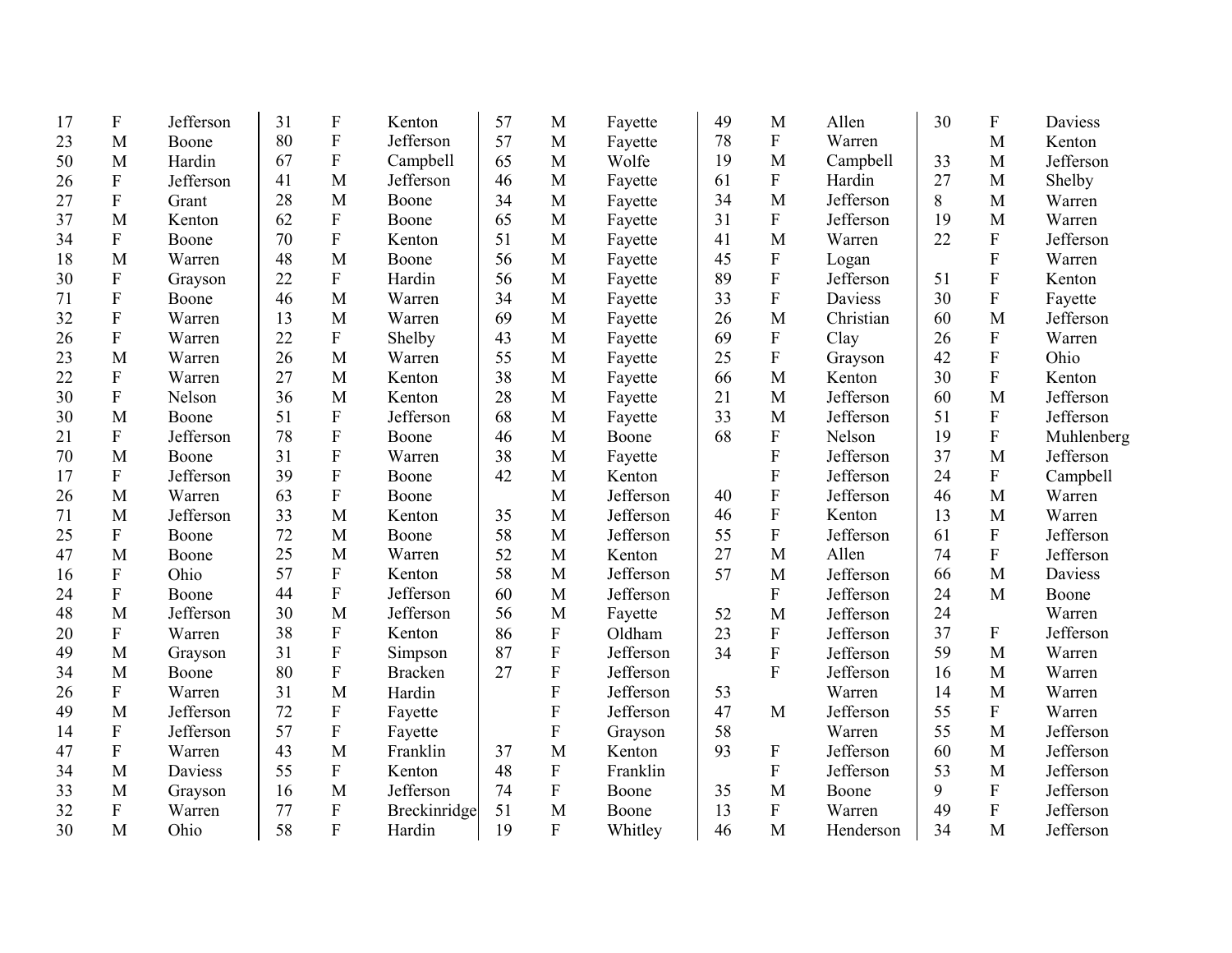| 24           | $\boldsymbol{\mathrm{F}}$ | Boone          | 37 | M                         | Calloway       | 60 | $\boldsymbol{\mathrm{F}}$ | Calloway  | 62             | M                         | Warren    |                | M                         | Shelby        |
|--------------|---------------------------|----------------|----|---------------------------|----------------|----|---------------------------|-----------|----------------|---------------------------|-----------|----------------|---------------------------|---------------|
| 65           | M                         | Warren         | 54 | ${\bf F}$                 | <b>Bullitt</b> | 61 | ${\bf F}$                 | Boone     | 28             | $\mathbf{M}$              | Jefferson | 74             | M                         | Jefferson     |
| 24           | M                         | Fayette        | 84 | $\boldsymbol{\mathrm{F}}$ | Anderson       | 28 | ${\bf F}$                 | Warren    | 44             | M                         | Simpson   | 40             | $\boldsymbol{\mathrm{F}}$ | Warren        |
| 54           | M                         | Elliott        | 86 | ${\bf F}$                 | <b>Bullitt</b> | 22 | M                         | Warren    | 43             | ${\bf F}$                 | Simpson   | 81             | ${\bf F}$                 | Kenton        |
| 62           | M                         | Warren         | 70 | M                         | McCracken      | 38 | $\mathbf{F}$              | Warren    | 84             | ${\bf F}$                 | Jefferson | 24             | M                         | Warren        |
| 45           | M                         | Simpson        | 40 | $\mathbf F$               | Montgomery     | 17 | M                         | Warren    | 36             | ${\bf F}$                 | Jackson   | 54             | ${\bf F}$                 | Warren        |
| 31           | M                         | Warren         | 51 | $\overline{F}$            | Allen          | 77 | M                         | Clark     | 59             | ${\bf F}$                 | Warren    | 81             | M                         | Clark         |
| 21           | ${\bf F}$                 | Jefferson      | 42 | $\mathbf F$               | Pike           | 73 | ${\bf F}$                 | Clark     | 46             | $\boldsymbol{\mathrm{F}}$ | Warren    | 70             | ${\bf F}$                 | Franklin      |
| 21           | M                         | Edmonson       | 54 | $\overline{F}$            | Montgomery     | 21 | ${\bf F}$                 | Logan     | 17             | ${\bf F}$                 | Jefferson | 22             | ${\bf F}$                 | Jefferson     |
| 48           | M                         | Jefferson      | 71 | M                         | Kenton         | 20 | $\overline{F}$            | Jefferson | 48             | $\mathbf F$               | Jefferson | 26             | $\boldsymbol{\mathrm{F}}$ | Warren        |
| 31           | M                         | Campbell       | 58 | M                         | Kenton         | 74 | M                         | Barren    | 32             | ${\bf F}$                 | Logan     |                | ${\bf F}$                 | Grayson       |
| 14           | ${\bf F}$                 | Warren         | 37 | ${\bf F}$                 | Allen          | 32 | $\mathbf{F}$              | Warren    | 68             | M                         | Jefferson | 48             | ${\bf F}$                 | Jefferson     |
| 39           |                           | Warren         | 23 | $\boldsymbol{\mathrm{F}}$ | Fayette        | 73 | ${\bf F}$                 | Logan     | 28             | M                         | Warren    | 49             | M                         | Warren        |
|              | ${\bf F}$                 | Jefferson      | 33 | $\rm F$                   | Menifee        | 73 | M                         | Logan     | 12             | $\mathbf{F}$              | Warren    | 54             | M                         | Clark         |
| 77           | ${\bf F}$                 | Henry          | 39 | M                         | Menifee        | 10 | M                         | Jefferson | 75             | M                         | Kenton    | 77             | ${\bf F}$                 | Clark         |
| 60           | M                         | Logan          | 53 | M                         | Carter         | 49 | $\boldsymbol{\mathrm{F}}$ | Jefferson | 39             | M                         | Boyle     | 43             | M                         | Hart          |
| 47           | $\boldsymbol{\mathrm{F}}$ | Jefferson      | 32 | ${\bf F}$                 | Scott          | 75 | $\mathbf{F}$              | Jefferson | 87             | ${\bf F}$                 | Logan     | 19             | ${\bf F}$                 | Kenton        |
| 33           | $\boldsymbol{\mathrm{F}}$ | Oldham         | 61 | $\mathbf F$               | Madison        | 54 | ${\bf F}$                 | Edmonson  | 76             | ${\bf F}$                 | Warren    | 24             | ${\bf F}$                 | Jefferson     |
| 50           | M                         | Shelby         | 54 | ${\bf F}$                 | Jackson        | 25 | $\mathbf{F}$              | Jefferson | 37             | M                         | Jefferson | 78             | M                         | Jefferson     |
| 47           | $\boldsymbol{\mathrm{F}}$ | Jefferson      | 24 | M                         | Fayette        | 80 | $\overline{F}$            | Clark     | 25             | $\mathbf{F}$              | Kenton    | 35             | M                         | Warren        |
| 24           | ${\bf F}$                 | Warren         | 22 | M                         | Fayette        | 60 | ${\bf F}$                 | Barren    | 51             | M                         | Grant     | 61             | ${\bf F}$                 | Jefferson     |
|              | F                         | Calloway       | 35 | M                         | Fayette        | 52 | M                         | Boone     |                | F                         | Warren    | 82             | M                         | Clark         |
| 24           | M                         | Ohio           | 28 | M                         | Fayette        | 57 | ${\bf F}$                 | Jefferson | 17             | $\boldsymbol{F}$          | Warren    | 25             | $\boldsymbol{\mathrm{F}}$ | Simpson       |
| 91           | $\boldsymbol{F}$          | Oldham         | 3  | $\mathbf{F}$              | Anderson       | 66 | $\mathbf{F}$              | Warren    | 54             | M                         | Warren    | 28             | ${\bf F}$                 | <b>Barren</b> |
| 60           | M                         | Madison        | 20 | $\mathbf F$               | Franklin       |    | $\overline{F}$            | Fayette   | 71             | $\mathbf{F}$              | Shelby    | 36             | $\mathbf F$               | Warren        |
| 79           | $\boldsymbol{\mathrm{F}}$ | Boone          | 66 | $\mathbf F$               | Anderson       | 36 | $\mathbf{F}$              | Warren    | 89             | M                         | Jefferson | 4              | M                         | Warren        |
| 34           | M                         | Jefferson      | 42 | $\mathbf F$               | Rowan          | 26 | $\mathbf{F}$              | Jefferson | $\overline{3}$ | M                         | Hardin    | 35             | M                         | Campbell      |
| 40           | M                         | Jefferson      | 80 | $\boldsymbol{\mathrm{F}}$ | Clark          | 61 | M                         | Warren    | 53             | M                         | Shelby    | $\overline{2}$ | M                         | Logan         |
| 53           | M                         | Fayette        | 72 | M                         | Rockcastle     | 80 | M                         | Barren    | 26             | M                         | Kenton    | 53             | M                         | Jefferson     |
| 35           | M                         | <b>Bullitt</b> | 52 | $\mathbf F$               | Hardin         |    | $\mathbf{F}$              | Jefferson | 23             | $\mathbf{F}$              | Hardin    | 82             | M                         | Jefferson     |
| 66           | M                         | Fayette        | 20 | ${\bf F}$                 | Fayette        | 32 | M                         | Warren    | 23             | ${\bf F}$                 | Jefferson | 44             | ${\bf F}$                 | Warren        |
| 59           | ${\bf F}$                 | Kenton         | 18 | ${\bf F}$                 | Fayette        | 65 | $\mathbf{F}$              | Clark     | 78             | M                         | Carroll   | 68             | ${\bf F}$                 | Clark         |
| 60           | $\boldsymbol{\mathrm{F}}$ | Boone          | 41 | $\mathbf F$               | Hardin         | 21 | ${\bf F}$                 | Jefferson | 47             | ${\bf F}$                 | Kenton    | 4              | ${\bf F}$                 | Warren        |
| 56           | $\boldsymbol{\mathrm{F}}$ | Hopkins        | 69 | M                         | Breckinridge   | 67 | $\mathbf{F}$              | Clark     | 45             | ${\bf F}$                 | Warren    | 36             | M                         | Warren        |
| 59           | M                         | <b>Bullitt</b> | 75 | $\overline{F}$            | Clark          | 11 | $\mathbf{F}$              | Jefferson | 76             | F                         | Clark     | 21             | $\mathbf F$               | Jefferson     |
| $\mathbf{1}$ | F                         | Boyle          | 28 | M                         | McCracken      | 42 | M                         | Warren    |                | F                         | Kenton    | 32             | M                         | Warren        |
| 35           | $\overline{F}$            | Jessamine      | 80 | M                         | Boone          | 72 | M                         | Simpson   | 35             | $\overline{F}$            | Warren    | 50             | M                         | Shelby        |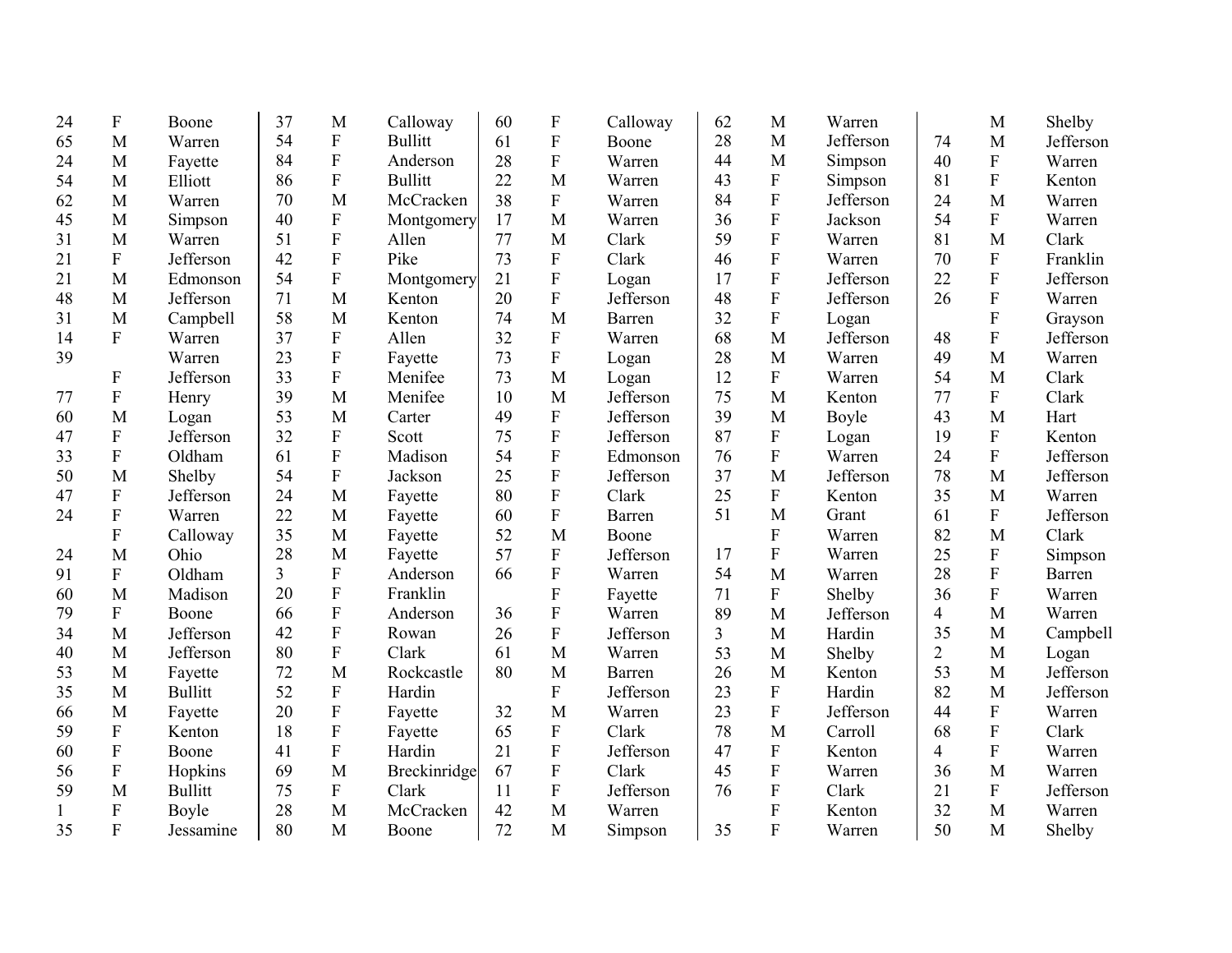| 49 | M                         | Jefferson | 57 | $\boldsymbol{\mathrm{F}}$ | Logan          | 65 | $\boldsymbol{F}$ | Kenton        | 58 | M                         | Warren         | 86             | F                         | Clark         |
|----|---------------------------|-----------|----|---------------------------|----------------|----|------------------|---------------|----|---------------------------|----------------|----------------|---------------------------|---------------|
| 5  | ${\bf F}$                 | Jefferson | 29 | $\mathbf F$               | Jefferson      |    | ${\bf F}$        | Jefferson     | 35 | M                         | Grayson        | 47             | $\mathbf F$               | Boone         |
| 21 | $\boldsymbol{\mathrm{F}}$ | Logan     |    | M                         | Grayson        | 52 | ${\bf F}$        | Logan         | 49 | M                         | Jefferson      | 45             | M                         | Daviess       |
| 65 | $\mathbf F$               | Jefferson | 61 | $\mathbf F$               | Logan          |    | ${\bf F}$        | Jefferson     | 83 | ${\bf F}$                 | Jefferson      | 22             | ${\bf F}$                 | Jefferson     |
| 61 | M                         | Jefferson | 92 | $\mathbf F$               | Jefferson      | 41 | M                | Edmonson      | 63 | ${\bf F}$                 | Boone          | 45             | $\mathbf F$               | Boone         |
| 84 | M                         | Marshall  |    | $\overline{F}$            | Livingston     | 39 | $\mathbf F$      | Taylor        | 57 | M                         | Fayette        | 37             | ${\bf F}$                 | Hopkins       |
| 80 | M                         | Boone     | 77 | F                         | Franklin       | 36 | M                | <b>Butler</b> |    | M                         | Fayette        | 21             | ${\bf F}$                 | <b>Butler</b> |
| 54 | ${\bf F}$                 | Warren    | 77 | M                         | Allen          | 93 | $\mathbf{F}$     | Jefferson     | 54 | ${\bf F}$                 | Ohio           | 27             | M                         | Boone         |
| 43 | ${\bf F}$                 | Warren    | 34 | M                         | <b>Bullitt</b> | 81 | M                | Metcalfe      | 61 | ${\bf F}$                 | Logan          | 58             |                           | Jefferson     |
| 48 | M                         | Logan     | 32 | M                         | Boone          | 39 | ${\bf F}$        | Jefferson     | 68 | ${\bf F}$                 | Jefferson      | 31             | ${\bf F}$                 | Jefferson     |
| 35 | ${\bf F}$                 | Campbell  | 46 | M                         | Fayette        | 26 | M                | Grayson       | 64 | M                         | Boone          | 28             | M                         | Jefferson     |
| 47 | M                         | Monroe    |    | $\mathbf F$               | Jefferson      | 50 | $\mathbf F$      | Pendleton     | 55 | ${\bf F}$                 | Henderson      | $\overline{2}$ | $\mathbf M$               | Warren        |
| 61 | ${\bf F}$                 | Kenton    | 26 | $\overline{F}$            | Kenton         | 27 | M                | Jefferson     | 34 | ${\bf F}$                 | Jackson        | $\mathbf{1}$   | M                         | Jefferson     |
| 85 | M                         | Kenton    | 43 | $\boldsymbol{\mathrm{F}}$ | Fayette        | 72 | $\mathbf F$      | Adair         | 35 | $\boldsymbol{\mathrm{F}}$ | Warren         | 31             | ${\bf F}$                 | Jefferson     |
| 69 | ${\bf F}$                 | Kenton    | 40 | $\boldsymbol{\mathrm{F}}$ | Carlisle       | 34 | ${\bf F}$        | Kenton        |    | M                         | Fayette        | 80             | ${\bf F}$                 | Jefferson     |
| 75 | M                         | Kenton    | 68 | M                         | Carlisle       |    | M                | Jefferson     | 56 | $\boldsymbol{\mathrm{F}}$ | Warren         | 50             | M                         | Hardin        |
| 24 | M                         | Hopkins   | 23 | ${\bf F}$                 | Jefferson      | 50 | $\mathbf F$      | Warren        | 56 | M                         | Jefferson      | 52             | ${\bf F}$                 | Barren        |
| 49 | F                         | Boone     | 77 | M                         | Jefferson      |    | M                | Jefferson     | 64 | $\boldsymbol{\mathrm{F}}$ | Carroll        | 25             | ${\bf F}$                 | Kenton        |
| 74 | $\boldsymbol{\mathrm{F}}$ | Kenton    | 87 | ${\bf F}$                 | Henderson      | 38 | $\mathbf F$      | Shelby        | 44 | $\boldsymbol{F}$          | Daviess        | 63             | $\mathbf F$               | Kenton        |
| 24 | ${\bf F}$                 | Warren    | 26 | M                         | <b>Daviess</b> | 36 | $\overline{F}$   | Logan         | 31 | M                         | Ohio           | 53             | M                         | Hardin        |
| 50 | ${\bf F}$                 | Hardin    | 45 | M                         | Fayette        | 33 | M                | Warren        | 37 | $\boldsymbol{F}$          | Boone          | 50             | $\mathbf M$               | Jefferson     |
| 75 | M                         | Pulaski   | 38 | M                         | Bourbon        |    | $\mathbf{F}$     | Fulton        | 54 | M                         | Grayson        | 47             | M                         | Crittenden    |
| 50 | M                         | Kenton    | 66 | M                         | Lincoln        | 41 | ${\bf F}$        | Jefferson     | 42 | M                         | Shelby         | 59             | M                         | Menifee       |
| 31 | M                         | Kenton    | 23 | M                         | Warren         | 37 | ${\bf F}$        | Logan         | 25 | M                         | Kenton         | 77             | ${\bf F}$                 | Marion        |
| 23 | F                         | Warren    | 72 | M                         | Boone          | 20 | M                | Kenton        |    | $\boldsymbol{F}$          | Warren         | 88             | ${\bf F}$                 | Jefferson     |
| 10 | $\boldsymbol{\mathrm{F}}$ | Jefferson | 34 | M                         | Warren         | 41 | M                | Kenton        | 40 | M                         | Warren         | 62             | M                         | Jefferson     |
| 90 | F                         | Carroll   | 36 | M                         | Grayson        | 42 | M                | Kenton        | 19 | $\boldsymbol{\mathrm{F}}$ | Logan          | 56             | F                         | Fayette       |
|    | F                         | Calloway  | 45 | ${\bf F}$                 | Kenton         | 43 | ${\bf F}$        | Warren        | 37 | $\boldsymbol{F}$          | Kenton         | 36             | M                         | Jefferson     |
| 84 | F                         | Campbell  | 67 | M                         | Jefferson      |    | $\overline{F}$   | Jefferson     | 74 | M                         | Garrard        | 66             | M                         | Jefferson     |
|    | F                         | Oldham    | 27 | M                         | Hardin         | 60 | ${\bf F}$        | Warren        | 32 | ${\bf F}$                 | Fayette        | 23             | M                         | Christian     |
| 56 | ${\bf F}$                 | Nelson    | 77 | $\mathbf F$               | Clark          | 25 | ${\bf F}$        | Boone         | 29 | M                         | Grayson        | 97             | $\mathbf F$               | Jefferson     |
| 26 | M                         | Jefferson | 28 | $\mathbf F$               | Kenton         | 50 | M                | Grayson       | 57 | M                         | McLean         | 40             | ${\bf F}$                 | Warren        |
| 20 | ${\bf F}$                 | Clark     | 40 | $\overline{F}$            | Boone          | 93 | ${\bf F}$        | Bath          | 25 | ${\bf F}$                 | <b>Daviess</b> | 24             | M                         | Shelby        |
| 25 | M                         | Kenton    | 44 | $\mathbf F$               | Jefferson      |    | M                | Jefferson     | 25 | ${\bf F}$                 | Boone          | 42             | ${\bf F}$                 | Kenton        |
| 34 | M                         | Ohio      |    | $\mathbf F$               | Franklin       | 40 | $\mathbf F$      | Trimble       | 50 | M                         | Grayson        | 35             | ${\bf F}$                 | Warren        |
| 33 | M                         | Grayson   | 75 | M                         | Shelby         | 26 | ${\bf F}$        | Warren        | 59 | ${\bf F}$                 | Campbell       | 28             | $\boldsymbol{\mathrm{F}}$ | Shelby        |
| 34 | $\mathbf{F}$              | Kenton    | 80 | M                         | Campbell       | 24 | $\overline{F}$   | Warren        | 31 | M                         | Jefferson      | 87             | $\mathbf F$               | Boone         |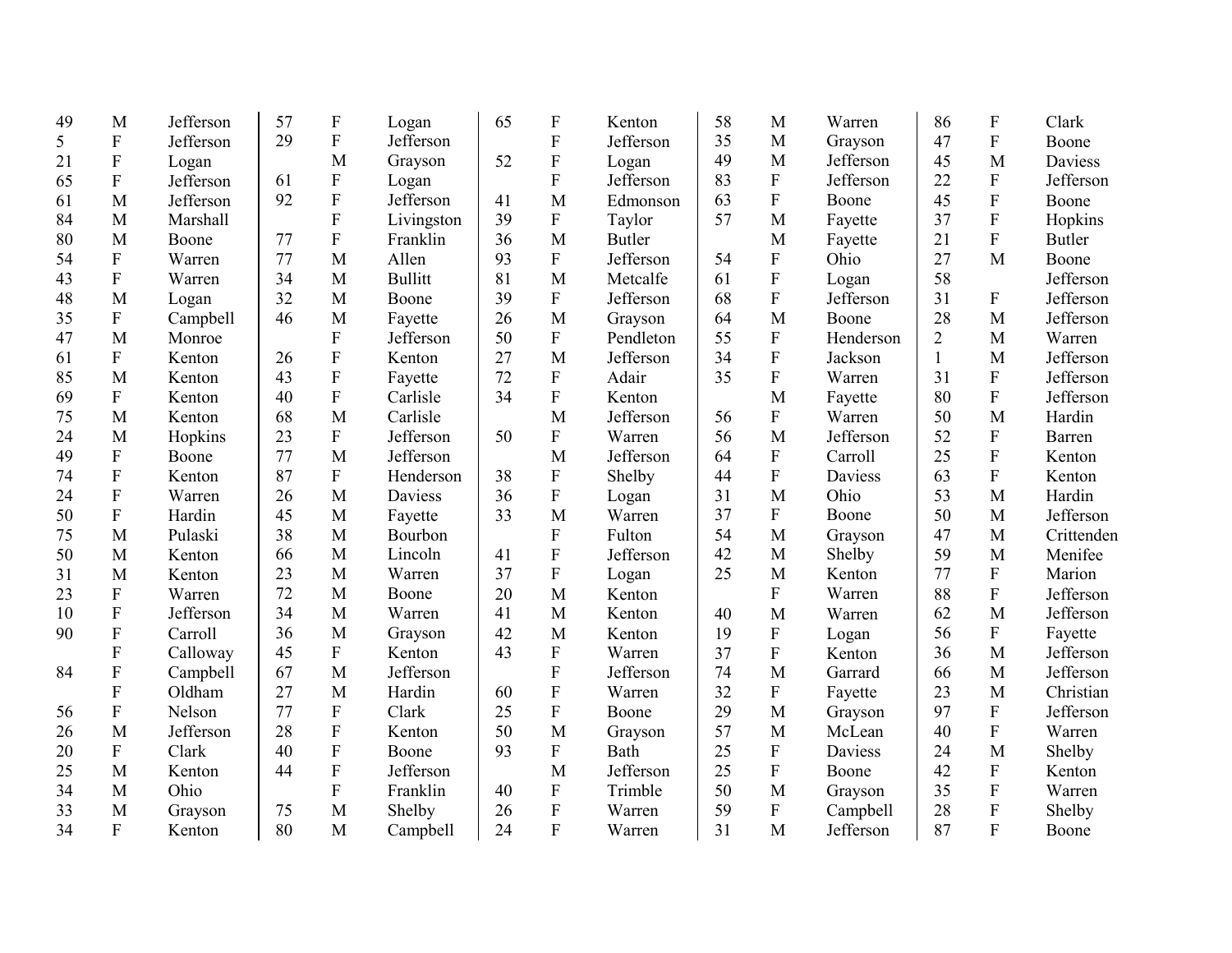| 58 | M                         | Warren    | 49             | $\boldsymbol{\mathrm{F}}$ | Jefferson | 81     | F                         | Boone          | 13 | M              | Warren           | 39 | F                         | Boone          |
|----|---------------------------|-----------|----------------|---------------------------|-----------|--------|---------------------------|----------------|----|----------------|------------------|----|---------------------------|----------------|
| 55 | ${\bf F}$                 | Logan     | 79             | M                         | Woodford  | 29     | $\mathbf F$               | Woodford       | 42 | ${\bf F}$      | Jessamine        | 35 | M                         | <b>Daviess</b> |
| 49 | M                         | Jefferson | 53             | ${\bf F}$                 | Kenton    | 76     | ${\bf F}$                 | Jefferson      | 95 | ${\bf F}$      | Campbell         | 41 | $\mathbf F$               | Jefferson      |
| 16 | M                         | Fayette   | 51             | M                         | Kenton    | 59     | M                         | Pulaski        | 59 | $\overline{F}$ | Taylor           | 56 | M                         | Graves         |
| 35 | ${\bf F}$                 | Warren    | 38             | $\mathbf F$               | Fayette   | 65     | $\mathbf{M}$              | Kenton         |    | ${\bf F}$      | Jefferson        | 77 | $\mathbf F$               | <b>Bullitt</b> |
| 37 | M                         | Warren    | 51             | $\mathbf F$               | Edmonson  | 61     | M                         | Warren         | 47 | $\overline{F}$ | Carroll          | 21 | $\mathbf F$               | Boone          |
| 50 | ${\bf F}$                 | Warren    | 19             | M                         | Warren    | 20     | ${\bf F}$                 | Christian      | 76 | $\overline{F}$ | Jefferson        | 27 | M                         | Muhlenberg     |
| 40 | M                         | Fayette   | 47             | ${\bf F}$                 | Jefferson | 36     | $\mathbf F$               | Jefferson      | 28 | $\overline{F}$ | Jefferson        | 61 | $\mathbf F$               | Logan          |
| 37 | M                         | Kenton    | 17             | $\overline{F}$            | Warren    | 40     | F                         | Warren         | 92 | $\overline{F}$ | Monroe           | 76 | $\overline{F}$            | Fayette        |
| 47 | M                         | Fayette   | 44             | M                         | Logan     | 30     | F                         | Jefferson      | 92 | $\overline{F}$ | Jefferson        | 65 | $\overline{F}$            | Pulaski        |
| 26 | ${\bf F}$                 | Kenton    | 16             | M                         | Warren    | 50     | M                         | Warren         | 44 | M              | Ohio             | 54 | $\overline{F}$            | Graves         |
| 42 | M                         | Trimble   | 59             | M                         | Woodford  | 76     | $\mathbf F$               | <b>Bracken</b> |    | ${\bf F}$      | Fayette          | 48 | $\mathbf{F}$              | Hart           |
| 22 | ${\bf F}$                 | Hopkins   | 53             | $\mathbf F$               | Jefferson | 28     | F                         | Barren         | 71 | M              | Fayette          | 48 | M                         | Edmonson       |
| 44 | M                         | Shelby    | 46             | ${\bf F}$                 | Jefferson | 66     | M                         | Adair          | 34 | M              | Boone            | 37 | F                         | Hart           |
| 37 | M                         | Logan     | 22             | $\overline{F}$            | Kenton    | 80     | ${\bf F}$                 | Campbell       | 37 | M              | Allen            | 59 | M                         | Jefferson      |
| 28 | M                         | Boone     | 17             | ${\bf F}$                 | Warren    | 45     | ${\bf F}$                 | Gallatin       | 94 | ${\bf F}$      | Fayette          |    | F                         | Jefferson      |
| 28 | $\boldsymbol{F}$          | Fayette   | 46             | ${\bf F}$                 | Warren    | 59     | M                         | Campbell       |    | $\rm F$        | Jefferson        | 36 | M                         | Magoffin       |
| 21 | M                         | Fayette   | 31             | $\overline{F}$            | Warren    | 41     | M                         | Boone          | 55 | M              | Hardin           | 73 | F                         | Fayette        |
| 13 | $\boldsymbol{F}$          | Warren    | 27             | $\overline{F}$            | Boone     | 51     | M                         | Campbell       | 34 | M              | Montgomery       | 76 | M                         | Fayette        |
| 37 | ${\bf F}$                 | Kenton    | $\overline{0}$ | M                         | Jefferson | 55     | $\mathbf{F}$              | Meade          | 30 | $\rm F$        | Montgomery       | 22 | M                         | Monroe         |
| 49 | ${\bf F}$                 | Jefferson | 44             | ${\bf F}$                 | Logan     | 28     | M                         | Jefferson      | 43 | M              | Daviess          | 50 | $\mathbf{F}$              | Monroe         |
| 20 | ${\bf F}$                 | Henry     | 60             | M                         | Pulaski   | 28     | $\mathbf F$               | Kenton         | 36 | ${\bf F}$      | Jefferson        | 54 | M                         | Monroe         |
| 11 | M                         | Warren    | 13             | F                         | Woodford  | 15     | $\mathbf F$               | Fayette        | 57 | M              | Barren           | 24 | F                         | Monroe         |
| 45 | M                         | Warren    | 49             | M                         | Kenton    | 48     | $\mathbf F$               | Kenton         | 31 | M              | Warren           | 15 | M                         | Monroe         |
| 30 | M                         | Warren    | 16             | $\boldsymbol{\mathrm{F}}$ | Warren    | 38     | $\mathbf F$               | Shelby         | 24 | $\mathbf F$    | <b>Breathitt</b> | 16 | $\boldsymbol{F}$          | Monroe         |
| 39 | M                         | Jefferson | 67             | ${\bf F}$                 | Boone     | 37     | M                         | Grayson        | 14 | M              | Hart             | 15 | $\mathbf F$               | Jefferson      |
| 55 | M                         | Christian | 70             | M                         | Warren    | 29     | $\boldsymbol{\mathrm{F}}$ | Logan          | 32 | M              | Boone            | 62 | ${\bf F}$                 | Ohio           |
| 42 | $\boldsymbol{\mathrm{F}}$ | Warren    | 31             | M                         | Warren    | 50     | $\mathbf F$               | Jefferson      | 45 | ${\bf F}$      | Kenton           | 37 | ${\bf F}$                 | Muhlenberg     |
| 89 | $\boldsymbol{\mathrm{F}}$ | Menifee   | 77             | ${\bf F}$                 | Edmonson  | $\tau$ | M                         | LaRue          | 54 | M              | Boone            | 52 | $\overline{F}$            | Jefferson      |
| 54 | M                         | Jefferson | 95             | M                         | Boone     | 31     | $\mathbf F$               | Fayette        | 17 | $\rm F$        | Jefferson        | 70 | M                         | Pulaski        |
| 18 | ${\bf F}$                 | Shelby    | 40             | M                         | Warren    | 24     | ${\bf F}$                 | Jefferson      | 44 | $\overline{F}$ | Fayette          | 47 | $\mathbf{F}$              | Jefferson      |
| 39 | $\boldsymbol{\mathrm{F}}$ | Kenton    | 21             | ${\bf F}$                 | Fayette   | 12     | M                         | Warren         | 53 | ${\bf F}$      | Warren           | 34 |                           | Warren         |
| 37 | M                         | Boone     | 89             | M                         | Gallatin  | 23     | $\mathbf F$               | Jefferson      | 15 | $\overline{F}$ | Jefferson        | 5  | ${\bf F}$                 | Jefferson      |
| 78 | M                         | Kenton    | 42             | ${\bf F}$                 | Warren    | 21     | M                         | Daviess        | 55 | M              | Logan            | 36 | $\boldsymbol{\mathrm{F}}$ | Fayette        |
| 21 | ${\bf F}$                 | Simpson   | 30             | M                         | Warren    | 27     | $\mathbf F$               | Allen          | 35 | $\rm F$        | Jefferson        | 47 | M                         | Jefferson      |
| 58 | $\boldsymbol{\mathrm{F}}$ | Woodford  | 69             | M                         | Kenton    | 24     | M                         | Christian      | 47 | M              | Hardin           | 44 | ${\bf F}$                 | Warren         |
| 74 | M                         | Woodford  | 19             | $\overline{F}$            | Warren    | 60     | $\overline{F}$            | Jefferson      | 21 | $\overline{F}$ | Fayette          | 42 | $\overline{F}$            | Jefferson      |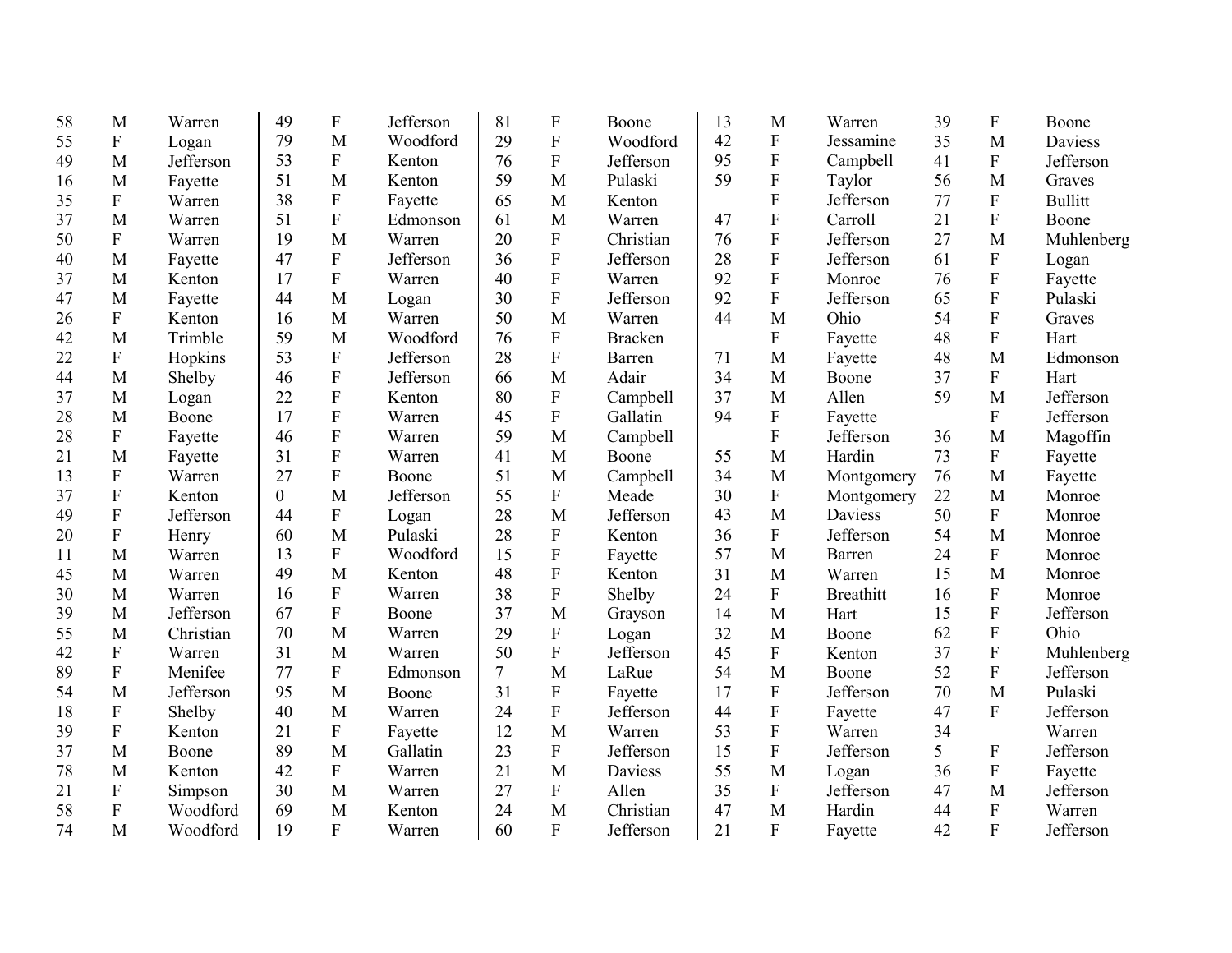| 29 | F | Daviess   |                | M | Shelby     | 28 | М                | Warren     | 53 | F            | Jefferson      | 21 | M | Christian |
|----|---|-----------|----------------|---|------------|----|------------------|------------|----|--------------|----------------|----|---|-----------|
| 22 | M | Henderson | $\overline{0}$ | F | Hardin     | 40 | F                | Fayette    | 41 | M            | Warren         | 35 | M | McCracken |
| 29 | F | Gallatin  | 55             | M | Fayette    | 52 | М                | Graves     | 48 |              | Warren         | 49 | F | Fayette   |
| 20 | M | Warren    | 47             | M | Hardin     | 37 | М                | Kenton     | 44 | M            | Grayson        | 48 | M | Fayette   |
| 46 | F | Warren    | 15             | M | Warren     | 23 | $\boldsymbol{F}$ | Boone      | 85 | F            | Jefferson      | 47 | F | Barren    |
| 51 | F | Shelby    | 57             | F | Jefferson  | 29 | $\mathbf F$      | Hardin     | 29 | F            | Montgomery     | 72 | M | Jefferson |
| 3  | F | Jefferson | 31             | F | Kenton     | 26 | F                | Boone      | 78 | M            | Jefferson      | 39 | M | Warren    |
| 30 | F | Allen     | 51             | M | Montgomery | 28 | M                | Gallatin   | 34 | F            | <b>Bullitt</b> | 30 | M | Henderson |
| 57 | F | Jefferson | 48             | F | Jefferson  | 14 | М                | Clay       | 27 | M            | Muhlenberg     | 87 | F | Jefferson |
| 29 | F | Kenton    | 49             | F | Kenton     | 25 | M                | Warren     |    | M            | Shelby         | 59 | F | Campbell  |
| 65 | M | Boone     | 38             | M | Kenton     | 43 | M                | Fayette    | 70 | F            | Kenton         |    |   |           |
| 28 | F | Allen     | 44             | M | Fayette    | 29 | М                | Daviess    | 27 | $\mathbf{F}$ | <b>Bullitt</b> |    |   |           |
| 84 | F | Graves    | 19             | F | Gallatin   | 32 | M                | Washington | 38 | M            | Jefferson      |    |   |           |
| 47 | F | Hardin    | 21             | F | Warren     |    | F                | McCracken  | 38 | M            | Graves         |    |   |           |

*Additional cases and some demographics not known by 5 p.m. ET, so not all info are listed. U = Unconfirmed \*This number reflects duplicate cases and patients that did not meet case definition for confirmed cases.*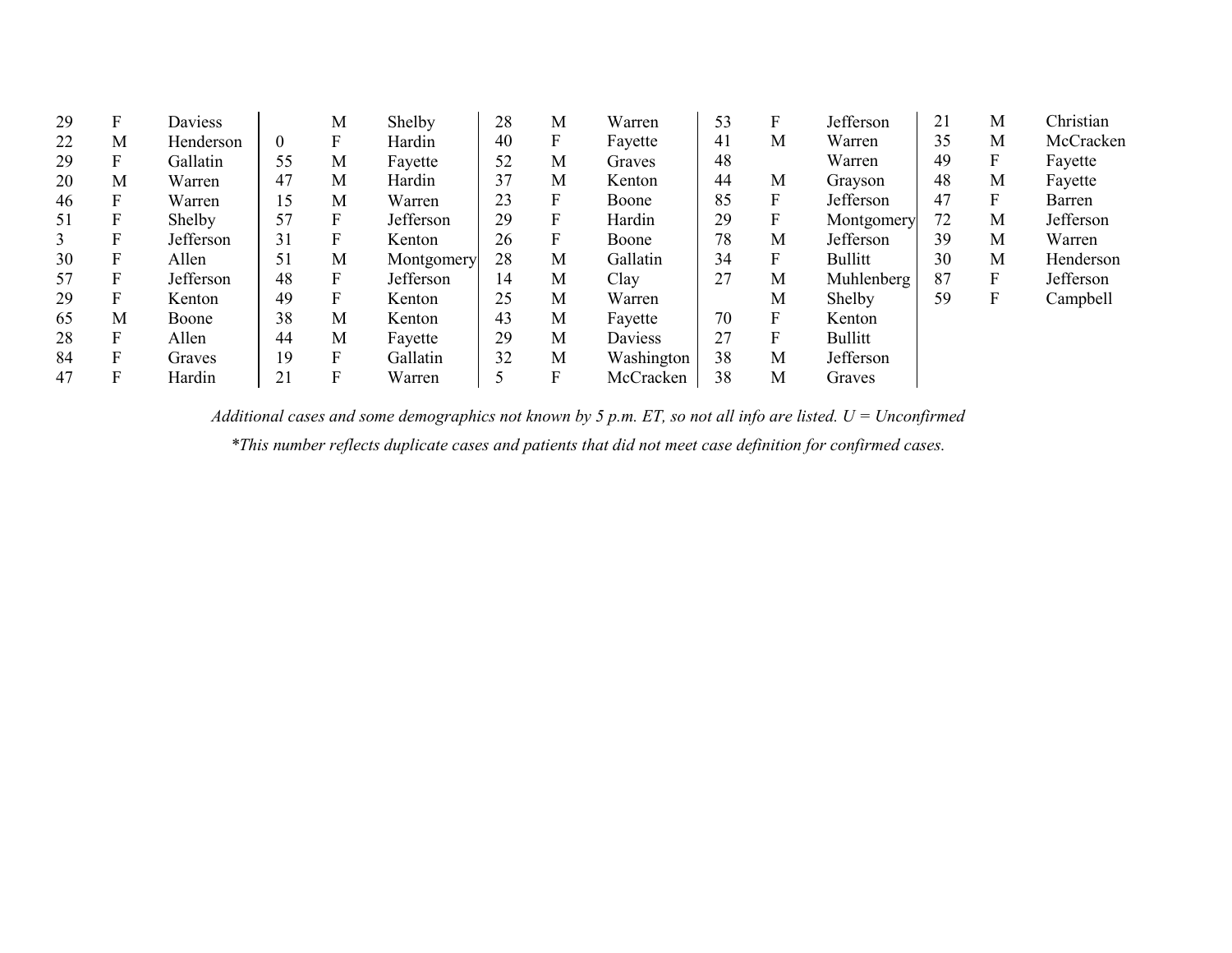#### **Case breakdown by county**

13

Jefferson 2051 Warren 920<br>Fayette 619 Fayette 619<br>Kenton 527 Kenton Muhlenberg 471<br>Boone 387 Boone 387<br>Daviess 305 Daviess 305<br>Butler 218 Butler 218<br>Hopkins 218 Hopkins 218<br>Graves 157 Graves 157<br>Campbell 146 Campbell Grayson 121<br>Ohio 120  $Ohio$ Logan 115<br>Bullitt 104 **Bullitt** Christian 103 Adair 96<br>Hardin 96 Hardin 96<br>Henderson 95 Henderson 95<br>Shelby 92 Shelby 92<br>McCracken 87 McCracken 87<br>Jackson 60 Jackson 60<br>Oldham 60 Oldham 60<br>Pulaski 55 Pulaski 55<br>Edmonson 54 Edmonson 54<br>Jessamine 51 Jessamine Calloway 49 Allen 47<br>Madison 45 Madison 45<br>Simpson 44 Simpson

| Barren       | 42 | McCreary       | 13             |
|--------------|----|----------------|----------------|
| Boyd         | 39 | Rockcastle     | 13             |
| Clark        | 37 | Whitley        | 13             |
| Marshall     | 37 | Caldwell       | 12             |
| Grant        | 36 | Mercer         | 12             |
| Nelson       | 35 | <b>Bracken</b> | 11             |
| Scott        | 34 | Taylor         | 11             |
| Webster      | 32 | Union          | 10             |
| Pike         | 28 | Ballard        | 9              |
| Woodford     | 25 | Bourbon        | 9              |
| Franklin     | 24 | Carter         | 9              |
| Russell      | 22 | Trigg          | 9              |
| Laurel       | 21 | Bath           | 8              |
| Meade        | 21 | Gallatin       | 8              |
| Montgomery   | 21 | Knox           | 8              |
| Boyle        | 20 | Lincoln        | 8              |
| Hart         | 20 | Livingston     | 8              |
| McLean       | 19 | Mason          | 8              |
| Perry        | 19 | Menifee        | 8              |
| Harrison     | 18 | Wayne          | 8              |
| Marion       | 18 | Carroll        | $\overline{7}$ |
| Breckinridge | 16 | LaRue          | $\overline{7}$ |
| Floyd        | 16 | Lewis          | $\overline{7}$ |
| Spencer      | 16 | Pendleton      | $\overline{7}$ |
| Todd         | 16 | Rowan          | $\overline{7}$ |
| Anderson     | 15 | Hancock        | 6              |
| Henry        | 14 | Leslie         | 6              |
| Lyon         | 14 | Washington     | 6              |
| Monroe       | 14 | Carlisle       | 5              |
| Greenup      | 13 | Crittenden     | 5              |

| Cumberland       | 5              |
|------------------|----------------|
| Hickman          |                |
| Johnson          | 5<br>5<br>5    |
| Trimble          |                |
| Clay             | 4              |
| Garrard          | 4              |
| Knott            | $\overline{4}$ |
| Letcher          | 4              |
| Metcalfe         | 4              |
| <b>Breathitt</b> |                |
| Clinton          |                |
| Fulton           |                |
| Martin           |                |
| Casey            |                |
| Fleming          |                |
| Magoffin         | 333222         |
| Owsley           | $\overline{c}$ |
| Bell             | $\mathbf{1}$   |
| Elliott          | $\mathbf{1}$   |
| Green            | 1              |
| Harlan           | $\mathbf{1}$   |
| Lawrence         | 1              |
| Morgan           | 1              |
| Nicholas         | 1              |
| Owen             | 1              |
| Powell           | 1              |
| Wolfe            | 1              |
| Unconfirmed      | 28             |
|                  |                |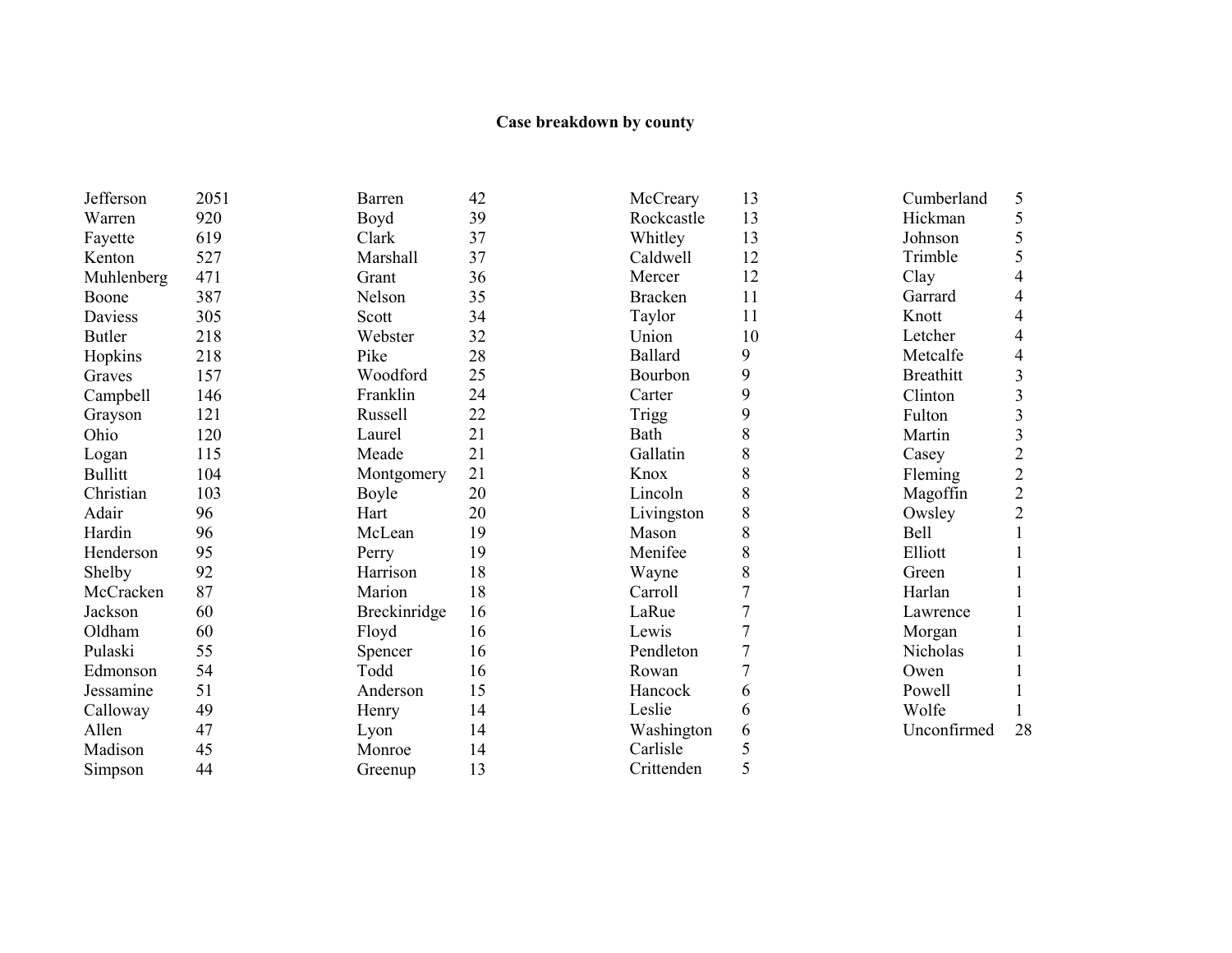# **Deaths by county**

| 141 | Butler    |   | Oldham       | Barren         |
|-----|-----------|---|--------------|----------------|
| 32  | Daviess   | 6 | Simpson      | Bath           |
| 28  | Warren    |   | Allen        | <b>Bourbon</b> |
| 19  | Bullitt   |   | Breckinridge | Calloway       |
| 18  | Russell   |   | Hardin       | Carlisle       |
| 13  | Shelby    |   | Laurel       | Crittenden     |
| 13  | Boyd      |   | Marshall     | Lincoln        |
|     | Christian |   | McCracken    | Madison        |
|     | Grant     |   | Meade        | McLean         |
|     | Henderson |   | Pike         |                |
| 8   | Logan     |   | Pulaski      |                |
|     | Lyon      |   | Anderson     |                |
|     |           |   |              |                |